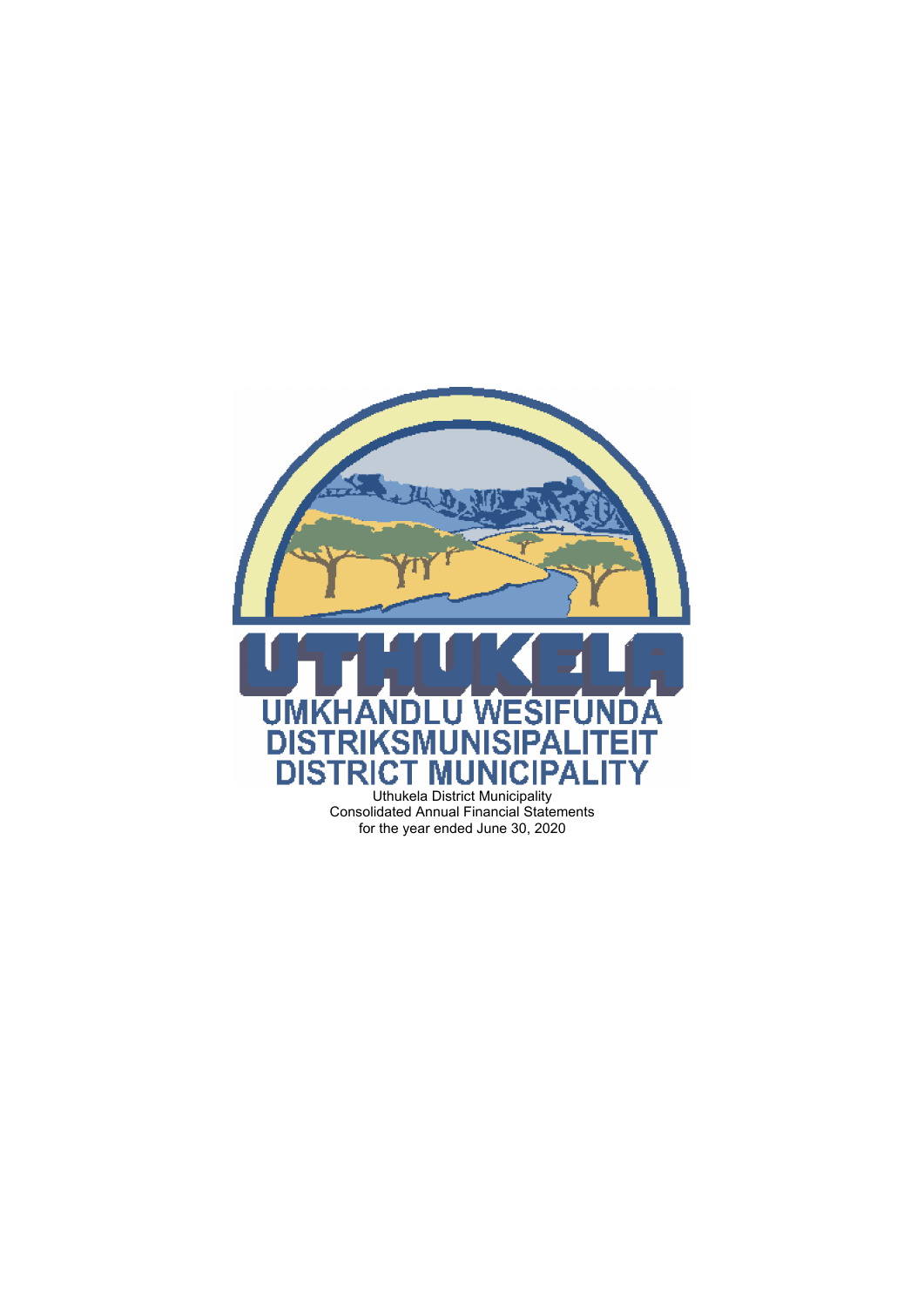Consolidated Annual Financial Statements for the year ended June 30, 2020

### **General Information**

| Legal form of entity                        | <b>District Municipality</b>                                                                                                                                                                                                                                                                                                                                                                                                                                                                                    |
|---------------------------------------------|-----------------------------------------------------------------------------------------------------------------------------------------------------------------------------------------------------------------------------------------------------------------------------------------------------------------------------------------------------------------------------------------------------------------------------------------------------------------------------------------------------------------|
| Nature of business and principal activities | The main business operations ot the Municipality is to engage in<br>Local Government activities, which includes planning and promotion<br>of integrated development planning, economic, social and<br>environmental development and supplying of the following services to<br>the community: the supply of water and sanitation services, as well as<br>infrastructure development. Water is obtained from (DWS)<br>Department of Water and Sanitation and distributed to the consumers<br>by the Municipality. |
| <b>Municipal Demarcation Code</b>           | <b>DC23</b>                                                                                                                                                                                                                                                                                                                                                                                                                                                                                                     |
| <b>Executive Committee</b>                  |                                                                                                                                                                                                                                                                                                                                                                                                                                                                                                                 |
| Mayor                                       | Cllr. A.S. Mazibuko<br>Cllr. N.W. Sibiya (deputy Mayor)<br>Cllr. S.B. Dlungwane<br>Cllr. S.V. Shabalala<br>Cllr. T.P. Shabalala                                                                                                                                                                                                                                                                                                                                                                                 |
| Councillors                                 | Cllr. S.A. Myelase<br>Cllr. P.G. Strydom (Speaker)<br>Cllr. G. Ndaba                                                                                                                                                                                                                                                                                                                                                                                                                                            |
|                                             | Cllr S.Z. Khumalo<br>Cllr. G.S. Mdluli<br>Cllr. Z. Msobomvu<br>Cllr. N.M. Hadebe                                                                                                                                                                                                                                                                                                                                                                                                                                |
|                                             | Cllr. N.K.P. Mbongwa<br>Cllr. B.S. Dladla<br>Cllr. E.S. Ndumo                                                                                                                                                                                                                                                                                                                                                                                                                                                   |
|                                             | Cllr. S.E. Mbongwa<br>Cllr. S.W Khumalo<br>Cllr. K.L. Msibi                                                                                                                                                                                                                                                                                                                                                                                                                                                     |
|                                             | Cllr. G.E. Mbhele<br>Cllr. M.N. Mlotshwa<br>Cllr. M.B. Mbhele                                                                                                                                                                                                                                                                                                                                                                                                                                                   |
|                                             | Cllr. N.L. Zikalala<br>Cllr. K.A. Vilakazi<br>Cllr. S.Z.P. Msibi                                                                                                                                                                                                                                                                                                                                                                                                                                                |
|                                             | Cllr. T.B. Njapha<br>Cllr. M.M. Khoza<br>Cllr. T.P. Dlamini                                                                                                                                                                                                                                                                                                                                                                                                                                                     |
|                                             | Cllr. X.F. Mhlongo<br>Cllr. S.M. Buthelezi<br>Cllr. P.A.M. Mfuphi                                                                                                                                                                                                                                                                                                                                                                                                                                               |
|                                             | Cllr. M.H. Msimanga                                                                                                                                                                                                                                                                                                                                                                                                                                                                                             |
| <b>Grading of local authority</b>           | Grade 4<br>Medium capacity                                                                                                                                                                                                                                                                                                                                                                                                                                                                                      |
| <b>Accounting Officer (MM)</b>              | M.M. Sithole<br>Municipal Manager                                                                                                                                                                                                                                                                                                                                                                                                                                                                               |
| <b>Chief Financial Officer (CFO)</b>        | Ms. P.H.Z. Kubheka                                                                                                                                                                                                                                                                                                                                                                                                                                                                                              |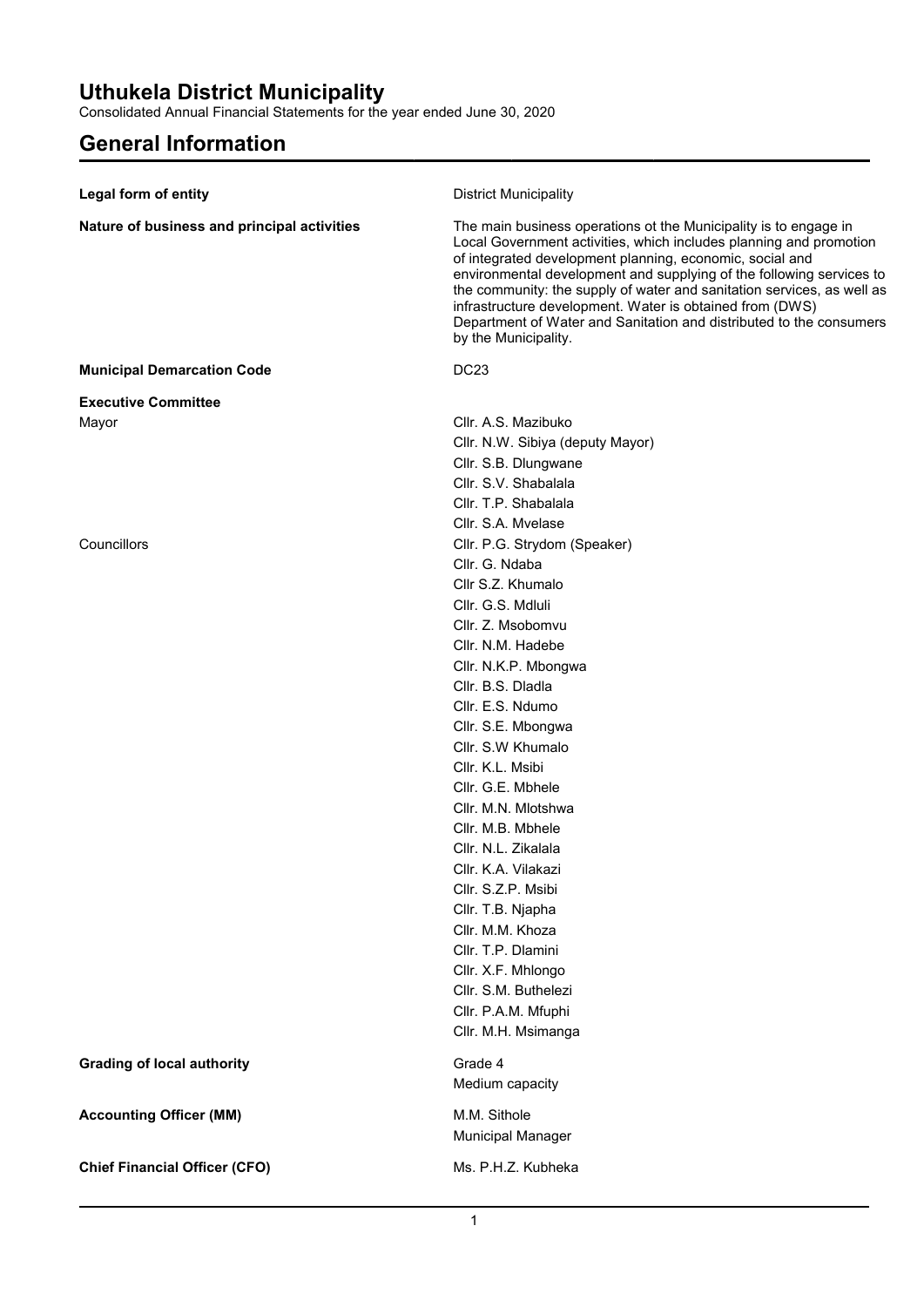Consolidated Annual Financial Statements for the year ended June 30, 2020

### **General Information**

| <b>Registered office</b> | 33 Forbes Street<br>Ladysmith<br>Tel: 036-6385100<br>Fax: 036-6385126<br>pa.mm@uthukela.gov.za |
|--------------------------|------------------------------------------------------------------------------------------------|
| <b>Business address</b>  | 33 Forbes Street<br>Ladysmith<br>Kwazulu Natal<br>3370                                         |
| <b>Postal address</b>    | PO Box 116<br>Ladysmith<br>Kwazulu Natal<br>3370                                               |
| <b>Bankers</b>           | <b>First National Bank</b>                                                                     |
| <b>Auditors</b>          | <b>Auditor General - South Africa</b>                                                          |
| <b>Attorneys</b>         | Ramkhelewan Incorporated<br>Shepstone & Wylie                                                  |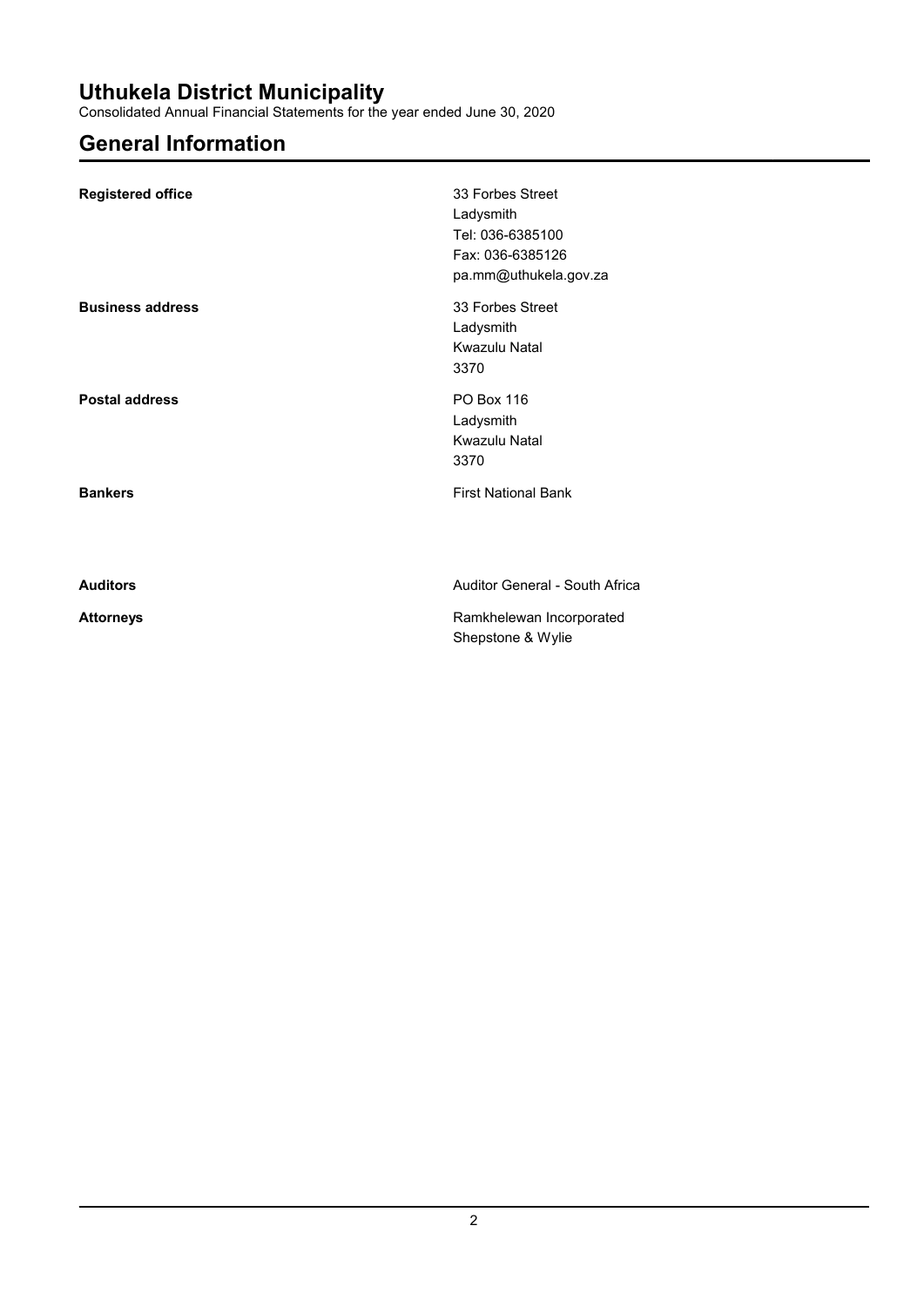Consolidated Annual Financial Statements for the year ended June 30, 2020

### **Index**

The reports and statements set out below comprise the consolidated annual financial statements presented to the provincial legislature:

|                                                               | Page      |
|---------------------------------------------------------------|-----------|
| Accounting Officer's Responsibilities and Approval            | 4         |
| <b>Statement of Financial Position</b>                        | 5         |
| <b>Statement of Financial Performance</b>                     | 6         |
| Statement of Changes in Net Assets                            | 7         |
| <b>Cash Flow Statement</b>                                    | 8         |
| Statement of Comparison of Budget and Actual Amounts          | $9 - 19$  |
| <b>Appropriation Statement</b>                                | $20 - 25$ |
| <b>Accounting Policies</b>                                    | $26 - 43$ |
| Notes to the Consolidated Annual Financial Statements         | 44 - 108  |
| Appendixes:                                                   |           |
| Appendix B: Analysis of Property, Plant and Equipment         | 109       |
| Appendix D: Segmental Statement of Financial Performance      | 115       |
| Appendix E(1): Actual versus Budget (Revenue and Expenditure) | 116       |

| COID         | Compensation for Occupational Injuries and Diseases |
|--------------|-----------------------------------------------------|
| <b>DBSA</b>  | Development Bank of South Africa                    |
| <b>GRAP</b>  | <b>Generally Recognised Accounting Practice</b>     |
| IAS          | International Accounting Standards                  |
| <b>IPSAS</b> | International Public Sector Accounting Standards    |
| ME's         | <b>Municipal Entities</b>                           |
| <b>MEC</b>   | Member of the Executive Council                     |
| <b>MFMA</b>  | Municipal Finance Management Act                    |
| <b>MIG</b>   | Municipal Infrastructure Grant (Previously CMIP)    |
| <b>UEDA</b>  | Uthukela Economic Development Agency                |
| <b>DWS</b>   | Department of Water and Sanitation                  |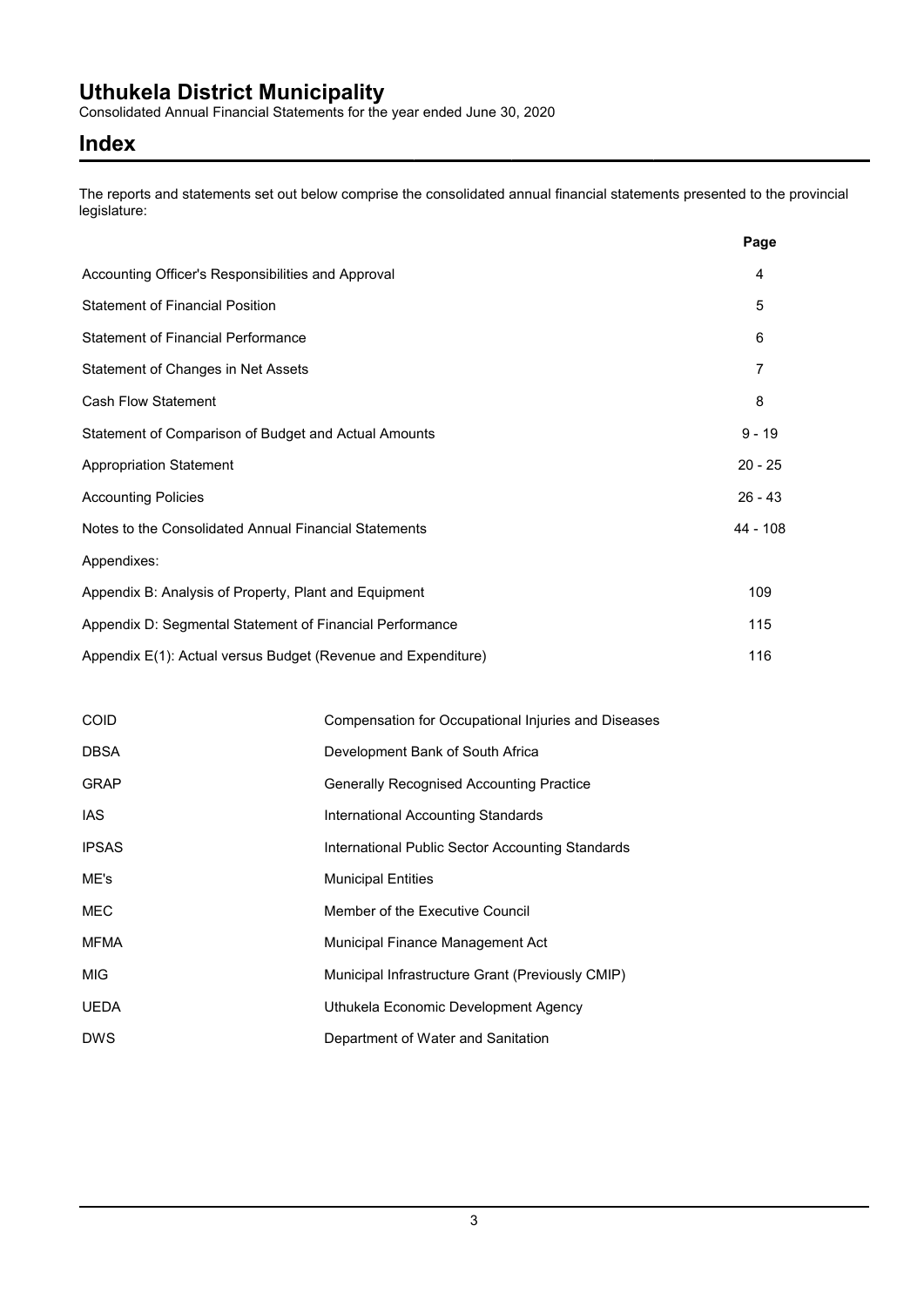Consolidated Annual Financial Statements for the year ended June 30, 2020

### **Accounting Officer's Responsibilities and Approval**

The accounting officer is required by the Municipal Finance Management Act (Act 56 of 2003), to maintain adequate accounting records and is responsible for the content and integrity of the consolidated annual financial statements and related financial information included in this report. It is the responsibility of the accounting officer to ensure that the consolidated annual financial statements fairly present the state of affairs of the Municipality as at the end of the financial year and the results of its operations and cash flows for the period then ended. The external auditors are engaged to express an independent opinion on the consolidated annual financial statements and were given unrestricted access to all financial records and related data.

The consolidated annual financial statements have been prepared in accordance with Standards of Generally Recognised Accounting Practice (GRAP) including any interpretations, guidelines and directives issued by the Accounting Standards Board.

The consolidated annual financial statements are based upon appropriate accounting policies consistently applied and supported by reasonable and prudent judgements and estimates.

The Accounting officer acknowledges that he is ultimately responsible for the system of internal financial control established by the Municipality and place considerable importance on maintaining a strong control environment. To enable the Accounting officer to meet these responsibilities, the Accounting Officer sets standards for internal control aimed at reducing the risk of error or deficit in a cost effective manner. The standards include the proper delegation of responsibilities within a clearly defined framework, effective accounting procedures and adequate segregation of duties to ensure an acceptable level of risk. These controls are monitored throughout the Municipality and all employees are required to maintain the highest ethical standards in ensuring the Municipality's business is conducted in a manner that in all reasonable circumstances is above reproach. The focus of risk management in the Municipality is on identifying, assessing, managing and monitoring all known forms of risk across the Municipality. While operating risk cannot be fully eliminated, the Municipality endeavours to minimise it by ensuring that appropriate infrastructure, controls, systems and ethical behaviour are applied and managed within predetermined procedures and constraints.

The Accounting officer is of the opinion, based on the information and explanations given by management, that the system of internal control provides reasonable assurance that the financial records may be relied on for the preparation of the consolidated annual financial statements. However, any system of internal financial control can provide only reasonable, and not absolute, assurance against material misstatement or deficit.

The Accounting officer certifies that the salaries, allowances and benefits of Councillors as disclosed in note 30 of these annual financial statements are within the upper limits of the framework envisaged in section 219 of the Constitution, read with Remuneration of Public Office bearers Act and Minister of of Provincial and Local Government's determination in accordance with this act.

The Accounting officer has reviewed the Municipality's cash flow forecast for the year to June 30, 2021 and, in the light of this review and the current financial position, he is satisfied that the Municipality has or has access to adequate resources to continue in operational existence for the foreseeable future.

The Municipality is wholly dependent on the Equity Share and water sales for continued funding of operations. The consolidated annual financial statements are prepared on the basis that the Municipality is a going concern and that the Municipality has neither the intention nor the need to liquidate or curtail materially the scale of the Municipality.

Although the Accounting Officer is primarily responsible for the financial affairs of the Municipality, he is supported by the Municipality's Chief Financial Officer.

The consolidated annual financial statements set out on page 1 to 116, which have been prepared on the going concern basis, were approved by the Accounting Officer on 31 March 2021 and were signed on its behalf by:

**M. Sithole Accounting Officer**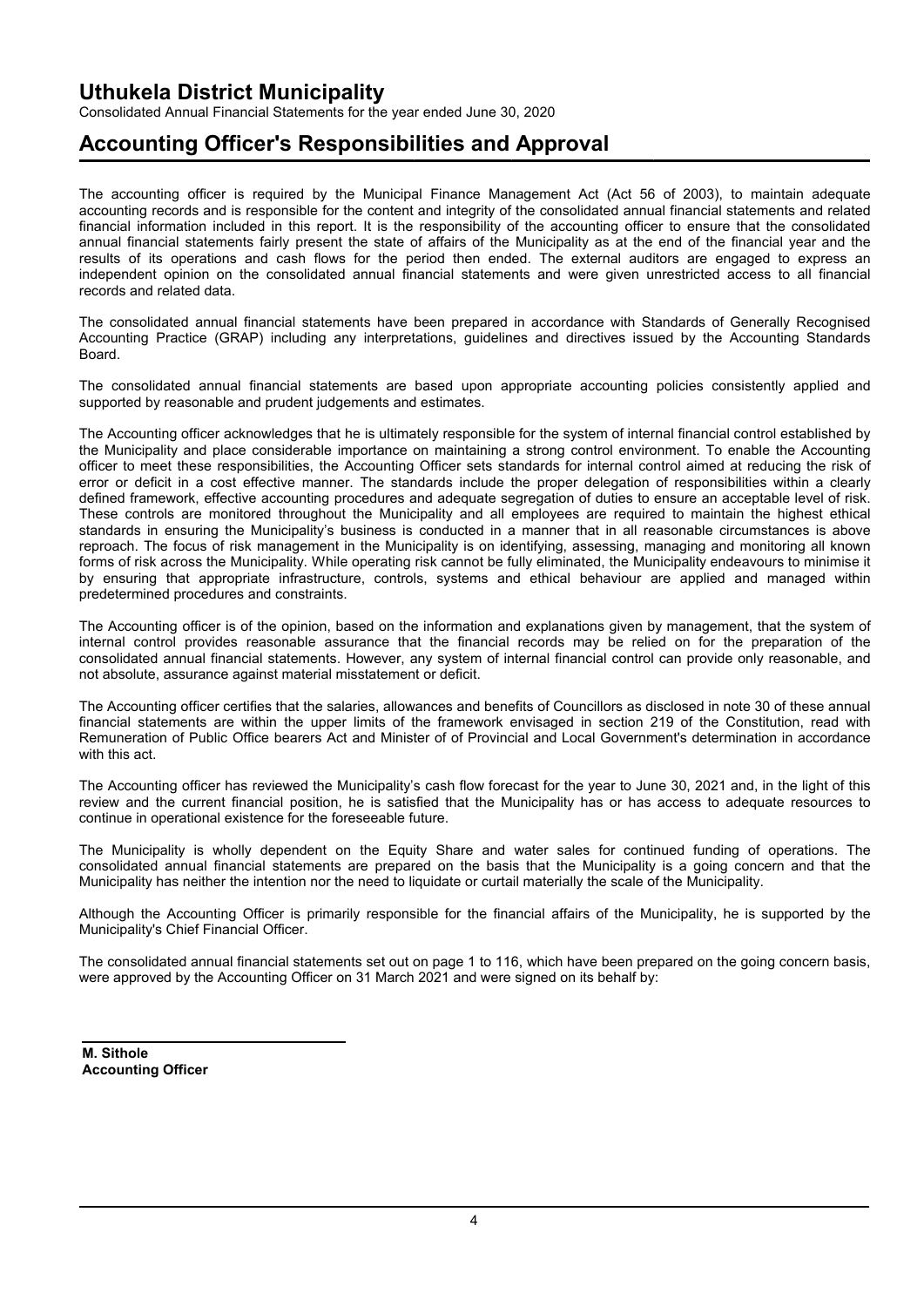Consolidated Annual Financial Statements for the year ended June 30, 2020

# **Statement of Financial Position as at June 30, 2020**

|                                                              |                |               | Economic entity   | Controlling entity |                   |  |
|--------------------------------------------------------------|----------------|---------------|-------------------|--------------------|-------------------|--|
| Figures in Rand                                              | Note(s)        | 2020          | 2019<br>Restated* | 2020               | 2019<br>Restated* |  |
| <b>Assets</b>                                                |                |               |                   |                    |                   |  |
| <b>Current Assets</b>                                        |                |               |                   |                    |                   |  |
| Inventories                                                  | 10             | 7,890,183     | 6,930,386         | 7,890,183          | 6,930,386         |  |
| Receivables from exchange transactions                       | 11             | 26,744,114    | 47,210,334        | 26,744,114         | 47,210,334        |  |
| Receivables from non-exchange<br>transactions                | 12             | 125,796       | 345,752           | 125,796            | 345,752           |  |
| Employee benefit asset                                       | 7              | 590,407       |                   | 590,407            |                   |  |
| Consumer debtors                                             | 13             | 234,854,257   | 217,817,607       | 234,854,257        | 217,817,607       |  |
| Bank reconcilliation clearing control account                | 9              |               | 50,235,493        |                    | 50,235,493        |  |
| Cash and cash equivalents                                    | 14             | 57,079,384    | 46,769,550        | 55,284,392         | 43,906,015        |  |
|                                                              |                | 327,284,141   | 369,309,122       | 325,489,149        | 366,445,587       |  |
| <b>Non-Current Assets</b>                                    |                |               |                   |                    |                   |  |
| Property, plant and equipment                                | 4              | 2,875,544,527 | 2,695,537,270     | 2,874,651,708      | 2,695,427,866     |  |
| Intangible assets                                            | 5              | 473,253       | 500,050           | 473,253            | 500,050           |  |
| Receivables from exchange transactions                       | 11             | 1,658,406     | 1,658,406         | 1,658,406          | 1,658,406         |  |
| Receivables from non-exchange<br>transactions                | 12             |               | 4,592,424         |                    | 4,592,424         |  |
| Prepayments                                                  | 8              | 3,027,080     | 2,721,902         | 3,027,080          | 2,721,902         |  |
|                                                              |                | 2,880,703,266 | 2,705,010,052     | 2,879,810,447      | 2,704,900,648     |  |
| <b>Total Assets</b>                                          |                | 3,207,987,407 | 3,074,319,174     | 3,205,299,596      | 3,071,346,235     |  |
| <b>Liabilities</b>                                           |                |               |                   |                    |                   |  |
| <b>Current Liabilities</b>                                   |                |               |                   |                    |                   |  |
| Operating lease liability                                    | 6              | 626,497       | 556,147           | 626,497            | 556,147           |  |
| Payables from exchange transactions                          | 20             | 296,926,725   | 344,339,313       | 296,907,773        | 344, 141, 262     |  |
| Consumer deposits                                            | 21             | 19,561,713    | 30,307,020        | 19,561,713         | 30,307,020        |  |
| Employee benefit obligation                                  | $\overline{7}$ |               | 584,467           |                    | 584,467           |  |
| Unspent conditional grants and receipts                      | 15             | 7,517,615     | 13,190,661        | 5,722,623          | 10,538,731        |  |
| Provisions                                                   | 16             | 34,952,917    | 26,817,562        | 34,952,917         | 26,817,562        |  |
| VAT payable                                                  | 17             | 80,383,345    | 70,967,532        | 80,383,345         | 70,967,532        |  |
| Other Liabilities - Consumer debtors with<br>credit balances | 18             | 12,024,307    | 15,841,482        | 12,024,307         | 15,841,482        |  |
| Other liabilities - Salaries clearing control<br>account     | 19             | 390,361       | 402,433           | 390,361            | 402,433           |  |
|                                                              |                | 452,383,480   | 503,006,617       | 450,569,536        | 500,156,636       |  |
| <b>Non-Current Liabilities</b>                               |                |               |                   |                    |                   |  |
| Employee benefit obligation                                  | 7              | 30,956,407    | 30,569,020        | 30,956,407         | 30,569,020        |  |
|                                                              |                | 30,956,407    | 30,569,020        | 30,956,407         | 30,569,020        |  |
| <b>Total Liabilities</b>                                     |                | 483,339,887   | 533,575,637       | 481,525,943        | 530,725,656       |  |
| <b>Net Assets</b>                                            |                | 2,724,647,520 | 2,540,743,537     | 2,723,773,653      | 2,540,620,579     |  |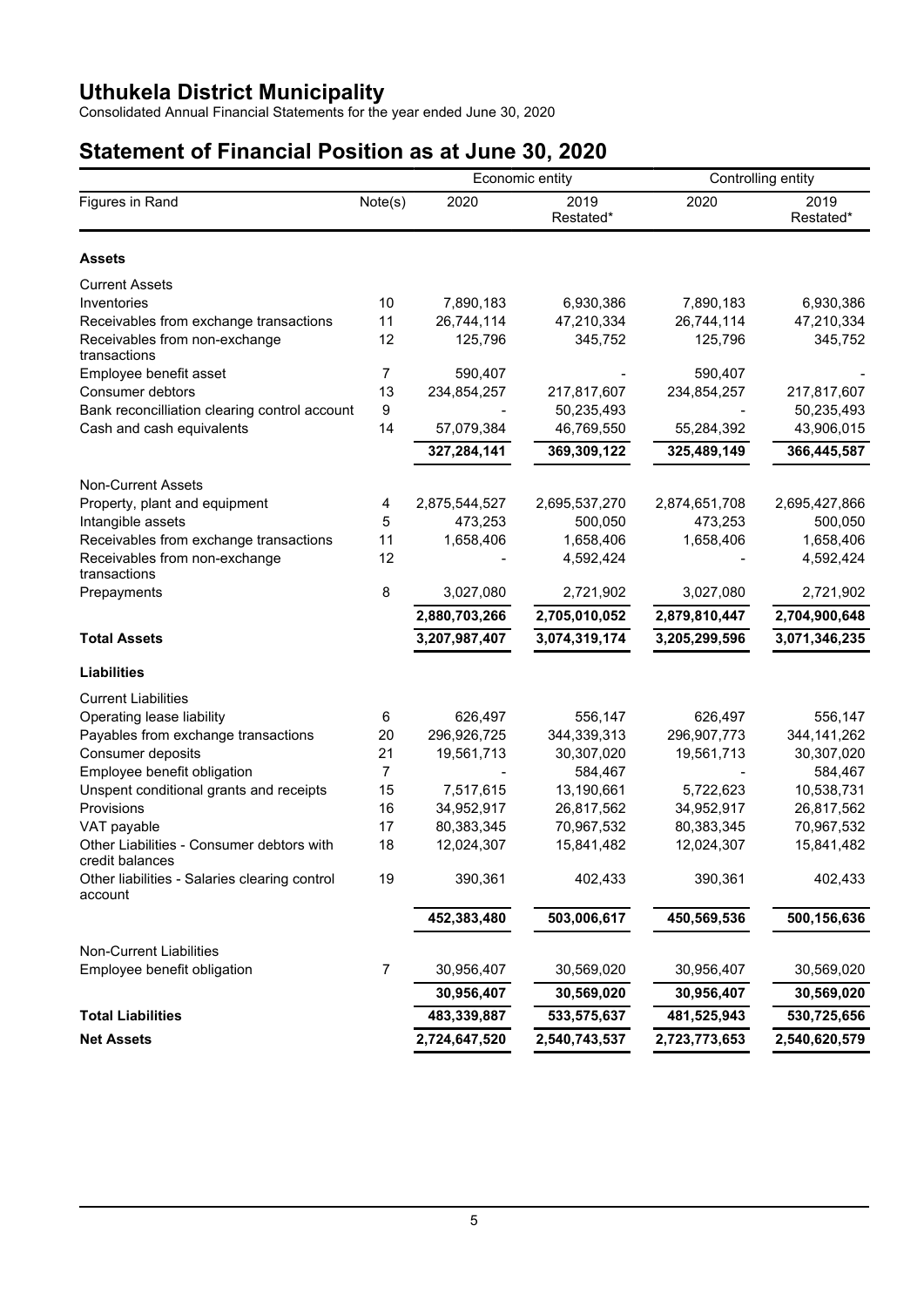Consolidated Annual Financial Statements for the year ended June 30, 2020

### **Statement of Financial Performance**

|                                                    |                |                 | Economic entity   | Controlling entity |                   |  |
|----------------------------------------------------|----------------|-----------------|-------------------|--------------------|-------------------|--|
| Figures in Rand                                    | Note(s)        | 2020            | 2019<br>Restated* | 2020               | 2019<br>Restated* |  |
| <b>Revenue</b>                                     |                |                 |                   |                    |                   |  |
| Revenue from exchange transactions                 |                |                 |                   |                    |                   |  |
| Service charges                                    | 23             | 164,402,170     | 221,150,003       | 164,402,170        | 221,150,003       |  |
| Interest received (trading)                        | 22             | 59,908,929      | 56,209,768        | 59,908,929         | 56,209,768        |  |
| Other income                                       | 24             | 2,402,600       | 10,512,304        | 2,402,600          | 10,512,304        |  |
| Impairment reversal                                | 24&4           | 2,740,513       |                   | 2,740,513          |                   |  |
| Interest received - investment                     | 25             | 6,564,929       | 7,104,034         | 6,512,027          | 7,090,300         |  |
| Actuarial gains                                    | $\overline{7}$ | 3,342,941       | 5,934,317         | 3,342,941          | 5,934,317         |  |
| <b>Total revenue from exchange</b><br>transactions |                | 239,362,082     | 300,910,426       | 239,309,180        | 300,896,692       |  |
| Revenue from non-exchange<br>transactions          |                |                 |                   |                    |                   |  |
| <b>Transfer revenue</b>                            |                |                 |                   |                    |                   |  |
| Government grants & subsidies                      | 27             | 767,080,911     | 748,620,643       | 765,310,377        | 748,272,573       |  |
| Public contributions and donations                 | 28             | 10,145,379      | 4,489,006         | 10,145,379         | 4,489,006         |  |
| Total revenue from non-exchange<br>transactions    |                | 777,226,290     | 753,109,649       | 775,455,756        | 752,761,579       |  |
| <b>Total revenue</b>                               |                | 1,016,588,372   | 1,054,020,075     | 1,014,764,936      | 1,053,658,271     |  |
| <b>Expenditure</b>                                 |                |                 |                   |                    |                   |  |
| Employee related costs                             | 29             | (332, 101, 614) | (294, 085, 088)   | (330, 767, 203)    | (292, 813, 895)   |  |
| Remuneration of councillors                        | 30             | (6,486,438)     | (6,485,619)       | (6, 486, 438)      | (6,485,619)       |  |
| Depreciation and amortisation                      | 31             | (65, 952, 375)  | (70, 198, 437)    | (65, 871, 668)     | (70, 195, 626)    |  |
| Impairment loss                                    | 32             | (33, 764)       |                   | (33, 764)          |                   |  |
| Interest incurred                                  | 33             | (8,777,208)     | (4,924,903)       | (8,775,855)        | (4,924,723)       |  |
| Lease rentals on operating lease                   | 39             | (2,042,820)     | (1,482,157)       | (1,509,866)        | (1, 102, 606)     |  |
| Debt Impairment provision                          | 34             | (40, 012, 732)  | (136, 548, 615)   | (40, 012, 732)     | (136, 548, 615)   |  |
| Incentive discounts                                | 51             | (5, 185, 052)   | (6,881,740)       | (5, 185, 052)      | (6,881,740)       |  |
| Bad debt written off                               | 50             | (60, 455, 993)  | (33, 442)         | (60, 455, 993)     | (33, 442)         |  |
| <b>Bulk purchases</b>                              | 35             | (125, 912, 408) | (45, 974, 118)    | (125, 912, 408)    | (45, 974, 118)    |  |
| <b>Contracted services</b>                         | 36             | (44,806,221)    | (98, 163, 894)    | (44, 161, 064)     | (98, 163, 894)    |  |
| <b>Transfers and Subsidies</b>                     | 26             | (853, 925)      |                   | (2,514,233)        | (1,608,414)       |  |
| Loss on disposal of assets and liabilities         | 4              | (512, 127)      | (943, 319)        | (512, 127)         | (943, 319)        |  |
| <b>General Expenses</b>                            | 37             | (119, 886, 250) | (183, 829, 272)   | (119, 870, 958)    | (183, 635, 747)   |  |
| <b>Total expenditure</b>                           |                | (813, 018, 927) | (849, 550, 604)   | (812,069,361)      | (849, 311, 758)   |  |
| Surplus for the year                               |                | 203,569,445     | 204,469,471       | 202,695,575        | 204,346,513       |  |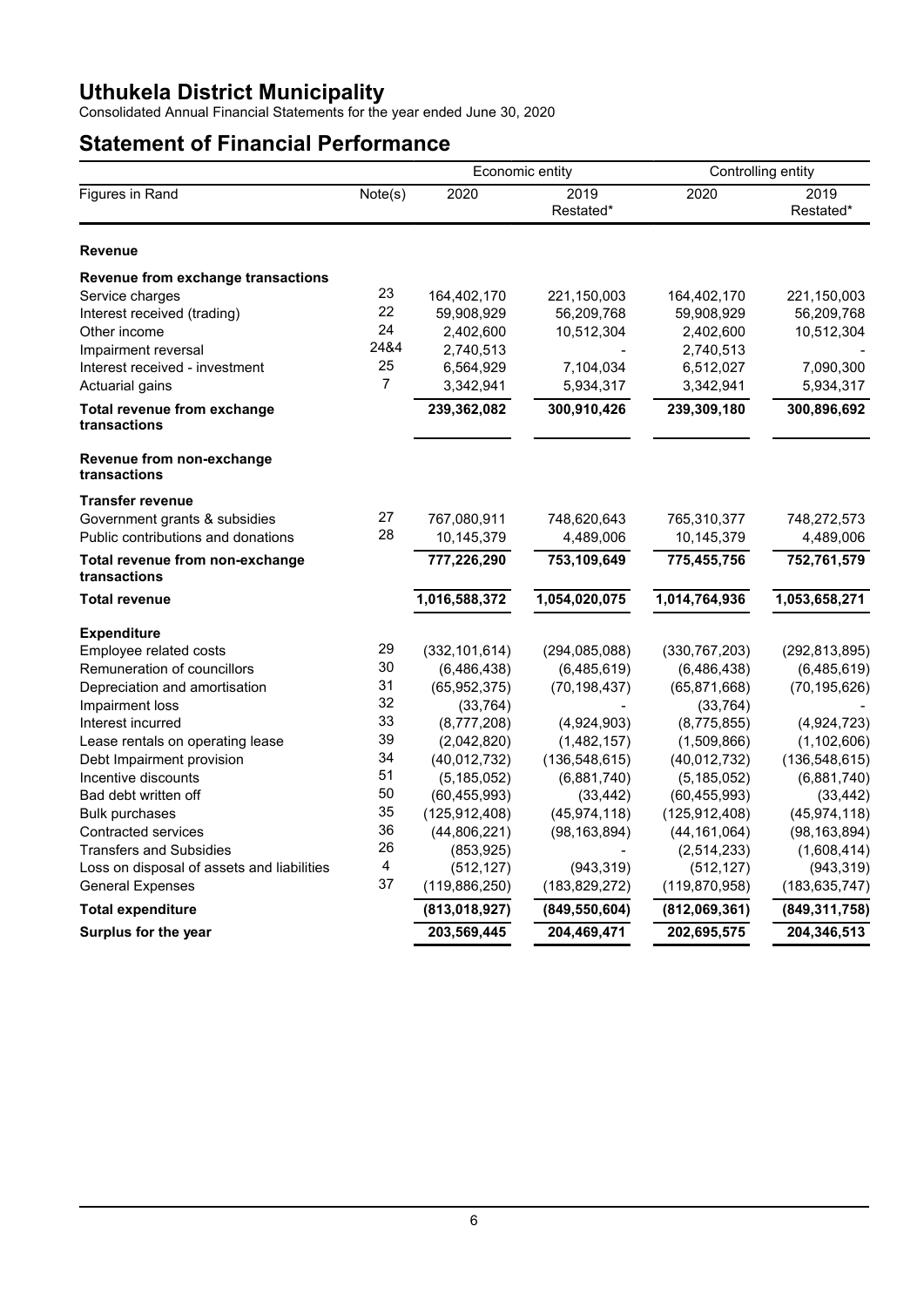Consolidated Annual Financial Statements for the year ended June 30, 2020

## **Statement of Changes in Net Assets**

| Figures in Rand | Accumulated<br>surplus | $\tau$ otal net<br>assets |
|-----------------|------------------------|---------------------------|
|                 |                        |                           |

| <b>Economic entity</b>                                                                                       |                               |                               |
|--------------------------------------------------------------------------------------------------------------|-------------------------------|-------------------------------|
| Balance at July 1, 2018<br>Changes in net assets                                                             | 2,336,274,066                 | 2,336,274,066                 |
| Surplus for the year                                                                                         | 204,469,471                   | 204,469,471                   |
| Total changes                                                                                                | 204,469,471                   | 204,469,471                   |
| Restated* Balance at July 1, 2019<br>Changes in net assets                                                   | 2,521,078,075                 | 2,521,078,075                 |
| Surplus for the year                                                                                         | 203,569,445                   | 203,569,445                   |
| Total changes                                                                                                | 203,569,445                   | 203,569,445                   |
| Balance at June 30, 2020                                                                                     | 2,724,647,520                 | 2,724,647,520                 |
| <b>Controlling entity</b>                                                                                    |                               |                               |
| Balance at July 1, 2018<br>Changes in net assets<br>Reversal of impairment losses on revalued capital assets | 2,336,274,066                 | 2,336,274,066                 |
| Net income (losses) recognised directly in net assets<br>Restated surplus for the year                       | 204,346,513                   | 204,346,513                   |
| Total recognised income and expenses for the year                                                            | 204,346,513                   | 204,346,513                   |
| Total changes                                                                                                | 204,346,513                   | 204,346,513                   |
| Opening balance restated<br>Restated* Balance at July 1, 2019 as restated*<br>Changes in net assets          | 2,540,620,579                 | 2,540,620,579                 |
| Surplus for the year<br>Movement in accumulated surplus account                                              | 202.695.575<br>(19, 542, 501) | 202,695,575<br>(19, 542, 501) |
| Total changes                                                                                                | 183, 153, 074                 | 183, 153, 074                 |
| Balance at June 30, 2020                                                                                     | 2,723,773,653                 | 2,723,773,653                 |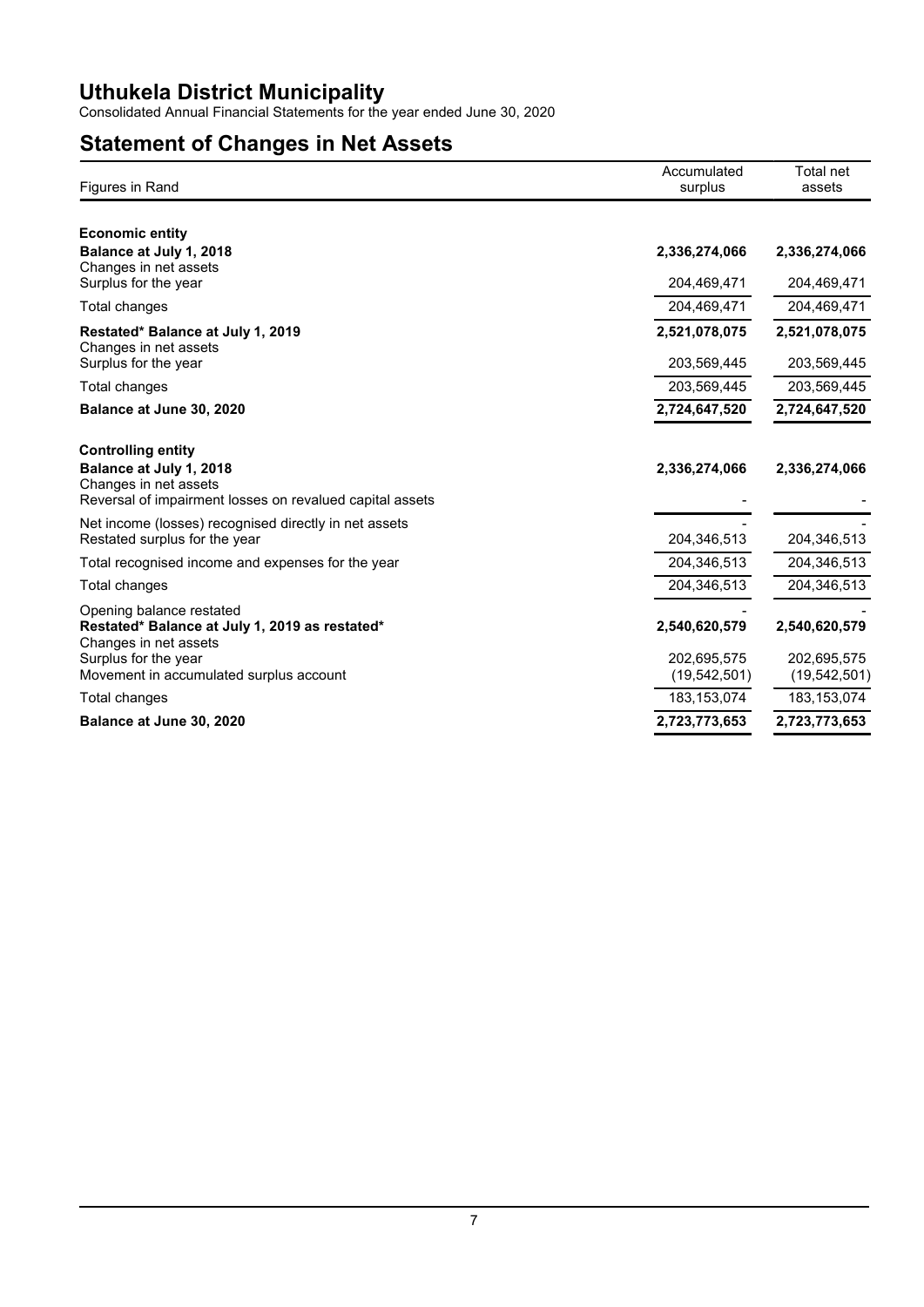Consolidated Annual Financial Statements for the year ended June 30, 2020

### **Cash Flow Statement**

|                                                           |         | Economic entity |                   | Controlling entity |                   |  |
|-----------------------------------------------------------|---------|-----------------|-------------------|--------------------|-------------------|--|
| Figures in Rand                                           | Note(s) | 2020            | 2019<br>Restated* | 2020               | 2019<br>Restated* |  |
| Cash flows from operating activities                      |         |                 |                   |                    |                   |  |
| <b>Receipts</b>                                           |         |                 |                   |                    |                   |  |
| Service charges                                           |         | 115,181,044     | 133,734,851       | 115,181,044        | 133,734,851       |  |
| Grants                                                    |         | 767,080,911     | 748,620,643       | 765,310,377        | 748,272,573       |  |
| interest income                                           |         | 6,564,929       | 7,104,034         | 6,512,027          | 7,090,300         |  |
| <b>Public donations</b>                                   |         | 250,000         |                   | 250,000            |                   |  |
| Other cash item                                           |         | 2,402,600       | 15,001,310        | 2,402,600          | 15,001,310        |  |
|                                                           |         | 891,479,484     | 904,460,838       | 889,656,048        | 904,099,034       |  |
| <b>Payments</b>                                           |         |                 |                   |                    |                   |  |
| Employee and councillor costs                             |         | (338, 583, 162) | (300, 570, 707)   | (337, 248, 751)    | (299, 299, 514)   |  |
| Suppliers and others                                      |         | (274, 278, 041) | (279, 387, 709)   | (273, 585, 947)    | (283, 273, 028)   |  |
| Finance costs                                             |         | (8,777,208)     | (4,924,903)       | (8,775,855)        | (4,924,723)       |  |
|                                                           |         | (621,638,411)   | (584, 883, 319)   | (619, 610, 553)    | (587,497,265)     |  |
| Net cash flows from operating activities                  | 40      | 269,841,073     | 319,577,519       | 270,045,495        | 316,601,769       |  |
| Cash flows from investing activities                      |         |                 |                   |                    |                   |  |
| Purchase of property, plant and equipment                 | 4       | (264, 123, 663) | (278, 818, 736)   | (263, 259, 542)    | (278, 706, 521)   |  |
| Decrease in receivables from non-exchange<br>transactions |         | 4,592,424       |                   | 4,592,424          |                   |  |
| Net cash flows from investing activities                  |         | (259, 531, 239) | (278, 818, 736)   | (258, 667, 118)    | (278, 706, 521)   |  |
| Net increase in cash and cash<br>equivalents              |         | 10,309,834      | 40,758,783        | 11,378,377         | 37,895,248        |  |
| Cash and cash equivalents at the beginning<br>of the year |         | 46,769,550      | 6,010,767         | 43,906,015         | 6,010,767         |  |
| Cash and cash equivalents at the end of<br>the year       | 14      | 57,079,384      | 46,769,550        | 55,284,392         | 43,906,015        |  |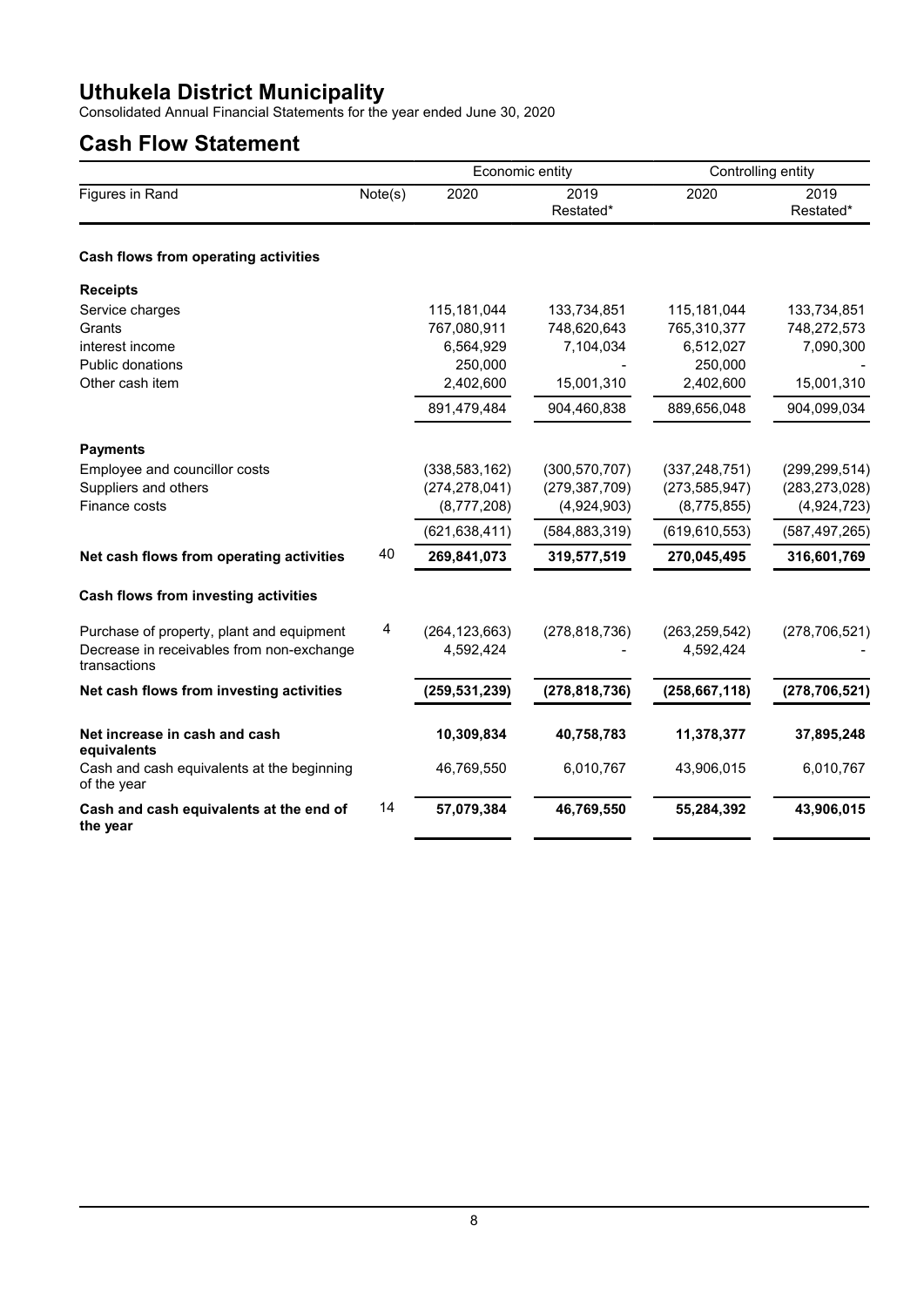Consolidated Annual Financial Statements for the year ended June 30, 2020

| <b>Budget on Cash Basis</b>                                               |                    |                 |                 |                                                       |                                                  |           |
|---------------------------------------------------------------------------|--------------------|-----------------|-----------------|-------------------------------------------------------|--------------------------------------------------|-----------|
|                                                                           | Approved<br>budget | Adjustments     |                 | Final Budget Actual amounts<br>on comparable<br>basis | <b>Difference</b><br>between final<br>budget and | Reference |
| Figures in Rand                                                           |                    |                 |                 |                                                       | actual                                           |           |
| <b>Economic entity</b>                                                    |                    |                 |                 |                                                       |                                                  |           |
| <b>Statement of Financial Performance</b>                                 |                    |                 |                 |                                                       |                                                  |           |
| <b>Revenue</b>                                                            |                    |                 |                 |                                                       |                                                  |           |
| Revenue from exchange<br>transactions                                     |                    |                 |                 |                                                       |                                                  |           |
| Service charges                                                           | 262,991,000        | 4,767,000       | 267,758,000     | 164,402,170                                           | (103, 355, 830)                                  |           |
| Interest received (trading)                                               | 67,008,000         | 15,108,000      | 82,116,000      | 59,908,929                                            | (22, 207, 071)                                   |           |
| Other income                                                              | 3,708,000          | 34,747,000      | 38,455,000      | 2,402,600                                             | (36,052,400)                                     |           |
| Impairment reversal                                                       |                    |                 | 459,776,000     | 2,740,513                                             | 2,740,513<br>(15, 368, 676)                      |           |
| Government grants - Transfers<br>recognized (operational)                 | 449,659,000        | 10,117,000      |                 | 444,407,324                                           |                                                  |           |
| Interest received - investment                                            | 6,283,000          | (643,000)       | 5,640,000       | 6,564,929                                             | 924,929                                          |           |
| Total revenue from exchange<br>transactions                               | 789,649,000        | 64,096,000      | 853,745,000     | 680,426,465                                           | (173, 318, 535)                                  |           |
| Revenue from non-exchange<br>transactions                                 |                    |                 |                 |                                                       |                                                  |           |
| <b>Transfer revenue</b>                                                   |                    |                 |                 |                                                       |                                                  |           |
| Government grants & subsidies<br>(capital)                                | 296,937,000        | 16,977,000      | 313,914,000     | 322,673,587                                           | 8,759,587                                        |           |
| Public contributions and<br>donations                                     |                    |                 |                 | 10,145,379                                            | 10,145,379                                       |           |
| Total revenue from non-<br>exchange transactions                          | 296,937,000        | 16,977,000      | 313,914,000     | 332,818,966                                           | 18,904,966                                       |           |
| <b>Total revenue</b>                                                      | 1,086,586,000      |                 |                 | 81,073,000 1,167,659,000 1,013,245,431                | (154, 413, 569)                                  |           |
| <b>Expenditure</b>                                                        |                    |                 |                 |                                                       |                                                  |           |
| Personnel                                                                 | (291, 843, 000)    | (14, 527, 000)  | (306, 370, 000) | (332, 101, 614)                                       | (25, 731, 614)                                   |           |
| Remuneration of councillors                                               | (7,956,000)        | 1,614,000       | (6, 342, 000)   | (6, 486, 438)                                         | (144, 438)                                       |           |
| Depreciation and amortisation                                             | (58, 644, 000)     |                 | (58, 644, 000)  | (65, 952, 375)                                        | (7, 308, 375)                                    |           |
| Impairment loss/ Reversal of<br>impairments                               |                    |                 |                 | (33, 764)                                             | (33, 764)                                        |           |
| Finance costs                                                             |                    |                 |                 | (8,777,208)                                           | (8,777,208)                                      |           |
| Lease rentals on operating lease                                          |                    |                 |                 | (2,042,820)                                           | (2,042,820)                                      |           |
| Debt Impairment                                                           | (168, 789, 000)    |                 | (168, 789, 000) | (40, 012, 732)                                        | 128,776,268                                      |           |
| Bad debt written off                                                      |                    |                 |                 | (65, 641, 045)                                        | (65, 641, 045)                                   |           |
| <b>Bulk purchases</b>                                                     | (4,208,000)        | (127, 134, 000) | (131, 342, 000) | (125, 912, 408)                                       | 5,429,592                                        |           |
| <b>Contracted Services</b>                                                | (68, 876, 000)     | (30, 742, 000)  | (99, 618, 000)  | (44,806,221)                                          | 54,811,779                                       |           |
| <b>Transfers and Subsidies</b>                                            |                    |                 |                 | (853, 925)                                            | (853, 925)                                       |           |
| <b>General Expenses</b>                                                   | (75,026,000)       | (20, 648, 000)  | (95, 674, 000)  | (119, 886, 250)                                       | (24, 212, 250)                                   |           |
| <b>Total expenditure</b>                                                  | (675,342,000)      | (191, 437, 000) | (866, 779, 000) | (812, 506, 800)                                       | 54,272,200                                       |           |
| <b>Operating surplus</b><br>Loss on disposal of assets and<br>liabilities | 411,244,000        | (110, 364, 000) | 300,880,000     | 200,738,631<br>(512, 127)                             | (100, 141, 369)<br>(512, 127)                    |           |
| Actuarial gains/losses                                                    |                    |                 |                 | 3,342,941                                             | 3,342,941                                        |           |
|                                                                           |                    |                 |                 | 2,830,814                                             | 2,830,814                                        |           |
| <b>Surplus before taxation</b>                                            | 411,244,000        | (110, 364, 000) | 300,880,000     | 203,569,445                                           | (97, 310, 555)                                   |           |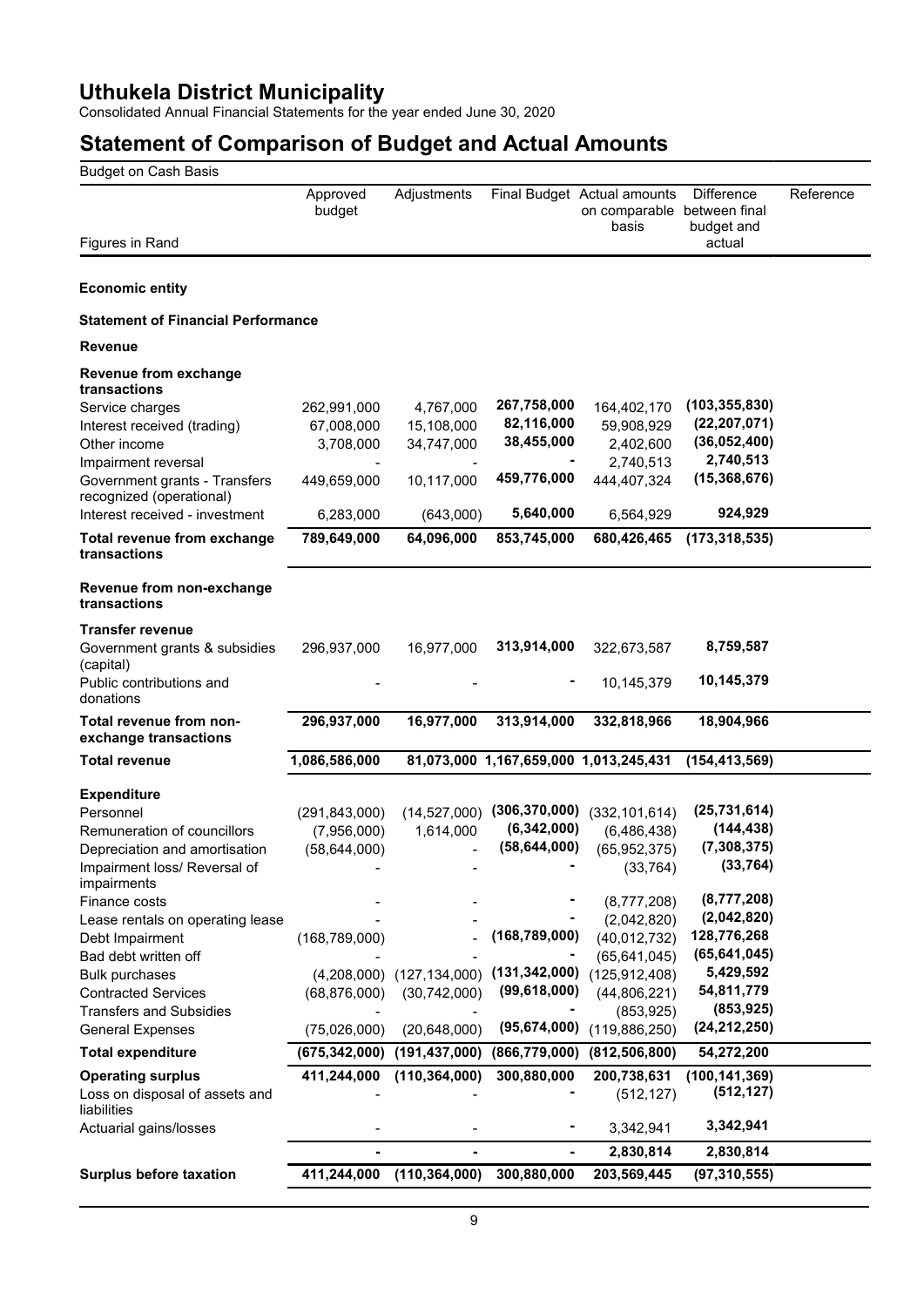Consolidated Annual Financial Statements for the year ended June 30, 2020

| <b>Budget on Cash Basis</b>                                                                                                 |                    |                 |             |                                                                     |                                           |           |
|-----------------------------------------------------------------------------------------------------------------------------|--------------------|-----------------|-------------|---------------------------------------------------------------------|-------------------------------------------|-----------|
| Figures in Rand                                                                                                             | Approved<br>budget | Adjustments     |             | Final Budget Actual amounts<br>on comparable between final<br>basis | <b>Difference</b><br>budget and<br>actual | Reference |
| <b>Actual Amount on Comparable</b><br>Basis as Presented in the<br><b>Budget and Actual</b><br><b>Comparative Statement</b> | 411.244.000        | (110, 364, 000) | 300,880,000 | 203.569.445                                                         | (97, 310, 555)                            |           |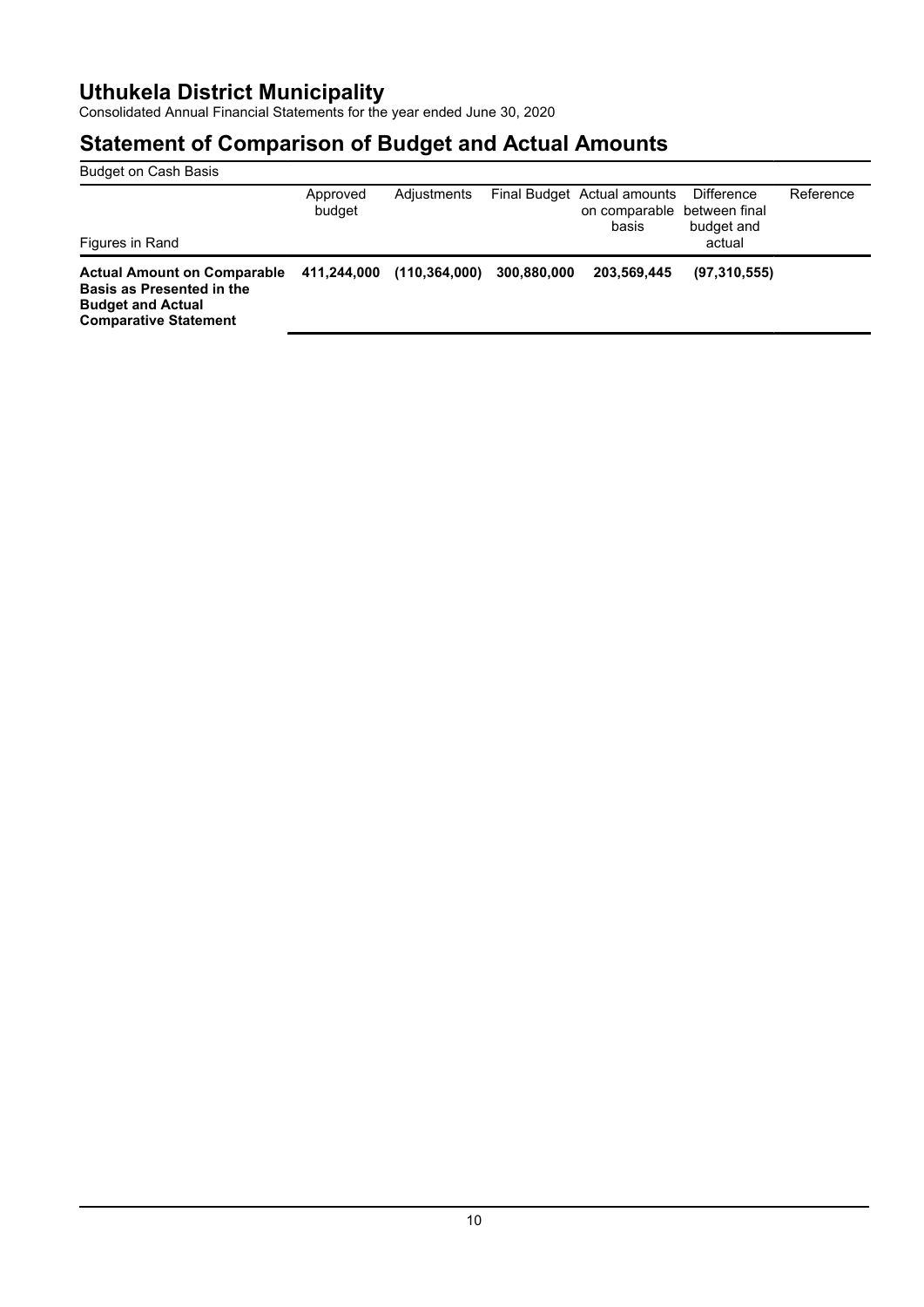Consolidated Annual Financial Statements for the year ended June 30, 2020

| <b>Budget on Cash Basis</b>                                              |                    |                 |                      |                                                                     |                                 |           |
|--------------------------------------------------------------------------|--------------------|-----------------|----------------------|---------------------------------------------------------------------|---------------------------------|-----------|
|                                                                          | Approved<br>budget | Adjustments     |                      | Final Budget Actual amounts<br>on comparable between final<br>basis | <b>Difference</b><br>budget and | Reference |
| Figures in Rand                                                          |                    |                 |                      |                                                                     | actual                          |           |
| <b>Statement of Financial Position</b>                                   |                    |                 |                      |                                                                     |                                 |           |
| Assets                                                                   |                    |                 |                      |                                                                     |                                 |           |
| <b>Current Assets</b>                                                    |                    |                 |                      |                                                                     |                                 |           |
| Inventories                                                              | 6,895,000          |                 | 6,895,000            | 7,890,183                                                           | 995,183                         |           |
| Receivables from exchange                                                | 4,143,000          |                 | 4,143,000            | 26,744,114                                                          | 22,601,114                      |           |
| transactions<br>Receivables from non-exchange<br>transactions            |                    |                 |                      | 125,796                                                             | 125,796                         |           |
| Employee benefit asset                                                   |                    |                 |                      | 590,407                                                             | 590,407                         |           |
| Consumer debtors                                                         | 349,574,000        | (75,057,000)    | 274,517,000          | 234,854,257                                                         | (39, 662, 743)                  |           |
| Cash and cash equivalents                                                | 145,803,000        | (150, 405, 000) | (4,602,000)          | 57,079,384                                                          | 61,681,384                      |           |
|                                                                          | 506,415,000        | (225, 462, 000) | 280,953,000          | 327,284,141                                                         | 46,331,141                      |           |
| <b>Non-Current Assets</b>                                                |                    |                 |                      |                                                                     |                                 |           |
| Property, plant and equipment                                            | 3,030,774,000      |                 |                      | (141,213,000) 2,889,561,000 2,875,544,527                           | (14, 016, 473)                  |           |
| Intangible assets                                                        | 542,000            | (42,000)        | 500,000<br>6,251,000 | 473,253                                                             | (26, 747)<br>(6, 251, 000)      |           |
| Receivables from non-exchange<br>transactions                            | 6,251,000          |                 |                      |                                                                     |                                 |           |
| Prepayments                                                              |                    |                 |                      | 3,027,080                                                           | 3,027,080                       |           |
|                                                                          | 3,039,990,000      |                 |                      | (141,255,000) 2,898,735,000 2,880,703,266                           | (18,031,734)                    |           |
| <b>Total Assets</b>                                                      | 3,546,405,000      |                 |                      | (366,717,000) 3,179,688,000 3,207,987,407                           | 28,299,407                      |           |
| <b>Liabilities</b>                                                       |                    |                 |                      |                                                                     |                                 |           |
| <b>Current Liabilities</b>                                               |                    |                 |                      |                                                                     |                                 |           |
| Operating lease liability                                                |                    |                 |                      | 626,497                                                             | 626,497                         |           |
| Payables from exchange<br>transactions                                   | 171,162,000        | 86,404,000      | 257,566,000          | 296,926,725                                                         | 39,360,725                      |           |
| Consumer deposits                                                        | 18,341,000         | 13,659,000      | 32,000,000           | 19,561,713                                                          | (12, 438, 287)                  |           |
| Unspent conditional grants and                                           |                    |                 |                      | 7,517,615                                                           | 7,517,615                       |           |
| receipts<br>Provisions                                                   | 22,420,000         |                 | 22,420,000           | 34,952,917                                                          | 12,532,917                      |           |
| Other liability (VAT payable)                                            |                    |                 |                      | 80,383,345                                                          | 80,383,345                      |           |
| Other liability - Consumer                                               |                    |                 |                      | 12,024,307                                                          | 12,024,307                      |           |
| debtors                                                                  |                    |                 |                      |                                                                     |                                 |           |
| Other liability                                                          |                    |                 |                      | 390,361                                                             | 390,361                         |           |
|                                                                          | 211,923,000        | 100,063,000     | 311,986,000          | 452,383,480                                                         | 140,397,480                     |           |
| <b>Non-Current Liabilities</b>                                           |                    |                 |                      |                                                                     |                                 |           |
| Employee benefit obligation                                              | 36,824,000         |                 | 36,824,000           | 30,956,407                                                          | (5,867,593)                     |           |
| <b>Total Liabilities</b>                                                 | 248,747,000        | 100,063,000     | 348,810,000          | 483,339,887                                                         | 134,529,887                     |           |
| <b>Net Assets</b>                                                        | 3,297,658,000      |                 |                      | (466,780,000) 2,830,878,000 2,724,647,520                           | (106, 230, 480)                 |           |
| <b>Net Assets</b>                                                        |                    |                 |                      |                                                                     |                                 |           |
| <b>Net Assets Attributable to</b><br><b>Owners of Controlling Entity</b> |                    |                 |                      |                                                                     |                                 |           |
| <b>Reserves</b><br>Accumulated surplus                                   | 3,297,658,000      |                 |                      | (466,780,000) 2,830,878,000 2,724,647,520 (106,230,480)             |                                 |           |
|                                                                          |                    |                 |                      |                                                                     |                                 |           |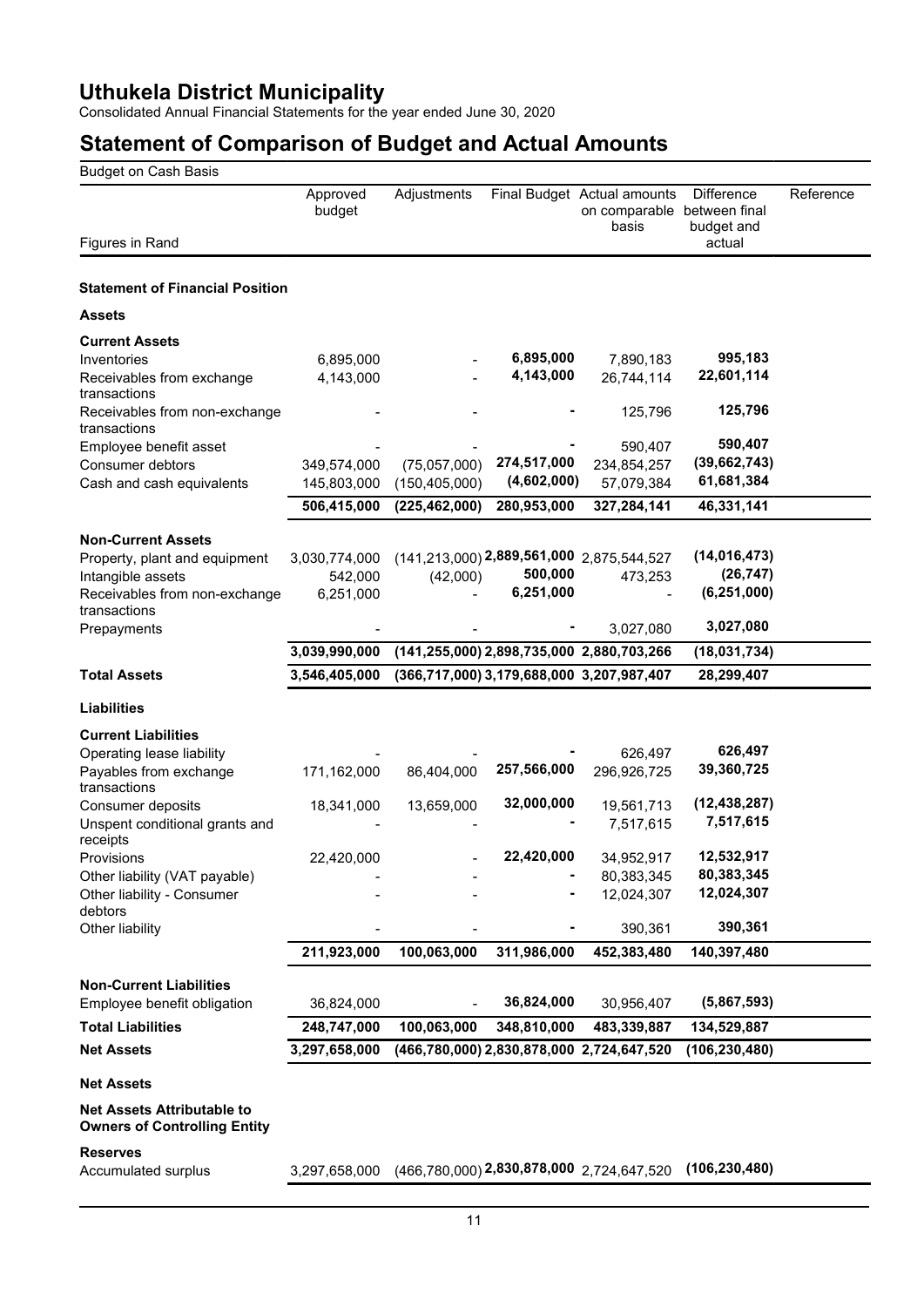Consolidated Annual Financial Statements for the year ended June 30, 2020

| <b>Budget on Cash Basis</b>                                                               |                    |                          |                          |                                                                     |                                 |                  |
|-------------------------------------------------------------------------------------------|--------------------|--------------------------|--------------------------|---------------------------------------------------------------------|---------------------------------|------------------|
|                                                                                           | Approved<br>budget | Adjustments              |                          | Final Budget Actual amounts<br>on comparable between final<br>basis | <b>Difference</b><br>budget and | Reference        |
| Figures in Rand                                                                           |                    |                          |                          |                                                                     | actual                          |                  |
| <b>Controlling entity</b>                                                                 |                    |                          |                          |                                                                     |                                 |                  |
| <b>Statement of Financial Performance</b>                                                 |                    |                          |                          |                                                                     |                                 |                  |
| <b>Revenue</b>                                                                            |                    |                          |                          |                                                                     |                                 |                  |
| Revenue from exchange<br>transactions                                                     |                    |                          |                          |                                                                     |                                 |                  |
| Service charges                                                                           | 262,991,000        | 4,767,000                | 267,758,000              | 164,402,170                                                         | (103, 355, 830)                 | PER <sub>1</sub> |
| Interest received                                                                         | 67,008,000         | 15,108,000               | 82,116,000               | 59,908,929                                                          | (22, 207, 071)                  | PER <sub>2</sub> |
| Other income                                                                              | 3,708,000          | 34,747,000               | 38,455,000               | 2,402,600                                                           | (36,052,400)                    | PER <sub>3</sub> |
| Imparment reversal                                                                        |                    | $\overline{\phantom{a}}$ |                          | 2,740,513                                                           | 2,740,513                       | PER <sub>4</sub> |
| Government grants-Transfers<br>recognised (operational)<br>Interest received - investment | 449,659,000        | 10,117,000               | 459,776,000<br>5,640,000 | 442,636,790                                                         | (17, 139, 210)<br>872,027       | PER <sub>5</sub> |
|                                                                                           | 6,283,000          | (643,000)                |                          | 6,512,027                                                           |                                 | PER <sub>6</sub> |
| Total revenue from exchange<br>transactions                                               | 789,649,000        | 64,096,000               | 853,745,000              | 678,603,029                                                         | (175, 141, 971)                 |                  |
| Revenue from non-exchange<br>transactions                                                 |                    |                          |                          |                                                                     |                                 |                  |
| <b>Transfer revenue</b>                                                                   |                    |                          |                          |                                                                     |                                 |                  |
| Government grants-Transfers                                                               | 296,937,000        | 16,977,000               | 313,914,000              | 322,673,587                                                         | 8,759,587                       | PER <sub>7</sub> |
| recognised (capital)<br>Public contributions and<br>donations                             |                    |                          | ٠                        | 10,145,379                                                          | 10,145,379                      | PER <sub>8</sub> |
| Total revenue from non-<br>exchange transactions                                          | 296,937,000        | 16,977,000               | 313,914,000              | 332,818,966                                                         | 18,904,966                      |                  |
| <b>Total revenue</b>                                                                      | 1,086,586,000      |                          |                          | 81,073,000 1,167,659,000 1,011,421,995                              | (156, 237, 005)                 |                  |
| <b>Expenditure</b>                                                                        |                    |                          |                          |                                                                     |                                 |                  |
| Employee related costs                                                                    | (291, 843, 000)    | (14, 527, 000)           | (306, 370, 000)          | (330, 767, 203)                                                     | (24, 397, 203)                  | PER <sub>9</sub> |
| Remuneration of councillors                                                               | (7,956,000)        | 1,614,000                | (6,342,000)              | (6, 486, 438)                                                       | (144, 438)                      | <b>PER 10</b>    |
| Depreciation and amortisation                                                             | (58, 644, 000)     |                          | (58, 644, 000)           | (65, 871, 668)                                                      | (7, 227, 668)                   | <b>PER 11</b>    |
| Reversal of impairments                                                                   |                    |                          |                          | (33, 764)                                                           | (33, 764)                       | <b>PER 12</b>    |
| Finance costs                                                                             |                    |                          |                          | (8,775,855)                                                         | (8,775,855)                     | <b>PER 13</b>    |
| Lease rentals on operating                                                                |                    |                          |                          | (1,509,866)                                                         | (1,509,866)                     | <b>PER 14</b>    |
| leases<br>Bad debt provision                                                              | (168, 789, 000)    |                          | (168, 789, 000)          | (40, 012, 732)                                                      | 128,776,268                     | <b>PER 15</b>    |
| Incentive discounts                                                                       |                    |                          |                          | (5, 185, 052)                                                       | (5, 185, 052)                   | <b>PER 16</b>    |
| Bad debt written off                                                                      |                    |                          |                          | (60, 455, 993)                                                      | (60, 455, 993)                  | <b>PER 17</b>    |
| <b>Bulk purchases</b>                                                                     | (4,208,000)        | (127, 134, 000)          | (131, 342, 000)          | (125, 912, 408)                                                     | 5,429,592                       | <b>PER 18</b>    |
| <b>Contracted Services</b>                                                                | (68, 876, 000)     | (30, 742, 000)           | (99, 618, 000)           | (44, 161, 064)                                                      | 55,456,936                      | <b>PER 19</b>    |
| <b>Transfers and Subsidies</b>                                                            |                    |                          |                          | (2,514,233)                                                         | (2, 514, 233)                   | <b>PER 20</b>    |
| <b>General Expenses</b>                                                                   | (75,026,000)       | (20, 648, 000)           | (95, 674, 000)           | (119, 870, 958)                                                     | (24, 196, 958)                  | <b>PER 21</b>    |
| <b>Total expenditure</b>                                                                  | (675,342,000)      | (191, 437, 000)          | (866, 779, 000)          | (811, 557, 234)                                                     | 55,221,766                      |                  |
| <b>Operating surplus</b>                                                                  | 411,244,000        | (110, 364, 000)          | 300,880,000              | 199,864,761                                                         | (101, 015, 239)                 |                  |
| Loss on disposal of assets and<br>liabilities                                             |                    |                          |                          | (512, 127)                                                          | (512, 127)                      | <b>PER 22</b>    |
| Actuarial gains/losses                                                                    |                    |                          |                          | 3,342,941                                                           | 3,342,941                       | <b>PER 23</b>    |
|                                                                                           |                    |                          |                          | 2,830,814                                                           | 2,830,814                       |                  |
| <b>Surplus before taxation</b>                                                            | 411,244,000        | (110, 364, 000)          | 300,880,000              | 202,695,575                                                         | (98, 184, 425)                  |                  |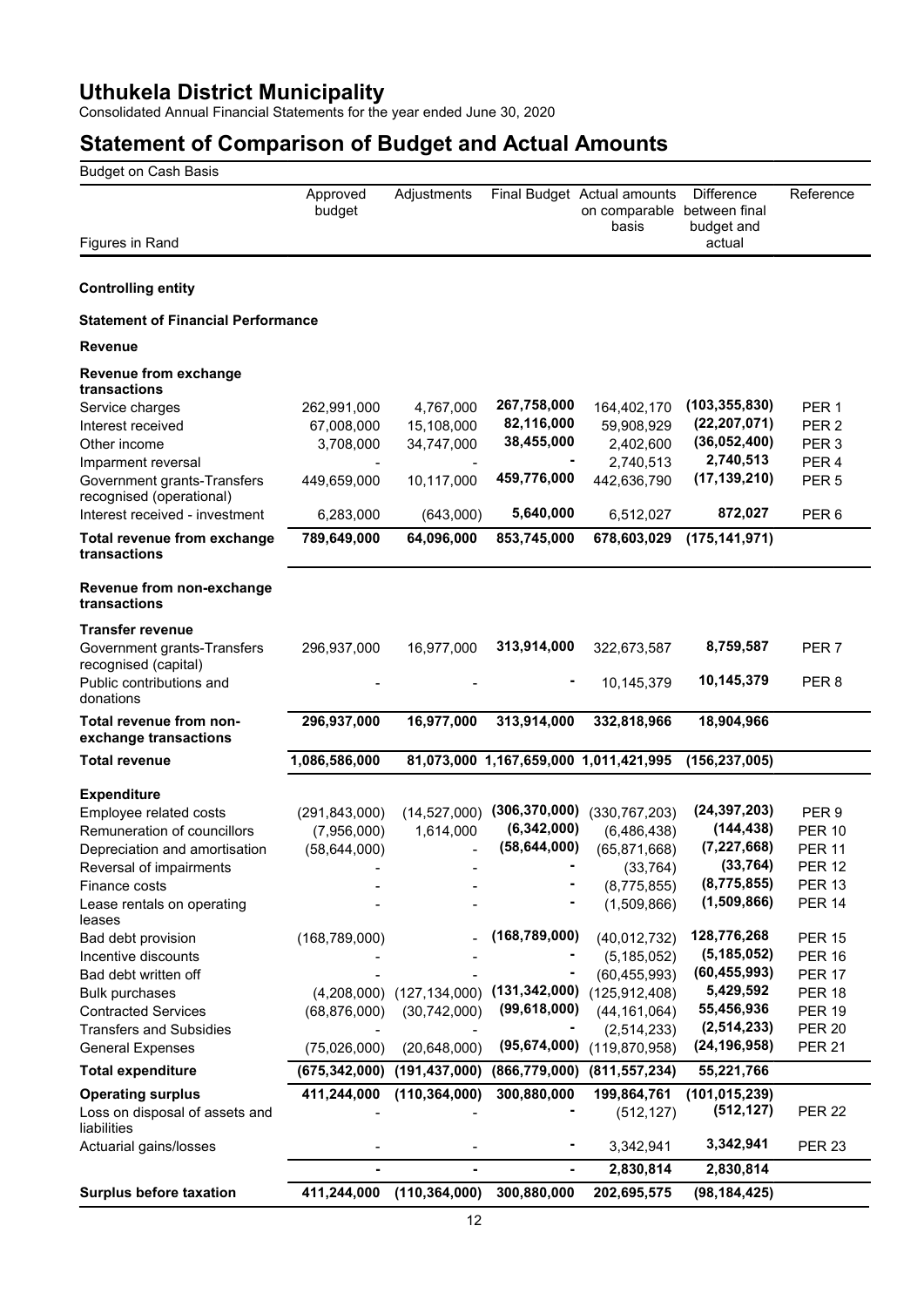Consolidated Annual Financial Statements for the year ended June 30, 2020

| Budget on Cash Basis                                                                                                               |                    |                 |             |                                                                     |                                           |           |  |  |  |  |
|------------------------------------------------------------------------------------------------------------------------------------|--------------------|-----------------|-------------|---------------------------------------------------------------------|-------------------------------------------|-----------|--|--|--|--|
| Figures in Rand                                                                                                                    | Approved<br>budget | Adjustments     |             | Final Budget Actual amounts<br>on comparable between final<br>basis | <b>Difference</b><br>budget and<br>actual | Reference |  |  |  |  |
| <b>Actual Amount on Comparable</b><br><b>Basis as Presented in the</b><br><b>Budget and Actual</b><br><b>Comparative Statement</b> | 411.244.000        | (110, 364, 000) | 300.880.000 | 202.695.575                                                         | (98.184.425)                              |           |  |  |  |  |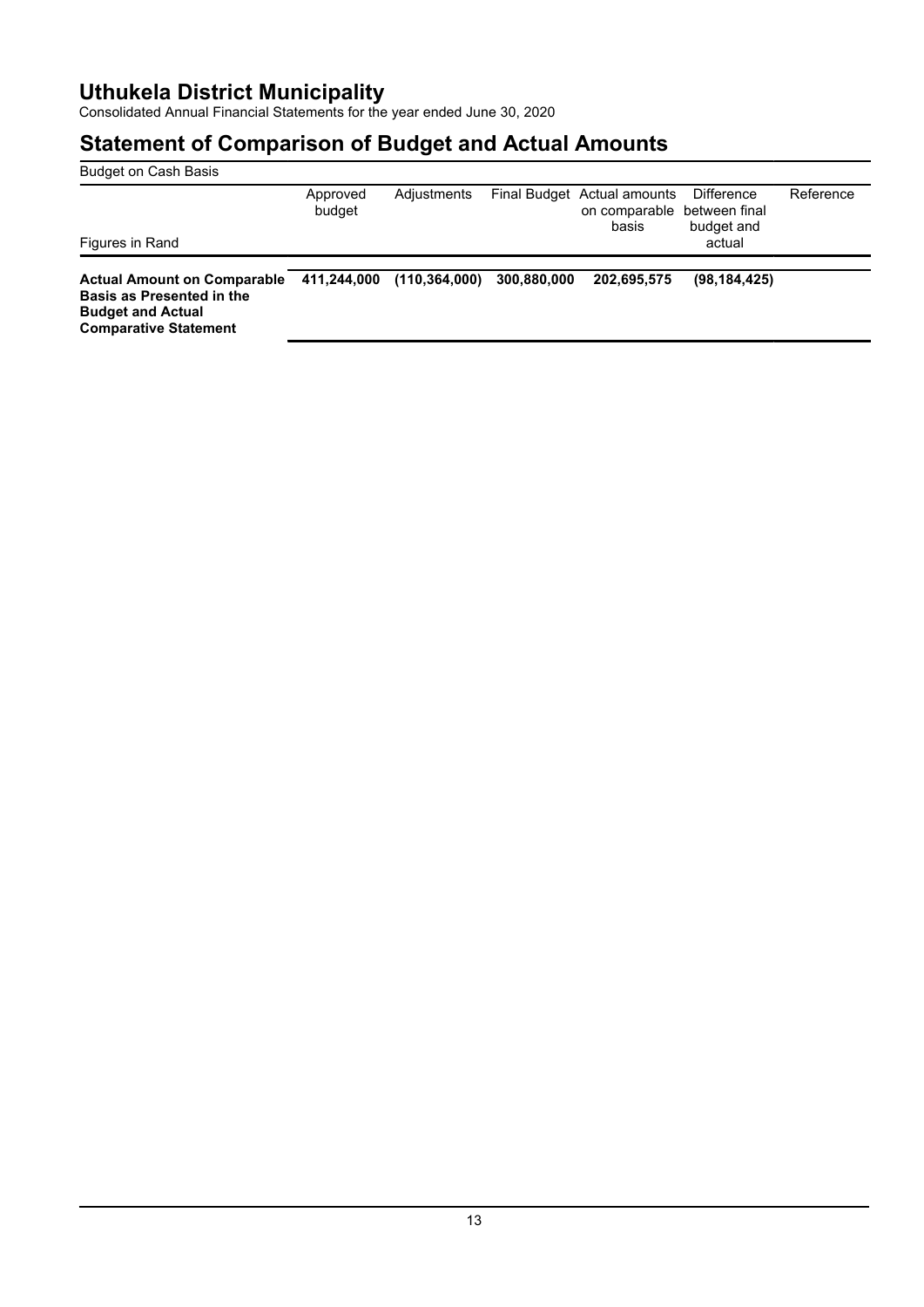Consolidated Annual Financial Statements for the year ended June 30, 2020

| <b>Budget on Cash Basis</b>                                |                    |                 |             |                                                                     |                                           |               |
|------------------------------------------------------------|--------------------|-----------------|-------------|---------------------------------------------------------------------|-------------------------------------------|---------------|
| Figures in Rand                                            | Approved<br>budget | Adjustments     |             | Final Budget Actual amounts<br>on comparable between final<br>basis | <b>Difference</b><br>budget and<br>actual | Reference     |
|                                                            |                    |                 |             |                                                                     |                                           |               |
| <b>Statement of Financial Position</b>                     |                    |                 |             |                                                                     |                                           |               |
| <b>Assets</b>                                              |                    |                 |             |                                                                     |                                           |               |
| <b>Current Assets</b>                                      |                    |                 |             |                                                                     |                                           |               |
| Inventories                                                | 6,895,000          |                 | 6,895,000   | 7,890,183                                                           | 995,183                                   | <b>POS 24</b> |
| Receivables from exchange<br>transactions                  |                    |                 |             | 26,744,114                                                          | 26,744,114                                | <b>POS 25</b> |
| Receivables from non-exchange<br>transactions              | 4,143,000          |                 | 4,143,000   | 125,796                                                             | (4,017,204)                               | <b>POS 26</b> |
| Employee benefit asset                                     |                    |                 |             | 590,407                                                             | 590,407                                   | <b>POS 27</b> |
| Consumer debtors from                                      | 349,574,000        | (75,057,000)    | 274,517,000 | 234,854,257                                                         | (39, 662, 743)                            | <b>POS 28</b> |
| exchange transactions<br>Cash and cash equivalents         | 145,803,000        | (150, 405, 000) | (4,602,000) | 55,284,392                                                          | 59,886,392                                | <b>POS 30</b> |
|                                                            | 506,415,000        | (225, 462, 000) | 280,953,000 | 325,489,149                                                         | 44,536,149                                |               |
|                                                            |                    |                 |             |                                                                     |                                           |               |
| <b>Non-Current Assets</b><br>Property, plant and equipment | 3,030,774,000      |                 |             | $(141, 213, 000)$ 2,889,561,000 2,874,651,708                       | (14,909,292)                              | <b>POS 31</b> |
| Intangible assets                                          | 542,000            | (42,000)        | 500,000     | 473,253                                                             | (26, 747)                                 | <b>POS 32</b> |
| Receivables from exchange<br>transactions                  | 2,423,000          |                 | 2,423,000   | 1,658,406                                                           | (764, 594)                                | <b>POS 33</b> |
| Receivables from non-exchange<br>transactions              | 6,251,000          |                 | 6,251,000   |                                                                     | (6, 251, 000)                             | <b>POS 34</b> |
| Prepayments                                                |                    |                 |             | 3,027,080                                                           | 3,027,080                                 | <b>POS 35</b> |
|                                                            | 3,039,990,000      |                 |             | (141,255,000) 2,898,735,000 2,879,810,447                           | (18, 924, 553)                            |               |
| <b>Total Assets</b>                                        | 3,546,405,000      |                 |             | (366,717,000) 3,179,688,000 3,205,299,596                           | 25,611,596                                |               |
| <b>Liabilities</b>                                         |                    |                 |             |                                                                     |                                           |               |
| <b>Current Liabilities</b>                                 |                    |                 |             |                                                                     |                                           |               |
| Operating lease liability                                  |                    |                 |             | 626,497                                                             | 626,497                                   | <b>POS 36</b> |
| Payables from exchange<br>transactions                     | 171,162,000        | 86,404,000      | 257,566,000 | 296,907,773                                                         | 39,341,773                                | <b>POS 37</b> |
| Consumer deposits                                          | 18,341,000         | 13,659,000      | 32,000,000  | 19,561,713                                                          | (12, 438, 287)                            | <b>POS 38</b> |
| Unspent conditional grants and<br>receipts                 |                    |                 |             | 5,722,623                                                           | 5,722,623                                 | <b>POS 39</b> |
| Provisions                                                 | 22,420,000         |                 | 22,420,000  | 34,952,917                                                          | 12,532,917                                | <b>POS 40</b> |
| Other liabilities (VAT payable)                            |                    |                 |             | 80,383,345                                                          | 80,383,345                                | <b>POS 41</b> |
| Other liabilities - Consumer<br>debtors                    |                    |                 |             | 12,024,307                                                          | 12,024,307                                | <b>POS 42</b> |
| Other liability                                            |                    |                 |             | 390,361                                                             | 390,361                                   | <b>POS 43</b> |
|                                                            | 211,923,000        | 100,063,000     | 311,986,000 | 450,569,536                                                         | 138,583,536                               |               |
| <b>Non-Current Liabilities</b>                             |                    |                 |             |                                                                     |                                           |               |
| Provisions (Retirement benefit<br>obligation)              | 36,824,000         |                 | 36,824,000  | 30,956,407                                                          | (5,867,593)                               | <b>POS 44</b> |
| <b>Total Liabilities</b>                                   | 248,747,000        | 100,063,000     | 348,810,000 | 481,525,943                                                         | 132,715,943                               |               |
| <b>Net Assets</b>                                          | 3,297,658,000      |                 |             | (466,780,000) 2,830,878,000 2,723,773,653                           | (107, 104, 347)                           |               |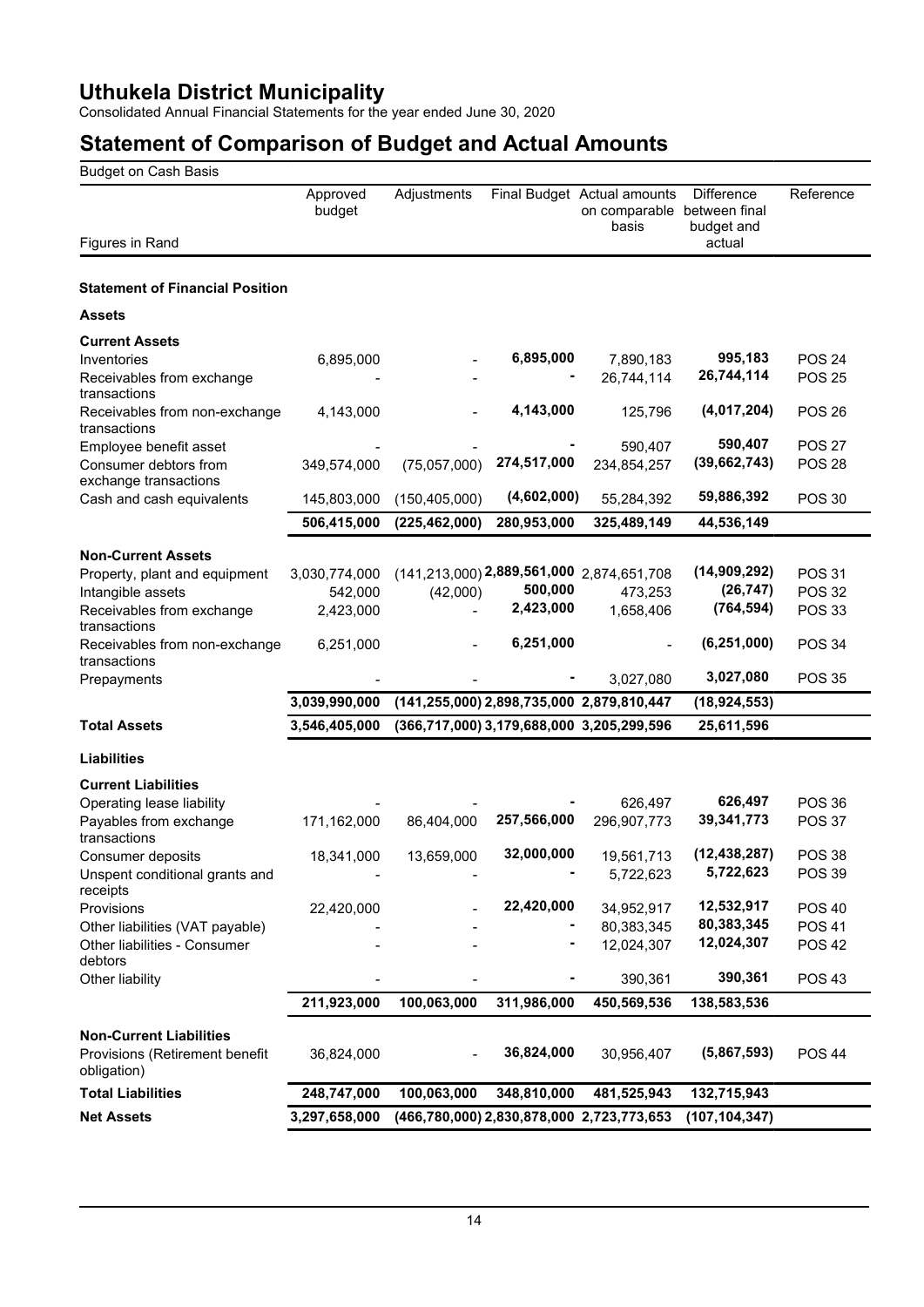Consolidated Annual Financial Statements for the year ended June 30, 2020

### **Statement of Comparison of Budget and Actual Amounts**

| <b>Budget on Cash Basis</b>                                              |                    |             |                                                                     |                                    |           |
|--------------------------------------------------------------------------|--------------------|-------------|---------------------------------------------------------------------|------------------------------------|-----------|
| Figures in Rand                                                          | Approved<br>budget | Adjustments | Final Budget Actual amounts<br>on comparable between final<br>basis | Difference<br>budget and<br>actual | Reference |
| <b>Net Assets</b>                                                        |                    |             |                                                                     |                                    |           |
| <b>Net Assets Attributable to</b><br><b>Owners of Controlling Entity</b> |                    |             |                                                                     |                                    |           |

Accumulated surplus 3,297,658,000 (466,780,000) **2,830,878,000** 2,723,773,653 **(107,104,347)**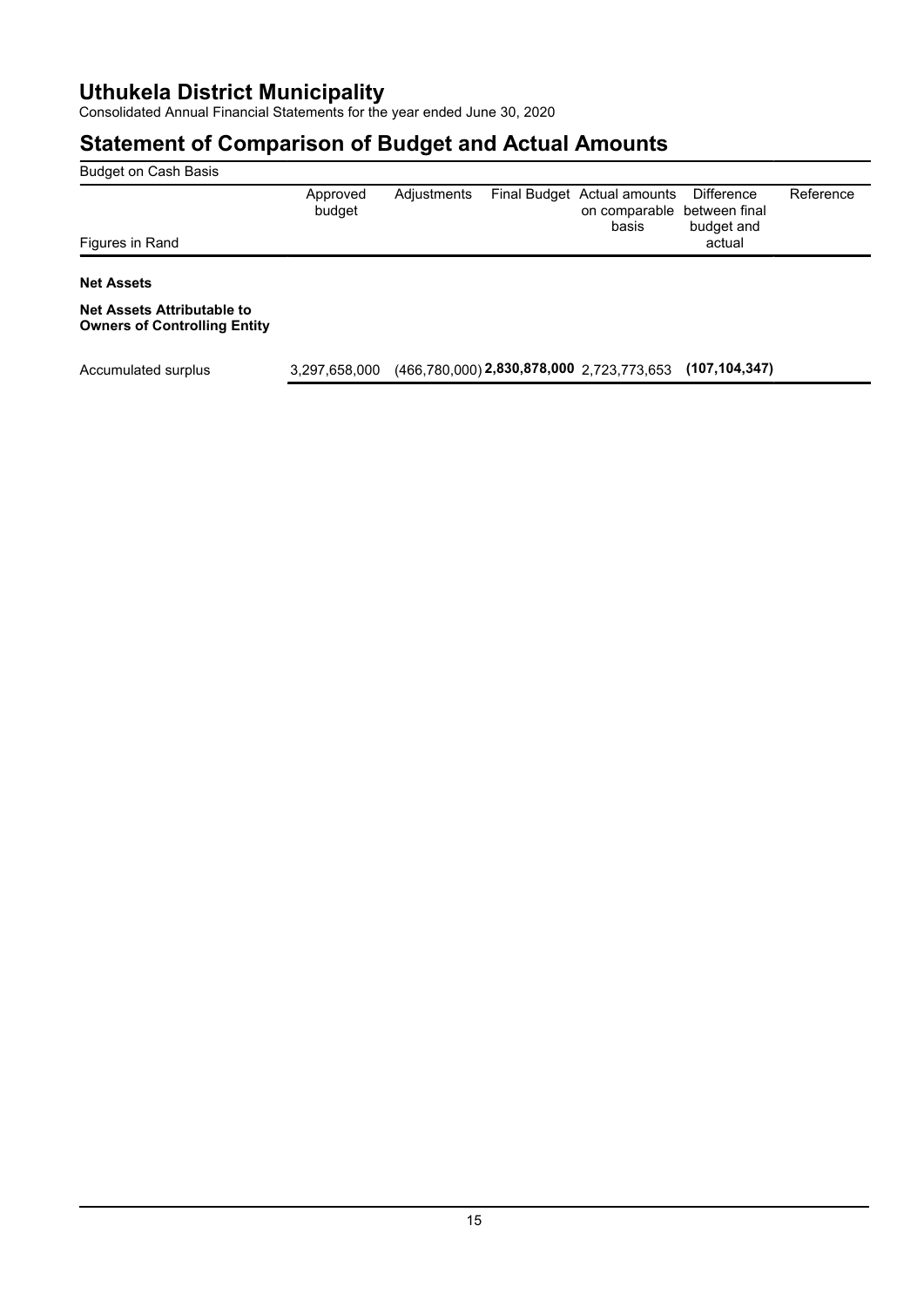Consolidated Annual Financial Statements for the year ended June 30, 2020

| <b>Budget on Cash Basis</b>                                                                |                    |                                                       |                                |                                                                     |                                 |           |
|--------------------------------------------------------------------------------------------|--------------------|-------------------------------------------------------|--------------------------------|---------------------------------------------------------------------|---------------------------------|-----------|
|                                                                                            | Approved<br>budget | Adjustments                                           |                                | Final Budget Actual amounts<br>on comparable between final<br>basis | <b>Difference</b><br>budget and | Reference |
| Figures in Rand                                                                            |                    |                                                       |                                |                                                                     | actual                          |           |
| <b>Cash Flow Statement</b>                                                                 |                    |                                                       |                                |                                                                     |                                 |           |
| Cash flows from operating activities                                                       |                    |                                                       |                                |                                                                     |                                 |           |
| <b>Receipts</b>                                                                            |                    |                                                       |                                |                                                                     |                                 |           |
| Sale of goods and services                                                                 | 105,737,000        | 27,008,000                                            | 132,745,000                    | 115,181,044                                                         | (17, 563, 956)                  |           |
| Grants                                                                                     | 746,596,000        | 17,037,000                                            | 763,633,000                    | 767,080,911                                                         | 3,447,911                       |           |
| <b>Public donations</b>                                                                    |                    | $\blacksquare$                                        |                                | 250,000                                                             | 250,000                         |           |
| Other receipts                                                                             | 3,708,000          | 24,852,000                                            | 28,560,000                     | 2,402,600                                                           | (26, 157, 400)                  |           |
| Interest income                                                                            | 6,283,000          | (643,000)                                             | 5,640,000                      | 6,564,929                                                           | 924,929                         |           |
|                                                                                            | 862,324,000        | 68,254,000                                            | 930,578,000                    | 891,479,484                                                         | (39,098,516)                    |           |
| <b>Payments</b>                                                                            |                    |                                                       |                                |                                                                     |                                 |           |
| Employee costs                                                                             | (299, 799, 000)    |                                                       | $(12,913,000)$ $(312,712,000)$ | (338, 583, 162)                                                     | (25, 871, 162)                  |           |
| Suppliers and other                                                                        |                    | $(148, 110, 000)$ $(179, 524, 000)$ $(327, 634, 000)$ |                                | (274, 278, 041)                                                     | 53,355,959                      |           |
| Finance costs                                                                              |                    |                                                       |                                | (8,777,208)                                                         | (8,777,208)                     |           |
|                                                                                            |                    |                                                       |                                | $(447,909,000)$ $(192,437,000)$ $(640,346,000)$ $(621,638,411)$     | 18,707,589                      |           |
| Net cash flows from operating<br>activities                                                | 414,415,000        | (124, 183, 000)                                       | 290,232,000                    | 269,841,073                                                         | (20, 390, 927)                  |           |
| Cash flows from investing activities                                                       |                    |                                                       |                                |                                                                     |                                 |           |
| Purchase of property, plant and<br>equipment                                               | (296, 937, 000)    |                                                       |                                | $(17,000,000)$ $(313,937,000)$ $(264,123,663)$                      | 49,813,337                      |           |
| Decrease in receiveables from<br>Exchange transactions                                     |                    |                                                       |                                | 4,592,424                                                           | 4,592,424                       |           |
| Net cash flows from investing<br>activities                                                | (296, 937, 000)    |                                                       |                                | $(17,000,000)$ $(313,937,000)$ $(259,531,239)$                      | 54,405,761                      |           |
|                                                                                            |                    |                                                       |                                |                                                                     |                                 |           |
| Cash flows from financing activities<br>Movement in other liability<br>(consumer deposits) | 1,541,000          | 152,000                                               | 1,693,000                      |                                                                     | (1,693,000)                     |           |
| Net increase/(decrease) in cash<br>and cash equivalents                                    | 119,019,000        | (141.031.000)                                         | (22,012,000)                   | 10,309,834                                                          | 32,321,834                      |           |
| Cash and cash equivalents at<br>the beginning of the year                                  | 26,783,000         | 17,123,000                                            | 43,906,000                     | 46,769,550                                                          | 2,863,550                       |           |
| Cash and cash equivalents at<br>the end of the year                                        | 145,802,000        | (123,908,000)                                         | 21,894,000                     | 57,079,384                                                          | 35,185,384                      |           |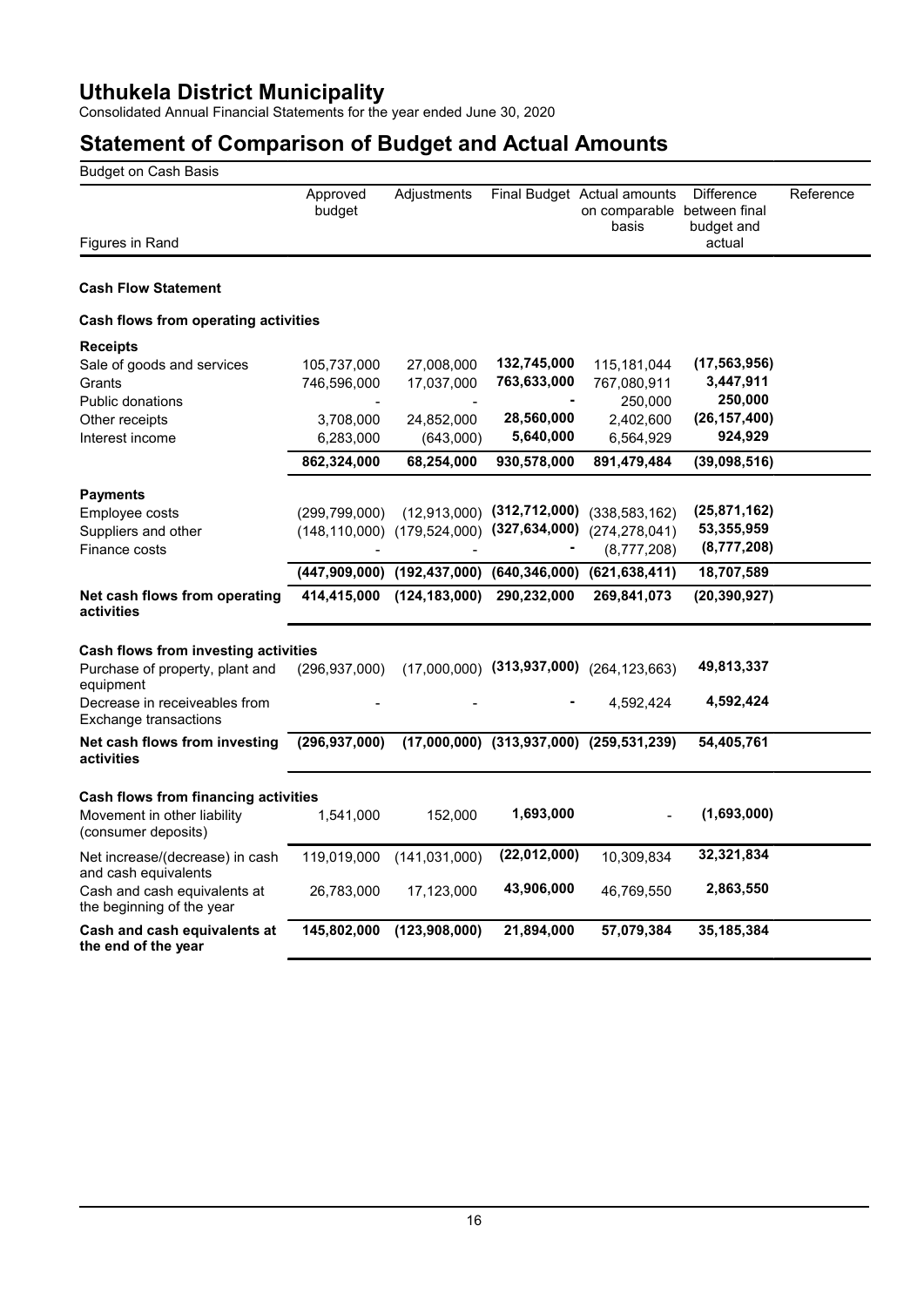Consolidated Annual Financial Statements for the year ended June 30, 2020

### **Statement of Comparison of Budget and Actual Amounts**

| Budget on Cash Basis |                    |             |                                                                                                              |  |
|----------------------|--------------------|-------------|--------------------------------------------------------------------------------------------------------------|--|
|                      | Approved<br>budget | Adjustments | Final Budget Actual amounts<br>Difference<br>Reference<br>on comparable between final<br>budget and<br>basis |  |
| Figures in Rand      |                    |             | actual                                                                                                       |  |
|                      |                    |             |                                                                                                              |  |

#### **References to statement of comparison of budget and actual amounts**

#### **Statement of financial performance.**

PER 1 - Service charges - the Municipality has not achieved its targets with regards to the budget on collection of service charges as at 30 June 2020.

PER 2 - Interest received - interest on service charges has aecalated due to the poor collection rate however the Municipality has not achieved its target with regards to the budget as at 30 June 2020.

PER 3 - Other income - the Municipality did not achieve its target with regards to the budget as at 30 June 2020 as the budget was based on prior years performances.

PER 4 - Impairment reversal - the Municipality recognized an impairment revesal during the asset verification processand the finalization of the asset register. this was not budgeted for.

PER 5 - Government grants (transfers recognized operational) - the Municipality did not receive all the grants in respect of the 2019/2020 financvial year as per National Treasury payment scgedule as the unspent portions of RBIG grant and the RRAM grant (2018/2019 roll over application was declined and it was recovered from the Equity share allocation for the current year.

PER 6 - Interest received on investments - the Municipality earned more interest on investments as was anticipated. Surplus cash was invested to attaract interest.

PER 7 - Government grants (Transfer recognized capital) - the Municipality has achieved 100% spending on capital grants which includes rool over amounts from the 2018/2019 financial year, however the roll over application in respect of the unspent portion of the RBIG grant from the 2018/2019 financial year was disallowe and recovered from the equity share allocation for the 2019/2020 financial year.

PER 8 - Public contributions and donations - the Municipality received a cash donation from Umgeni Water for the procurement of school uniforms, shoes and laptops for the Nimtams Primary School through theCorporate Social Investment program (CSI) as well as plant and equipment donated by COGTA.

PER 9 - Employee related costs - high overtime, standby and nightshift claims remain a challenge however Management has implemented controls to curb overtime claims.

PER 10 - Employee related costs - Remuneration of Councillors - provision was made in the origional budget for Councillors to receive backpay during the financial year in terms of the Government Gazette for Councillors upper limits dated December 2019 however this was not approved due to the audit opinion received in respect of the 2018/2019 financial year and the budget was adjusted with the adjustment budget.

PER 11 - Depreciation and amortization - provision was made in the budget for the 2019/2020 financial year for additional assets the municiplity capatalized during the year however it was not accuratly provided for..

PER 12 - Reversal of impairment - during the asset verification process and the finalization of the asset register the Municipality recognized a reversal of impairment. This was not budgeted for.

PER 13 - Finance costs - this relates to interest charges with regards to the post retirement medical aid and long service awards as well as interest paid to suppliers. Was not budgeted for.

PER 14 - Lease rentals on operating leases - this relates to rental paid in respect of the satelite offices the Municipality occupies in Estcour, Colenso and Weenen.

PER 15 - Provision for bad debt - Collection of outstanding debt remains a challenge. COVID-19 also had an impact on debt collection as the Municpality could not apply the credit control policy to disconnect consumers for non-payment. This was over provided for in the budget.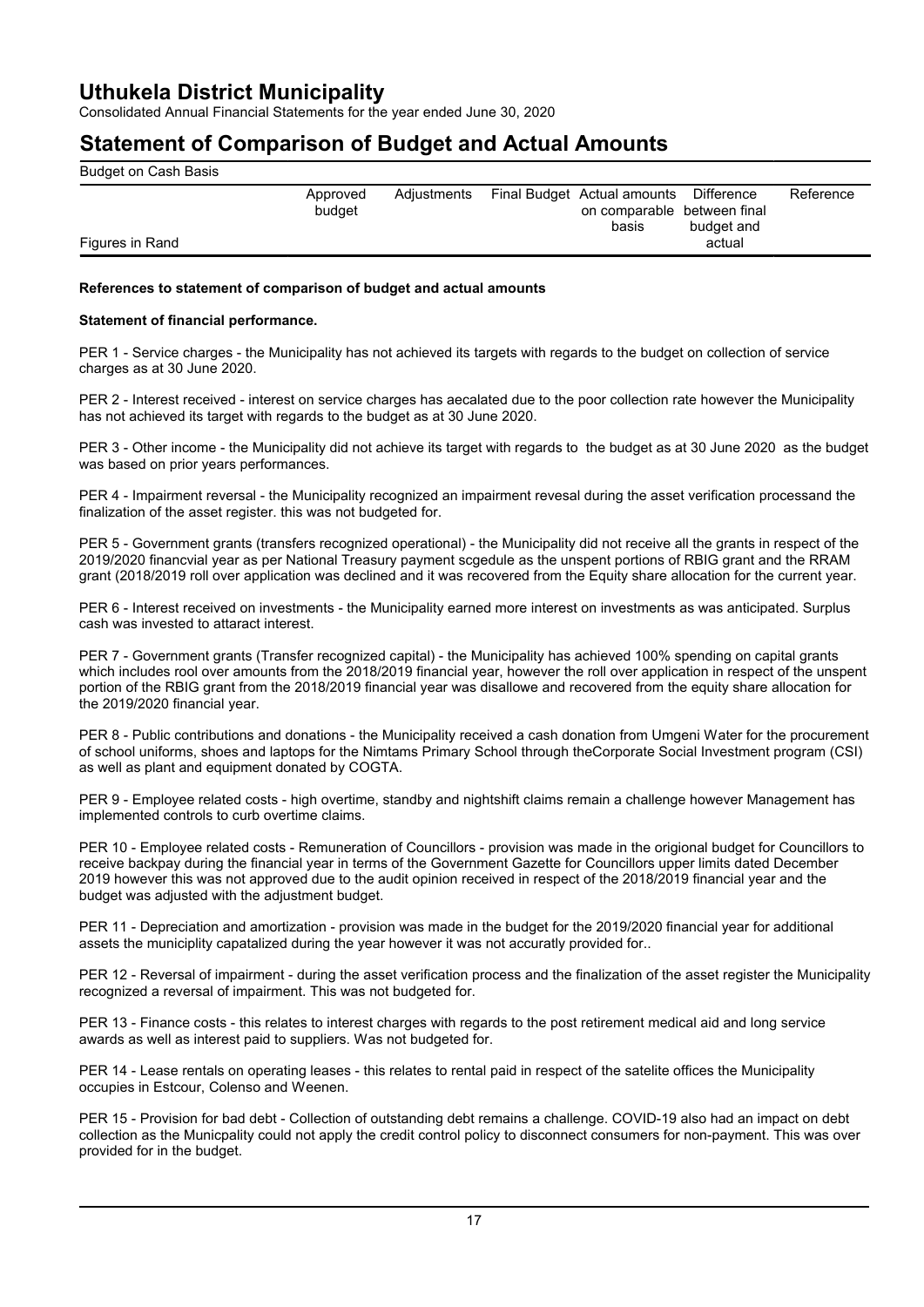Consolidated Annual Financial Statements for the year ended June 30, 2020

### **Statement of Comparison of Budget and Actual Amounts**

| Budget on Cash Basis |                    |             |                                                                     |                          |           |
|----------------------|--------------------|-------------|---------------------------------------------------------------------|--------------------------|-----------|
|                      | Approved<br>budget | Adjustments | Final Budget Actual amounts<br>on comparable between final<br>basis | Difference<br>budget and | Reference |
| Figures in Rand      |                    |             |                                                                     | actual                   |           |

PER 16 - Incentive discounts - the Muncipality offers incentive discounts to consumers in an effort to collect outstanding debt and decrease the debtors book. The Muncipality offers a 1/3 and 50% discount to consumer in order to encourage them to pay outstanding debt.

PER 17 - Bad debt written off - the Municpality has implemented its indigent policy and indigent debt and irrecoverable debt has been written off. This was not anticipated when the budget was compiled and was not provided for.

PER 18 - Bulk purchases - this represents the bulk water purchases form the Department of Water and Sanitation (DWS . Umgeni Water has also invoiced the Municipality for purified water. This was under provided for in the budget.

PER 19 - Contracted services - the contracts with contracted water tanker service provider was cancelled as part of cost containment measures, therefore the saving against the budget. Maintenance and repairs is now also disclosed as contracted services.

PER 20 - Transfers and subsidies - This relates to expenditure incurred on behalf of the Uthukel Economic Development Agency.

PER 21 - General expenditure - the municipality did not manage to stay within the budget and over expenditure will be discolsed as unauthorized expenditure.

PER 22 - Loss on disposal of assets and liabilities - this was not budgeted for.

PER 23 - Actuarial gains / losses - relates to the post retirement benefit obligation. This was not budgeted for. Valuation certificates are issued by an external service provider (Actuarial Valuer).

#### **Statement of financial position.**

Pos 24 - Inventories - inventory items are kept at a centralized store, chemical is stored at the water and sewerage treatment plants. Inventory also includes water stock in the reservours and reticulation network as at year end. An Engineer was appointed to do the calculation of water stock.

POS 25 - Receivables from exchange transaction - Represents sundry debtors and deposits paid the Third party vendors.

POS 26 - Receivables from non-exchange transaction - represents unpaid cheques issued in favour of the Municipality and overpayment of contractors.

POS 27 - Employee benefit asset - Relates to long service and medical aid post retirement benifit..

POS 28 - Consumer debtors from exchange transactions - When the budget was prepaired the poor collection rate was not accuratly anticipated and the provision for bad debt was not accuratly taken into account.

POS 28 - Consumer debtors from exchange transactions - When the budget was prepaired the poor collection rate was not accuratly anticipated and the provision for bad debt was not accuratly taken into account.

POS 29 - Bank reconcilliation clearing account - this is a suspence account which has been created to account for all unreconciled items on the bank recon. Once items are matched with the bank statement the account is cleared.

POS 30 - Cash and cash equivelants represents actual cash on hand and this was not accuratly budgeted for.

POS 31 - Property, plant and equipment - the variance between the budget and actual amount is due to the capatalization and asset impairment which were not accuratly budgeted for.

POS 32 - Intangable assets - The variance is due to impairment not accuratley budgeted for.

POS 33 - Receivables from exchange transactions - represents deposits paid to third party vendors and was not budgeted for.

POS 34 - Receivables from non-exchange transaction - this was not accurately budgeted for.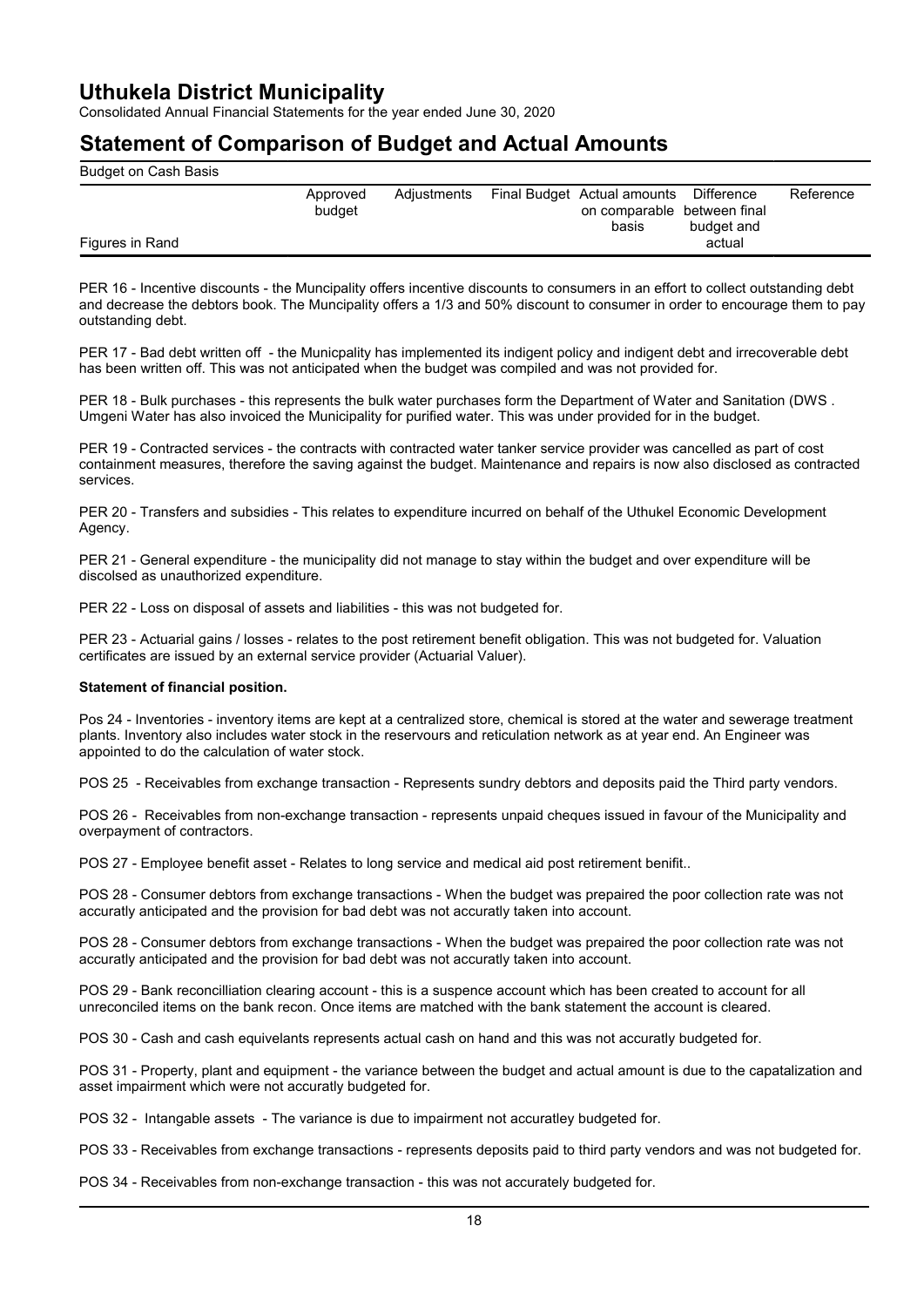Consolidated Annual Financial Statements for the year ended June 30, 2020

### **Statement of Comparison of Budget and Actual Amounts**

| Budget on Cash Basis |                    |             |                                                                     |                          |           |
|----------------------|--------------------|-------------|---------------------------------------------------------------------|--------------------------|-----------|
|                      | Approved<br>budget | Adjustments | Final Budget Actual amounts<br>on comparable between final<br>basis | Difference<br>budget and | Reference |
| Figures in Rand      |                    |             |                                                                     | actual                   |           |

POS 35 - Prepayments - prepayments represents payments in advance. The SALGA annaul membership fee in respect of the 2020/2021 financial year was paid in 2019/2020 to qualify for discount offered.

POS 36 - Operating lease liability - the liability is in respect of operating leases (rental of offices and office machines8 - Consumer debtors from exchange transactions - When the budget was prepaired the poor collection rate was not accuratly anticipated and the provision for bad debt was not accuratly taken into account.

POS 37 - Payables from exchange transactions - consistes of trade payable, DWS accrual in respect of raw water putchased, trust funds, retention on capital project expenditure and sundry creditors not accuratly budgeted for.

POS 38 - Consumer deposits - the variance is as a result of the decrease in deposits raised incorrectly during the 2018/2019 financial year.

POS 39 - Unspent conditional grants - represents the unspent liability as at 30 June 2020 not budgeted for. Application has been made for the approval of the roll over of the unspebt grants.

POS 40 - Provisions - ralates to the bonus and leave provision and was not accurately budgeted for.

POS 41 - VAT payables - represents VATpayable and was not budgeted for. The Municipality is registered with SARS on a payment bases and therefore VAT is only paid to SARS once it has been received from the consumers.

POS 42 - Other liabilities consumer debtors - represents consumer debtors with credit balance at financial year end.

POS 43 - Other liabilities - Relates to the salary clearing control accoun which will be cleared in teh 2020/2021 financial year.

POS 44 - Provision for retirement benefit obligation - is the medical aid and long service award obligation at year end.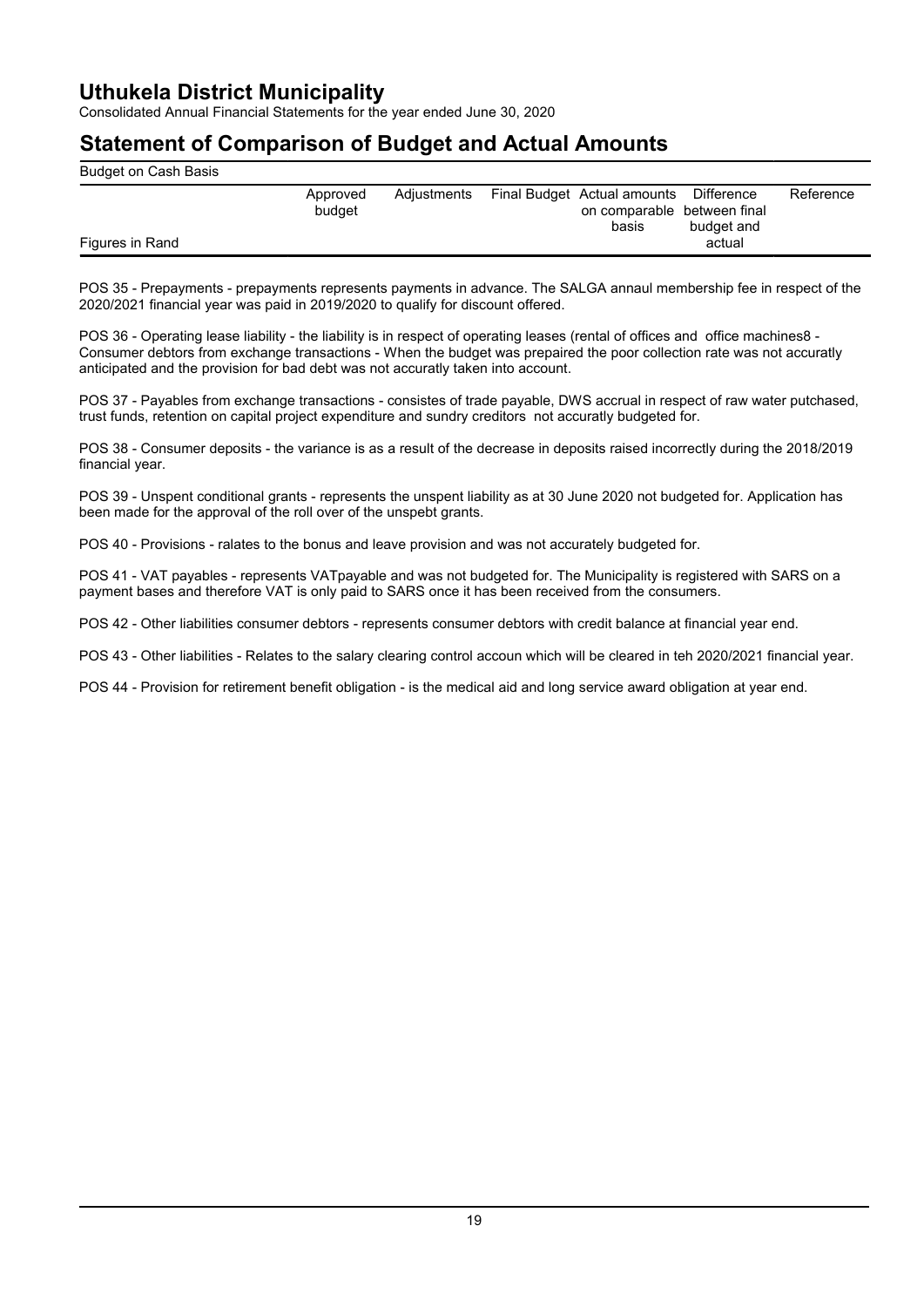Consolidated Annual Financial Statements for the year ended June 30, 2020

# **Appropriation Statement**

| Figures in Rand                                                                                                                     |                                                       |                                                                                      |                                                        |                                                                    |                                                           |                                                        |                                                       |                                             |                                                              |                                                        |                                                           |
|-------------------------------------------------------------------------------------------------------------------------------------|-------------------------------------------------------|--------------------------------------------------------------------------------------|--------------------------------------------------------|--------------------------------------------------------------------|-----------------------------------------------------------|--------------------------------------------------------|-------------------------------------------------------|---------------------------------------------|--------------------------------------------------------------|--------------------------------------------------------|-----------------------------------------------------------|
|                                                                                                                                     | Original<br>budget                                    | <b>Budget</b><br>adjustments<br>(i.t.o. s28 and budget<br>s31 of the<br><b>MFMA)</b> | <b>Final</b><br>adjustments                            | <b>Shifting of</b><br>funds (i.t.o.<br>s31 of the<br><b>MFMA</b> ) | <b>Virement</b><br>(i.t.o. council<br>approved<br>policy) | <b>Final budget</b>                                    | <b>Actual</b><br>outcome                              | <b>Unauthorised Variance</b><br>expenditure |                                                              | <b>Actual</b><br>outcome<br>as % of<br>final<br>budget | <b>Actual</b><br>outcome<br>as % of<br>original<br>budget |
| <b>Economic entity - 2020</b>                                                                                                       |                                                       |                                                                                      |                                                        |                                                                    |                                                           |                                                        |                                                       |                                             |                                                              |                                                        |                                                           |
| <b>Financial Performance</b><br>Service charges<br>Investment revenue<br>Transfers recognised -<br>operational<br>Other own revenue | 262,991,000<br>6,283,000<br>449,659,000<br>70,717,000 | 4,767,000<br>(643,000)<br>10,117,000<br>49,855,000                                   | 267,758,000<br>5,640,000<br>459,776,000<br>120,572,000 |                                                                    |                                                           | 267,758,000<br>5,640,000<br>459,776,000<br>120,572,000 | 164,402,170<br>6,564,929<br>444,407,324<br>68,394,983 |                                             | (103, 355, 830)<br>924,929<br>(15,368,676)<br>(52, 177, 017) | 61 %<br>116 %<br>97%<br>57 %                           | 63 %<br>104 %<br>99 %<br>97 %                             |
| <b>Total revenue</b><br>(excluding capital<br>transfers and<br>contributions)                                                       | 789,650,000                                           | 64,096,000                                                                           | 853,746,000                                            |                                                                    |                                                           | 853,746,000                                            | 683,769,406                                           |                                             | (169, 976, 594)                                              | 80 %                                                   | 87 %                                                      |
| Employee costs<br>Remuneration of<br>councillors                                                                                    | (291, 843, 000)<br>(7,956,000)<br>(168, 789, 000)     | (14, 527, 000)<br>1,614,000                                                          | (306, 370, 000)<br>(6,342,000)<br>(168, 789, 000)      |                                                                    |                                                           | (306, 370, 000)<br>(6,342,000)<br>(168, 789, 000)      | (332, 101, 614)<br>(6,486,438)<br>(40,012,732)        | $\overline{a}$                              | (25, 731, 614)<br>(144, 438)<br>128,776,268                  | 108 %<br>102 %<br>24 %                                 | 114 %<br>82 %<br>24 %                                     |
| Debt impairment<br>Depreciation and asset<br>impairment                                                                             | (58, 644, 000)                                        |                                                                                      | (58, 644, 000)                                         |                                                                    |                                                           | (58, 644, 000)                                         | (65,986,139)                                          | $\overline{\phantom{0}}$                    | (7, 342, 139)                                                | 113 %                                                  | 113 %                                                     |
| Finance charges<br>Materials and bulk<br>purchases                                                                                  |                                                       | (4,208,000) (127,134,000) (131,342,000)                                              |                                                        |                                                                    |                                                           |                                                        | (8,777,208)<br>$(131, 342, 000)$ $(125, 912, 408)$    | $\blacksquare$                              | (8,777,208)<br>5,429,592                                     | DIV/0 %<br>96 %                                        | DIV/0 %<br>2,992 %                                        |
| Transfers and grants<br>Other expenditure                                                                                           | (143, 881, 000)                                       |                                                                                      | $(51,411,000)$ $(195,292,000)$                         |                                                                    |                                                           | (195, 292, 000)                                        | (853, 925)<br>(232, 888, 463)                         |                                             | (853, 925)<br>(37, 596, 463)                                 | DIV/0 %<br>119 %                                       | DIV/0 %<br>162 %                                          |
| <b>Total expenditure</b>                                                                                                            | (675, 321, 000)                                       | (191, 458, 000)                                                                      | (866, 779, 000)                                        |                                                                    |                                                           | (866, 779, 000)                                        | (813,018,927)                                         |                                             | 53,760,073                                                   | 94 %                                                   | 120 %                                                     |
| <b>Surplus/(Deficit)</b>                                                                                                            | 114,329,000                                           | (127, 362, 000)                                                                      | (13,033,000)                                           |                                                                    |                                                           |                                                        | $(13,033,000)$ $(129,249,521)$                        |                                             | (116, 216, 521)                                              | 992 %                                                  | 992 %                                                     |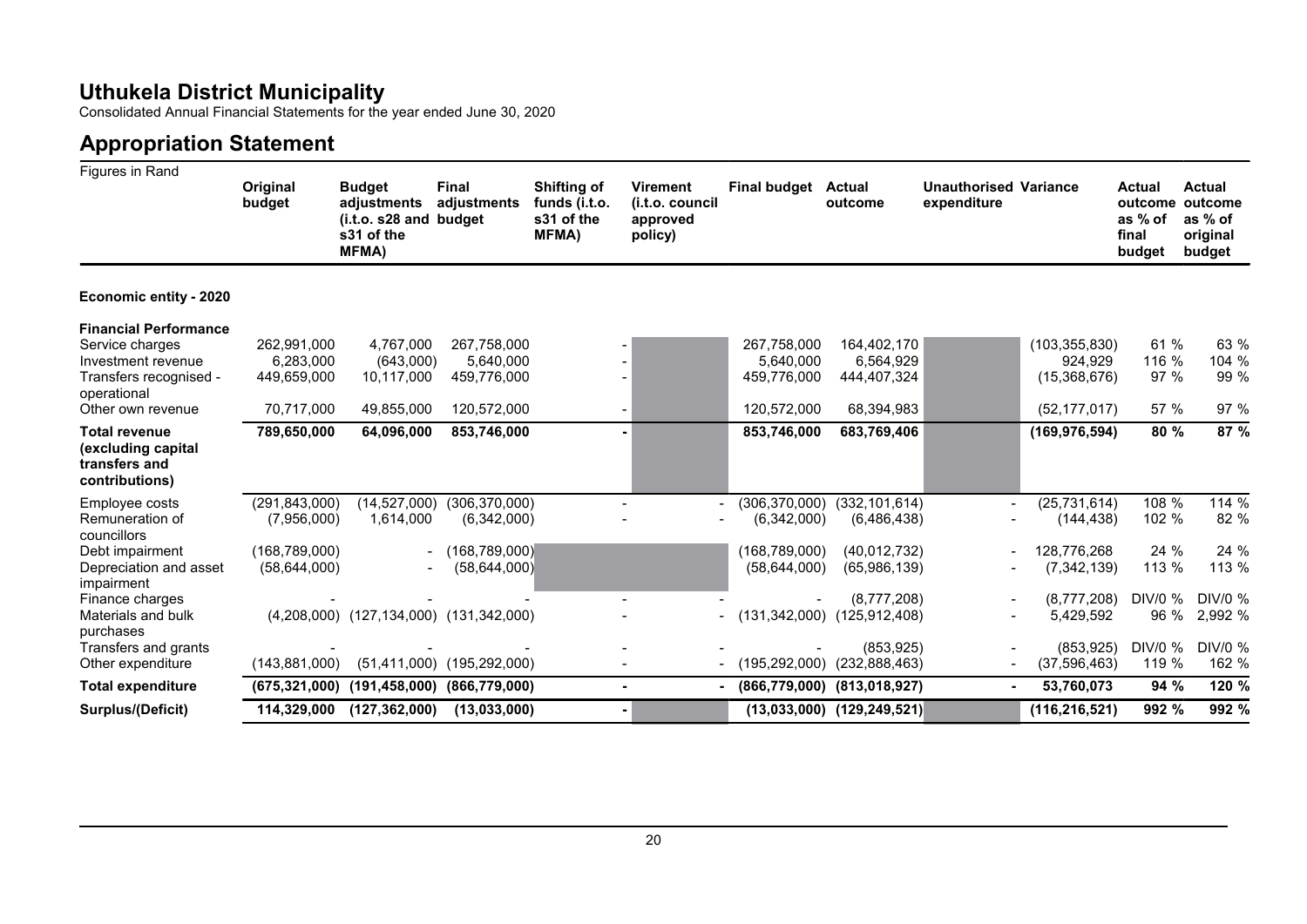Consolidated Annual Financial Statements for the year ended June 30, 2020

# **Appropriation Statement**

| Figures in Rand                                                                                      | Original<br>budget | <b>Budget</b><br>adjustments<br>(i.t.o. s28 and budget)<br>s31 of the<br><b>MFMA)</b> | Final<br>adjustments | <b>Shifting of</b><br>funds (i.t.o.<br>s31 of the<br><b>MFMA</b> ) | <b>Virement</b><br>(i.t.o. council<br>approved<br>policy) | <b>Final budget</b>                        | <b>Actual</b><br>outcome  | <b>Unauthorised Variance</b><br>expenditure |                           | Actual<br>outcome<br>as % of<br>final<br>budget | Actual<br>outcome<br>as % of<br>original<br>budget |
|------------------------------------------------------------------------------------------------------|--------------------|---------------------------------------------------------------------------------------|----------------------|--------------------------------------------------------------------|-----------------------------------------------------------|--------------------------------------------|---------------------------|---------------------------------------------|---------------------------|-------------------------------------------------|----------------------------------------------------|
| Transfers recognised -<br>capital<br>Contributions recognised<br>- capital and contributed<br>assets |                    |                                                                                       |                      |                                                                    |                                                           | $\overline{\phantom{0}}$<br>$\blacksquare$ | 322,673,587<br>10,145,379 |                                             | 322,673,587<br>10,145,379 | DIV/0 %<br>DIV/0 %                              | DIV/0 %<br>DIV/0 %                                 |
| <b>Surplus (Deficit) after</b><br>capital transfers and<br>contributions                             | 114,329,000        | (127, 362, 000)                                                                       | (13,033,000)         |                                                                    |                                                           | (13,033,000)                               | 203,569,445               |                                             | 216,602,445               | $(1,562)\%$                                     | 178 %                                              |
| Surplus/(Deficit) for the<br>year                                                                    | 114,329,000        | (127, 362, 000)                                                                       | (13,033,000)         |                                                                    |                                                           | (13,033,000)                               | 203,569,445               |                                             | 216,602,445               | $(1,562)\%$                                     | 178 %                                              |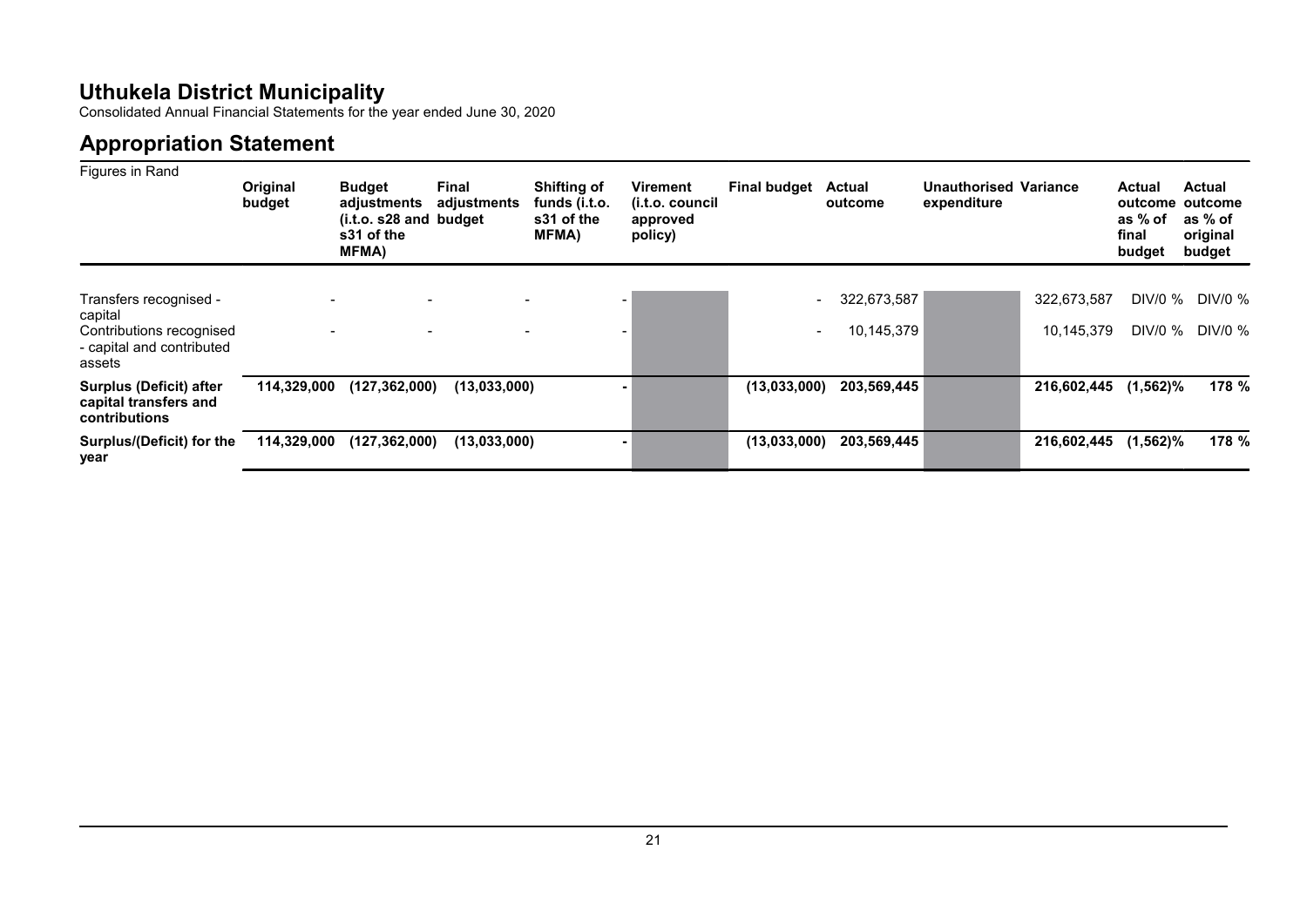Consolidated Annual Financial Statements for the year ended June 30, 2020

### **Appropriation Statement**

#### Figures in Rand **Reported unauthorised authorised in recovered expenditure Expenditure Balance to be Restated terms of section 32 of MFMA audited outcome**

### **Economic entity - 2019**

#### **Financial Performance**

| Service charges<br>Investment revenue<br>Transfers recognised - operational<br>Other own revenue                                                                              |  | 221,150,003<br>7,104,034<br>406,519,236<br>72,656,389                                                                       |
|-------------------------------------------------------------------------------------------------------------------------------------------------------------------------------|--|-----------------------------------------------------------------------------------------------------------------------------|
| Total revenue (excluding capital transfers and contributions)                                                                                                                 |  | 707,429,662                                                                                                                 |
| Employee costs<br>Remuneration of councillors<br>Debt impairment<br>Depreciation and asset impairment<br>Finance charges<br>Materials and bulk purchases<br>Other expenditure |  | (294, 085, 088)<br>(6,485,619)<br>$-$ (136,548,615)<br>(70, 198, 437)<br>(4,924,903)<br>(45, 974, 118)<br>$-$ (291,333,824) |
| <b>Total expenditure</b>                                                                                                                                                      |  | $-$ (849,550,604)                                                                                                           |
| Surplus/(Deficit)                                                                                                                                                             |  | (142, 120, 942)                                                                                                             |
| Transfers recognised - capital<br>Contributions recognised - capital and contributed assets                                                                                   |  | 342,101,407<br>4,489,006                                                                                                    |
| Surplus (Deficit) after capital transfers and contributions                                                                                                                   |  | 204,469,471                                                                                                                 |
| Surplus/(Deficit) for the year                                                                                                                                                |  | 204,469,471                                                                                                                 |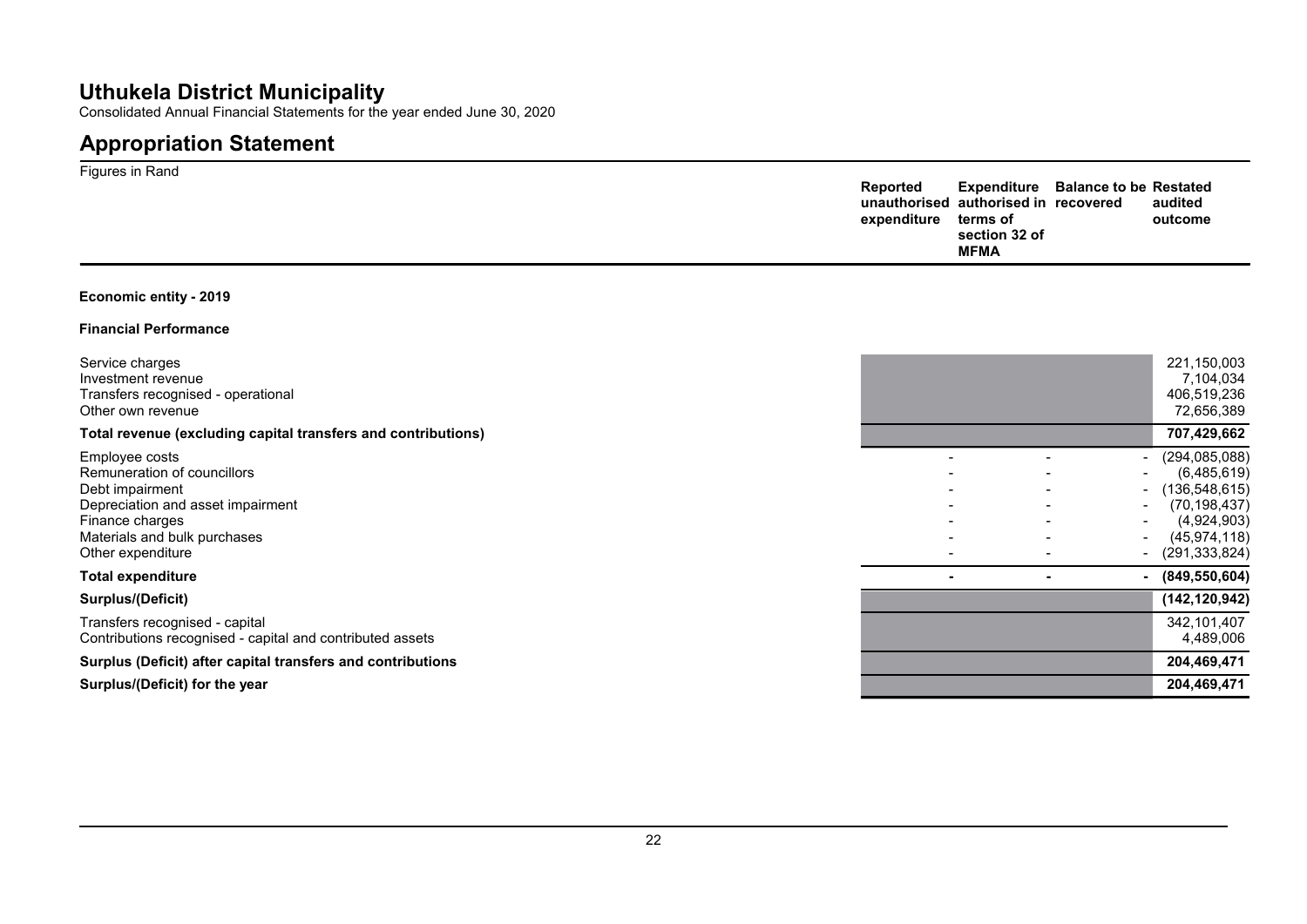Consolidated Annual Financial Statements for the year ended June 30, 2020

# **Appropriation Statement**

| Figures in Rand                                                                                                                     |                                                       |                                                                                      |                                                        |                                                                   |                                                           |                                                        |                                                       |                                             |                                                                |                                                        |                                                    |
|-------------------------------------------------------------------------------------------------------------------------------------|-------------------------------------------------------|--------------------------------------------------------------------------------------|--------------------------------------------------------|-------------------------------------------------------------------|-----------------------------------------------------------|--------------------------------------------------------|-------------------------------------------------------|---------------------------------------------|----------------------------------------------------------------|--------------------------------------------------------|----------------------------------------------------|
|                                                                                                                                     | Original<br>budget                                    | <b>Budget</b><br>adjustments<br>(i.t.o. s28 and budget<br>s31 of the<br><b>MFMA)</b> | <b>Final</b><br>adjustments                            | <b>Shifting of</b><br>funds (i.t.o.<br>s31 of the<br><b>MFMA)</b> | <b>Virement</b><br>(i.t.o. council<br>approved<br>policy) | <b>Final budget</b>                                    | <b>Actual</b><br>outcome                              | <b>Unauthorised Variance</b><br>expenditure |                                                                | <b>Actual</b><br>outcome<br>as % of<br>final<br>budget | Actual<br>outcome<br>as % of<br>original<br>budget |
| Controlling entity - 2020                                                                                                           |                                                       |                                                                                      |                                                        |                                                                   |                                                           |                                                        |                                                       |                                             |                                                                |                                                        |                                                    |
| <b>Financial Performance</b><br>Service charges<br>Investment revenue<br>Transfers recognised -<br>operational<br>Other own revenue | 262.991.000<br>6,283,000<br>449,659,000<br>70,717,000 | 4.767.000<br>(643,000)<br>10,117,000<br>49,855,000                                   | 267.758.000<br>5,640,000<br>459,776,000<br>120,572,000 |                                                                   |                                                           | 267.758.000<br>5,640,000<br>459,776,000<br>120,572,000 | 164,402,170<br>6,512,027<br>442,636,790<br>68,394,983 |                                             | (103, 355, 830)<br>872,027<br>(17, 139, 210)<br>(52, 177, 017) | 61 %<br>115 %<br>96 %<br>57 %                          | 63 %<br>104 %<br>98 %<br>97 %                      |
| <b>Total revenue</b><br>(excluding capital<br>transfers and<br>contributions)                                                       | 789,650,000                                           | 64,096,000                                                                           | 853,746,000                                            |                                                                   |                                                           | 853,746,000                                            | 681,945,970                                           |                                             | (171,800,030)                                                  | 80 %                                                   | 86 %                                               |
| Employee costs<br>Remuneration of<br>councillors                                                                                    | (291, 843, 000)<br>(7,956,000)                        | (14, 527, 000)<br>1,614,000                                                          | (306, 370, 000)<br>(6,342,000)                         |                                                                   |                                                           | (306, 370, 000)<br>(6,342,000)                         | (330, 767, 203)<br>(6,486,438)                        | (24, 392, 313)<br>(144, 438)                | (24, 397, 203)<br>(144, 438)                                   | 108 %<br>102 %                                         | 113 %<br>82 %                                      |
| Debt impairment<br>Depreciation and asset<br>impairment                                                                             | (168, 789, 000)<br>(58, 644, 000)                     |                                                                                      | (168, 789, 000)<br>(58, 644, 000)                      |                                                                   |                                                           | (168, 789, 000)<br>(58, 644, 000)                      | (40, 012, 732)<br>(65,905,432)                        |                                             | 128,776,268<br>(7, 261, 432)                                   | 24 %<br>112 %                                          | 24 %<br>112 %                                      |
| Finance charges<br>Materials and bulk<br>purchases                                                                                  |                                                       | (4,208,000) (127,134,000) (131,342,000)                                              |                                                        |                                                                   |                                                           | (131, 342, 000)                                        | (8,775,855)<br>(125, 912, 408)                        | (8,775,855)                                 | (8,775,855)<br>5,429,592                                       | DIV/0 %<br>96 %                                        | DIV/0 %<br>2,992 %                                 |
| Transfers and grants<br>General expenditure                                                                                         | (143, 881, 000)                                       |                                                                                      | $(51,411,000)$ $(195,292,000)$                         |                                                                   |                                                           |                                                        | (2,514,233)<br>$(195, 292, 000)$ $(231, 695, 060)$    | (2,514,233)<br>(19,986,042)                 | (2,514,233)<br>(36, 403, 060)                                  | DIV/0 %<br>119 %                                       | DIV/0 %<br>161 %                                   |
| <b>Total expenditure</b>                                                                                                            | (675, 321, 000)                                       | (191, 458, 000)                                                                      | (866, 779, 000)                                        |                                                                   |                                                           | (866, 779, 000)                                        | (812,069,361)                                         | (55, 812, 881)                              | 54,709,639                                                     | 94 %                                                   | 120 %                                              |
| Surplus/(Deficit)                                                                                                                   | 114,329,000                                           | (127, 362, 000)                                                                      | (13,033,000)                                           |                                                                   |                                                           |                                                        | $(13,033,000)$ $(130,123,391)$                        |                                             | (117,090,391)                                                  | 998 %                                                  | (114)%                                             |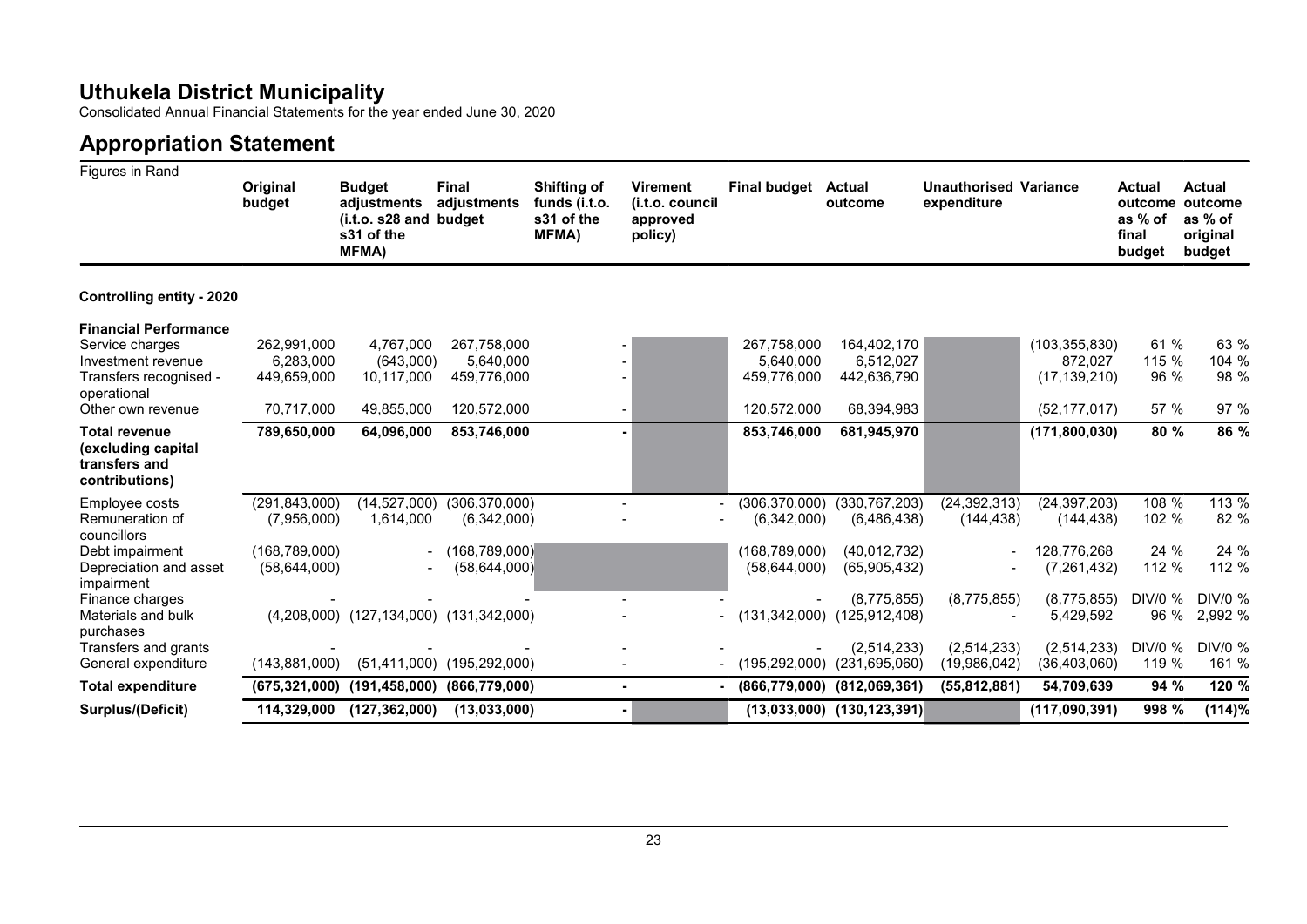Consolidated Annual Financial Statements for the year ended June 30, 2020

# **Appropriation Statement**

| Figures in Rand                                                                                      | Original<br>budget | <b>Budget</b><br>adjustments<br>(i.t. o. s28 and budget)<br>s31 of the<br><b>MFMA)</b> | <b>Final</b><br>adjustments | <b>Shifting of</b><br>funds (i.t.o.<br>s31 of the<br>MFMA) | <b>Virement</b><br>(i.t.o. council<br>approved<br>policy) | <b>Final budget</b>                     | Actual<br>outcome         | <b>Unauthorised Variance</b><br>expenditure |                         | <b>Actual</b><br>outcome<br>as % of<br>final<br>budget | <b>Actual</b><br>outcome<br>as % of<br>original<br>budget |
|------------------------------------------------------------------------------------------------------|--------------------|----------------------------------------------------------------------------------------|-----------------------------|------------------------------------------------------------|-----------------------------------------------------------|-----------------------------------------|---------------------------|---------------------------------------------|-------------------------|--------------------------------------------------------|-----------------------------------------------------------|
| Transfers recognised -<br>capital<br>Contributions recognised<br>- capital and contributed<br>assets | 296,937,000        | 16.977.000                                                                             | 313.914.000                 |                                                            |                                                           | 313,914,000<br>$\overline{\phantom{a}}$ | 322,673,587<br>10,145,379 |                                             | 8,759,587<br>10.145.379 | 103 %<br>DIV/0 %                                       | 109 %<br>DIV/0 %                                          |
| <b>Surplus (Deficit) after</b><br>capital transfers and<br>contributions                             | 411,266,000        | (110, 385, 000)                                                                        | 300,881,000                 |                                                            |                                                           | 300,881,000                             | 202,695,575               |                                             | (98, 185, 425)          | 67 %                                                   | 49 %                                                      |
| Surplus/(Deficit) for the<br>year                                                                    | 411,266,000        | (110, 385, 000)                                                                        | 300,881,000                 |                                                            |                                                           | 300,881,000                             | 202,695,575               |                                             | (98, 185, 425)          | 67 %                                                   | 49 %                                                      |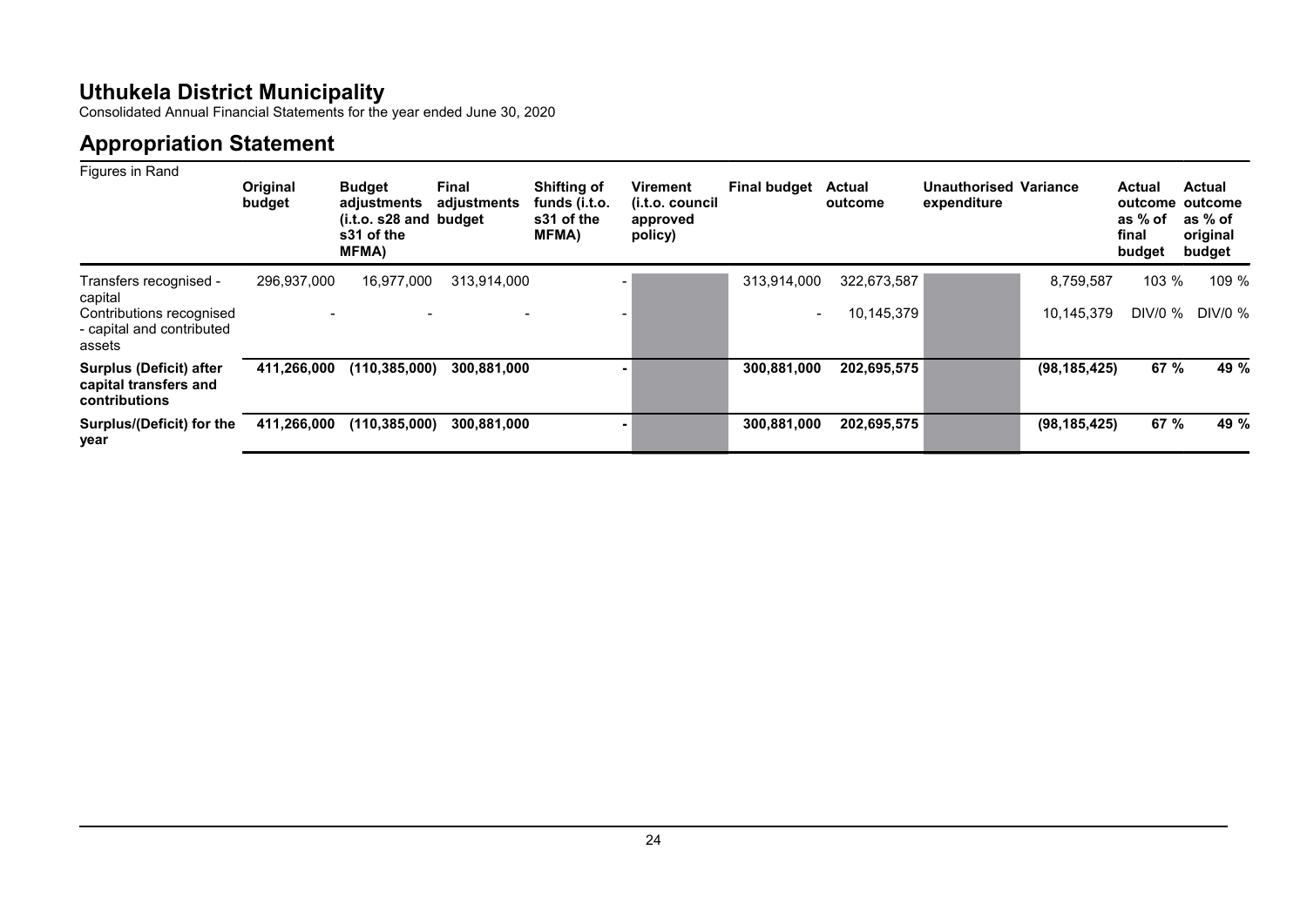Consolidated Annual Financial Statements for the year ended June 30, 2020

### **Appropriation Statement**

#### Figures in Rand **Reported unauthorised authorised in recovered expenditure Expenditure Balance to be Restated terms of section 32 of MFMA audited outcome**

### **Controlling entity - 2019**

#### **Financial Performance**

| Service charges<br>Investment revenue<br>Transfers recognised - operational<br>Other own revenue                                                                                                      |                          |  | 221,150,003<br>7,090,300<br>406,171,166<br>72,656,389                                                                                      |
|-------------------------------------------------------------------------------------------------------------------------------------------------------------------------------------------------------|--------------------------|--|--------------------------------------------------------------------------------------------------------------------------------------------|
| Total revenue (excluding capital transfers and contributions)                                                                                                                                         |                          |  | 707,067,858                                                                                                                                |
| Employee costs<br>Remuneration of councillors<br>Debt impairment<br>Depreciation and asset impairment<br>Finance charges<br>Materials and bulk purchases<br>Transfers and grants<br>Other expenditure | $\overline{\phantom{0}}$ |  | (292, 813, 895)<br>(6,485,619)<br>$-$ (136,548,615)<br>(70, 195, 626)<br>(4,924,723)<br>(45, 974, 118)<br>(1,608,414)<br>$-$ (290,760,748) |
| <b>Total expenditure</b>                                                                                                                                                                              |                          |  | $-$ (849,311,758)                                                                                                                          |
| Surplus/(Deficit)                                                                                                                                                                                     |                          |  | (142, 243, 900)                                                                                                                            |
| Transfers recognised - capital<br>Contributions recognised - capital and contributed assets                                                                                                           |                          |  | 342,101,407<br>4,489,006                                                                                                                   |
| Surplus (Deficit) after capital transfers and contributions                                                                                                                                           |                          |  | 204,346,513                                                                                                                                |
| Surplus/(Deficit) for the year                                                                                                                                                                        |                          |  | 204,346,513                                                                                                                                |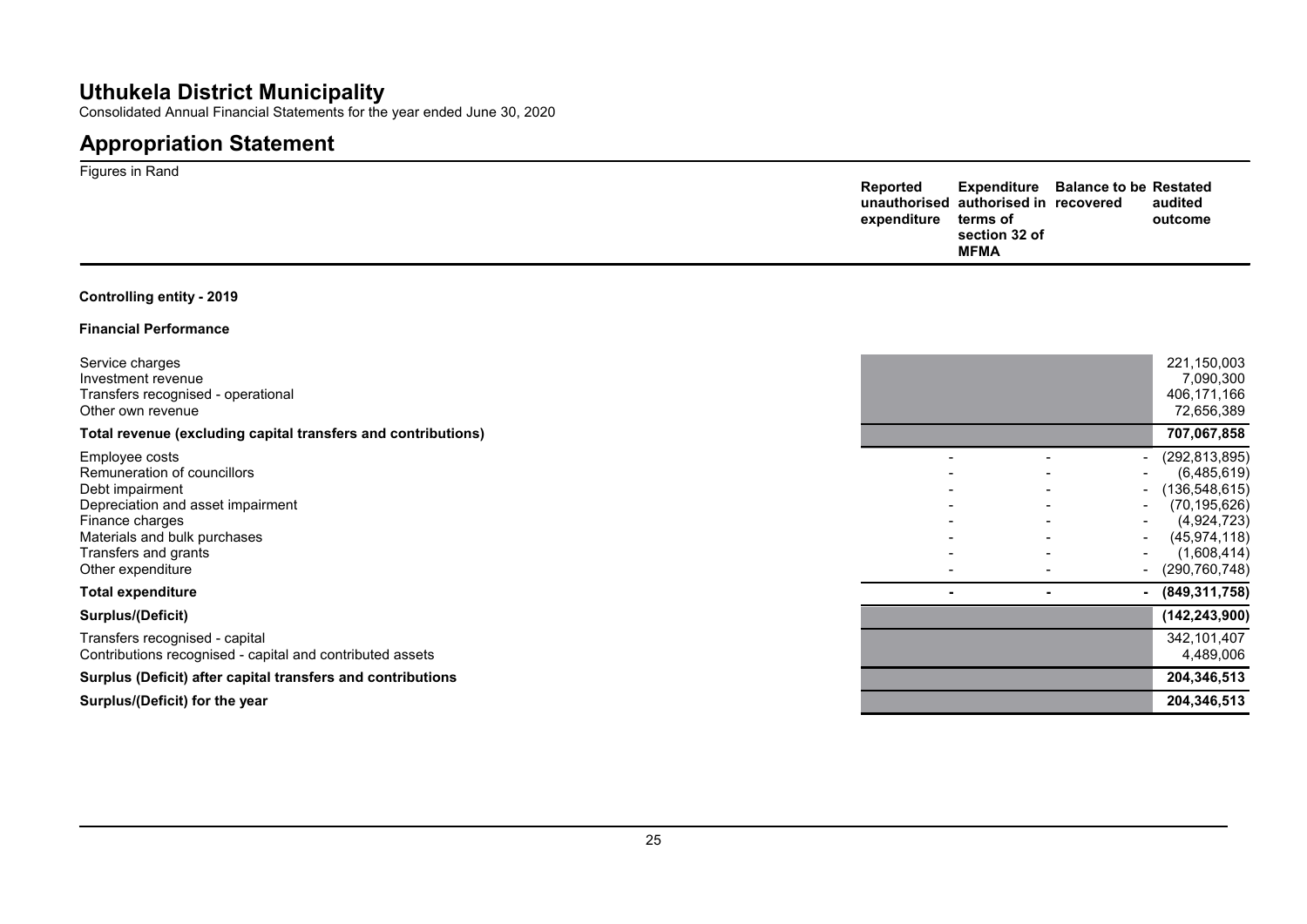Consolidated Annual Financial Statements for the year ended June 30, 2020

### **Accounting Policies**

#### **1. Presentation of Consolidated Annual Financial Statements**

The consolidated annual financial statements have been prepared in accordance with the Standards of Generally Recognised Accounting Practice (GRAP), issued by the Accounting Standards Board in accordance with Section 122(3) of the Municipal Finance Management Act (Act 56 of 2003).

These consolidated annual financial statements have been prepared on an accrual basis of accounting and are in accordance with historical cost convention as the basis of measurement, unless specified otherwise. They are presented in South African Rand.

A summary of the significant accounting policies, which have been consistently applied in the preparation of these consolidated annual financial statements, are disclosed below.

#### **1.1 Presentation currency**

These consolidated annual financial statements are presented in South African Rand, which is the functional currency of the economic entity.

#### **1.2 Significant judgements and sources of estimation uncertainty**

In preparing the consolidated annual financial statements, management is required to make estimates and assumptions that affect the amounts represented in the consolidated annual financial statements and related disclosures. Use of available information and the application of judgement is inherent in the formation of estimates. Actual results in the future could differ from these estimates which may be material to the consolidated annual financial statements. "Significant judgement and sources of measurement uncertainty" on assumptions used

#### **Provisions**

Provisions were raised and management determined an estimate based on the information available. Additional disclosure of these estimates of provisions are included in note 16 - Provisions.

#### **Useful lives of infrustructure and other assets**

The municipality's management determines the estimated useful lives and related depreciation charges for the waste water and water networks. This estimate is based on industry norm. Management will increase the depreciation charge where useful lives are less than previously estimated useful lives.

#### **Post retirement benefits**

The present value of the post retirement obligation depends on a number of factors that are determined on an actuarial basis using a number of assumptions. The assumptions used in determining the net cost (income) include the discount rate. Any changes in these assumptions will impact on the carrying amount of post retirement obligations.

The economic entity determines the appropriate discount rate at the end of each year. This is the interest rate that should be used to determine the present value of estimated future cash outflows expected to be required to settle the medical aid ans long service obligations. In determining the appropriate discount rate, the economic entity considers the interest rates of highquality corporate bonds that are denominated in the currency in which the benefits will be paid, and that have terms to maturity approximating the terms of the related medical ais and long service liability.

Other key assumptions for medical aid and long service obligations are based on current market conditions. Additional information is disclosed in Note 7.

#### **1.3 Property, plant and equipment**

Property, plant and equipment are tangible non-current assets (including infrastructure assets) that are held for use in the production or supply of goods or services, rental to others, or for administrative purposes, and are expected to be used during more than one period.

The cost of an item of property, plant and equipment is recognised as an asset when:

- it is probable that future economic benefits or service potential associated with the item will flow to the economic entity; and
- the cost of the item can be measured reliably.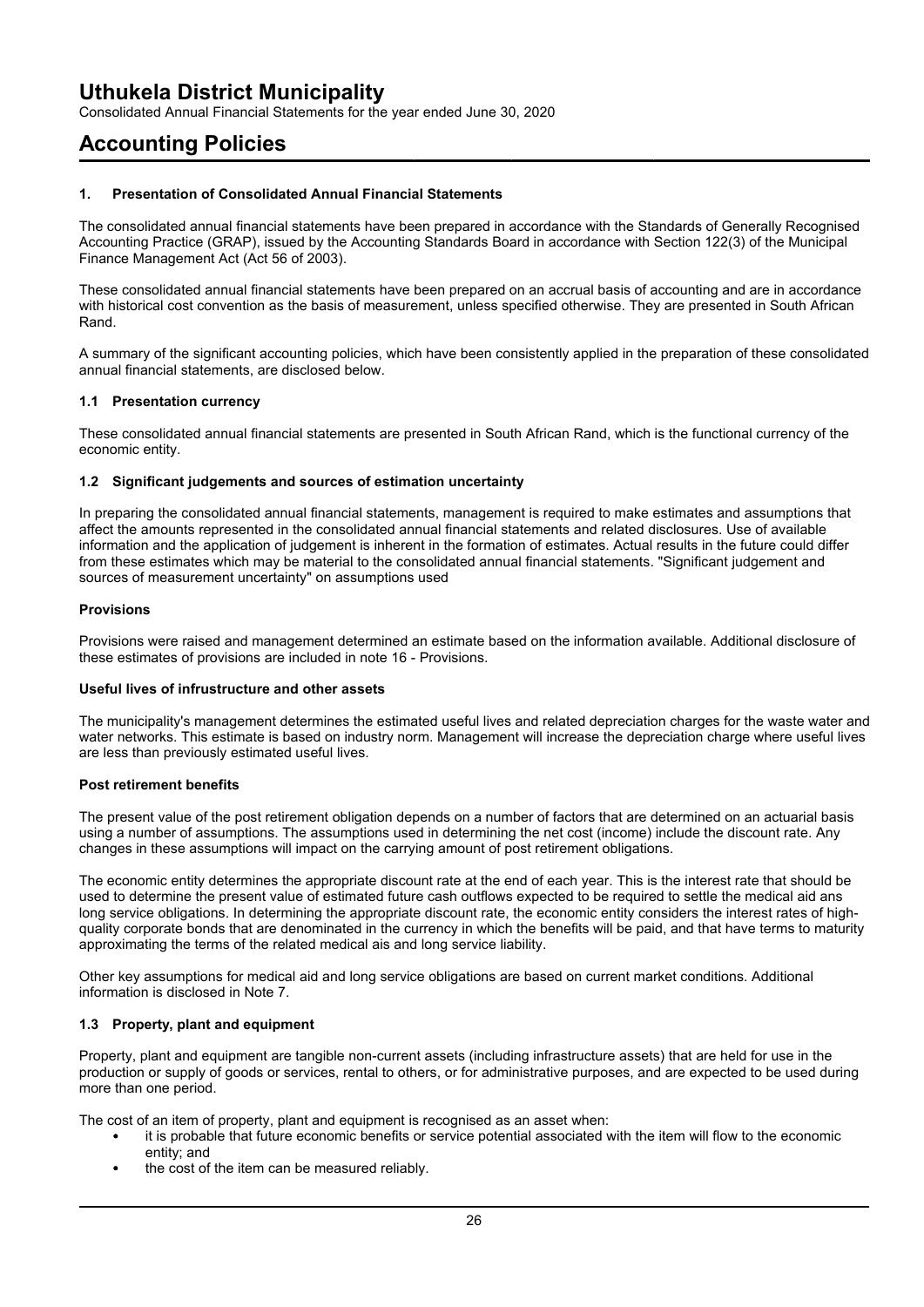Consolidated Annual Financial Statements for the year ended June 30, 2020

### **Accounting Policies**

#### **1.3 Property, plant and equipment (continued)**

Property, plant and equipment is initially measured at cost.

The cost of an item of property, plant and equipment is the purchase price and other costs attributable to bring the asset to the location and condition necessary for it to be capable of operating in the manner intended by management. Trade discounts and rebates are deducted in arriving at the cost.

Where an asset is acquired through a non-exchange transaction, its cost is its fair value as at date of acquisition.

Where an item of property, plant and equipment is acquired in exchange for a non-monetary asset or monetary assets, or a combination of monetary and non-monetary assets, the asset acquired is initially measured at fair value (the cost). If the acquired item's fair value was not determinable, it's deemed cost is the carrying amount of the asset(s) given up.

When significant components of an item of property, plant and equipment have different useful lives, they are accounted for as separate items (major components) of property, plant and equipment.

Costs include costs incurred initially to acquire or construct an item of property, plant and equipment and costs incurred subsequently to add to, replace part of, or service it. If a replacement cost is recognised in the carrying amount of an item of property, plant and equipment, the carrying amount of the replaced part is derecognised.

The initial estimate of the costs of dismantling and removing the item and restoring the site on which it is located is also included in the cost of property, plant and equipment, where the entity is obligated to incur such expenditure, and where the obligation arises as a result of acquiring the asset or using it for purposes other than the production of inventories.

Recognition of costs in the carrying amount of an item of property, plant and equipment ceases when the item is in the location and condition necessary for it to be capable of operating in the manner intended by management.

Items such as spare parts, standby equipment and servicing equipment are recognised when they meet the definition of property, plant and equipment.

Major inspection costs which are a condition of continuing use of an item of property, plant and equipment and which meet the recognition criteria above are included as a replacement in the cost of the item of property, plant and equipment. Any remaining inspection costs from the previous inspection are derecognised.

Property, plant and equipment is carried at cost less accumulated depreciation and any impairment losses.

Property, plant and equipment are depreciated on the straight line basis over their expected useful lives to their estimated residual value.

Property, plant and equipment is carried at cost less accumulated depreciation and any impairment losses.

The useful lives of items of property, plant and equipment have been assessed as follows:

| <b>Item</b>                    | <b>Depreciation method</b> | Average useful life |
|--------------------------------|----------------------------|---------------------|
| Land                           | No depreciation            | Infinite            |
| <b>Buildings</b>               | Straight line              | 30 Years            |
| Plant and machinery            | Straight line              | 5 Years             |
| <b>Furniture and fixtures</b>  | Straight line              | 7 years             |
| Motor vehicles                 | Straight line              | 5 Years             |
| Office equipment               | Straight line              | 3-5 Years           |
| IT equipment                   | Straight line              | 3 Years             |
| Computer software              | Straight line              | 3 years             |
| <b>Pumps</b>                   | Straight line              | 15 Years            |
| Reservoirs and tanks           | Straight line              | 50 Years            |
| Chemical tanks                 | Straight line              | 50 Years            |
| Reinforced concrete clatifiers | Straight line              | 50 Years            |
| Transformer high voltage       | Straight line              | 50 Years            |
| Transformer medium voltage     | Straight line              | 45 Years            |
| Laboratory equipment           | Straight line              | 5 Years             |
| Specialised vehicles           | Straight line              | 5 Years             |
| Water network                  | Straight line              | 20 Years            |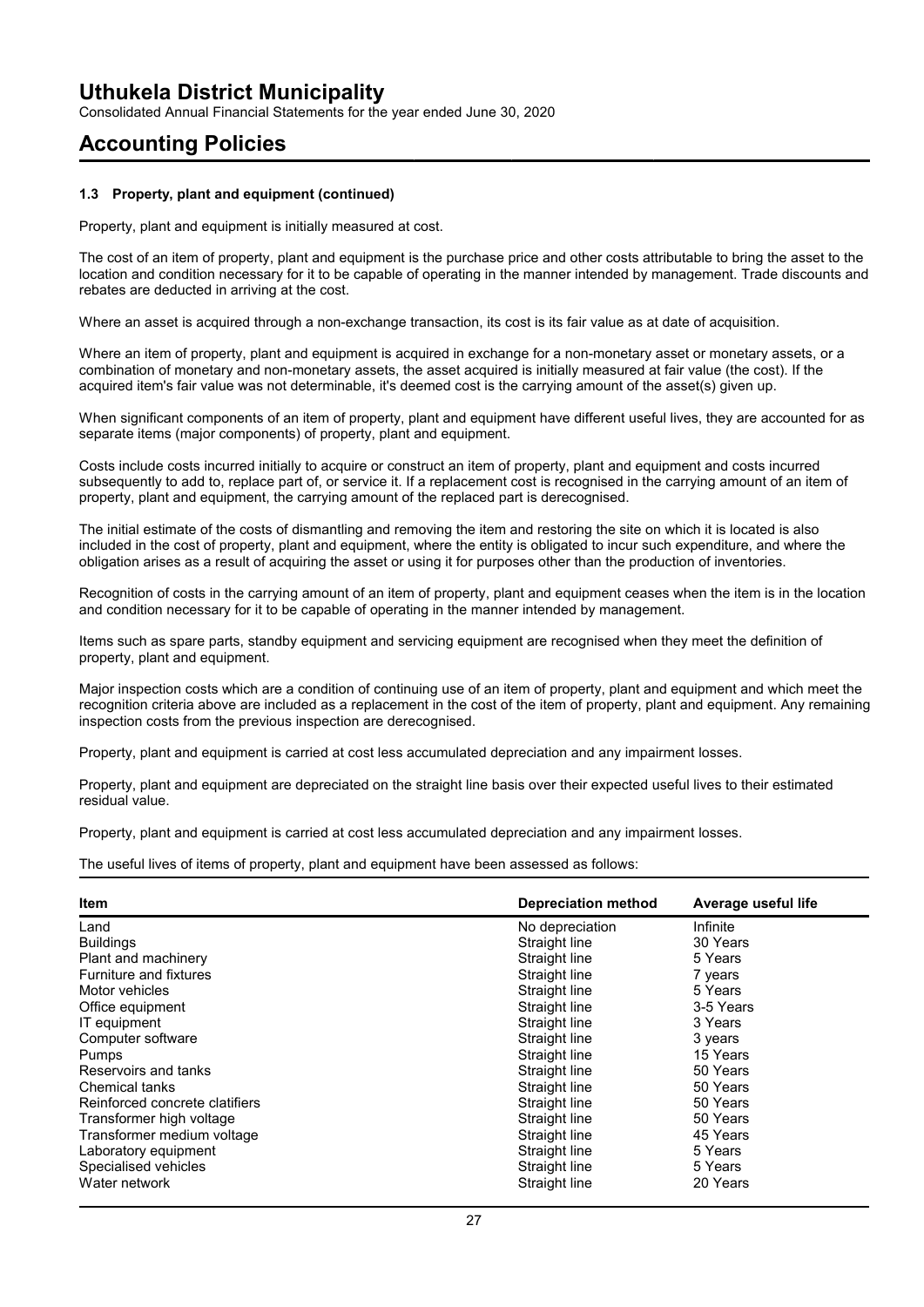Consolidated Annual Financial Statements for the year ended June 30, 2020

### **Accounting Policies**

#### **1.3 Property, plant and equipment (continued)**

The depreciable amount of an asset is allocated on a systematic basis over its useful life.

There is no depreciatoin on land.

Each part of an item of property, plant and equipment with a cost that is significant in relation to the total cost of the item is depreciated separately.

The depreciation method used reflects the pattern in which the asset's future economic benefits or service potential are expected to be consumed by the economic entity. The depreciation method applied to an asset is reviewed at least at each reporting date and, if there has been a significant change in the expected pattern of consumption of the future economic benefits or service potential embodied in the asset, the method is changed to reflect the changed pattern. Such a change is accounted for as a change in an accounting estimate.

The economic entity assesses at each reporting date whether there is any indication that the economic entity expectations about the residual value and the useful life of an asset have changed since the preceding reporting date. If any such indication exists, the economic entity revises the expected useful life and/or residual value accordingly. The change is accounted for as a change in an accounting estimate.

The depreciation charge for each period is recognised in surplus or deficit unless it is included in the carrying amount of another asset.

Items of property, plant and equipment are derecognised when the asset is disposed of or when there are no further economic benefits or service potential expected from the use of the asset.

The gain or loss arising from the derecognition of an item of property, plant and equipment is included in surplus or deficit when the item is derecognised. The gain or loss arising from the derecognition of an item of property, plant and equipment is determined as the difference between the net disposal proceeds, if any, and the carrying amount of the item.

Assets which the economic entity holds for rentals to others and subsequently routinely sell as part of the ordinary course of activities, are transferred to inventories when the rentals end and the assets are available-for-sale. Proceeds from sales of these assets are recognised as revenue. All cash flows on these assets are included in cash flows from operating activities in the cash flow statement.

The economic entity separately discloses expenditure to repair and maintain property, plant and equipment in the notes to the financial statements (see note 4).

The economic entity discloses relevant information relating to assets under construction or development, in the notes to the financial statements (see note 4).

#### **1.4 Intangible assets**

An asset is identifiable if it either:

- is separable, i.e. is capable of being separated or divided from an entity and sold, transferred, licensed, rented or exchanged, either individually or together with a related contract, identifiable assets or liability, regardless of whether the entity intends to do so; or
- arises from binding arrangements (including rights from contracts), regardless of whether those rights are transferable or separable from the economic entity or from other rights and obligations.

A binding arrangement describes an arrangement that confers similar rights and obligations on the parties to it as if it were in the form of a contract.

An intangible asset is recognised when:

- it is probable that the expected future economic benefits or service potential that are attributable to the asset will flow to the economic entity; and
- the cost or fair value of the asset can be measured reliably.

The economic entity assesses the probability of expected future economic benefits or service potential using reasonable and supportable assumptions that represent management's best estimate of the set of economic conditions that will exist over the useful life of the asset.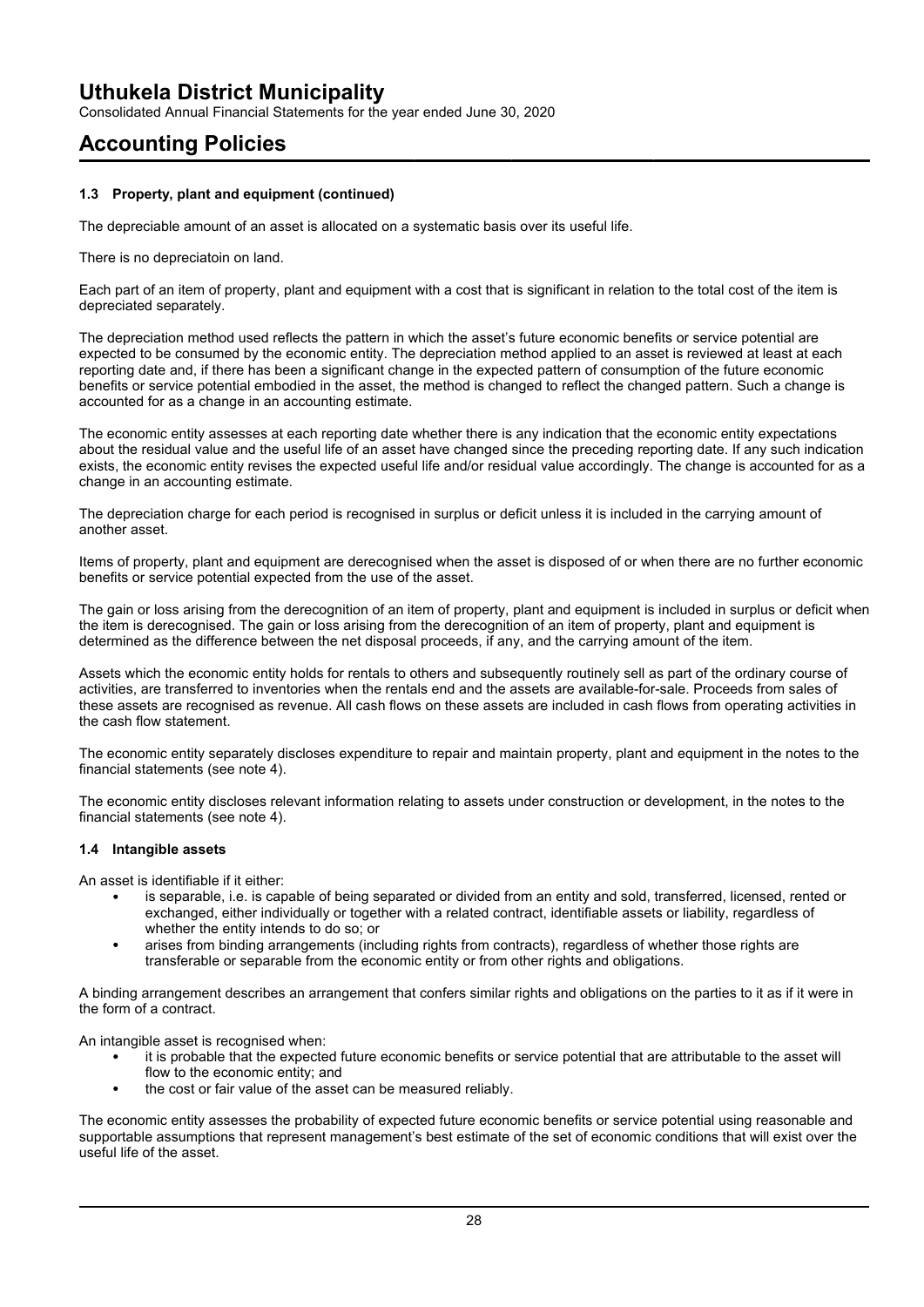Consolidated Annual Financial Statements for the year ended June 30, 2020

### **Accounting Policies**

#### **1.4 Intangible assets (continued)**

Where an intangible asset is acquired through a non-exchange transaction, its initial cost at the date of acquisition is measured at its fair value as at that date.

Expenditure on research (or on the research phase of an internal project) is recognised as an expense when it is incurred.

An intangible asset is regarded as having an indefinite useful life when, based on all relevant factors, there is no foreseeable limit to the period over which the asset is expected to generate net cash inflows or service potential. Amortisation is not provided for these intangible assets, but they are tested for impairment annually and whenever there is an indication that the asset may be impaired. For all other intangible assets amortisation is provided on a straight line basis over their useful life.

The amortisation period and the amortisation method for intangible assets are reviewed at each reporting date.

Reassessing the useful life of an intangible asset with a finite useful life after it was classified as indefinite is an indicator that the asset may be impaired. As a result the asset is tested for impairment and the remaining carrying amount is amortised over its useful life.

Internally generated brands, mastheads, publishing titles, customer lists and items similar in substance are not recognised as intangible assets.

Internally generated goodwill is not recognised as an intangible asset.

Amortisation is provided to write down the intangible assets, on a straight line basis, to their residual values as follows:

| <b>Item</b>                          | Depreciation method | Average useful life |
|--------------------------------------|---------------------|---------------------|
| Patents, trademarks and other rights | Straight line       | 30 Years            |
| Computer software, other             | Straight line       | 3 vears             |

#### **1.5 Financial instruments**

A financial instrument is any contract that gives rise to a financial asset of one entity and a financial liability or a residual interest of another entity.

The amortised cost of a financial asset or financial liability is the amount at which the financial asset or financial liability is measured at initial recognition minus principal repayments, plus or minus the cumulative amortisation using the effective interest method of any difference between that initial amount and the maturity amount, and minus any reduction (directly or through the use of an allowance account) for impairment or uncollectibility.

A concessionary loan is a loan granted to or received by an entity on terms that are not market related.

Credit risk is the risk that one party to a financial instrument will cause a financial loss for the other party by failing to discharge an obligation.

Currency risk is the risk that the fair value or future cash flows of a financial instrument will fluctuate because of changes in foreign exchange rates.

Derecognition is the removal of a previously recognised financial asset or financial liability from an entity's statement of financial position.

A derivative is a financial instrument or other contract with all three of the following characteristics:

- Its value changes in response to the change in a specified interest rate, financial instrument price, commodity price, foreign exchange rate, index of prices or rates, credit rating or credit index, or other variable, provided in the case of a non-financial variable that the variable is not specific to a party to the contract (sometimes called the 'underlying').
- It requires no initial net investment or an initial net investment that is smaller than would be required for other types of contracts that would be expected to have a similar response to changes in market factors.
- It is settled at a future date.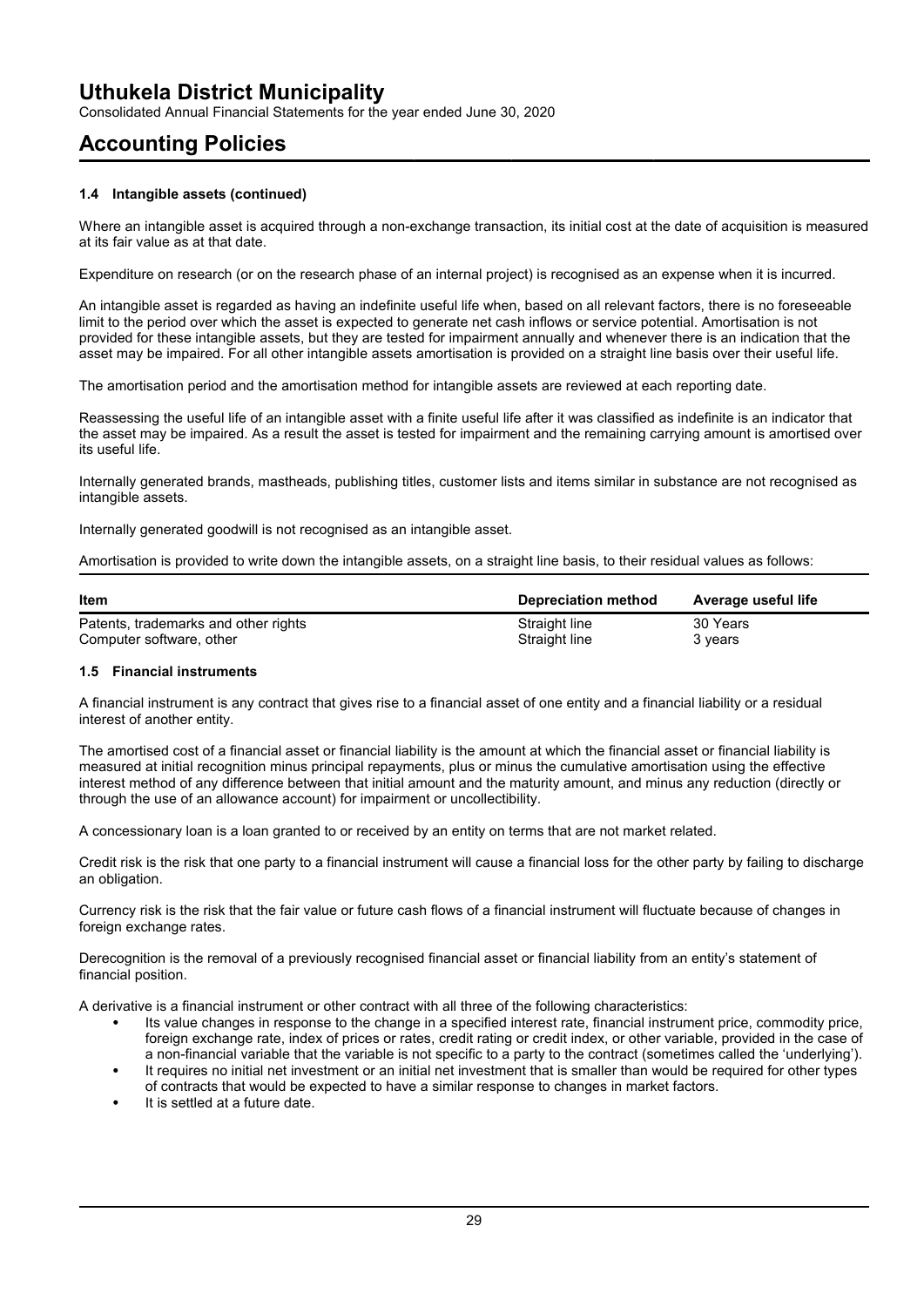Consolidated Annual Financial Statements for the year ended June 30, 2020

### **Accounting Policies**

### **1.5 Financial instruments (continued)**

The effective interest method is a method of calculating the amortised cost of a financial asset or a financial liability (or group of financial assets or financial liabilities) and of allocating the interest income or interest expense over the relevant period. The effective interest rate is the rate that exactly discounts estimated future cash payments or receipts through the expected life of the financial instrument or, when appropriate, a shorter period to the net carrying amount of the financial asset or financial liability. When calculating the effective interest rate, an entity shall estimate cash flows considering all contractual terms of the financial instrument (for example, prepayment, call and similar options) but shall not consider future credit losses. The calculation includes all fees and points paid or received between parties to the contract that are an integral part of the effective interest rate (see the Standard of GRAP on Revenue from Exchange Transactions), transaction costs, and all other premiums or discounts. There is a presumption that the cash flows and the expected life of a group of similar financial instruments can be estimated reliably. However, in those rare cases when it is not possible to reliably estimate the cash flows or the expected life of a financial instrument (or group of financial instruments), the entity shall use the contractual cash flows over the full contractual term of the financial instrument (or group of financial instruments).

Fair value is the amount for which an asset could be exchanged, or a liability settled, between knowledgeable willing parties in an arm's length transaction.

A financial asset is:

- cash;
- a residual interest of another entity; or
- a contractual right to:
	- **-** receive cash or another financial asset from another entity; or
	- **-** exchange financial assets or financial liabilities with another entity under conditions that are potentially favourable to the entity.

A financial guarantee contract is a contract that requires the issuer to make specified payments to reimburse the holder for a loss it incurs because a specified debtor fails to make payment when due in accordance with the original or modified terms of a debt instrument.

A financial liability is any liability that is a contractual obligation to:

- deliver cash or another financial asset to another entity; or
- exchange financial assets or financial liabilities under conditions that are potentially unfavourable to the entity.

Interest rate risk is the risk that the fair value or future cash flows of a financial instrument will fluctuate because of changes in market interest rates.

Liquidity risk is the risk encountered by an entity in the event of difficulty in meeting obligations associated with financial liabilities that are settled by delivering cash or another financial asset.

Loan commitment is a firm commitment to provide credit under pre-specified terms and conditions.

Loans payable are financial liabilities, other than short-term payables on normal credit terms.

Market risk is the risk that the fair value or future cash flows of a financial instrument will fluctuate because of changes in market prices. Market risk comprises three types of risk: currency risk, interest rate risk and other price risk.

Other price risk is the risk that the fair value or future cash flows of a financial instrument will fluctuate because of changes in market prices (other than those arising from interest rate risk or currency risk), whether those changes are caused by factors specific to the individual financial instrument or its issuer, or factors affecting all similar financial instruments traded in the market.

A financial asset is past due when a counterparty has failed to make a payment when contractually due.

A residual interest is any contract that manifests an interest in the assets of an entity after deducting all of its liabilities. A residual interest includes contributions from owners, which may be shown as:

- equity instruments or similar forms of unitised capital;
- a formal designation of a transfer of resources (or a class of such transfers) by the parties to the transaction as forming part of an entity's net assets, either before the contribution occurs or at the time of the contribution; or
- a formal agreement, in relation to the contribution, establishing or increasing an existing financial interest in the net assets of an entity.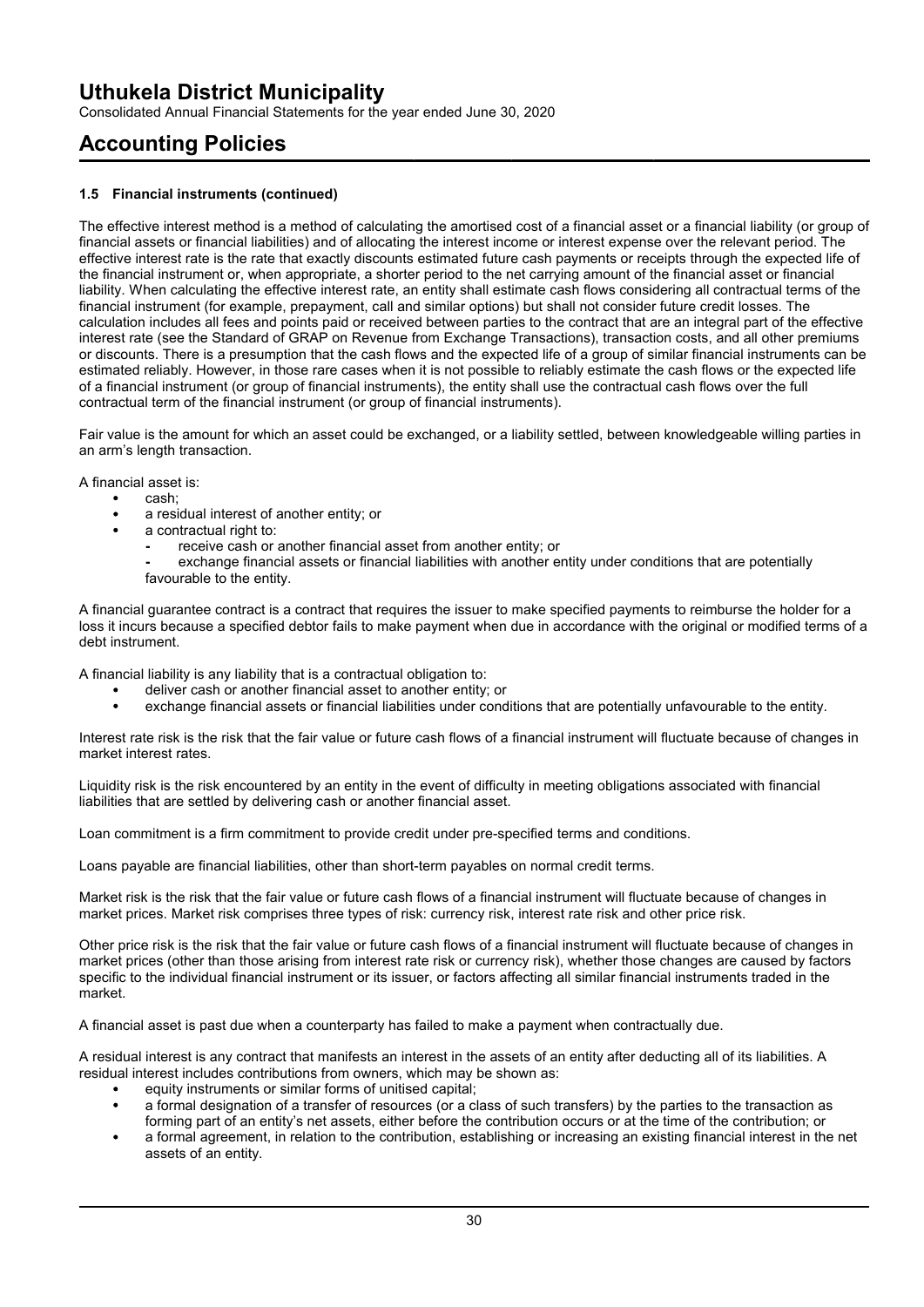Consolidated Annual Financial Statements for the year ended June 30, 2020

### **Accounting Policies**

#### **1.5 Financial instruments (continued)**

Transaction costs are incremental costs that are directly attributable to the acquisition, issue or disposal of a financial asset or financial liability. An incremental cost is one that would not have been incurred if the entity had not acquired, issued or disposed of the financial instrument.

Financial instruments at amortised cost are non-derivative financial assets or non-derivative financial liabilities that have fixed or determinable payments, excluding those instruments that:

- the entity designates at fair value at initial recognition; or
- are held for trading.

Financial instruments at cost are investments in residual interests that do not have a quoted market price in an active market, and whose fair value cannot be reliably measured.

Financial instruments at fair value comprise financial assets or financial liabilities that are:

- derivatives;
- combined instruments that are designated at fair value;
- instruments held for trading. A financial instrument is held for trading if:
	- **-** it is acquired or incurred principally for the purpose of selling or repurchasing it in the near-term; or
	- **-** on initial recognition it is part of a portfolio of identified financial instruments that are managed together and for which there is evidence of a recent actual pattern of short term profit-taking;
	- **-** non-derivative financial assets or financial liabilities with fixed or determinable payments that are designated at fair value at initial recognition; and
	- **-** financial instruments that do not meet the definition of financial instruments at amortised cost or financial instruments at cost.

#### **Classification**

The entity has the following types of financial assets (classes and category) as reflected on the face of the statement of financial position or in the notes thereto:

**Class Class**<br>**Receivables from exchange transactions Category Category** Receivables from non-exchange transactions<br>Consumer debtors Consumer debtors.<br>
Cas and cash equevalents<br>
Cas and cash equevalents<br>
Financial asset measured at fair value

Financial asset measured at amortised cost<br>Financial asset measured at fair value Financial asset measured at fair value Statutory receivables Financial asset measured at transaction cost

The entity has the following types of financial liabilities (classes and category) as reflected on the face of the statement of financial position or in the notes thereto:

#### **Class Category**

Payables from exchange transactions Financial liability measured at amortised cost<br>Other accruals Financial liability measured at amortised cost Other accruals **Other accruals**<br>Consumer deposits **Financial liability measured at amortised cost**<br>Financial liability measured at amortised cost Financial liability measured at amortised cost Unspent conditional grants Financial liability measured at amortised cost VAT payables **The Contract of the Contract of Contract** Financial liability measured at amortised cost<br>
Other financial liabilities **Financial liability measured at fair value** Financial liability measured at fair value

The entity has the following types of residual interests (classes and category) as reflected on the face of the statement of financial position or in the notes thereto: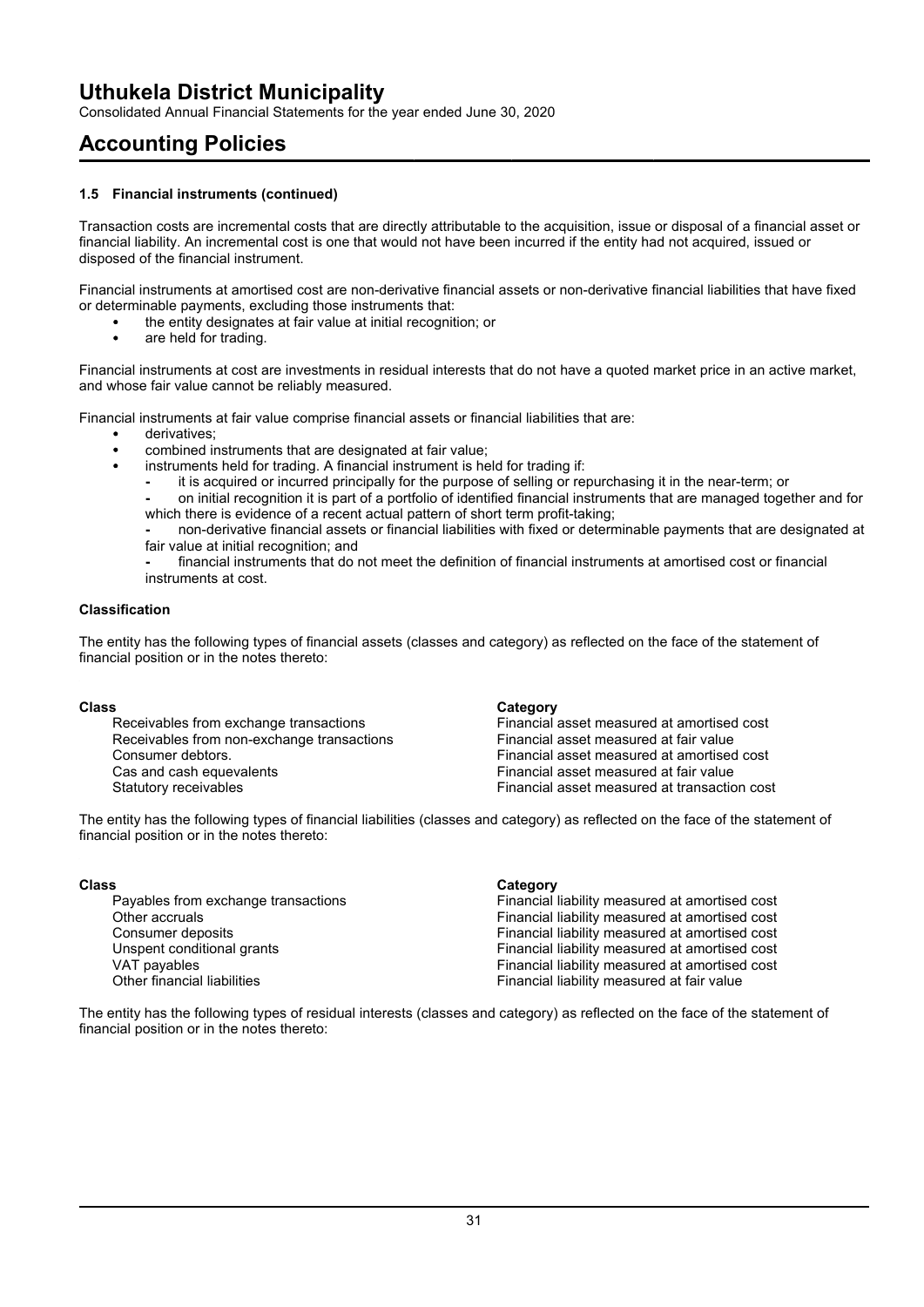Consolidated Annual Financial Statements for the year ended June 30, 2020

### **Accounting Policies**

#### **1.5 Financial instruments (continued)**

#### **Initial recognition**

The entity recognises a financial asset or a financial liability in its statement of financial position when the entity becomes a party to the contractual provisions of the instrument.

The entity recognises financial assets using trade date accounting.

The Municipality recognises statutory receivables in its statement of financial position or in the notes in terms of the water services bylaws and in line with GRAP108.

#### **Initial measurement of financial assets and financial liabilities**

The entity measures a financial asset (including statutory receivables) and financial liability initially at its fair value plus transaction costs that are directly attributable to the acquisition or issue of the financial asset or financial liability.

The entity measures a financial asset and financial liability initially at its fair value [if subsequently measured at fair value].

The entity first assesses whether the substance of a concessionary loan is in fact a loan. On initial recognition, the entity analyses a concessionary loan into its component parts and accounts for each component separately. The entity accounts for that part of a concessionary loan that is:

- a social benefit in accordance with the Framework for the Preparation and Presentation of Financial Statements, where it is the issuer of the loan; or
- non-exchange revenue, in accordance with the Standard of GRAP on Revenue from Non-exchange Transactions (Taxes and Transfers), where it is the recipient of the loan.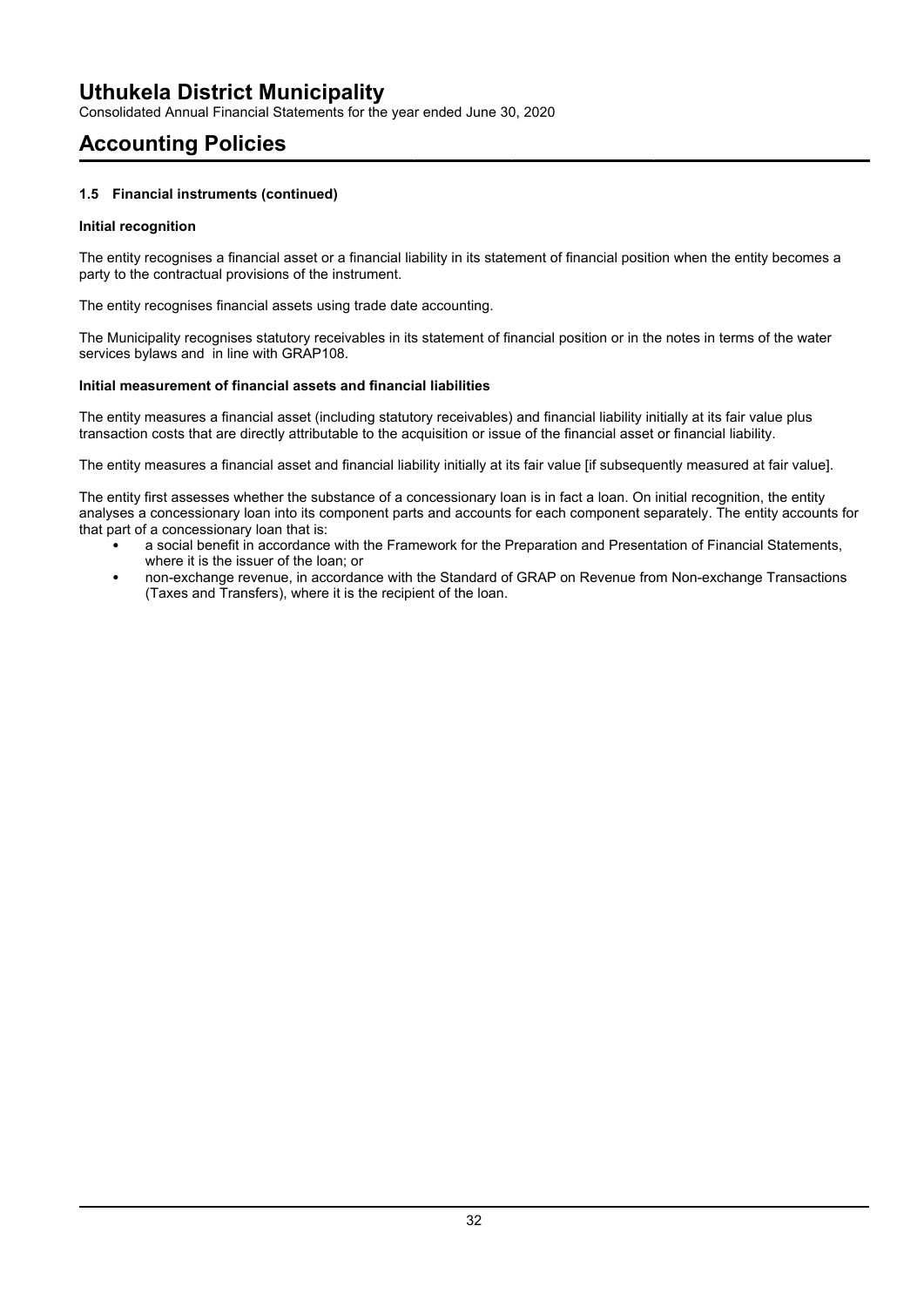Consolidated Annual Financial Statements for the year ended June 30, 2020

### **Accounting Policies**

#### **1.5 Financial instruments (continued)**

#### **Subsequent measurement of financial assets and financial liabilities**

The entity measures all financial assets (including statutory receivables) and financial liabilities after initial recognition using the following categories:

- Financial instruments at fair value.
- Financial instruments at amortised cost.
- Financial instruments at cost.

All financial assets measured at amortised cost, or cost, are subject to an impairment review.

#### **Fair value measurement considerations**

The best evidence of fair value is quoted prices in an active market. If the market for a financial instrument is not active, the entity establishes fair value by using a valuation technique. The objective of using a valuation technique is to establish what the transaction price would have been on the measurement date in an arm's length exchange motivated by normal operating considerations. Valuation techniques include using recent arm's length market transactions between knowledgeable, willing parties, if available, reference to the current fair value of another instrument that is substantially the same, discounted cash flow analysis and option pricing models. If there is a valuation technique commonly used by market participants to price the instrument and that technique has been demonstrated to provide reliable estimates of prices obtained in actual market transactions, the entity uses that technique. The chosen valuation technique makes maximum use of market inputs and relies as little as possible on entity-specific inputs. It incorporates all factors that market participants would consider in setting a price and is consistent with accepted economic methodologies for pricing financial instruments. Periodically, an economic entity calibrates the valuation technique and tests it for validity using prices from any observable current market transactions in the same instrument (i.e. without modification or repackaging) or based on any available observable market data.

The fair value of a financial liability with a demand feature (e.g. a demand deposit) is not less than the amount payable on demand, discounted from the first date that the amount could be required to be paid.

#### **Impairment and uncollectibility of financial assets**

The entity assess at the end of each reporting period whether there is any objective evidence that a financial asset or group of financial assets is impaired.

Financial assets measured at amortised cost:

If there is objective evidence that an impairment loss on financial assets measured at amortised cost has been incurred, the amount of the loss is measured as the difference between the asset's carrying amount and the present value of estimated future cash flows (excluding future credit losses that have not been incurred) discounted at the financial asset's original effective interest rate. The carrying amount of the asset is reduced directly OR through the use of an allowance account. The amount of the loss is recognised in surplus or deficit.

If, in a subsequent period, the amount of the impairment loss decreases and the decrease can be related objectively to an event occurring after the impairment was recognised, the previously recognised impairment loss is reversed directly or by adjusting an allowance account. The reversal does not result in a carrying amount of the financial asset that exceeds what the amortised cost would have been had the impairment not been recognised at the date the impairment is reversed. The amount of the reversal is recognised in surplus or deficit.

#### Financial assets measured at cost:

If there is objective evidence that an impairment loss has been incurred on an investment in a residual interest that is not measured at fair value because its fair value cannot be measured reliably, the amount of the impairment loss is measured as the difference between the carrying amount of the financial asset and the present value of estimated future cash flows discounted at the current market rate of return for a similar financial asset. Such impairment losses are not reversed.

Statutory receivables are receivables that arise from legislation, supporting regulations, or similar means, and require settlement by another entity in cash or another financial asset.

Carrying amount is the amount at which an asset is recognised in the statement of financial position.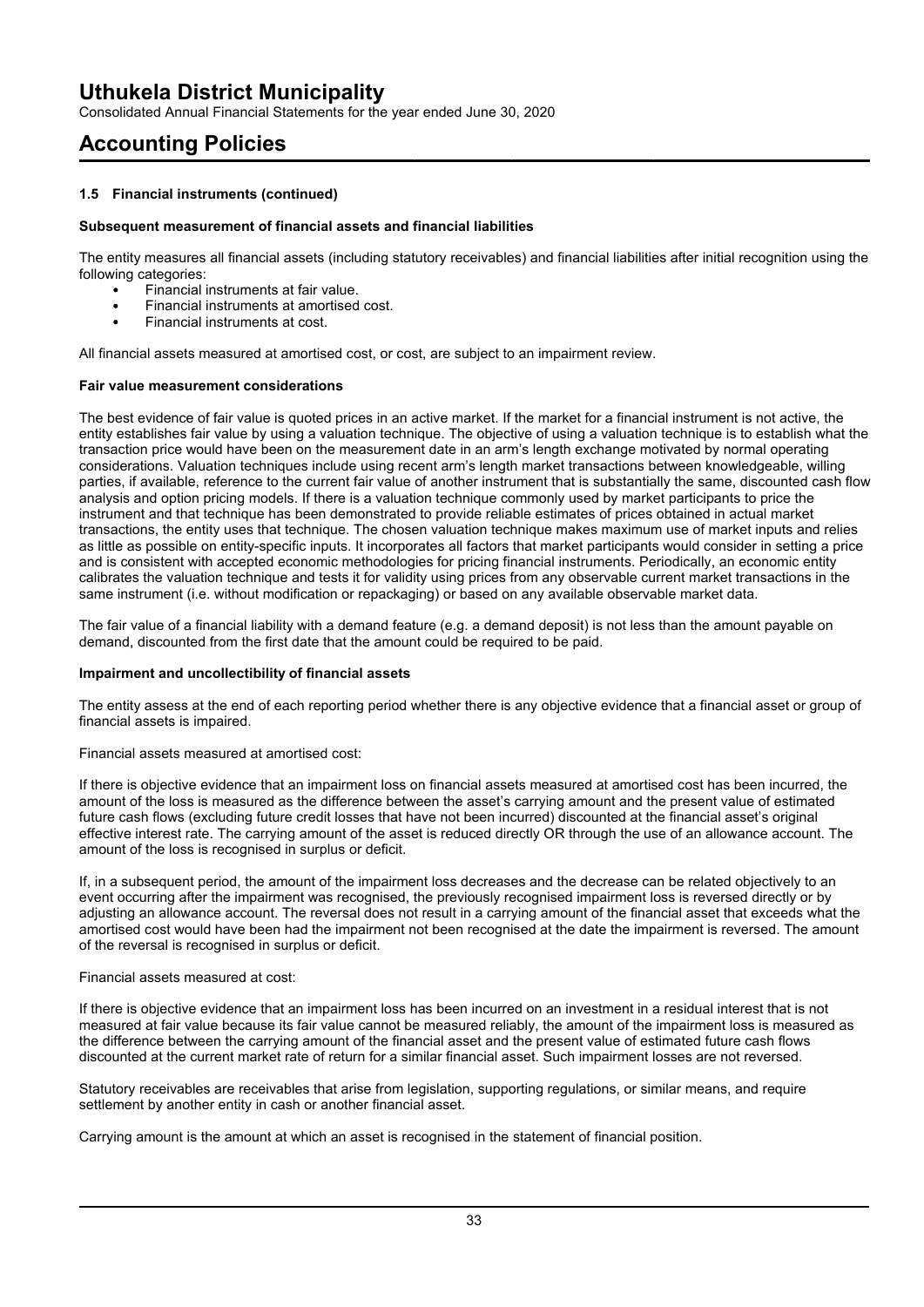Consolidated Annual Financial Statements for the year ended June 30, 2020

### **Accounting Policies**

#### **Statutory receivables (continued)**

The cost method is the method used to account for statutory receivables that requires such receivables to be measured at their transaction amount, plus any accrued interest or other charges (where applicable) and, less any accumulated impairment losses and any amounts derecognised.

Nominal interest rate is the interest rate and/or basis specified in legislation, supporting regulations or similar means.

The transaction amount (for purposes of this Standard) for a statutory receivable means the amount specified in, or calculated, levied or charged in accordance with, legislation, supporting regulations, or similar means.

#### **1.6 Leases**

A lease is classified as a finance lease if it transfers substantially all the risks and rewards incidental to ownership. A lease is classified as an operating lease if it does not transfer substantially all the risks and rewards incidental to ownership.

When a lease includes both land and buildings elements, the entity assesses the classification of each element separately.

#### **Operating leases - lessor**

Operating lease revenue is recognised as revenue on a straight-line basis over the lease term.

Initial direct costs incurred in negotiating and arranging operating leases are added to the carrying amount of the leased asset and recognised as an expense over the lease term on the same basis as the lease revenue.

The aggregate cost of incentives is recognised as a reduction of rental revenue over the lease term on a straight-line basis.

The aggregate benefit of incentives is recognised as a reduction of rental expense over the lease term on a straight-line basis.

Income for leases is disclosed under revenue in statement of financial performance.

#### **Operating leases - lessee**

Operating lease payments are recognised as an expense on a straight-line basis over the lease term. The difference between the amounts recognised as an expense and the contractual payments are recognised as an operating lease asset or liability.

#### **1.7 Inventories**

Inventories are initially measured at cost except where inventories are acquired through a non-exchange transaction, then their costs are their fair value as at the date of acquisition.

Subsequently inventories are measured at the lower of cost and net realisable value.

Inventories are measured at the lower of cost and current replacement cost where they are held for;

- distribution at no charge or for a nominal charge; or
- consumption in the production process of goods to be distributed at no charge or for a nominal charge.

Net realisable value is the estimated selling price in the ordinary course of operations less the estimated costs of completion and the estimated costs necessary to make the sale, exchange or distribution.

Current replacement cost is the cost the economic entity incurs to acquire the asset on the reporting date.

The cost of inventories comprises of all costs of purchase, costs of conversion and other costs incurred in bringing the inventories to their present location and condition.

The cost of inventories of items that are not ordinarily interchangeable and goods or services produced and segregated for specific projects is assigned using specific identification of the individual costs.

The cost of inventories is assigned using the first-in, first-out (FIFO) formula. The same cost formula is used for all inventories having a similar nature and use to the economic entity.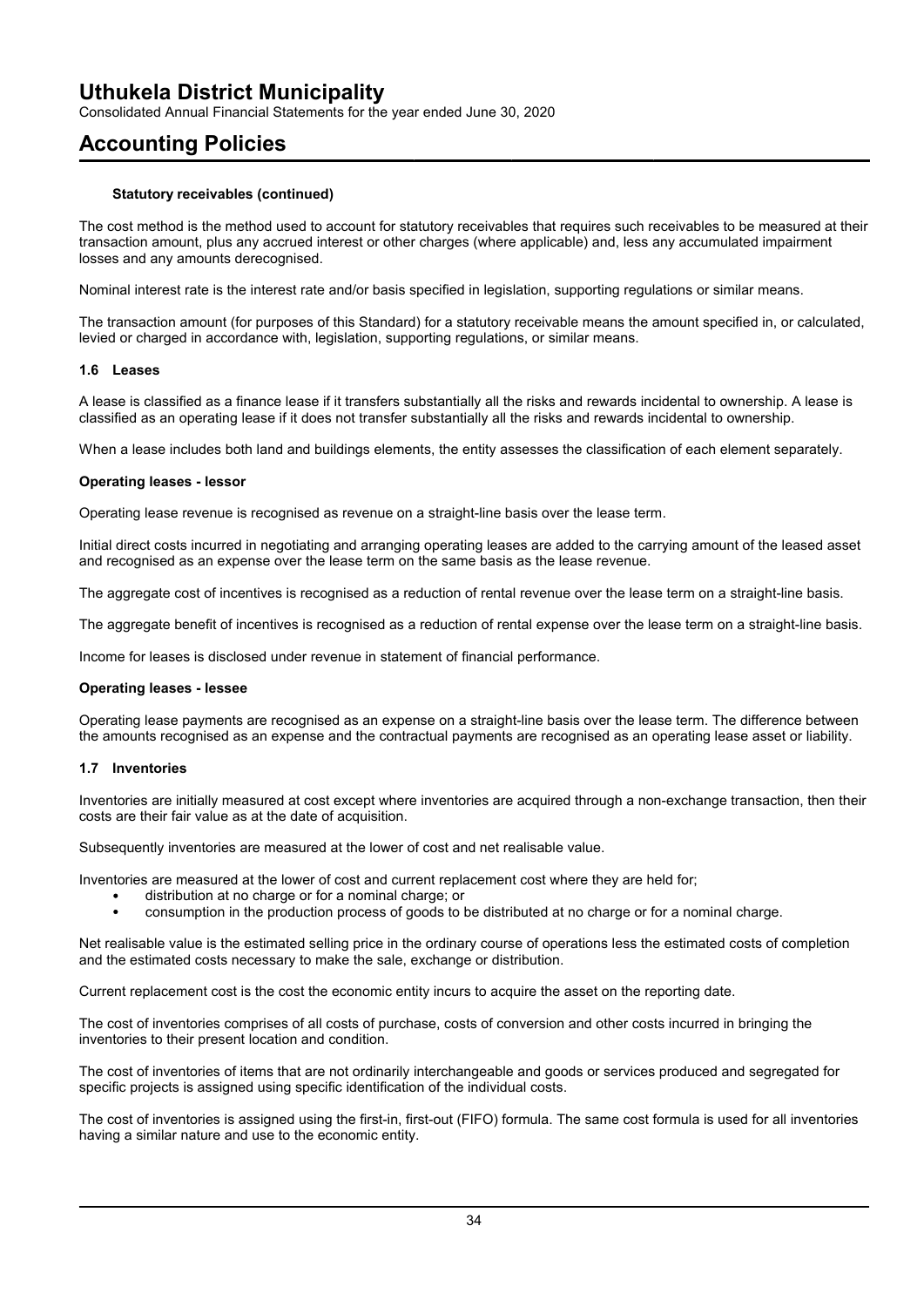Consolidated Annual Financial Statements for the year ended June 30, 2020

### **Accounting Policies**

#### **1.7 Inventories (continued)**

When inventories are sold, the carrying amounts of those inventories are recognised as an expense in the period in which the related revenue is recognised. If there is no related revenue, the expenses are recognised when the goods are distributed, or related services are rendered. The amount of any write-down of inventories to net realisable value or current replacement cost and all losses of inventories are recognised as an expense in the period the write-down or loss occurs. The amount of any reversal of any write-down of inventories, arising from an increase in net realisable value or current replacement cost, are recognised as a reduction in the amount of inventories recognised as an expense in the period in which the reversal occurs.

#### **1.8 Impairment of cash-generating assets**

Cash-generating assets are assets used with the objective of generating a commercial return. Commercial return means that positive cash flows are expected to be significantly higher than the cost of the asset.

Impairment is a loss in the future economic benefits or service potential of an asset, over and above the systematic recognition of the loss of the asset's future economic benefits or service potential through depreciation (amortisation).

Carrying amount is the amount at which an asset is recognised in the statement of financial position after deducting any accumulated depreciation and accumulated impairment losses thereon.

A cash-generating unit is the smallest identifiable group of assets used with the objective of generating a commercial return that generates cash inflows from continuing use that are largely independent of the cash inflows from other assets or groups of assets.

Costs of disposal are incremental costs directly attributable to the disposal of an asset, excluding finance costs and income tax expense.

Depreciation (Amortisation) is the systematic allocation of the depreciable amount of an asset over its useful life.

Fair value less costs to sell is the amount obtainable from the sale of an asset in an arm's length transaction between knowledgeable, willing parties, less the costs of disposal.

Recoverable amount of an asset or a cash-generating unit is the higher its fair value less costs to sell and its value in use.

Useful life is either:

- the period of time over which an asset is expected to be used by the economic entity; or
- the number of production or similar units expected to be obtained from the asset by the economic entity.

Judgements made by management in applying the criteria to designate assets as cash-generating assets or non-cashgenerating assets, are as follows:

#### **Identification**

When the carrying amount of a cash-generating asset exceeds its recoverable amount, it is impaired.

The economic entity assesses at each reporting date whether there is any indication that a cash-generating asset may be impaired. If any such indication exists, the economic entity estimates the recoverable amount of the asset.

Irrespective of whether there is any indication of impairment, the economic entity also test a cash-generating intangible asset with an indefinite useful life or a cash-generating intangible asset not yet available for use for impairment annually by comparing its carrying amount with its recoverable amount. This impairment test is performed at the same time every year. If an intangible asset was initially recognised during the current reporting period, that intangible asset was tested for impairment before the end of the current reporting period.

#### **Value in use**

Value in use of a cash-generating asset is the present value of the estimated future cash flows expected to be derived from the continuing use of an asset and from its disposal at the end of its useful life.

When estimating the value in use of an asset, the economic entity estimates the future cash inflows and outflows to be derived from continuing use of the asset and from its ultimate disposal and the economic entity applies the appropriate discount rate to those future cash flows.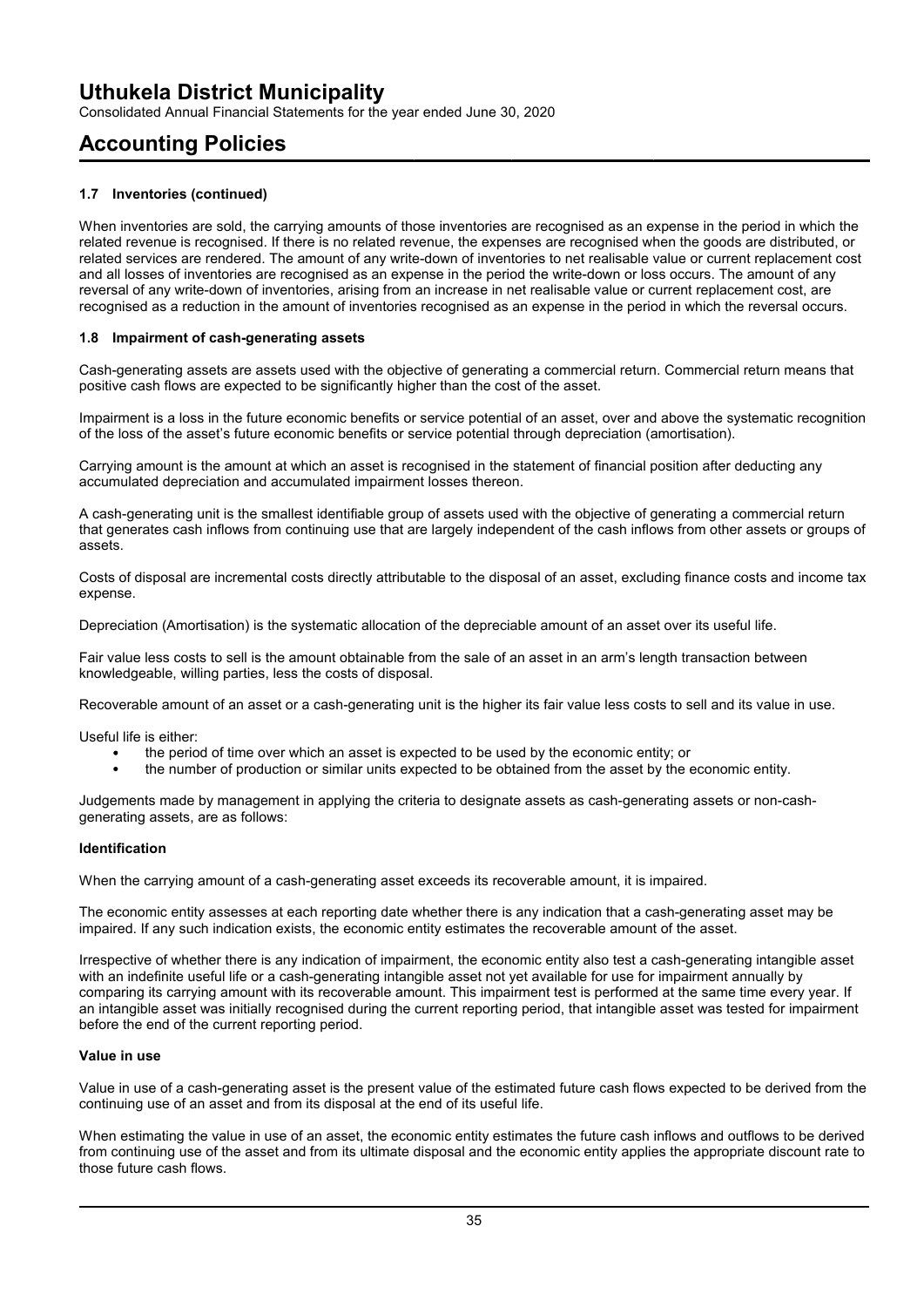Consolidated Annual Financial Statements for the year ended June 30, 2020

## **Accounting Policies**

#### **1.8 Impairment of cash-generating assets (continued)**

#### **Discount rate**

The discount rate is a pre-tax rate that reflects current market assessments of the time value of money, represented by the current risk-free rate of interest and the risks specific to the asset for which the future cash flow estimates have not been adjusted.

#### **Recognition and measurement (individual asset)**

If the recoverable amount of a cash-generating asset is less than its carrying amount, the carrying amount of the asset is reduced to its recoverable amount. This reduction is an impairment loss.

An impairment loss is recognised immediately in surplus or deficit.

Any impairment loss of a revalued cash-generating asset is treated as a revaluation decrease.

When the amount estimated for an impairment loss is greater than the carrying amount of the cash-generating asset to which it relates, the economic entity recognises a liability only to the extent that is a requirement in the Standard of GRAP.

After the recognition of an impairment loss, the depreciation (amortisation) charge for the cash-generating asset is adjusted in future periods to allocate the cash-generating asset's revised carrying amount, less its residual value (if any), on a systematic basis over its remaining useful life.

#### **Reversal of impairment loss**

The economic entity assess at each reporting date whether there is any indication that an impairment loss recognised in prior periods for a cash-generating asset may no longer exist or may have decreased. If any such indication exists, the entity estimates the recoverable amount of that asset.

An impairment loss recognised in prior periods for a cash-generating asset is reversed if there has been a change in the estimates used to determine the asset's recoverable amount since the last impairment loss was recognised. The carrying amount of the asset is increased to its recoverable amount. The increase is a reversal of an impairment loss. The increased carrying amount of an asset attributable to a reversal of an impairment loss does not exceed the carrying amount that would have been determined (net of depreciation or amortisation) had no impairment loss been recognised for the asset in prior periods.

A reversal of an impairment loss for a cash-generating asset is recognised immediately in surplus or deficit.

Any reversal of an impairment loss of a revalued cash-generating asset is treated as a revaluation increase.

After a reversal of an impairment loss is recognised, the depreciation (amortisation) charge for the cash-generating asset is adjusted in future periods to allocate the cash-generating asset's revised carrying amount, less its residual value (if any), on a systematic basis over its remaining useful life.

A reversal of an impairment loss for a cash-generating unit is allocated to the cash-generating assets of the unit pro rata with the carrying amounts of those assets. These increases in carrying amounts are treated as reversals of impairment losses for individual assets. No part of the amount of such a reversal is allocated to a non-cash-generating asset contributing service potential to a cash-generating unit.

In allocating a reversal of an impairment loss for a cash-generating unit, the carrying amount of an asset is not increased above the lower of:

- its recoverable amount (if determinable); and
- the carrying amount that would have been determined (net of amortisation or depreciation) had no impairment loss been recognised for the asset in prior periods.

The amount of the reversal of the impairment loss that would otherwise have been allocated to the asset is allocated pro rata to the other assets of the unit.

#### **1.9 Impairment of non-cash-generating assets**

Cash-generating assets are assets used with the objective of generating a commercial return. Commercial return means that positive cash flows are expected to be significantly higher than the cost of the asset.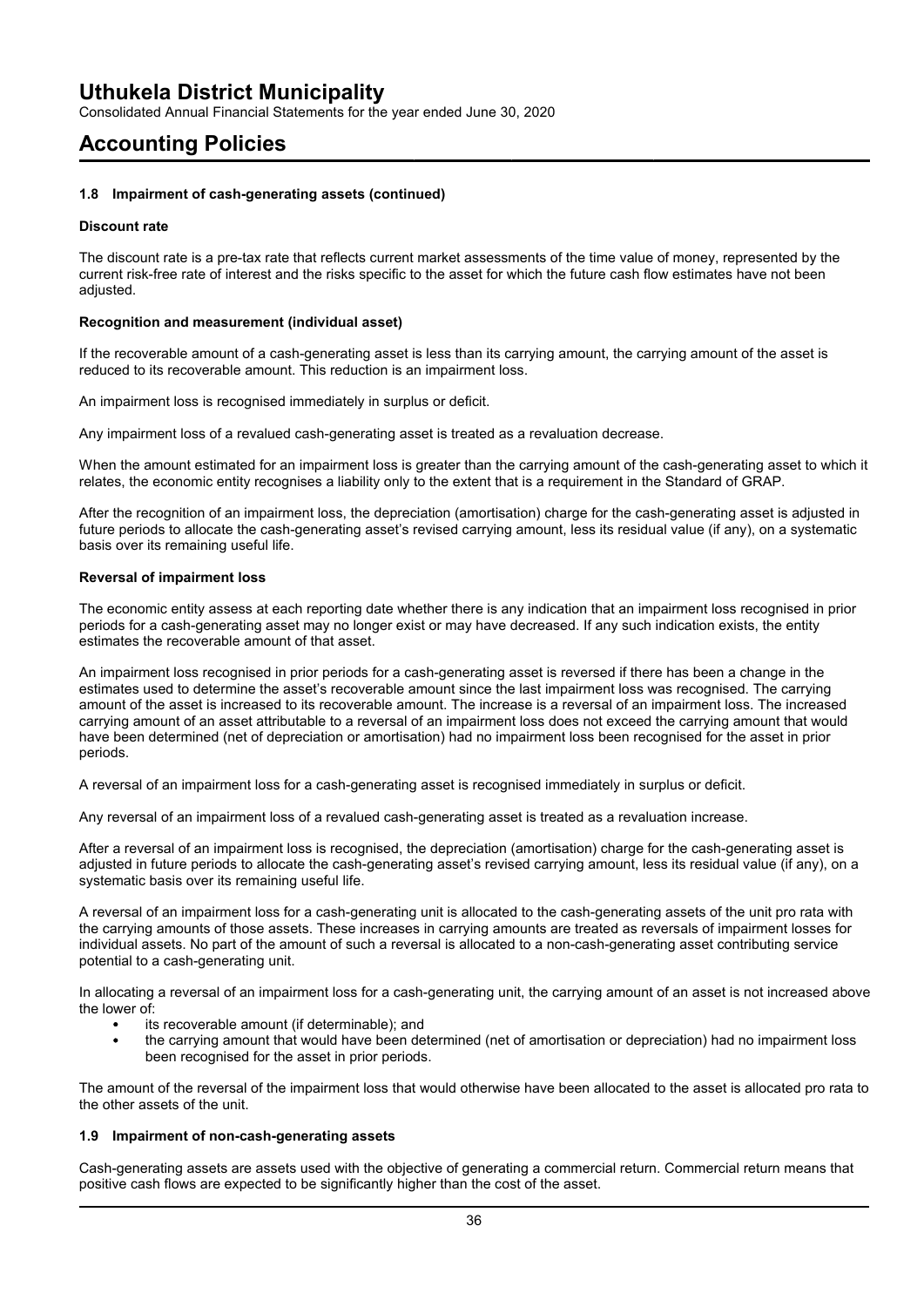Consolidated Annual Financial Statements for the year ended June 30, 2020

# **Accounting Policies**

#### **1.9 Impairment of non-cash-generating assets (continued)**

Non-cash-generating assets are assets other than cash-generating assets.

Impairment is a loss in the future economic benefits or service potential of an asset, over and above the systematic recognition of the loss of the asset's future economic benefits or service potential through depreciation (amortisation).

Carrying amount is the amount at which an asset is recognised in the statement of financial position after deducting any accumulated depreciation and accumulated impairment losses thereon.

A cash-generating unit is the smallest identifiable group of assets managed with the objective of generating a commercial return that generates cash inflows from continuing use that are largely independent of the cash inflows from other assets or groups of assets.

Costs of disposal are incremental costs directly attributable to the disposal of an asset, excluding finance costs and income tax expense.

Depreciation (Amortisation) is the systematic allocation of the depreciable amount of an asset over its useful life.

Fair value less costs to sell is the amount obtainable from the sale of an asset in an arm's length transaction between knowledgeable, willing parties, less the costs of disposal.

Recoverable service amount is the higher of a non-cash-generating asset's fair value less costs to sell and its value in use.

Useful life is either:

- the period of time over which an asset is expected to be used by the economic entity; or
- the number of production or similar units expected to be obtained from the asset by the economic entity.

#### **1.10 Share capital / contributed capital**

An equity instrument is any contract that evidences a residual interest in the assets of an economic entity after deducting all of its liabilities.

#### **1.11 Employee benefits**

Employee benefits are all forms of consideration given by an entity in exchange for service rendered by employees.

A qualifying insurance policy is an insurance policy issued by an insurer that is not a related party (as defined in the Standard of GRAP on Related Party Disclosures) of the reporting entity, if the proceeds of the policy can be used only to pay or fund employee benefits under a defined benefit plan and are not available to the reporting entity's own creditors (even in liquidation) and cannot be paid to the reporting entity, unless either:

- the proceeds represent surplus assets that are not needed for the policy to meet all the related employee benefit obligations; or
- the proceeds are returned to the reporting entity to reimburse it for employee benefits already paid.

Termination benefits are employee benefits payable as a result of either:

- an entity's decision to terminate an employee's employment before the normal retirement date; or
- an employee's decision to accept voluntary redundancy in exchange for those benefits.

Other long-term employee benefits are employee benefits (other than post-employment benefits and termination benefits) that are not due to be settled within twelve months after the end of the period in which the employees render the related service.

Vested employee benefits are employee benefits that are not conditional on future employment.

Composite social security programmes are established by legislation and operate as multi-employer plans to provide postemployment benefits as well as to provide benefits that are not consideration in exchange for service rendered by employees.

A constructive obligation is an obligation that derives from an entity's actions where by an established pattern of past practice, published policies or a sufficiently specific current statement, the entity has indicated to other parties that it will accept certain responsibilities and as a result, the entity has created a valid expectation on the part of those other parties that it will discharge those responsibilities.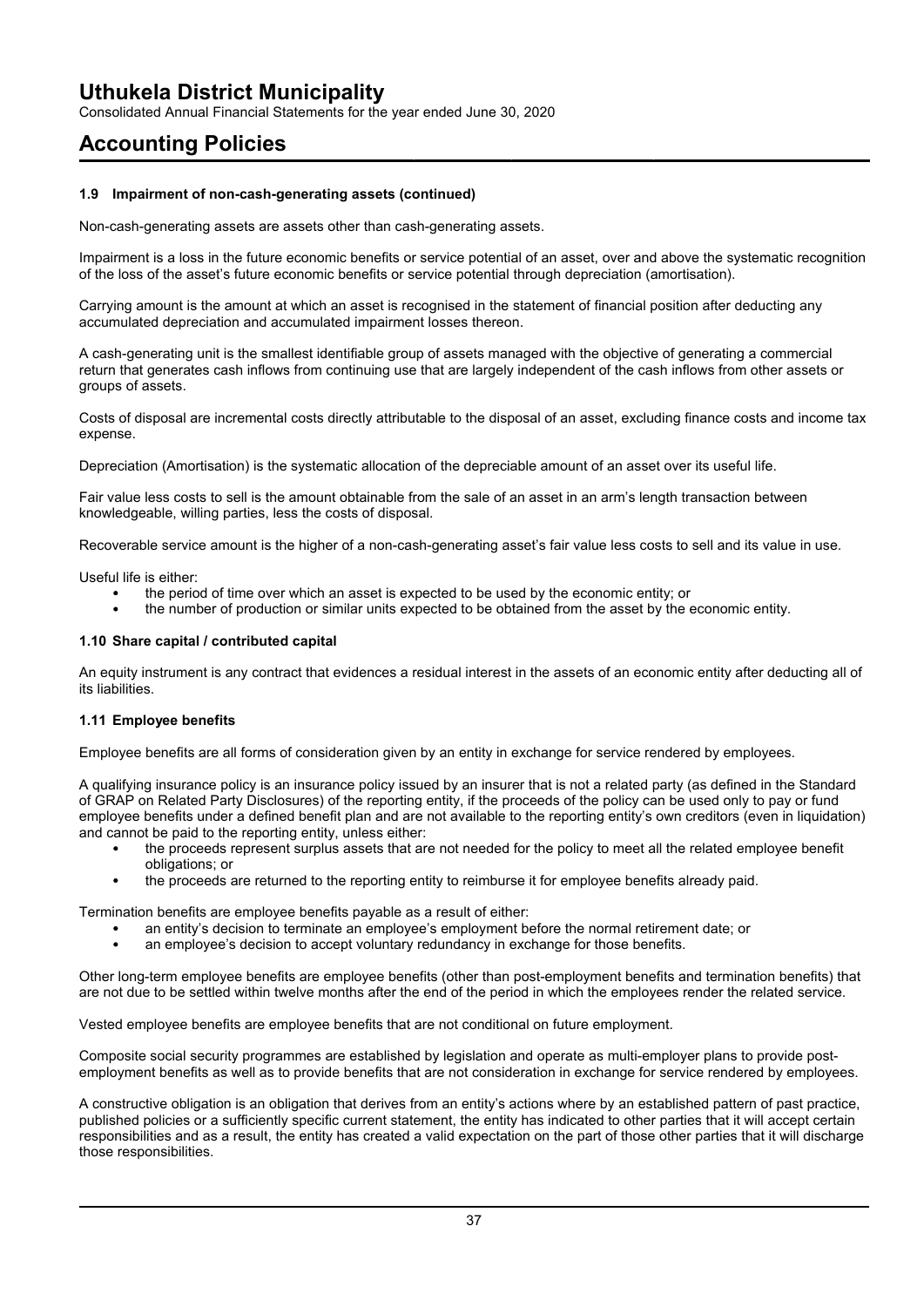Consolidated Annual Financial Statements for the year ended June 30, 2020

# **Accounting Policies**

#### **1.12 Provisions and contingencies**

The amount of a provision is the best estimate of the expenditure expected to be required to settle the present obligation at the reporting date.

Where the effect of time value of money is material, the amount of a provision is the present value of the expenditures expected to be required to settle the obligation.

The discount rate is a pre-tax rate that reflects current market assessments of the time value of money and the risks specific to the liability.

Where some or all of the expenditure required to settle a provision is expected to be reimbursed by another party, the reimbursement is recognised when, and only when, it is virtually certain that reimbursement will be received if the economic entity settles the obligation. The reimbursement is treated as a separate asset. The amount recognised for the reimbursement does not exceed the amount of the provision.

Provisions are reviewed at each reporting date and adjusted to reflect the current best estimate. Provisions are reversed if it is no longer probable that an outflow of resources embodying economic benefits or service potential will be required, to settle the obligation.

Where discounting is used, the carrying amount of a provision increases in each period to reflect the passage of time. This increase is recognised as an interest expense.

A provision is used only for expenditures for which the provision was originally recognised.

Provisions are not recognised for future operating surplus (deficit).

If an entity has a contract that is onerous, the present obligation (net of recoveries) under the contract is recognised and measured as a provision.

Contingent assets and contingent liabilities are not recognised. Contingencies are disclosed in note 43.

A financial guarantee contract is a contract that requires the issuer to make specified payments to reimburse the holder for a loss it incurs because a specified debtor fails to make payment when due in accordance with the original or modified terms of a debt instrument.

Loan commitment is a firm commitment to provide credit under pre-specified terms and conditions.

The economic entity recognises a provision for financial guarantees and loan commitments when it is probable that an outflow of resources embodying economic benefits and service potential will be required to settle the obligation and a reliable estimate of the obligation can be made.

Determining whether an outflow of resources is probable in relation to financial guarantees requires judgement. Indications that an outflow of resources may be probable are:

- financial difficulty of the debtor;
- defaults or delinquencies in interest and capital repayments by the debtor;
- breaches of the terms of the debt instrument that result in it being payable earlier than the agreed term and the ability of the debtor to settle its obligation on the amended terms; and
- a decline in prevailing economic circumstances (e.g. high interest rates, inflation and unemployment) that impact on the ability of entities to repay their obligations.

Where a fee is received by the economic entity for issuing a financial guarantee and/or where a fee is charged on loan commitments, it is considered in determining the best estimate of the amount required to settle the obligation at reporting date. Where a fee is charged and the economic entity considers that an outflow of economic resources is probable, an economic entity recognises the obligation at the higher of:

- the amount determined using in the Standard of GRAP on Provisions, Contingent Liabilities and Contingent Assets; and
- the amount of the fee initially recognised less, where appropriate, cumulative amortisation recognised in accordance with the Standard of GRAP on Revenue from Exchange Transactions.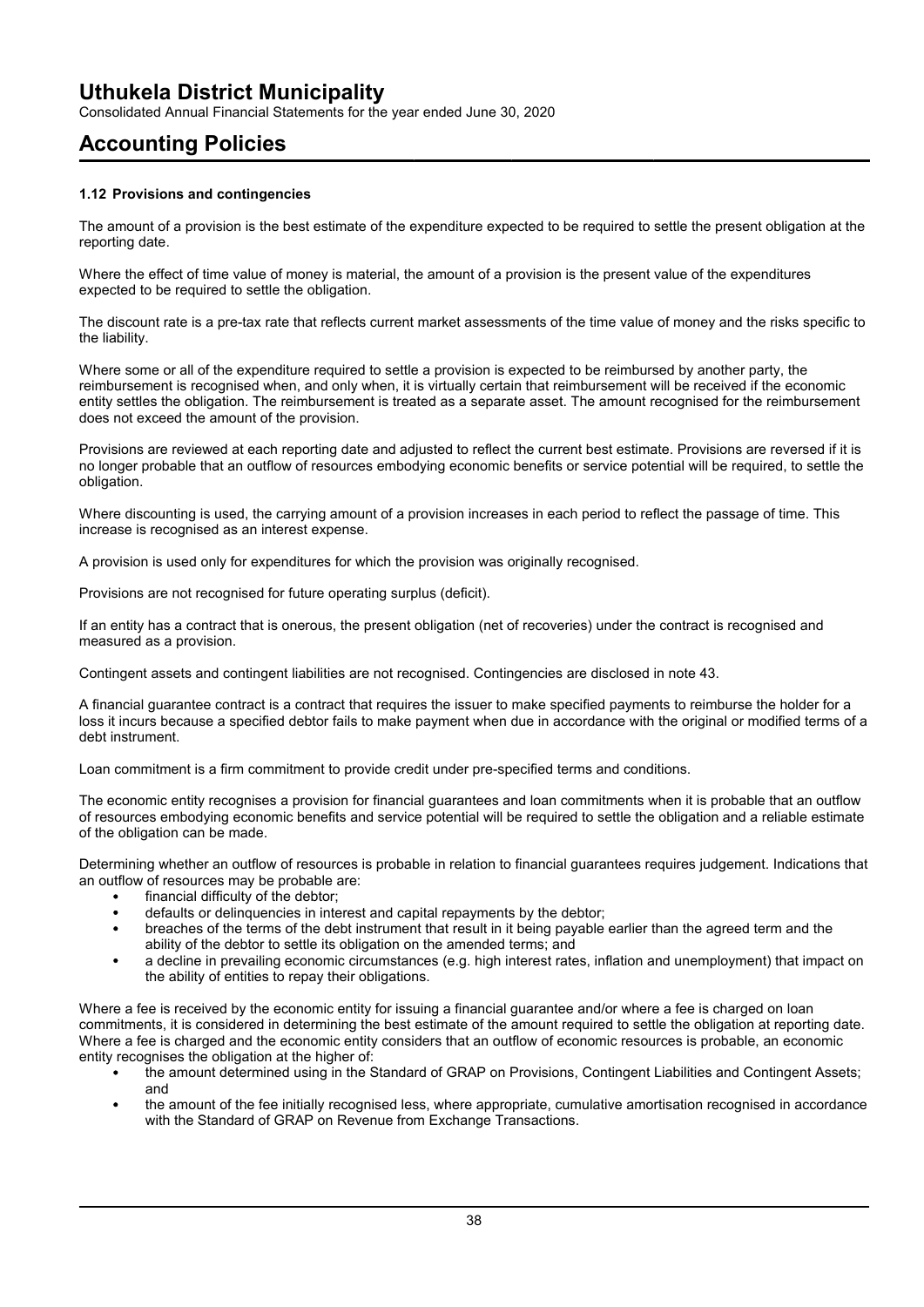Consolidated Annual Financial Statements for the year ended June 30, 2020

# **Accounting Policies**

### **1.13 Commitments**

Items are classified as commitments when an entity has committed itself to future transactions that will normally result in the outflow of cash.

Disclosures are required in respect of unrecognised contractual commitments.

Commitments for which disclosure is necessary to achieve a fair presentation should be disclosed in a note to the financial statements, if both the following criteria are met:

- Contracts should be non-cancellable or only cancellable at significant cost (for example, contracts for computer or building maintenance services); and
- Contracts should relate to something other than the routine, steady, state business of the entity therefore salary commitments relating to employment contracts or social security benefit commitments are excluded.

#### **1.14 Revenue from exchange transactions**

Revenue is the gross inflow of economic benefits or service potential during the reporting period when those inflows result in an increase in net assets, other than increases relating to contributions from owners.

An exchange transaction is one in which the municipality receives assets or services, or has liabilities extinguished, and directly gives approximately equal value (primarily in the form of goods, services or use of assets) to the other party in exchange.

Fair value is the amount for which an asset could be exchanged, or a liability settled, between knowledgeable, willing parties in an arm's length transaction.

Revenue is measured at the fair value of the consideration received or receivable, net of trade discounts and volume rebates.

#### **Rendering of services**

When the outcome of a transaction involving the rendering of services can be estimated reliably, revenue associated with the transaction is recognised by reference to the stage of completion of the transaction at the reporting date. The outcome of a transaction can be estimated reliably when all the following conditions are satisfied:

- the amount of revenue can be measured reliably;
- it is probable that the economic benefits or service potential associated with the transaction will flow to the economic entity;
- the stage of completion of the transaction at the reporting date can be measured reliably; and
- the costs incurred for the transaction and the costs to complete the transaction can be measured reliably.

When services are performed by an indeterminate number of acts over a specified time frame, revenue is recognised on a straight line basis over the specified time frame unless there is evidence that some other method better represents the stage of completion. When a specific act is much more significant than any other acts, the recognition of revenue is postponed until the significant act is executed.

When the outcome of the transaction involving the rendering of services cannot be estimated reliably, revenue is recognised only to the extent of the expenses recognised that are recoverable.

Service revenue is recognised by reference to the stage of completion of the transaction at the reporting date. Stage of completion is determined by the proportion that costs incurred to date bear to the total estimated costs of the transaction.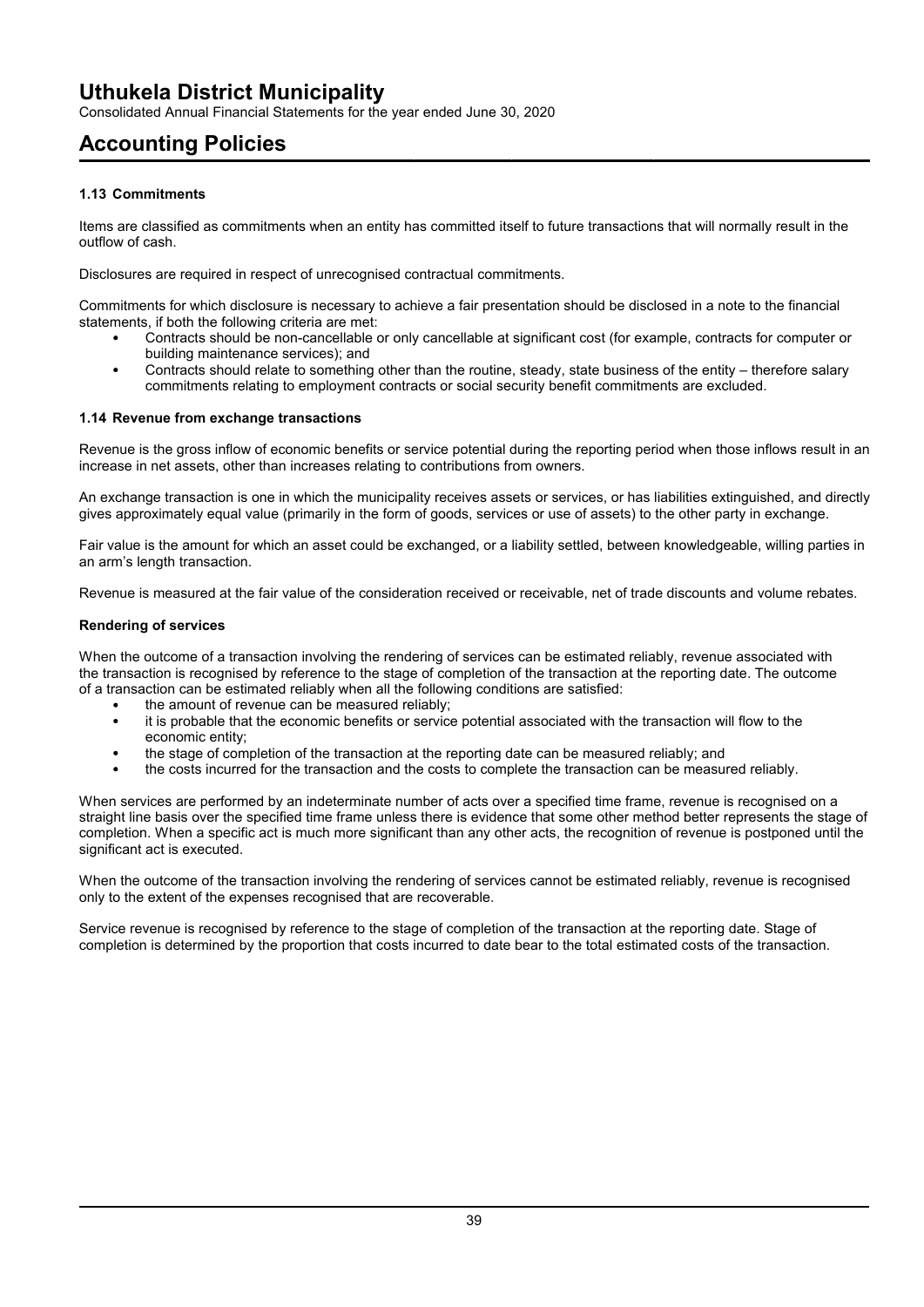Consolidated Annual Financial Statements for the year ended June 30, 2020

## **Accounting Policies**

#### **1.14 Revenue from exchange transactions (continued)**

Revenue arising from the use by others of entity assets yielding interest, royalties and dividends or similar distributions is recognised when:

- It is probable that the economic benefits or service potential associated with the transaction will flow to the municipality, and
- The amount of the revenue can be measured reliably.

Interest is recognised, in surplus or deficit, using the effective interest rate method.

Royalties are recognised as they are earned in accordance with the substance of the relevant agreements.

Dividends or similar distributions are recognised, in surplus or deficit, when the municipality's right to receive payment has been established.

Service fees included in the price of the product are recognised as revenue over the period during which the service is performed.

#### **1.15 Revenue from non-exchange transactions**

Non-exchange transactions are defined as transactions where the entity receives value from another entity without directly giving approximately equal value in exchange.

Revenue is the gross inflow of economic benefits or service potential during the reporting period when those inflows result in an increase in net assets, other than increases relating to contributions from owners.

Fair value is the amount for which an asset could be exchanged, or a liability settled, between knowledgeable, willing parties in an arm's length transaction.

Revenue is measured at the fair value of the consideration received or receivable, net of trade discounts and volume rebates.

#### **Government grants**

Government grants are recognised as revenue when:

- it is probable that the economic benefits or service potential associated with the transaction will flow to the economic entity,
- the amount of the revenue can be measured reliably, and
- to the extent that there has been compliance with any restrictions associated with the grant.

The municipality assesses the degree of certainty attached to the flow of future economic benefits or service potential on the basis of the available evidence. Certain grants payable by one level of government to another are subject to the availability of funds. Revenue from these grants is only recognised when it is probable that the economic benefits or service potential associated with the transaction will flow to the entity. An announcement at the beginning of a financial year that grants may be available for qualifying entities in accordance with an agreed programme may not be sufficient evidence of the probability of the flow. Revenue is then only recognised once evidence of the probability of the flow becomes available.

Restrictions on government grants may result in such revenue being recognised on a time proportion basis. Where there is no restriction on the period, such revenue is recognised on receipt or when the Act becomes effective, which-ever is earlier.

When government remit grants on a re-imbursement basis, revenue is recognised when the qualifying expense has been incurred and to the extent that any other restrictions have been complied with.

#### **Other grants and donations**

Other grants and donations are recognised as revenue when:

- it is probable that the economic benefits or service potential associated with the transaction will flow to the municipality;
- the amount of the revenue can be measured reliably; and
- to the extent that there has been compliance with any restrictions associated with the grant.

If goods in-kind are received without conditions attached, revenue is recognised immediately. If conditions are attached, a liability is recognised, which is reduced and revenue recognised as the conditions are satisfied.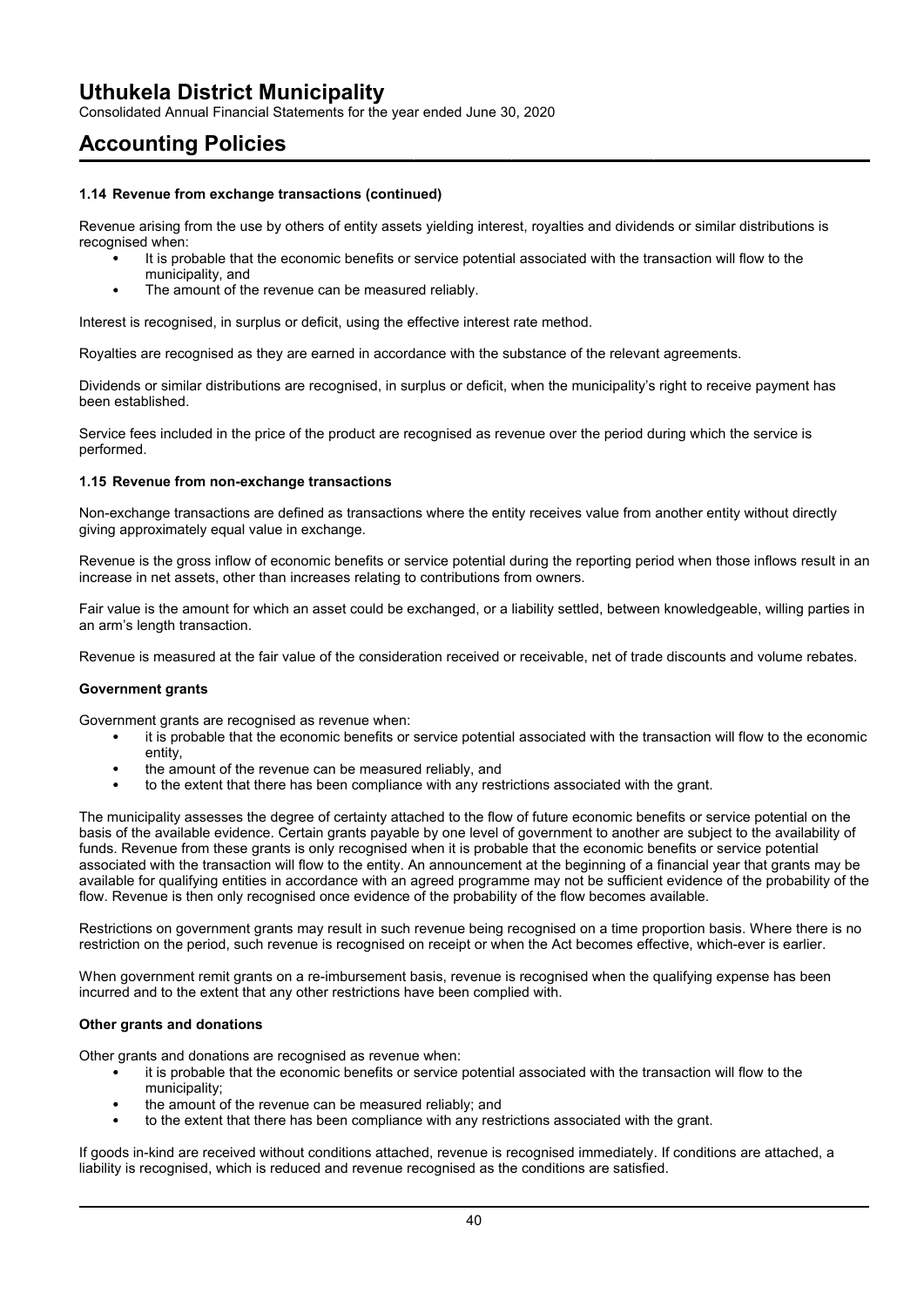Consolidated Annual Financial Statements for the year ended June 30, 2020

# **Accounting Policies**

### **1.16 Investment income**

Investment income is recognised on a time-proportion basis using the effective interest method.

### **1.17 Borrowing costs**

Borrowing costs are interest and other expenses incurred by an entity in connection with the borrowing of funds.

Borrowing costs are recognised as an expense in the period in which they are incurred.

#### **1.18 Comparative figures**

Where necessary, comparative figures have been reclassified to conform to changes in presentation in the current year.

Comparative figures in the Statement of Financial Position has been reclassified in respect of prior year adjustments

Comparative figures in the Statement of Financial Performance has been reclassified in respect of prior year adjustmentst

#### **1.19 Unauthorised expenditure**

Unauthorised expenditure means:

- overspending of a vote or a main division within a vote; and
- expenditure not in accordance with the purpose of a vote or, in the case of a main division, not in accordance with the purpose of the main division.

All expenditure relating to unauthorised expenditure is recognised as an expense in the statement of financial performance in the year that the expenditure was incurred. The expenditure is classified in accordance with the nature of the expense, and where recovered, it is subsequently accounted for as revenue in the statement of financial performance.

#### **1.20 Fruitless and wasteful expenditure**

Fruitless expenditure means expenditure which was made in vain and would have been avoided had reasonable care been exercised.

All expenditure relating to fruitless and wasteful expenditure is recognised as an expense in the statement of financial performance in the year that the expenditure was incurred. The expenditure is classified in accordance with the nature of the expense, and where recovered, it is subsequently accounted for as revenue in the statement of financial performance.

#### **1.21 Irregular expenditure**

Irregular expenditure as defined in section 1 of the PFMA is expenditure other than unauthorised expenditure, incurred in contravention of or that is not in accordance with a requirement of any applicable legislation, including -

- (a) this Act; or
- (b) the State Tender Board Act, 1968 (Act No. 86 of 1968), or any regulations made in terms of the Act; or
- (c) any provincial legislation providing for procurement procedures in that provincial government.

National Treasury practice note no. 4 of 2008/2009 which was issued in terms of sections 76(1) to 76(4) of the PFMA requires the following (effective from 1 April 2008):

Irregular expenditure that was incurred and identified during the current financial and which was condoned before year end and/or before finalisation of the financial statements must also be recorded appropriately in the irregular expenditure register. In such an instance, no further action is also required with the exception of updating the note to the financial statements.

Irregular expenditure that was incurred and identified during the current financial year and for which condonement is being awaited at year end must be recorded in the irregular expenditure register. No further action is required with the exception of updating the note to the financial statements.

Where irregular expenditure was incurred in the previous financial year and is only condoned in the following financial year, the register and the disclosure note to the financial statements must be updated with the amount condoned.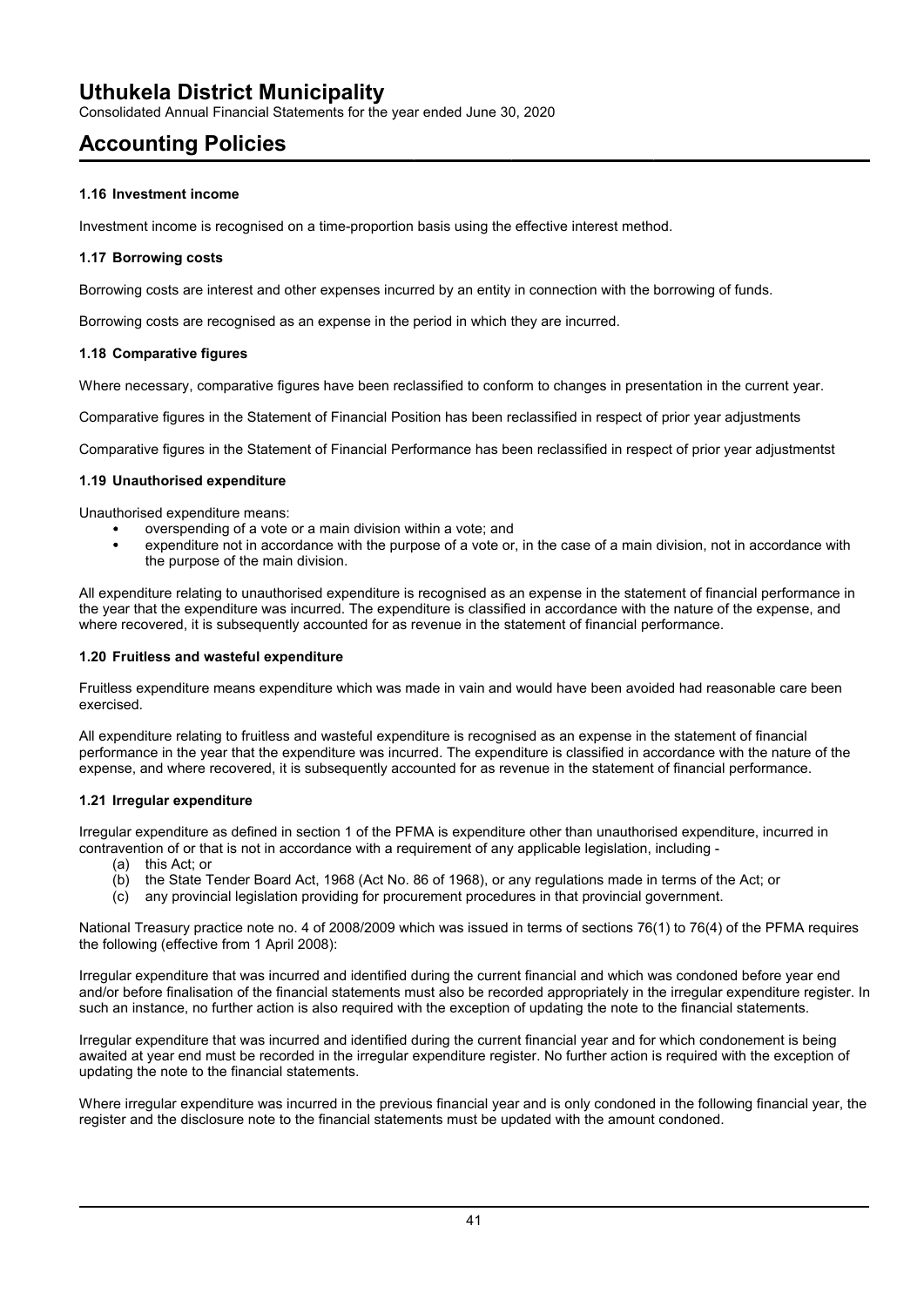Consolidated Annual Financial Statements for the year ended June 30, 2020

## **Accounting Policies**

### **1.21 Irregular expenditure (continued)**

Irregular expenditure that was incurred and identified during the current financial year and which was not condoned by the National Treasury or the relevant authority must be recorded appropriately in the irregular expenditure register. If liability for the irregular expenditure can be attributed to a person, a debt account must be created if such a person is liable in law. Immediate steps must thereafter be taken to recover the amount from the person concerned. If recovery is not possible, the accounting officer or accounting authority may write off the amount as debt impairment and disclose such in the relevant note to the financial statements. The irregular expenditure register must also be updated accordingly. If the irregular expenditure has not been condoned and no person is liable in law, the expenditure related thereto must remain against the relevant programme/expenditure item, be disclosed as such in the note to the financial statements and updated accordingly in the irregular expenditure register.

Irregular expenditure is expenditure that is contrary to the Municipal Finance Management Act (Act No.56 of 2003), the Municipal Systems Act (Act No.32 of 2000), and the Public Office Bearers Act (Act No. 20 of 1998) or is in contravention of the economic entity's supply chain management policy. Irregular expenditure excludes unauthorised expenditure. Irregular expenditure is accounted for as expenditure in the Statement of Financial Performance and where recovered, it is subsequently accounted for as revenue in the Statement of Financial Performance.

#### **1.22 Budget information**

Economic Entity are typically subject to budgetary limits in the form of appropriations or budget authorisations (or equivalent), which is given effect through authorising legislation, appropriation or similar.

General purpose financial reporting by economic entity shall provide information on whether resources were obtained and used in accordance with the legally adopted budget.

The approved budget is prepared on a accrual basis and presented by functional classification linked to performance outcome objectives.

The approved budget covers the fiscal period from 7/1/2019 to 6/30/2020.

The budget for the economic entity includes all the entities approved budgets under its control.

The consolidated annual financial statements and the budget are on the same basis of accounting therefore a comparison with the budgeted amounts for the reporting period have been included in the Statement of comparison of budget and actual amounts.

The Statement of comparative and actual information has been included in the consolidated annual financial statements as the recommended disclosure when the consolidated annual financial statements and the budget are on the same basis of accounting as determined by National Treasury.

#### **1.23 Related parties**

A related party is a person or an entity with the ability to control or jointly control the other party, or exercise significant influence over the other party, or vice versa, or an entity that is subject to common control, or joint control.

Control is the power to govern the financial and operating policies of an entity so as to obtain benefits from its activities.

Joint control is the agreed sharing of control over an activity by a binding arrangement, and exists only when the strategic financial and operating decisions relating to the activity require the unanimous consent of the parties sharing control (the venturers).

Related party transaction is a transfer of resources, services or obligations between the reporting entity and a related party, regardless of whether a price is charged.

Significant influence is the power to participate in the financial and operating policy decisions of an entity, but is not control over those policies.

Management are those persons responsible for planning, directing and controlling the activities of the economic entity, including those charged with the governance of the economic entity in accordance with legislation, in instances where they are required to perform such functions.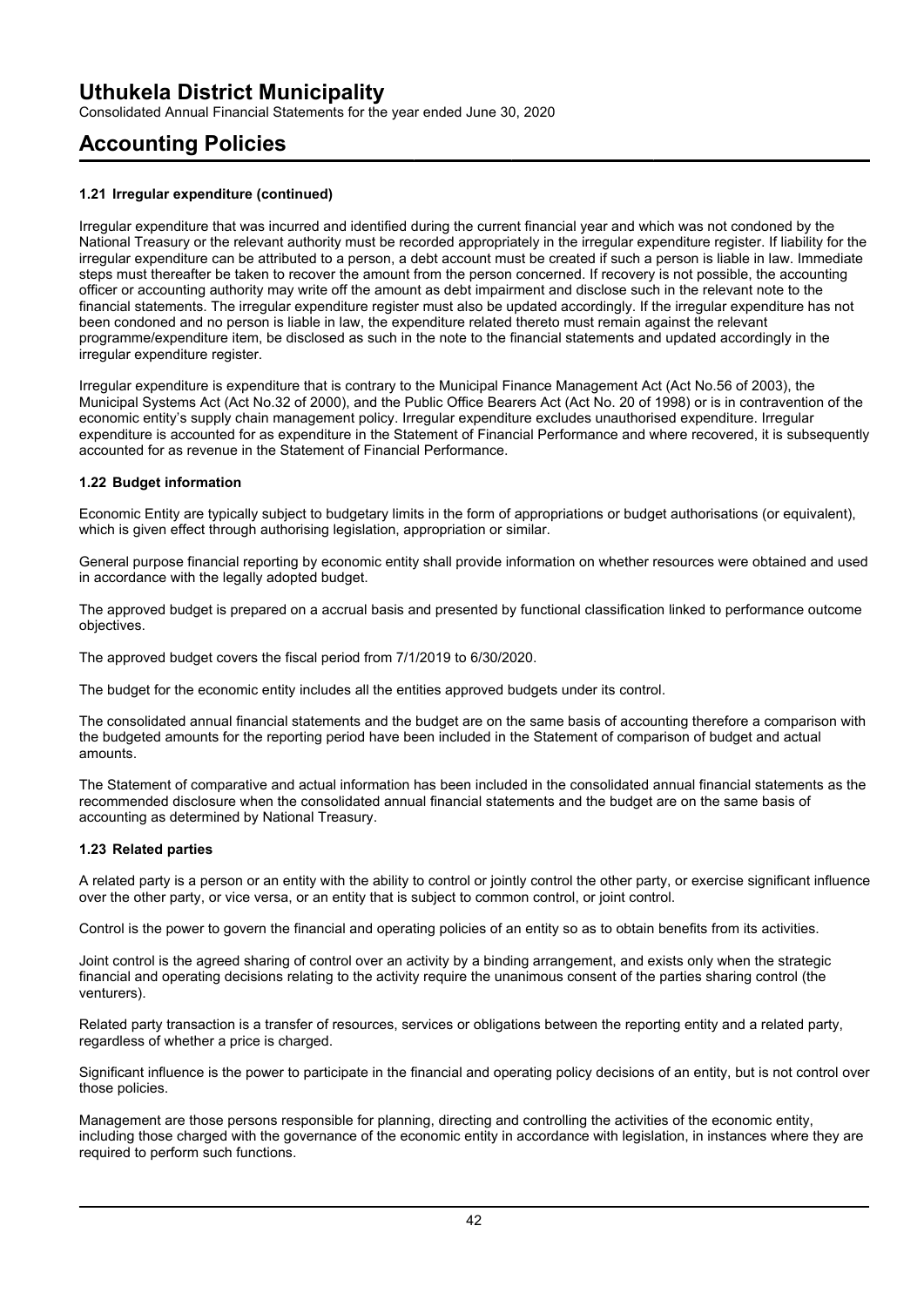Consolidated Annual Financial Statements for the year ended June 30, 2020

# **Accounting Policies**

### **1.23 Related parties (continued)**

Close members of the family of a person are considered to be those family members who may be expected to influence, or be influenced by, that management in their dealings with the economic entity.

The economic entity is exempt from disclosure requirements in relation to related party transactions if that transaction occurs within normal supplier and/or client/recipient relationships on terms and conditions no more or less favourable than those which it is reasonable to expect the economic entity to have adopted if dealing with that individual entity or person in the same circumstances and terms and conditions are within the normal operating parameters established by that reporting entity's legal mandate.

Where the economic entity is exempt from the disclosures in accordance with the above, the economic entity discloses narrative information about the nature of the transactions and the related outstanding balances, to enable users of the entity's financial statements to understand the effect of related party transactions on its consolidated annual financial statements.

#### **1.24 Events after reporting date**

Events after reporting date are those events, both favourable and unfavourable, that occur between the reporting date and the date when the financial statements are authorised for issue. Two types of events can be identified:

- those that provide evidence of conditions that existed at the reporting date (adjusting events after the reporting date); and
- those that are indicative of conditions that arose after the reporting date (non-adjusting events after the reporting date).

The economic entity will adjust the amount recognised in the financial statements to reflect adjusting events after the reporting date once the event occurred.

The economic entity will disclose the nature of the event and an estimate of its financial effect or a statement that such estimate cannot be made in respect of all material non-adjusting events, where non-disclosure could influence the economic decisions of users taken on the basis of the financial statements.

### **1.25 Going concern assumption**

These financial statements have been prepared on the assumption that the municipality will continue to operate as a going concern for at least the next 12 months.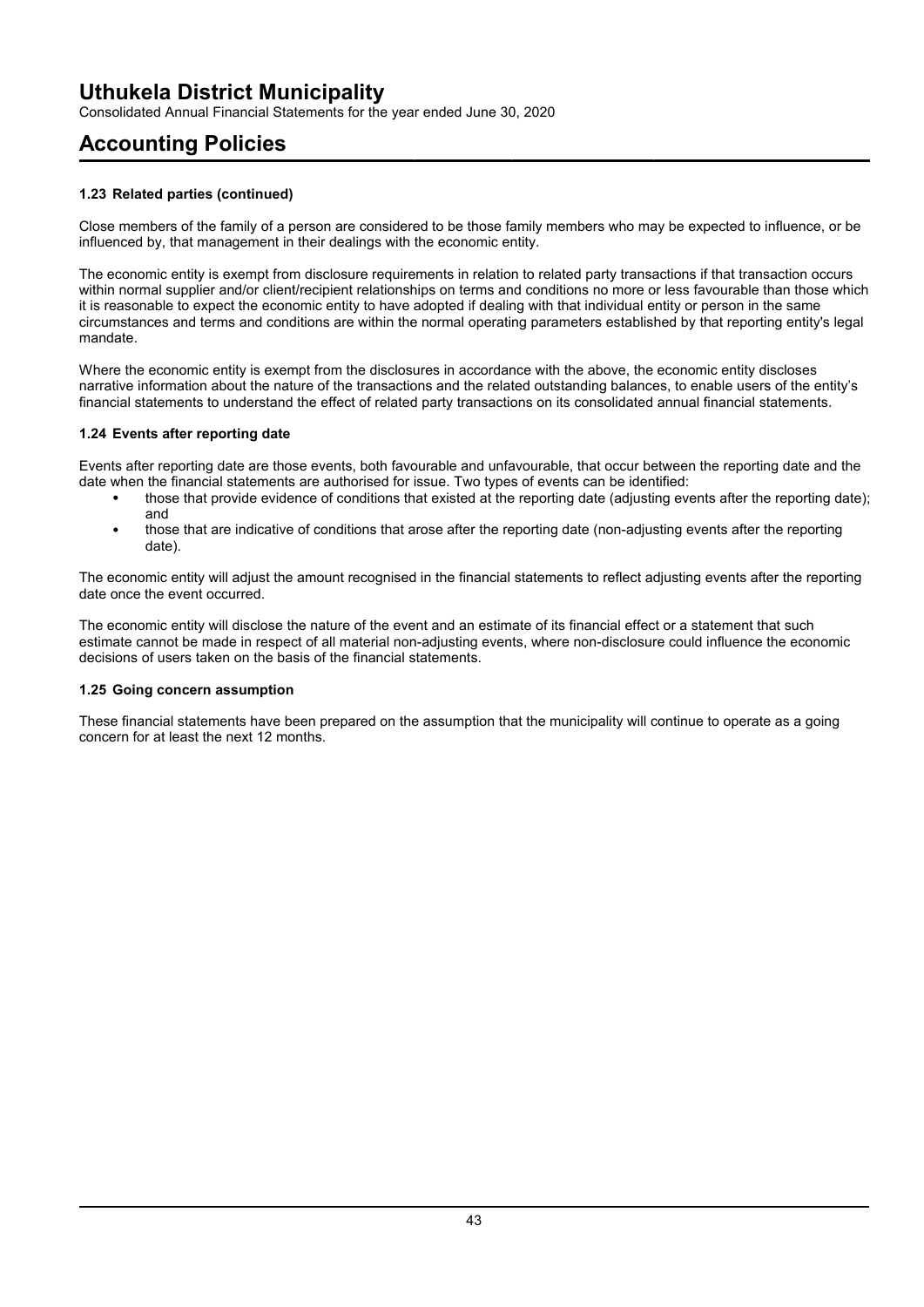Consolidated Annual Financial Statements for the year ended June 30, 2020

## **Notes to the Consolidated Annual Financial Statements**

|                                     |      | entity<br>mır. | <br>. .<br>entity<br>.ollina |      |  |
|-------------------------------------|------|----------------|------------------------------|------|--|
| $- \cdot$<br>≺and<br><b>Figures</b> | 2020 | nnar           | 2020<br>___                  | 2019 |  |

### **2. Changes in accounting policy**

The consolidated annual financial statements have been prepared in accordance with Standards of Generally Recognised Accounting Practice on a basis consistent with the prior year.

### **3. New standards and interpretations**

#### **3.1 Standards and interpretations effective and adopted in the current year**

In the current year, the economic entity has adopted the following standards and interpretations that are effective for the current financial year and that are relevant to its operations:

| Standard/Interpretation: |  |
|--------------------------|--|
|--------------------------|--|

|   | andard/ Interpretation:                                                            | <b>Effective date:</b><br>Years beginning on or<br>after | <b>Expected impact:</b>                                                                                                                                                                                         |
|---|------------------------------------------------------------------------------------|----------------------------------------------------------|-----------------------------------------------------------------------------------------------------------------------------------------------------------------------------------------------------------------|
| ٠ | GRAP 104 (amended): Financial Instruments                                          | April 1, 2018                                            | The impact of the is not<br>material.                                                                                                                                                                           |
| ٠ | GRAP 6 (as revised 2010): Consolidated and Separate<br><b>Financial Statements</b> | April 1, 2019                                            | The impact of the is not<br>material.                                                                                                                                                                           |
| ٠ | GRAP 12 (as amended 2016): Inventories                                             | April 1, 2018                                            | The impact of the is not<br>material.                                                                                                                                                                           |
| ٠ | GRAP 17 (as amended 2016): Property, Plant and<br>Equipment                        | April 1, 2018                                            | The impact of the is not<br>material.                                                                                                                                                                           |
| ٠ | GRAP 26 (as amended 2016): Impairment of cash-<br>generating assets                | April 1, 2018                                            | The adoption of this has<br>not had a material impact<br>on the results of the<br>company, but has resulted<br>in more disclosure than<br>would have previously<br>been provided in the<br>financial statements |

#### **3.2 Standards and interpretations issued, but not yet effective**

The economic entity has not applied the following standards and interpretations, which have been published and are mandatory for the economic entity's accounting periods beginning on or after July 1, 2020 or later periods:

| <b>Standard/Interpretation:</b>                        | <b>Effective date:</b><br>Years beginning on or<br>after | <b>Expected impact:</b>                     |
|--------------------------------------------------------|----------------------------------------------------------|---------------------------------------------|
| GRAP 1 (amended): Presentation of Financial Statements | April 1, 2020                                            | Unlikely there will be a<br>material impact |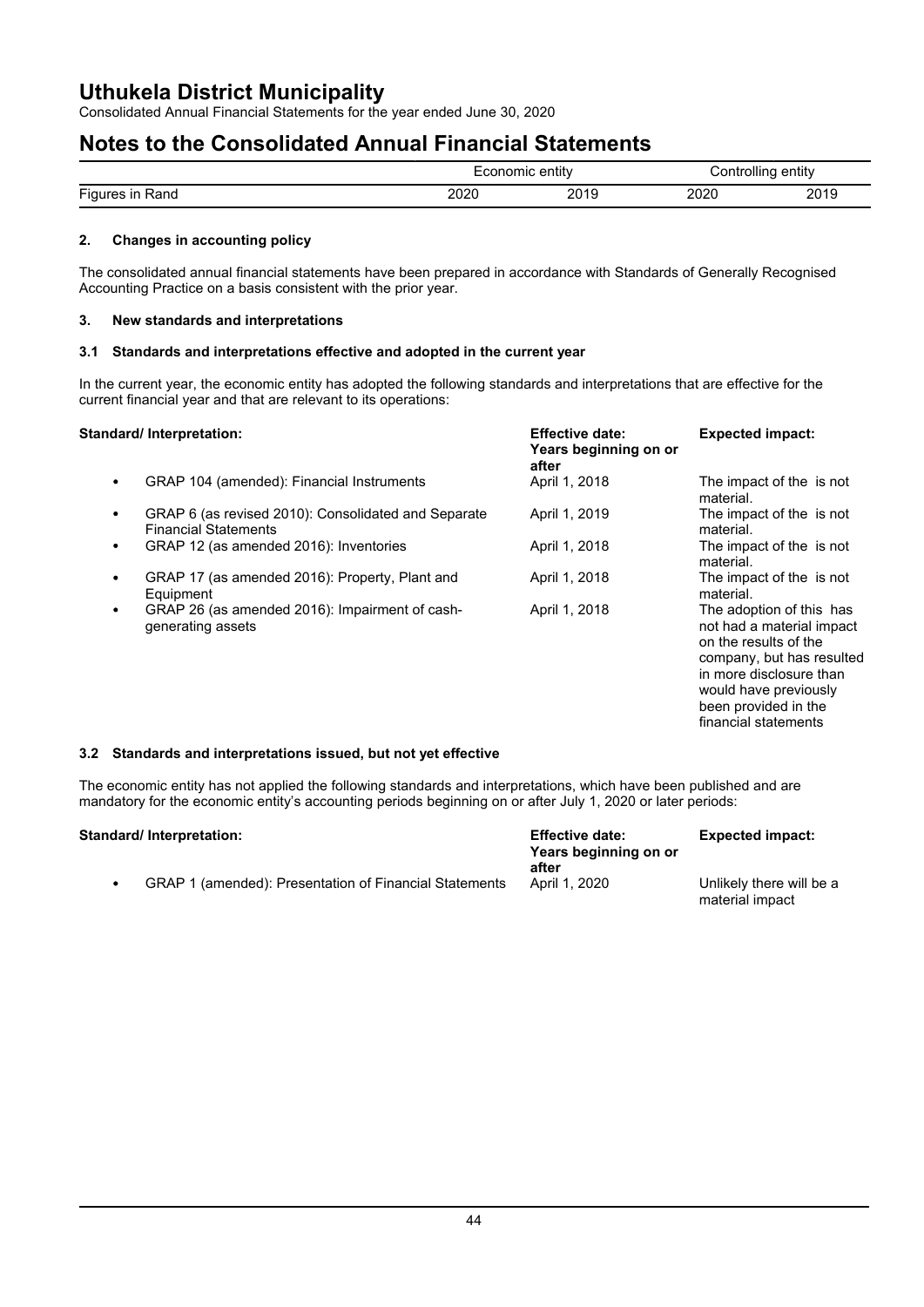Consolidated Annual Financial Statements for the year ended June 30, 2020

## **Notes to the Consolidated Annual Financial Statements**

Figures in Rand

### **4. Property, plant and equipment**

| Economic entity                                                                                                          | 2020                                                              |                                                                                                                                                 |                                                  | 2019                                                                                                                                |  |  |
|--------------------------------------------------------------------------------------------------------------------------|-------------------------------------------------------------------|-------------------------------------------------------------------------------------------------------------------------------------------------|--------------------------------------------------|-------------------------------------------------------------------------------------------------------------------------------------|--|--|
|                                                                                                                          | Cost /<br><b>Valuation</b>                                        | <b>Accumulated Carrying value</b><br>depreciation<br>and<br>accumulated<br>impairment                                                           | Cost /<br>Valuation                              | <b>Accumulated Carrying value</b><br>depreciation<br>and<br>accumulated<br>impairment                                               |  |  |
| Land<br><b>Buildings</b><br>Infrastructure<br>Other property, plant and equipment<br>UthukelaEconomic Development Agency | 4,770,772<br>39,580,178<br>3,575,978,325<br>82,734,421<br>976,336 | 4,770,772<br>(5,569,475)<br>34,010,703<br>(759,628,098) 2,816,350,227 3,345,637,136<br>(63, 214, 415)<br>19,520,006<br>892,819<br>(83, 517)     | 4,770,772<br>39,580,178<br>72,005,750<br>112,215 | 4,770,772<br>(4, 284, 105)<br>35,296,073<br>(706, 177, 271) 2, 639, 459, 865<br>(56, 104, 594)<br>15,901,156<br>109,404<br>(2, 811) |  |  |
| <b>Total</b>                                                                                                             | 3,704,040,032                                                     | (828,495,505) 2,875,544,527 3,462,106,051                                                                                                       |                                                  | (766,568,781) 2,695,537,270                                                                                                         |  |  |
| Controlling entity                                                                                                       |                                                                   | 2020                                                                                                                                            |                                                  | 2019                                                                                                                                |  |  |
|                                                                                                                          | Cost /<br><b>Valuation</b>                                        | <b>Accumulated Carrying value</b><br>depreciation<br>and<br>accumulated<br>impairment                                                           | Cost /<br><b>Valuation</b>                       | <b>Accumulated Carrying value</b><br>depreciation<br>and<br>accumulated<br>impairment                                               |  |  |
| Land<br><b>Buildings</b><br>Infrastructure<br>Other property, plant and equipment (Movables)                             | 4.770.772<br>39,580,178<br>3,575,978,325<br>82,734,421            | 4,770,772<br>$\overline{\phantom{a}}$<br>(5,569,475)<br>34,010,703<br>(759,628,098) 2,816,350,227 3,345,637,136<br>(63, 214, 415)<br>19,520,006 | 4,770,772<br>39,580,178<br>72,005,750            | 4,770,772<br>(4, 284, 105)<br>35,296,073<br>(706,177,271) 2,639,459,865<br>(56, 104, 594)<br>15,901,156                             |  |  |
| <b>Total</b>                                                                                                             | 3,703,063,696                                                     | (828,411,988) 2,874,651,708 3,461,993,836                                                                                                       |                                                  | (766,565,970) 2,695,427,866                                                                                                         |  |  |

**Reconciliation of property, plant and equipment - Economic entity - 2020**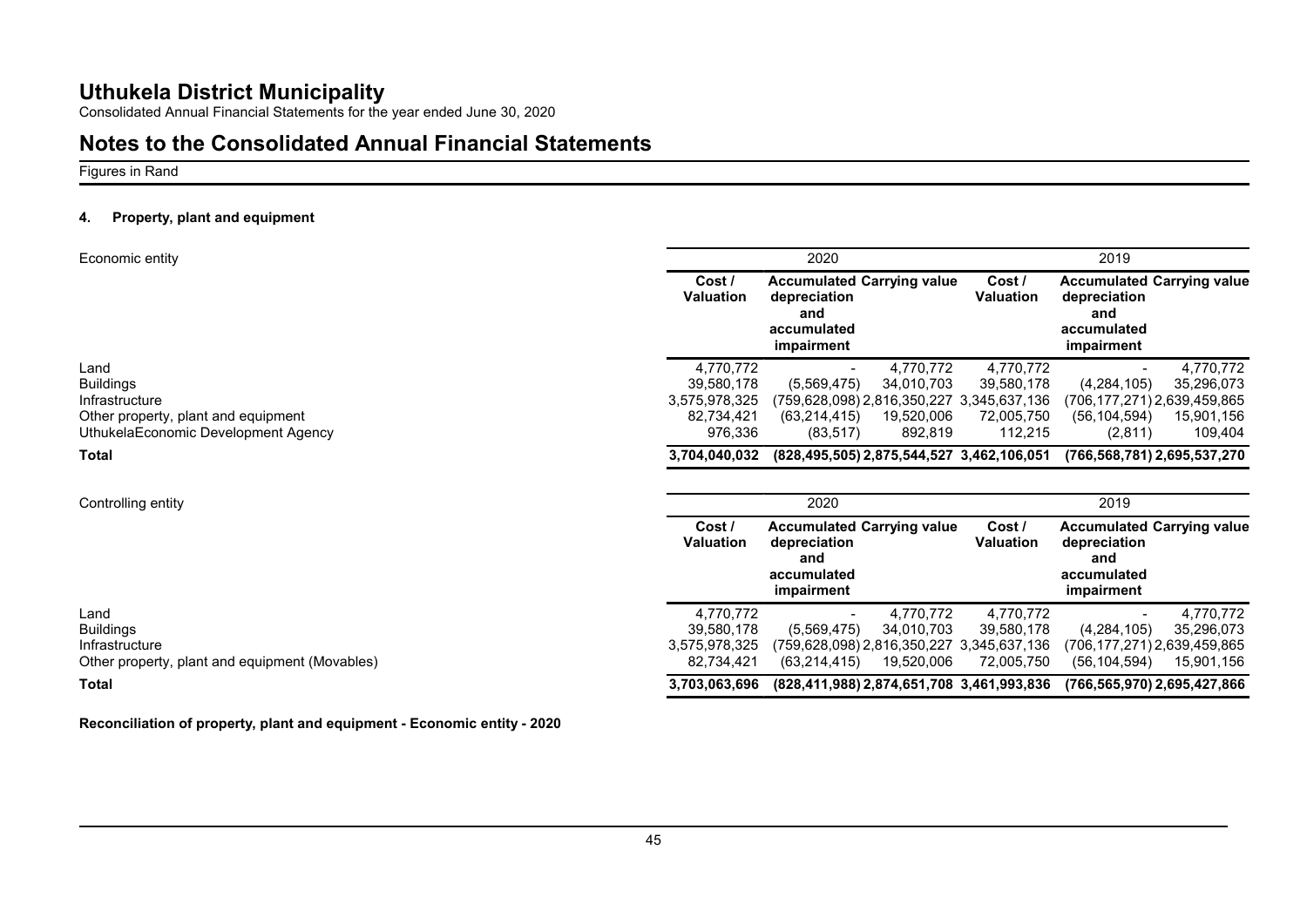Consolidated Annual Financial Statements for the year ended June 30, 2020

### **Notes to the Consolidated Annual Financial Statements**

Figures in Rand

### **4. Property, plant and equipment (continued)**

|                                               | Opening<br>balance | <b>Additions</b> | <b>Write offs</b> | Transfers out  | Work in<br>progress | <b>Other</b><br>changes,<br>movements | <b>Depreciation</b> | Impairment<br>loss | Total                   |
|-----------------------------------------------|--------------------|------------------|-------------------|----------------|---------------------|---------------------------------------|---------------------|--------------------|-------------------------|
| Land                                          | 4.770.772          |                  |                   |                |                     |                                       |                     |                    | 4.770.772               |
| <b>Buildings</b>                              | 35,296,073         |                  |                   |                |                     |                                       | (1,285,370)         |                    | 34,010,703              |
| Infrastructure                                | 2.639.459.865      | 27.248.657       | (259, 365)        | (18, 131, 282) | 225.814.476         | (2,254,170)                           | (57, 707, 625)      |                    | 2,740,512 2,816,911,068 |
| Other property, plant and equipment           | 15,901,156         | 10,196,409       | (252, 762)        |                | -                   |                                       | (6,851,873)         | (33, 764)          | 18,959,166              |
| Other property plant and equipment - Uthukela | 109,404            | 864,121          |                   |                |                     |                                       | (80, 707)           |                    | 892,818                 |
| <b>Economic Development Agency</b>            |                    |                  |                   |                |                     |                                       |                     |                    |                         |
|                                               | 2,695,537,270      | 38,309,187       | (512, 127)        | (18, 131, 282) | 225.814.476         | (2, 254, 170)                         | (65, 925, 575)      |                    | 2,706,748 2,875,544,527 |

**Reconciliation of property, plant and equipment - Economic entity - 2019**

|                                                                              | Opening<br>balance | <b>Additions</b> | <b>Write offs</b> | Work in<br>progress | Other<br>changes,<br>movements | <b>Depreciation</b>        | Total      |
|------------------------------------------------------------------------------|--------------------|------------------|-------------------|---------------------|--------------------------------|----------------------------|------------|
| Land                                                                         | 4.770.772          | $\blacksquare$   |                   |                     |                                | $\qquad \qquad$            | 4.770.772  |
| <b>Buildings</b>                                                             | 36.581.409         |                  |                   |                     |                                | (1.285.336)                | 35.296.073 |
| Infrastructure                                                               | 2.468.840.668      | 4.688.658        |                   | 270.722.942         | (47,052,805)                   | (57,739,598) 2,639,459,865 |            |
| Other property, plant and equipment                                          | 24.678.079         | 3.294.921        | (943, 316)        |                     |                                | (11, 128, 528)             | 15,901,156 |
| Other property plant and equipment - Uthukela Economic Development<br>Agency |                    | 112.215          | -                 |                     |                                | (2,811)                    | 109,404    |
|                                                                              | 2,534,870,928      | 8.095.794        | (943, 316)        | 270.722.942         | (47,052,805)                   | (70,156,273) 2,695,537,270 |            |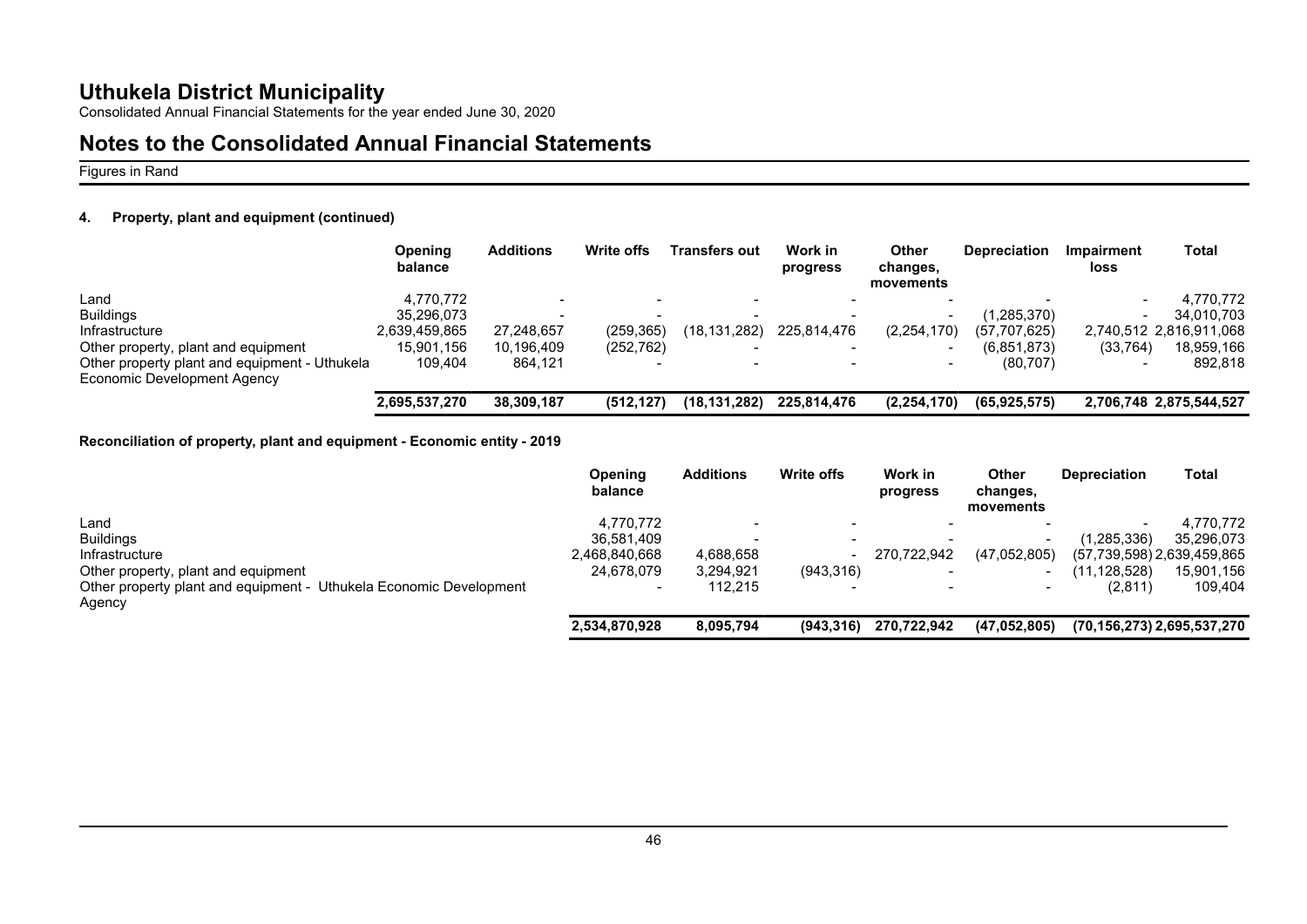Consolidated Annual Financial Statements for the year ended June 30, 2020

### **Notes to the Consolidated Annual Financial Statements**

Figures in Rand

### **4. Property, plant and equipment (continued)**

**Reconciliation of property, plant and equipment - Controlling entity - 2020**

|                                                   | Opening<br>balance | <b>Additions</b> | <b>Write offs</b> | Transfers out  | Work in<br>progress | Other<br>changes,<br>movements | <b>Depreciation</b> | Impairment<br>loss | Total                   |
|---------------------------------------------------|--------------------|------------------|-------------------|----------------|---------------------|--------------------------------|---------------------|--------------------|-------------------------|
| Land                                              | 4.770.772          |                  |                   |                |                     |                                |                     |                    | 4.770.772               |
| <b>Buildings</b>                                  | 35.296.073         |                  |                   |                |                     |                                | (1,285,370)         |                    | 34.010.703              |
| Infrastructure                                    | 2,639,459,858      | 27.248.657       | (259, 365)        | (18, 131, 282) | 225,814,476         | (2,254,170)                    | (57, 707, 625)      |                    | 2,740,512 2,816,911,061 |
| Other property, plant and equipment<br>(movables) | 15,901,156         | 10,196,409       | (252, 762)        | $\sim$         |                     |                                | (6,851,873)         | (33, 764)          | 18,959,166              |
|                                                   | 2,695,427,859      | 37.445.066       | (512, 127)        | (18, 131, 282) | 225,814,476         | (2, 254, 170)                  | (65, 844, 868)      |                    | 2,706,748 2,874,651,702 |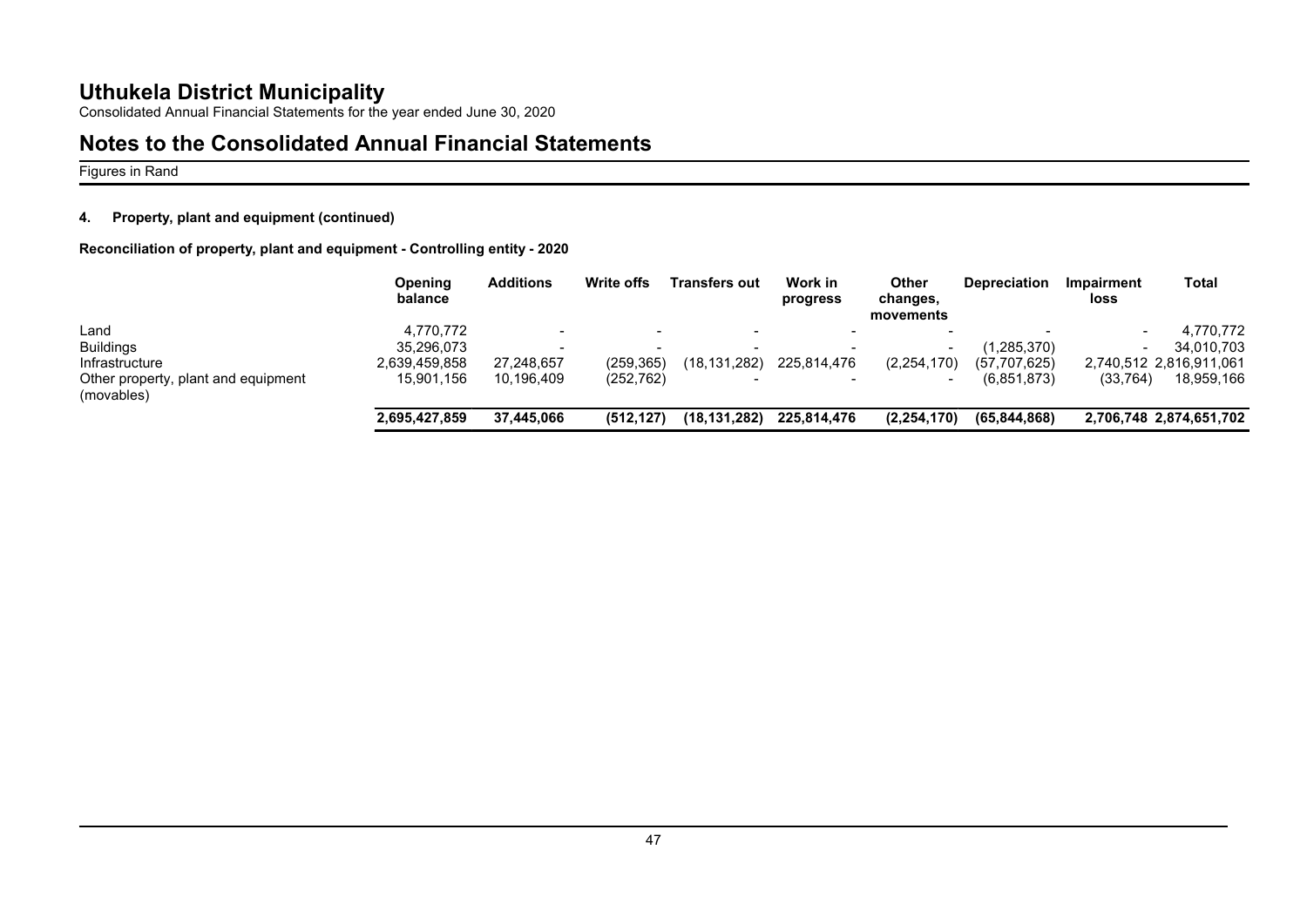Consolidated Annual Financial Statements for the year ended June 30, 2020

## **Notes to the Consolidated Annual Financial Statements**

Figures in Rand

### **4. Property, plant and equipment (continued)**

**Reconciliation of property, plant and equipment - Controlling entity - 2019**

|                                     | Opening<br>balance | <b>Additions</b>         | <b>Write offs</b>        | Work in<br>progress | Other<br>changes,<br>movements | <b>Depreciation</b>        | <b>Total</b> |
|-------------------------------------|--------------------|--------------------------|--------------------------|---------------------|--------------------------------|----------------------------|--------------|
| ∟and                                | 4.770.772          | -                        | $\overline{\phantom{a}}$ |                     |                                | $\sim$                     | 4.770.772    |
| <b>Buildings</b>                    | 36,581,409         | $\overline{\phantom{0}}$ | $\overline{\phantom{a}}$ |                     |                                | (1, 285, 336)              | 35,296,073   |
| Infrastructure                      | 2,468,840,668      | 4.688.658                |                          | 270,722,942         | (47,052,805)                   | (57,739,598) 2,639,459,865 |              |
| Other property, plant and equipment | 24.678.079         | 3,294,921                | (943, 316)               |                     |                                | (11, 128, 528)             | 15,901,156   |
|                                     | 2,534,870,928      | 7,983,579                | (943, 316)               | 270.722.942         | (47,052,805)                   | (70,153,462) 2,695,427,866 |              |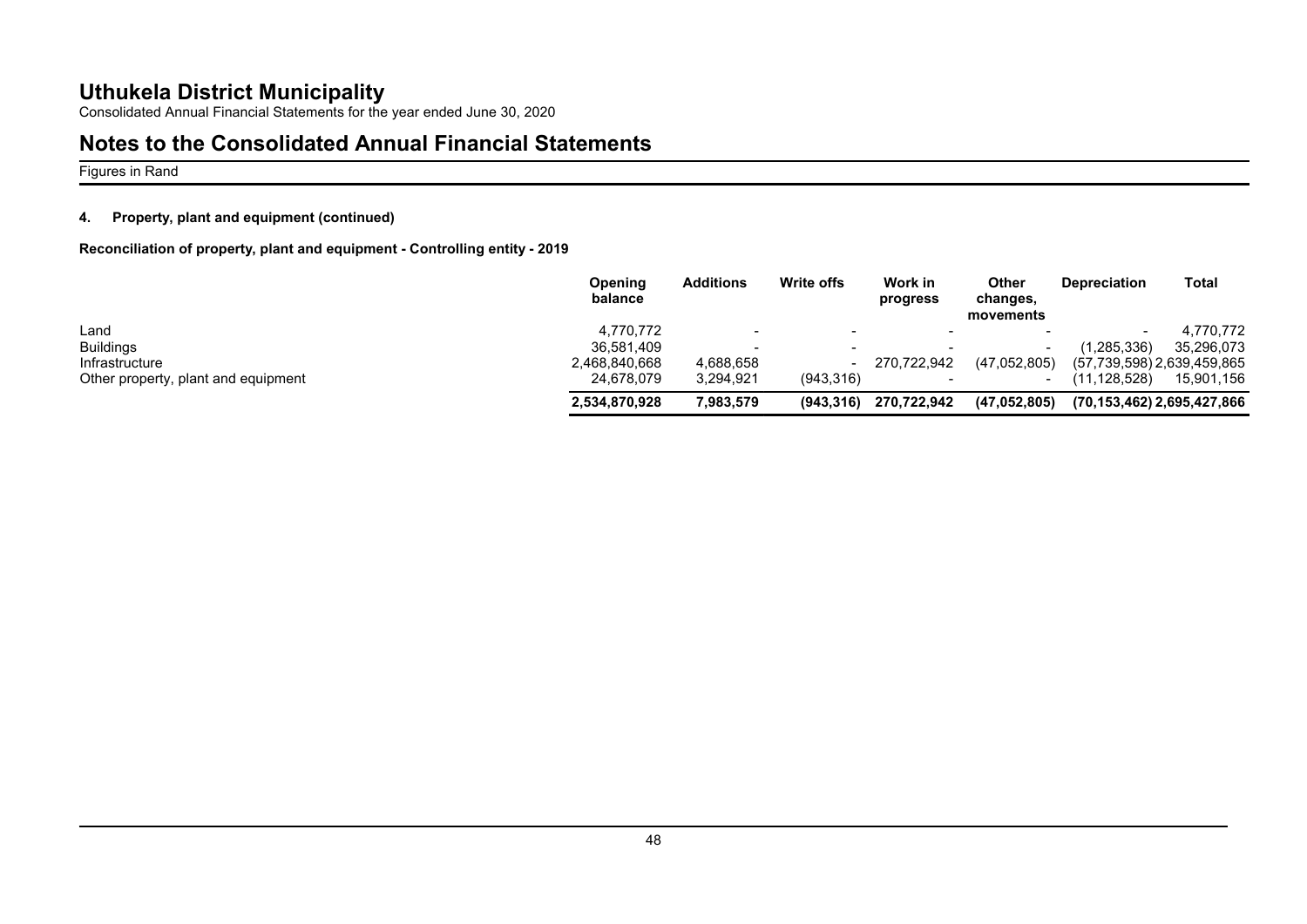Consolidated Annual Financial Statements for the year ended June 30, 2020

## **Notes to the Consolidated Annual Financial Statements**

|                                                                     | Economic entity |      | Controlling entity |      |
|---------------------------------------------------------------------|-----------------|------|--------------------|------|
| Figures in Rand                                                     | 2020            | 2019 | 2020               | 2019 |
| Property, plant and equipment (continued)<br>4.                     |                 |      |                    |      |
| <b>Other information</b>                                            |                 |      |                    |      |
| Impairment reversal Ekuvukeni Waste<br><b>Water Treatment Works</b> |                 |      |                    |      |
| Cost price at 1 July                                                | 10,216,450      |      | 10,216,450         |      |
| Accumulated depreciation as at 1 July                               | (4, 586, 612)   |      | (4,586,612)        |      |
| Accumulated impairment as at 1 July                                 | (5,629,838)     |      | (5,629,838)        |      |
|                                                                     |                 |      |                    |      |
| <b>Impairment reversal</b>                                          |                 |      |                    |      |
| Reversal as at 16/01/2020                                           | 2,740,513       |      | 2,740,513          |      |
| Current year depreciation                                           | (110, 648)      |      | (110, 648)         |      |
|                                                                     | 2,629,865       |      | 2,629,865          |      |
| <b>Accumulated impairment</b>                                       |                 |      |                    |      |
| Accumulated impairment as at 1 July                                 | (5,629,838)     |      | (5,629,838)        |      |
| Impairment reversal as at 16/01/2020                                | 2,740,513       |      | 2,740,513          |      |
|                                                                     | (2,889,325)     |      | (2,889,325)        |      |

The Council has refurbished the Ekuvukeni Water Treatment Works after it was phisically damaged during the community unrest at the Ekuvukeni Township located under the former Indaka Municipality.

There has been a favourable change in the estimates used to determine the recoverable amount of the Ekuvukeni Waste Water Treatment Works net assets since the last impairment loss was recognized. Therefore in accordance with paragraph 103 of GRAP 26 the Council recognizes a reversal of the impairment loss recognized in the 2017/2018 financial year.

In determining the recoverable amount, the depreciation replacement cost method was used to determine the fair value less cost to sell for the affected infrastructure asset. This valuation was done by the engineers whom is outsourced to assist with the infrastructure asset verification and updating of the fixed asset register.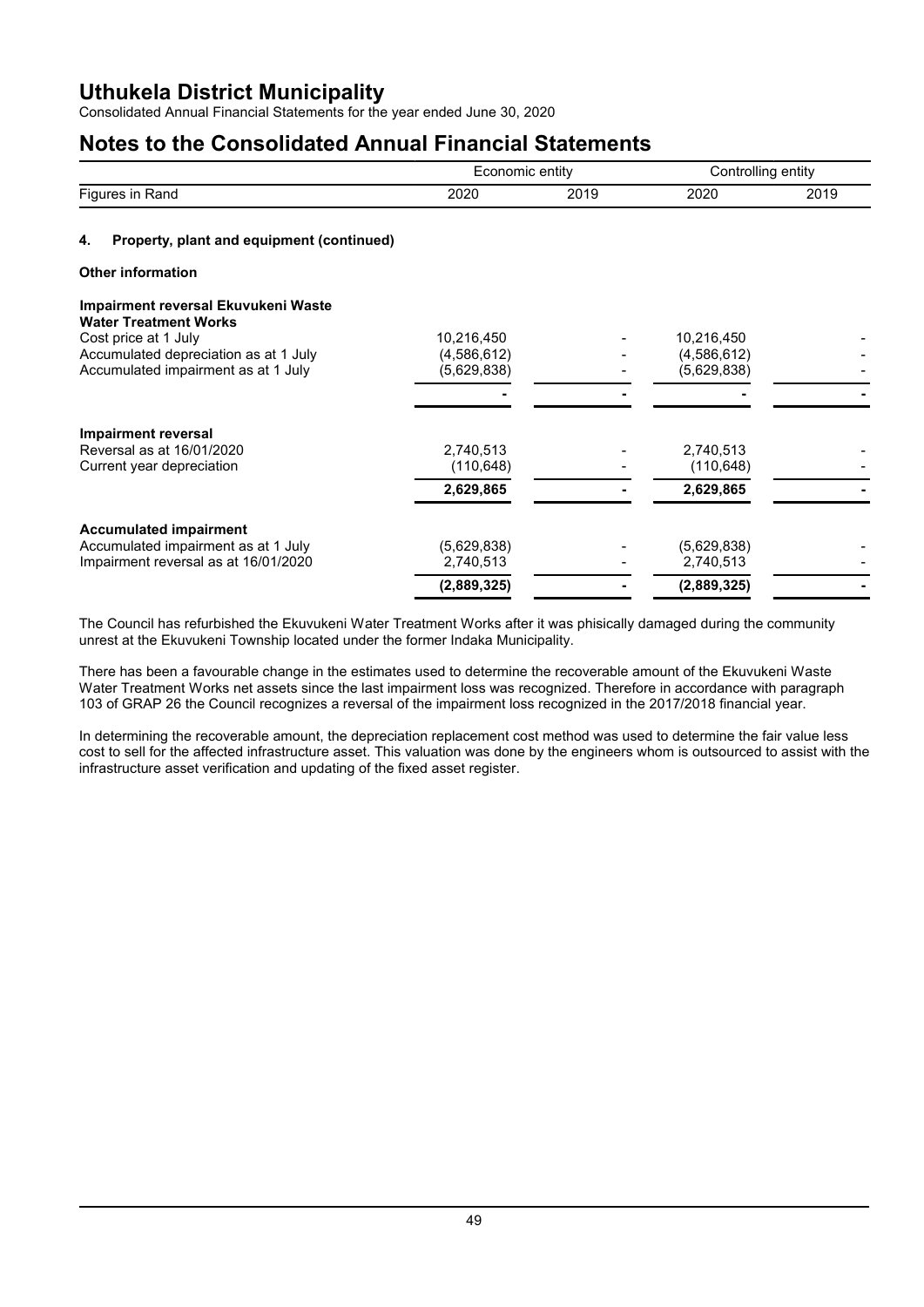Consolidated Annual Financial Statements for the year ended June 30, 2020

## **Notes to the Consolidated Annual Financial Statements**

|                                                                                                                                                                                                       | Economic entity |             | Controlling entity |             |  |
|-------------------------------------------------------------------------------------------------------------------------------------------------------------------------------------------------------|-----------------|-------------|--------------------|-------------|--|
| Figures in Rand                                                                                                                                                                                       | 2020            | 2019        | 2020               | 2019        |  |
|                                                                                                                                                                                                       |                 |             |                    |             |  |
| Property, plant and equipment (continued)<br>4.                                                                                                                                                       |                 |             |                    |             |  |
| Property, plant and equipment in the process of being constructed or developed                                                                                                                        |                 |             |                    |             |  |
| Cumulative expenditure recognised in the<br>carrying value of property, plant and                                                                                                                     |                 |             |                    |             |  |
| equipment<br>Other property, plant and equipment (work in<br>progress - infrastructure)                                                                                                               | 818,560,914     | 613,131,889 | 818,560,914        | 613,131,889 |  |
| <b>Buildings</b>                                                                                                                                                                                      | 1,961,337       | 1,961,337   | 1,961,337          | 1,961,337   |  |
|                                                                                                                                                                                                       | 820,522,251     | 615,093,226 | 820,522,251        | 615,093,226 |  |
| Carrying value of property, plant and<br>equipment that is taking a significantly<br>longer period of time to complete than<br>expected                                                               |                 |             |                    |             |  |
| Ekuvukeni water supply - dreging of<br>Oliphantskop Dam                                                                                                                                               |                 | 35,903,477  |                    | 35,903,477  |  |
| Start date 20/07/2017 and date 31/05/2019.<br>Fitty Park - Contract 100/2012<br>Start date 21/08/2015 end date 13/04/2016.                                                                            |                 | 14,320,657  |                    | 14,320,657  |  |
| Emmaus emergency water supply                                                                                                                                                                         |                 | 2,706,847   |                    | 2,706,847   |  |
| Start date 15/08/2017 end date 31/03/2018.<br>Fitty Park CWSS phase 2                                                                                                                                 |                 | 37,266,236  |                    | 37,266,236  |  |
| Start date 18/10/2016 end date 14/01/2018.<br>Kwanobamba Ezitendeni Sanitation<br>Start date 18/10/2016 end date 23/05/2018.                                                                          |                 | 25,919,332  |                    | 25,919,332  |  |
| Kwanobamba sanitation WWTW -<br>mechanical electrical works                                                                                                                                           |                 | 2,906,874   |                    | 2,906,874   |  |
| Start date 01/04/2018 end date 30/06/2019.<br>Hobsland to Indaka stage 2<br>Start date 29/05/2017 end date 20/04/2018.                                                                                |                 | 26,534,392  |                    | 26,534,392  |  |
| <b>District Disaster Center</b>                                                                                                                                                                       |                 | 1,961,337   |                    | 1,961,337   |  |
| Start date 01/02/2016 end date 25/07/2018.<br>Bergville boreholes<br>Start date 07/08/2016 end date 30/06/2019.                                                                                       |                 | 2,253,894   |                    | 2,253,894   |  |
| Bhekuzulu phase 6<br>Start date 30/06/2014 end date 12/12/2018                                                                                                                                        |                 | 15,224,756  |                    | 15,224,756  |  |
|                                                                                                                                                                                                       |                 | 164,997,802 |                    | 164,997,802 |  |
| Carrying value of property, plant and<br>equipment where construction or<br>development has been halted either<br>during the current or previous reporting<br>period(s)<br>Kwanobamba Ezitendeni WWTW |                 | 10,202,265  |                    | 10,202,265  |  |
| Contract terminated.                                                                                                                                                                                  |                 |             |                    |             |  |
| Moyeni/Zwelisha WTW mechanical &<br>electrical upgrade<br>Work suspended due to non availability of<br>funds.                                                                                         |                 | 2,714,591   |                    | 2,714,591   |  |
|                                                                                                                                                                                                       |                 | 12,916,856  |                    | 12,916,856  |  |

**Reconciliation of Work-in-Progress Economic entity - 2020**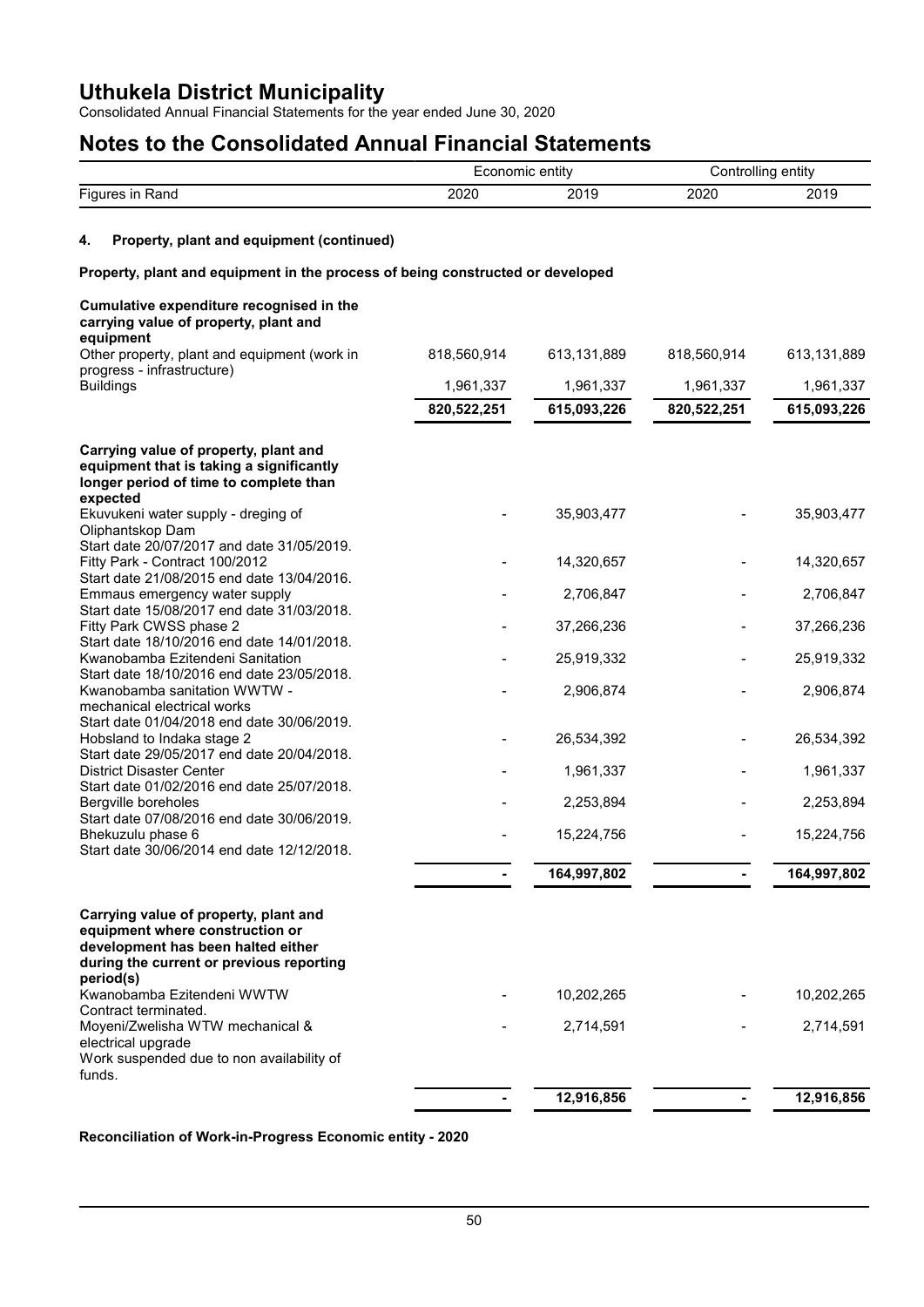Consolidated Annual Financial Statements for the year ended June 30, 2020

# **Notes to the Consolidated Annual Financial Statements**

|                                                              |      | Economic entity | Controlling entity                            |                              |
|--------------------------------------------------------------|------|-----------------|-----------------------------------------------|------------------------------|
| Figures in Rand                                              | 2020 | 2019            | 2020                                          | 2019                         |
|                                                              |      |                 |                                               |                              |
| Property, plant and equipment (continued)<br>4.              |      |                 |                                               |                              |
|                                                              |      |                 | <b>Included</b><br>within Other<br><b>PPE</b> | <b>Total</b>                 |
| Opening balance                                              |      |                 | 615,093,226                                   | 615,093,226                  |
| Additions/capital expenditure<br>Other movements             |      |                 | 225,814,477<br>(2, 254, 170)                  | 225,814,477<br>(2, 254, 170) |
| Transferred to completed items                               |      |                 | (18, 131, 282)                                | (18, 131, 282)               |
|                                                              |      |                 | 820,522,251                                   | 820,522,251                  |
| Reconciliation of Work-in-Progress Economic entity - 2019    |      |                 |                                               |                              |
|                                                              |      |                 | <b>Included</b><br>within Other<br><b>PPE</b> | <b>Total</b>                 |
| Opening balance                                              |      |                 | 477,045,458                                   | 477,045,458                  |
| Additions/capital expenditure<br>Other movements             |      |                 | 270,722,942<br>(47,052,805)                   | 270,722,942<br>(47,052,805)  |
| Transferred to completed items                               |      |                 | (85, 622, 369)                                | (85, 622, 369)               |
|                                                              |      |                 | 615,093,226                                   | 615,093,226                  |
| Reconciliation of Work-in-Progress Controlling entity - 2020 |      |                 |                                               |                              |
|                                                              |      |                 | <b>Included</b><br>within Other<br><b>PPE</b> | Total                        |
| Opening balance                                              |      |                 | 615,093,226                                   | 615,093,226                  |
| Additions/capital expenditure<br>Other movements             |      |                 | 225,814,477<br>(2, 254, 170)                  | 225,814,477<br>(2,254,170)   |
| Transferred to completed items                               |      |                 | (18, 131, 282)                                | (18, 131, 282)               |
|                                                              |      |                 | 820,522,251                                   | 820,522,251                  |
| Reconciliation of Work-in-Progress Controlling entity - 2019 |      |                 |                                               |                              |
|                                                              |      |                 | <b>Included</b><br>within Other<br><b>PPE</b> | Total                        |
| Opening balance                                              |      |                 | 477,045,458                                   | 477,045,458                  |
| Additions/capital expenditure<br>Other movements             |      |                 | 270,722,942<br>(47,052,805)                   | 270,722,942<br>(47,052,805)  |
| Transferred to completed items                               |      |                 | (85, 622, 369)                                | (85, 622, 369)               |
|                                                              |      |                 | 615,093,226                                   | 615,093,226                  |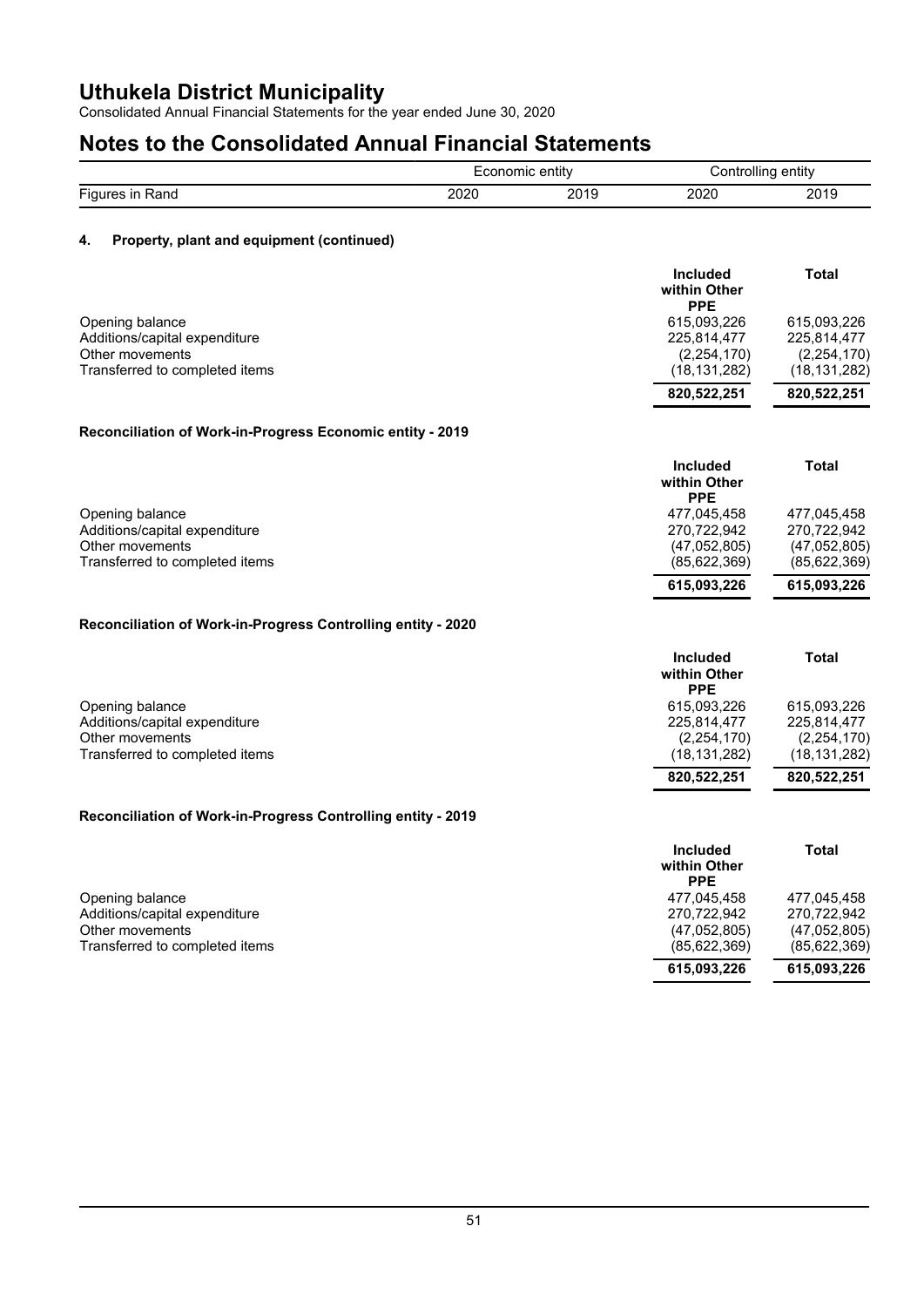Consolidated Annual Financial Statements for the year ended June 30, 2020

### **Notes to the Consolidated Annual Financial Statements**

|                                                                                                                                          |            | Economic entity |            | Controlling entity |
|------------------------------------------------------------------------------------------------------------------------------------------|------------|-----------------|------------|--------------------|
| Figures in Rand                                                                                                                          | 2020       | 2019            | 2020       | 2019               |
| Property, plant and equipment (continued)<br>4.                                                                                          |            |                 |            |                    |
| Expenditure incurred to repair and maintain property, plant and equipment                                                                |            |                 |            |                    |
| <b>Expenditure incurred to repair and</b><br>maintain property, plant and equipment<br>included in Statement of Financial<br>Performance |            |                 |            |                    |
| Employee related costs                                                                                                                   | 45,008,142 | 38,793,469      | 45,008,142 | 38,793,469         |
| Maintenance of buildings and offices                                                                                                     | 1,473      | 352,704         | 1.473      | 352,704            |
| Maintenance of vehicles                                                                                                                  | 3,620,370  | 9,776,603       | 3,620,370  | 9,776,603          |
| Maintenance of pipelines and reservoirs                                                                                                  | 10,967,332 | 12,436,533      | 10,967,332 | 12,436,533         |
| Maintenance of plant and equipment - water<br>and waste water                                                                            |            | 248,418         |            | 248,418            |
| Maintenance of pumps                                                                                                                     | 5,053,048  | 5,556,987       | 5,053,048  | 5,556,987          |
| Maintenance of disinvection system - blue                                                                                                |            | 438,974         |            | 438,974            |
| drop and green drop                                                                                                                      |            |                 |            |                    |
| Maintenance of electrical equipment                                                                                                      |            | 359,532         |            | 359,532            |
| Maintenance of furniture and equipment                                                                                                   | 67,700     | 2,305           | 67,700     | 2,305              |
| Maintenance buildings - Uthukela Economic<br>Development Agency                                                                          | 645,157    |                 |            |                    |
|                                                                                                                                          | 65,363,222 | 67,965,525      | 64,718,065 | 67,965,525         |

Expenditure incurred on maintenance and repairs on property, plant and equipment amounting to R29,172,056 (2018/2019) and R20,355,080 (2019/2020) is included in contracted services in the statement of financial performance.

Refer to note number 36 (contracted services).

Employee related costs (overtime, standby and nightshift allowances) of R38,793,469 (2018/2019) and R45,008,142 (2019/2020) is included in employee related cost in the statement of financial performance.

Refer to note number 29 (employee related costs).

A register containing the information required by section 63 of the Municipal Finance Management Act is available for inspection at the registered office of the municipality.

#### **5. Intangible assets**

| Economic entity                         |                            | 2020                                                                                  |         |                            | 2019                                             |                                   |
|-----------------------------------------|----------------------------|---------------------------------------------------------------------------------------|---------|----------------------------|--------------------------------------------------|-----------------------------------|
|                                         | Cost /<br><b>Valuation</b> | <b>Accumulated Carrying value</b><br>amortisation<br>and<br>accumulated<br>impairment |         | Cost /<br><b>Valuation</b> | amortisation<br>and<br>accumulated<br>impairment | <b>Accumulated Carrying value</b> |
| Patents, trademarks and other<br>rights | 786,557                    | (313, 304)                                                                            | 473,253 | 786.557                    | (286, 507)                                       | 500,050                           |
| Controlling entity                      |                            | 2020                                                                                  |         |                            | 2019                                             |                                   |
|                                         | Cost /<br>Valuation        | <b>Accumulated Carrying value</b><br>amortisation<br>and<br>accumulated<br>impairment |         | Cost /<br><b>Valuation</b> | amortisation<br>and<br>accumulated<br>impairment | <b>Accumulated Carrying value</b> |
| Computer software                       | 786,557                    | (313, 304)                                                                            | 473,253 | 786,557                    | (286, 507)                                       | 500,050                           |
|                                         |                            |                                                                                       |         |                            |                                                  |                                   |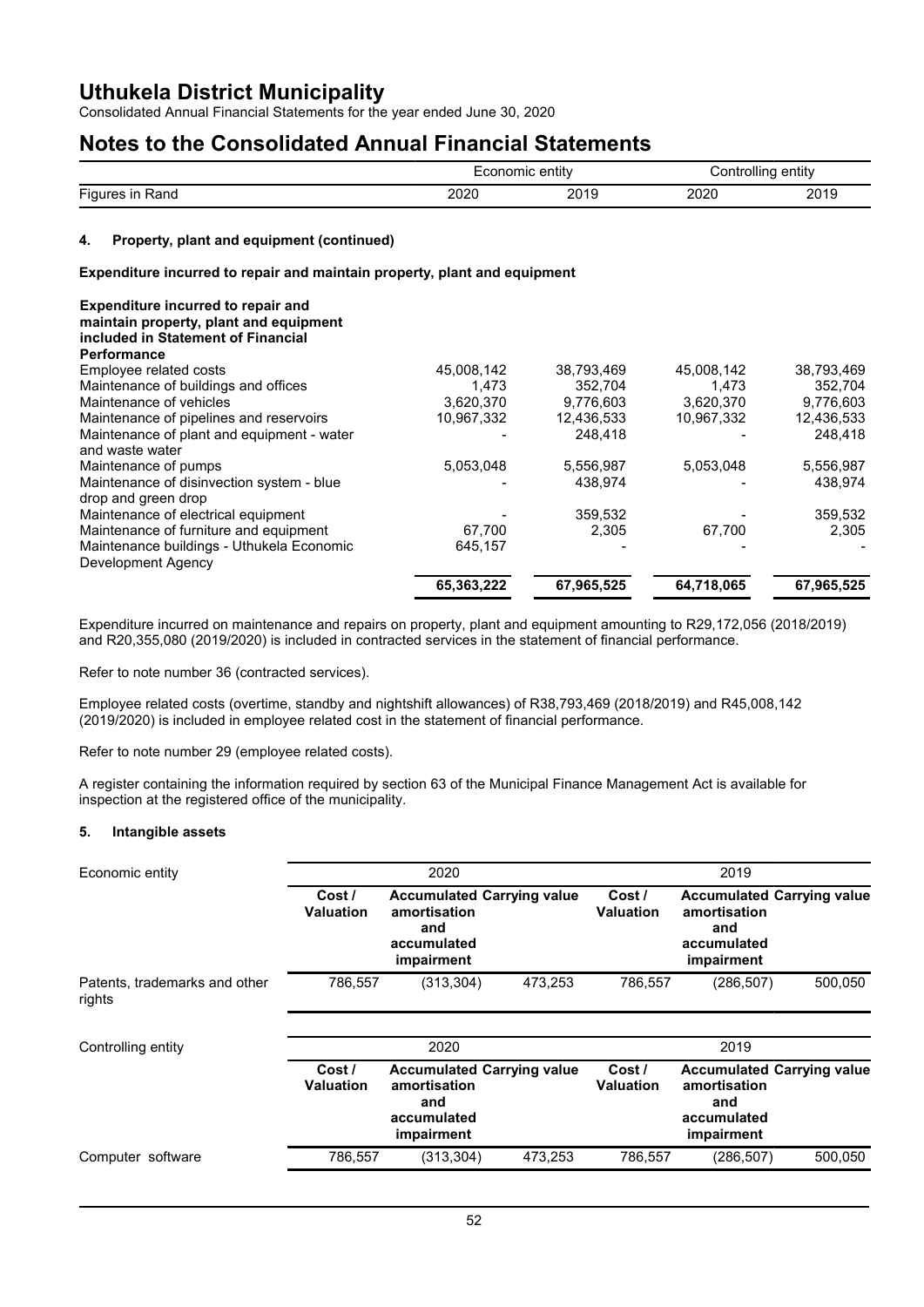Consolidated Annual Financial Statements for the year ended June 30, 2020

# **Notes to the Consolidated Annual Financial Statements**

|                                                              | Economic entity |      |                    | Controlling entity |              |
|--------------------------------------------------------------|-----------------|------|--------------------|--------------------|--------------|
| Figures in Rand                                              | 2020            | 2019 |                    | 2020               | 2019         |
| 5.<br>Intangible assets (continued)                          |                 |      |                    |                    |              |
| Reconciliation of intangible assets - Economic entity - 2020 |                 |      |                    |                    |              |
|                                                              |                 |      | Opening<br>balance | Amortisation       | <b>Total</b> |
| Patents, trademarks and other rights                         |                 |      | 500.050            | (26, 797)          | 473,253      |
| Reconciliation of intangible assets - Economic entity - 2019 |                 |      |                    |                    |              |
|                                                              |                 |      | Opening<br>balance | Amortisation       | Total        |
| Patents, trademarks and other rights                         |                 |      | 542,209            | (42, 159)          | 500.050      |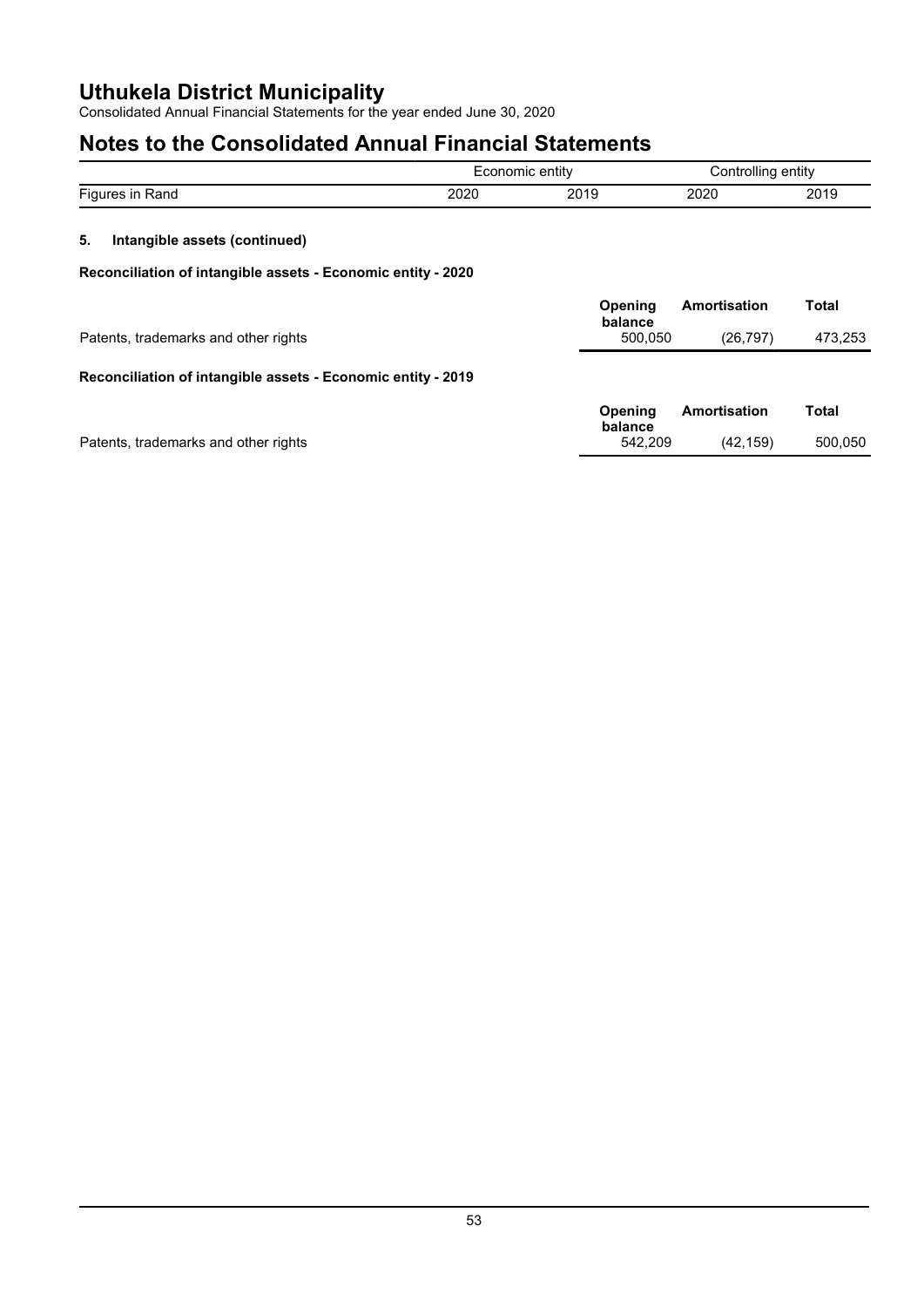Consolidated Annual Financial Statements for the year ended June 30, 2020

# **Notes to the Consolidated Annual Financial Statements**

|                                                                 | Economic entity |                    | Controlling entity |              |
|-----------------------------------------------------------------|-----------------|--------------------|--------------------|--------------|
| Figures in Rand                                                 | 2020            | 2019               | 2020               | 2019         |
| 5.<br>Intangible assets (continued)                             |                 |                    |                    |              |
| Reconciliation of intangible assets - Controlling entity - 2020 |                 |                    |                    |              |
|                                                                 |                 | Opening<br>balance | Amortisation       | <b>Total</b> |
| Computer software                                               |                 | 500,050            | (26, 797)          | 473,253      |
| Reconciliation of intangible assets - Controlling entity - 2019 |                 |                    |                    |              |
|                                                                 |                 | Opening<br>balance | Amortisation       | <b>Total</b> |
| Computer software                                               |                 | 542,209            | (42, 159)          | 500,050      |
| <b>Operating lease liability</b><br>6.                          |                 |                    |                    |              |
| <b>Current liabilities</b>                                      | (626, 497)      | (556, 147)         | (626,497)          | (556, 147)   |

The Municipality currently ocupies satelite offices in Estcourt, Bergville, Colenso and Weenen.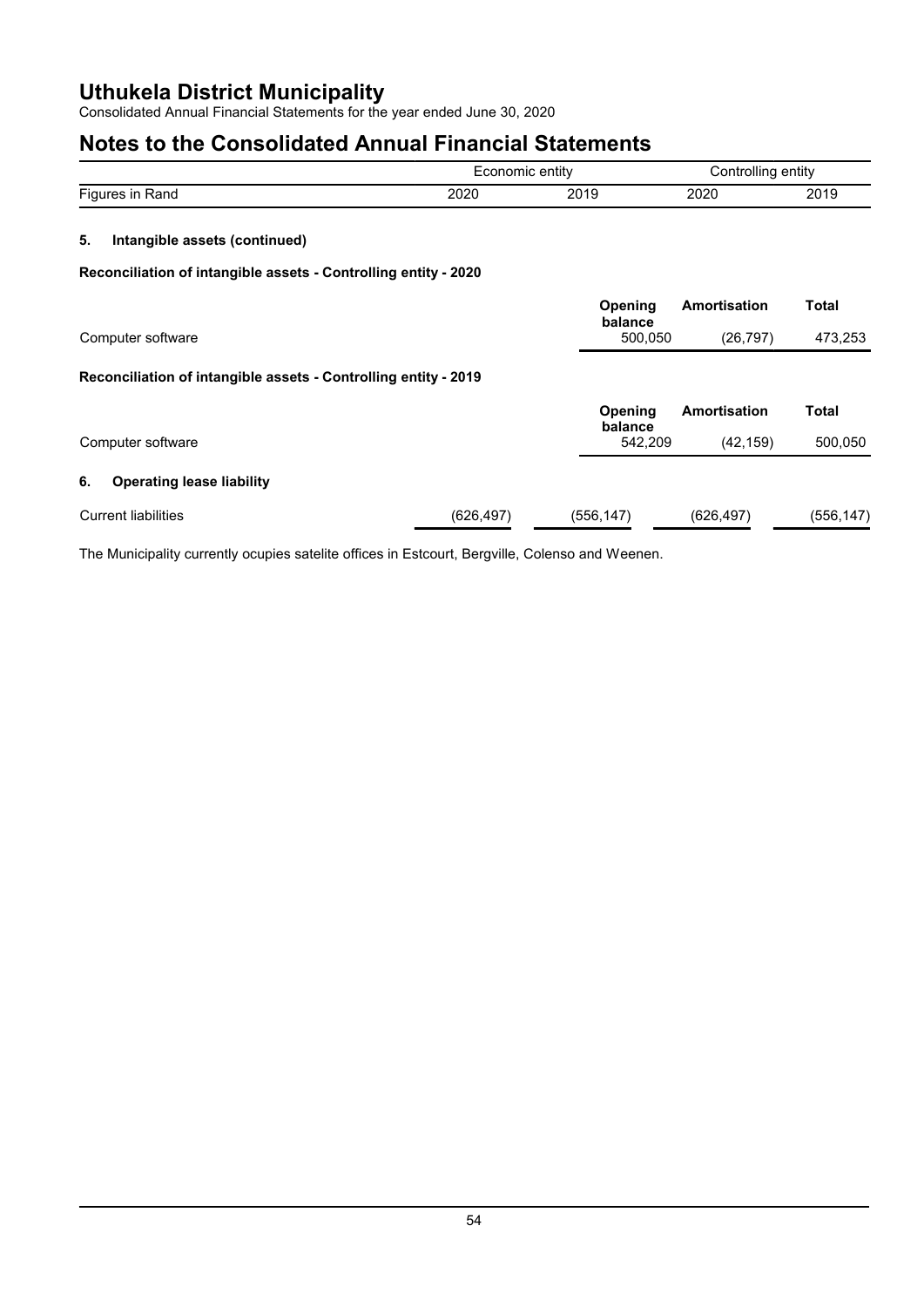Consolidated Annual Financial Statements for the year ended June 30, 2020

## **Notes to the Consolidated Annual Financial Statements**

|                                           | ור   | entit∖<br>വല    |              | .<br>entity<br>ont<br>rollina |  |
|-------------------------------------------|------|-----------------|--------------|-------------------------------|--|
| $- \cdot$<br>Rand<br><b>Figures</b><br>ır | 2020 | 2011<br>∠∪<br>. | วกวก<br>ັບ∠ປ | 2019                          |  |

### **7. Employee benefit obligation**

### **Post retirement medical aid plan and long service awards**

### **The amounts recognised in the statement of financial position are as follows:**

| <b>Carrying value</b>                  |              |                |                |                |
|----------------------------------------|--------------|----------------|----------------|----------------|
| Medical aid post retirement obligation | (18,187,000) | (19,361,874)   | (18, 187, 000) | (19, 361, 874) |
| Long service awards                    | (12,179,000) | (11, 791, 613) | (12, 179, 000) | (11, 791, 613) |
|                                        | (30,366,000) | (31, 153, 487) | (30, 366, 000) | (31, 153, 487) |
| <b>Current assets</b>                  | 590.407      |                | 590,407        |                |
| Non-current liabilities                | (30,956,407) | (30, 569, 020) | (30, 956, 407) | (30, 569, 020) |
| <b>Current liabilities</b>             |              | (584, 467)     |                | (584, 467)     |
|                                        | (30,366,000) | (31, 153, 487) | (30, 366, 000) | (31, 153, 487) |

### **Changes in the present value of the post retirement medical aid plan obligation are as follows:**

| Opening balance<br>Net expense recognised in the statement of<br>financial performance              | 19.361.874<br>(1, 174, 874)                         | 18.324.275<br>1,037,599                             | 19.361.874<br>(1, 174, 874)                         | 18.324.275<br>1,037,599                             |
|-----------------------------------------------------------------------------------------------------|-----------------------------------------------------|-----------------------------------------------------|-----------------------------------------------------|-----------------------------------------------------|
|                                                                                                     | 18,187,000                                          | 19,361,874                                          | 18,187,000                                          | 19,361,874                                          |
| Net expense recognised in the statement of financial performance                                    |                                                     |                                                     |                                                     |                                                     |
| Current service cost<br>Interest cost<br>Actuarial (gains) losses<br>Expected return on plan assets | 1,180,373<br>1,802,704<br>(3,573,484)<br>(584, 467) | 1,315,346<br>1,737,073<br>(1,467,480)<br>(547, 340) | 1,180,373<br>1,802,704<br>(3,573,484)<br>(584, 467) | 1,315,346<br>1,737,073<br>(1,467,480)<br>(547, 340) |
|                                                                                                     | (1, 174, 874)                                       | 1,037,599                                           | (1, 174, 874)                                       | 1,037,599                                           |
| <b>Calculation of actuarial gains and losses</b>                                                    |                                                     |                                                     |                                                     |                                                     |
| Increase in net discount rate<br>Decrease in assumed avarage retirement<br>age                      | (3,978,000)                                         | (862, 835)<br>4,175,715                             | (3,978,000)                                         | (862, 835)<br>4,175,715                             |
| Decrease in assumed membership<br>continuation rate at retirement                                   |                                                     | (3,438,403)                                         |                                                     | (3,438,403)                                         |
| Decrease in assumed dependant proportion<br>at retirement                                           |                                                     | (1, 176, 150)                                       |                                                     | (1, 176, 150)                                       |
| Application of revised withdrawel rates<br>Application of post-employment mortality<br>improvement  |                                                     | (236, 204)<br>967.627                               |                                                     | (236, 204)<br>967,627                               |
| Subsidy increase higher than assumed<br>Changes in membership profile different<br>from assumed     | 215,000<br>189,516                                  | 122,462<br>111,308                                  | 215,000<br>189,516                                  | 122,462<br>111,308                                  |
|                                                                                                     | (3, 573, 484)                                       | (336, 480)                                          | (3, 573, 484)                                       | (336, 480)                                          |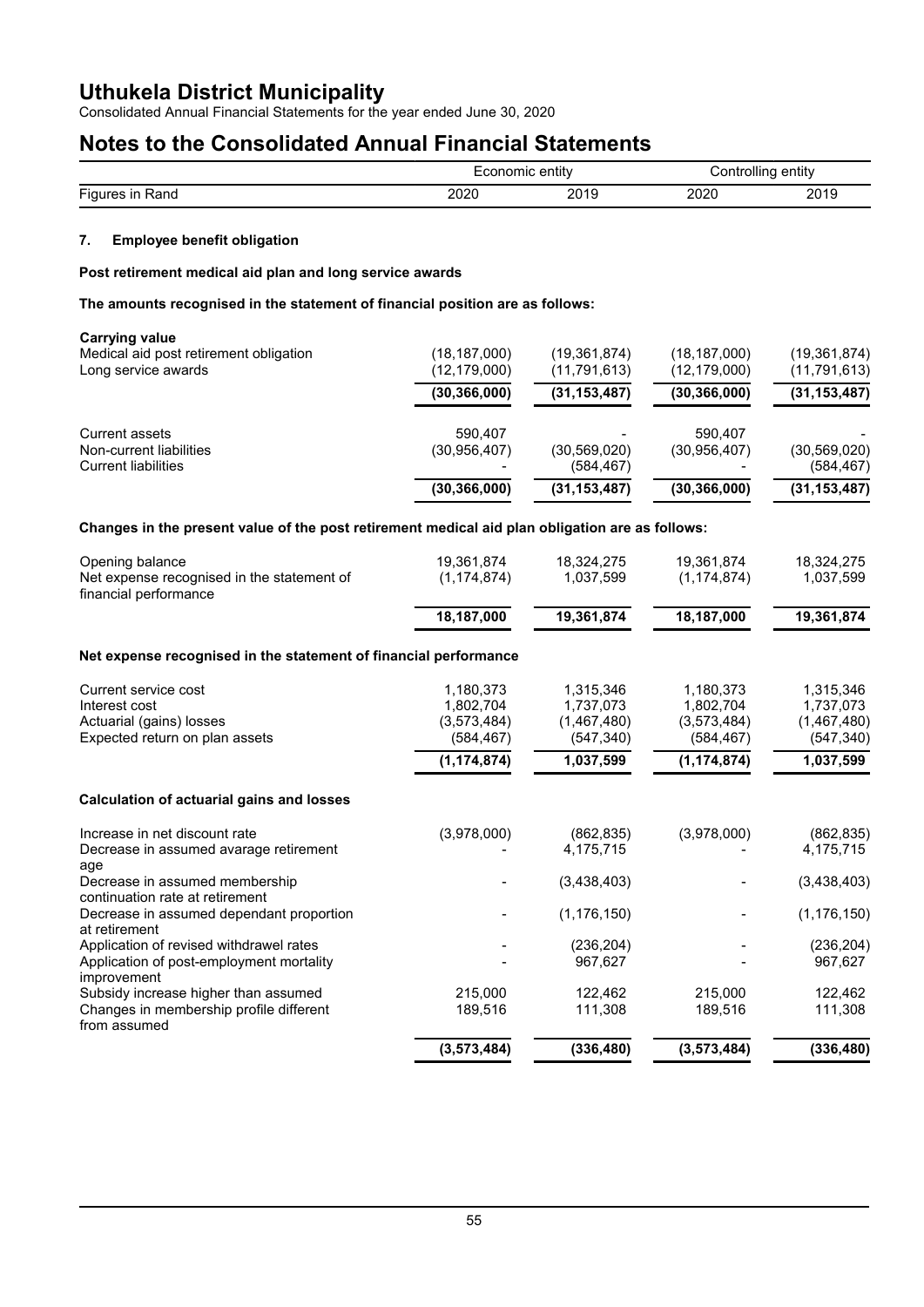Consolidated Annual Financial Statements for the year ended June 30, 2020

# **Notes to the Consolidated Annual Financial Statements**

|                                                                   | Economic entity |             | Controlling entity |             |
|-------------------------------------------------------------------|-----------------|-------------|--------------------|-------------|
| Figures in Rand                                                   | 2020            | 2019        | 2020               | 2019        |
| 7.<br>Employee benefit obligation (continued)                     |                 |             |                    |             |
| Movement in the retirement medical aid obligation are as follows: |                 |             |                    |             |
| Opening balance                                                   | 19.361.874      | 18.324.275  | 19,361,874         | 18.324.275  |
| Current service cost                                              | 1,180,373       | 1.315.346   | 1,180,373          | 1,315,346   |
| Interest cost                                                     | 1.802.704       | 1.737.073   | 1.802.704          | 1.737.073   |
| Expected contributions (benefits paid)                            | (584,467)       | (547, 340)  | (584, 467)         | (547, 340)  |
| Actuarial Loss / (Gain)                                           | (3,573,484)     | (1,467,480) | (3,573,484)        | (1,467,480) |
|                                                                   | 18,187,000      | 19,361,874  | 18,187,000         | 19,361,874  |

The economic entity expects to contribute R584,467 - to its defined benefit plans in the 2019/2020 financial year and R602,000 in the 2020/2021 financial year.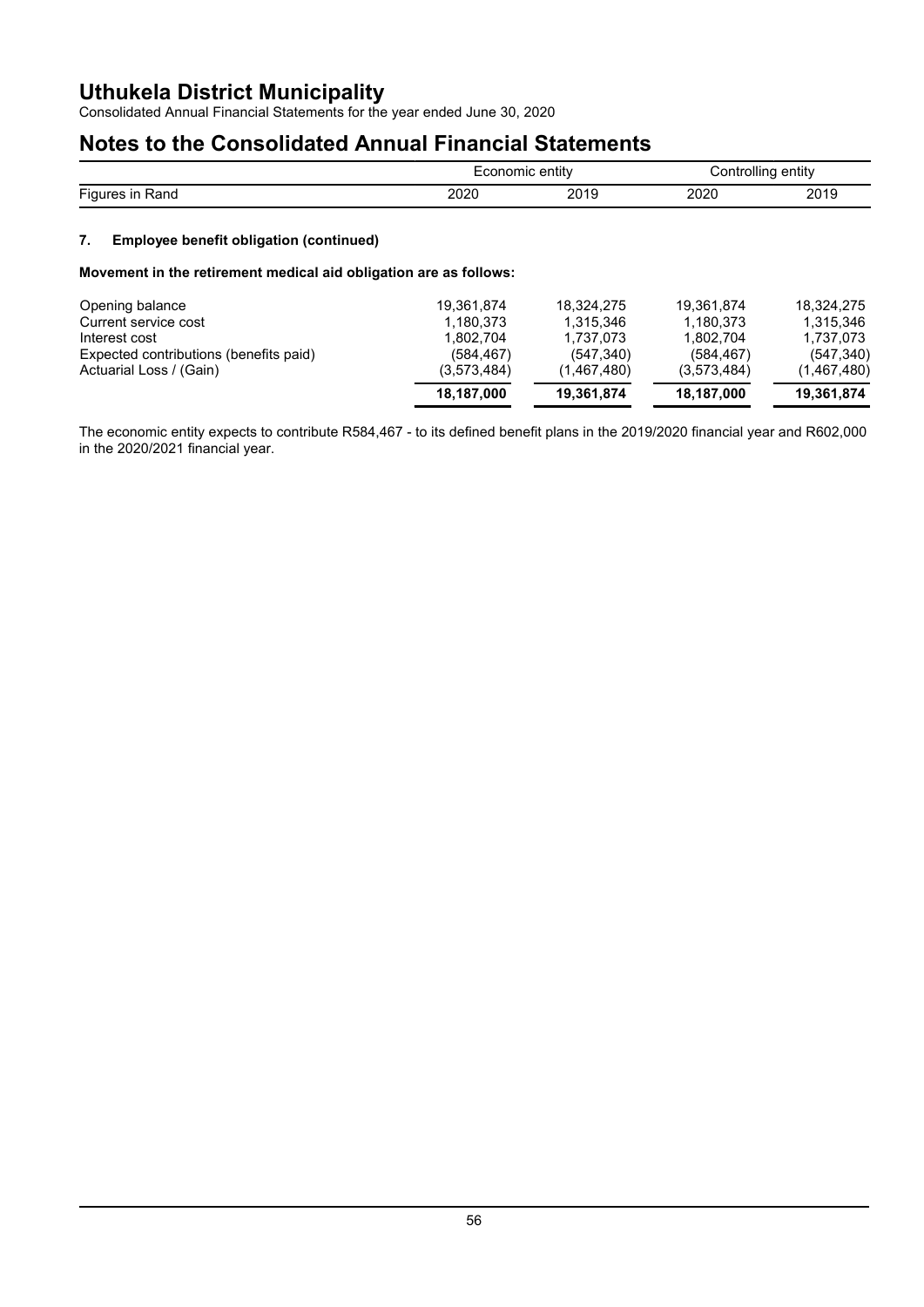Consolidated Annual Financial Statements for the year ended June 30, 2020

## **Notes to the Consolidated Annual Financial Statements**

|                                                                                                                                                                                |                  | Economic entity                                       |                                                         | Controlling entity |  |
|--------------------------------------------------------------------------------------------------------------------------------------------------------------------------------|------------------|-------------------------------------------------------|---------------------------------------------------------|--------------------|--|
| Figures in Rand                                                                                                                                                                | 2020             | 2019                                                  | 2020                                                    | 2019               |  |
| 7.<br><b>Employee benefit obligation (continued)</b>                                                                                                                           |                  |                                                       |                                                         |                    |  |
| Key assumptions used                                                                                                                                                           |                  |                                                       |                                                         |                    |  |
| The principal actuarial assumptions were as follows;                                                                                                                           |                  |                                                       |                                                         |                    |  |
| Discount rates used                                                                                                                                                            | 10.59 %          | 9.45%                                                 | 10.59 %                                                 | 9.45%              |  |
| Health care cost inflation rate<br>Net-of-health-care-cost-inflation discount<br>rate                                                                                          | 6.64 %<br>3.70 % | 6.91 %<br>2.38 %                                      | 6.64 %<br>3.70 %                                        | 6.91 %<br>2.38 %   |  |
| Maximum subsidy inflation rate<br>Net-of-maximum-subsidy-inflation discount<br>rate                                                                                            | 4.61 %<br>5.72 % | 4.81 %<br>4.43 %                                      | 4.61 %<br>5.72 %                                        | 4.81 %<br>4.43 %   |  |
| Examples of mortality rates used wer as follws;                                                                                                                                |                  |                                                       |                                                         |                    |  |
| <b>Retirement age and Mortality.</b>                                                                                                                                           |                  |                                                       |                                                         |                    |  |
| Avarage retirement age<br>Continuation of membership at retirement<br>Proportion assumed married at retirement age<br>Mortality during employment<br>Mortality post-retirement |                  | 62 years<br>75%<br>60%<br>SA 85-90<br>PA (90)-1       | 62 Years<br>75%<br>60%<br>SA 85-90<br>PA (90)-2         |                    |  |
| Members withdrawn from service: (avarage for males and females).                                                                                                               |                  |                                                       |                                                         |                    |  |
| Avarages fo males and females<br>Age 20<br>Age 25<br>Age 30<br>Age 35<br>Age 40<br>Age 45<br>Age 50<br>Age 55+                                                                 |                  | Males<br>9%<br>8%<br>6%<br>5%<br>5%<br>4%<br>3%<br>0% | Females<br>9%<br>8%<br>6%<br>5%<br>5%<br>4%<br>3%<br>0% |                    |  |
| Long service awards.                                                                                                                                                           |                  |                                                       |                                                         |                    |  |
| The Municipality offers employees long service awards foe every 5 years of service completed, from 10 years of service to 45<br>years of service.                              |                  |                                                       |                                                         |                    |  |

### **Changes in present value of long service**

| awards are as follows                            |            |               |            |             |
|--------------------------------------------------|------------|---------------|------------|-------------|
| Value at the beginning of the year               | 11.791.613 | 14,035,883    | 11,791,613 | 14,035,883  |
| Decrease in value of obligation                  | 387,387    | (2,244,270)   | 387,387    | (2,244,270) |
|                                                  | 12,179,000 | 11,791,613    | 12,179,000 | 11,791,613  |
| <b>Calculation of actuarial gains and losses</b> |            |               |            |             |
| Increase in nett discount rate                   | (692,000)  | (88, 491)     | (692,000)  | (88,491)    |
| Decrease in assumed avarage retirement           |            | (1,583,837)   |            | (1,583,837) |
| age                                              |            |               |            |             |
| Application of revised withdrawel rates          |            | (2,647,459)   |            | (2,647,459) |
| Earning higher than assumed                      | 354.000    | 739.398       | 354.000    | 739.398     |
| Changes in employee profile different from       | 568,543    | (886,448)     | 568,543    | (886, 448)  |
| assumed                                          |            |               |            |             |
|                                                  | 230,543    | (4, 466, 837) | 230,543    | (4,466,837) |
|                                                  |            |               |            |             |

Independant valuers ARCH Actuarial Consulting carried out the valuations for the 2019/2020 financila year.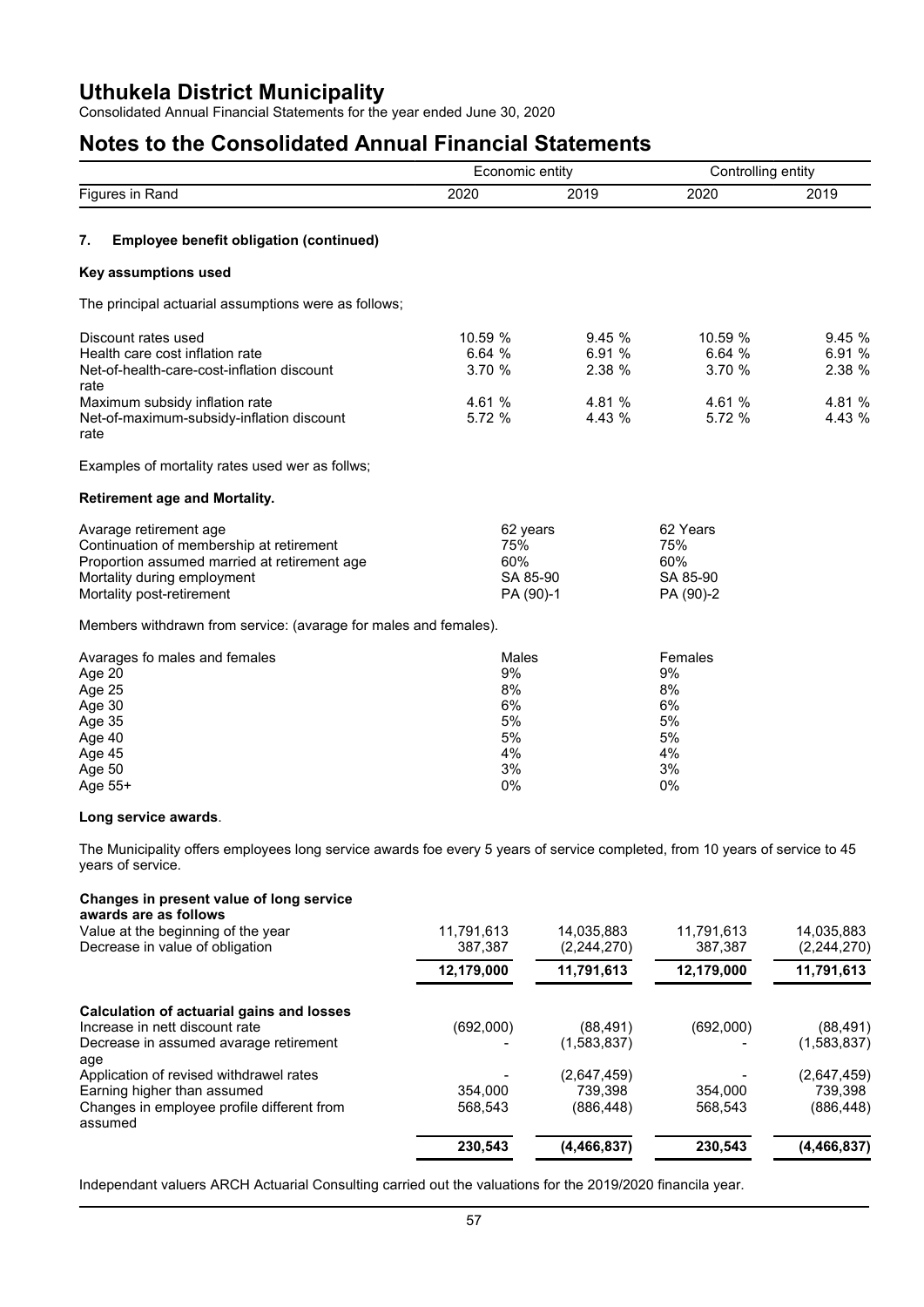Consolidated Annual Financial Statements for the year ended June 30, 2020

### **Notes to the Consolidated Annual Financial Statements**

|                            | entity<br>m  |     | entitv<br>.nr<br>.ollinc |      |
|----------------------------|--------------|-----|--------------------------|------|
| $- \cdot$<br>≺ano<br>FIQUI | วกวเ<br>-vzv | n r | זרחר                     | 2019 |

#### **7. Employee benefit obligation (continued)**

The total liability has decreased by 3% or (R387,387) during the 2019/2020 financial year due to the increase in salaries and more eligable employees.t

The Principal actuarial assumptions were as follows;

| <b>Rates</b>                         | 2020  | 2019  |
|--------------------------------------|-------|-------|
| Discount rates                       | 7.51% | 8.17% |
| General salary inflation (long term) | 4.02% | 5.57% |
| Net discount rate                    | 3.36% | 2.46% |

The valuation was preformed at the end of June 2020 and the next valuation will be at the end of June 2021.

| <b>Examples of mortality rates</b> | 2020     | 2019     |
|------------------------------------|----------|----------|
| Avarage retirement age             | 62       |          |
| Pre-retirement mortality           | SA 85-90 | SA 85-90 |

Members withdrawn from services: (avarage for males and females).

| Age groups | <b>Males</b> | <b>Females</b> |
|------------|--------------|----------------|
| Age 20     | 9%           | 9%             |
| Age 25     | 8%           | 8%             |
| Age 30     | 6%           | 6%             |
| Age 35     | 5%           | 5%             |
| Age 40     | 5%           | 5%             |
| Age 45     | 4%           | 4%             |
| Age 50     | 3%           | 3%             |
| Age 55+    | 0%           | 0%             |

The amounts recognized in the statement of financial position were determined as follows;

### **Value of the liability in the statement of financial position** Present value of funded obligation 12,179,000 11,791,613 12,179,000 11,791,613 **Movement in the long service obligation** Balance at the beginning of the year 11,791,613 14,035,883 11,791,613 14,035,883 Current service costs 1,265,392 1,693,920 1,265,392 1,693,920<br>Interest cost 883.593 1.199.409 883.593 1.199.409 Interest cost 883,593 1,199,409 883,593 1,199,409 Expected employee benefit payments (1,992,141) (670,762) (670,762) (1,992,141) (670,762)<br>Actuarial loss / gain (4,466,837) (4,466,837) (4,466,837) (4,466,837) Actuarial loss / gain 230,543 (4,466,837) 230,543 (4,466,837) **Balance at the end of the year 12,179,000 11,791,613 12,179,000 11,791,613**

The amounts recognized in the statement of financial position and the statement of financial performance are as follows;

| Statement of finacial position obligation<br>Long service awards    | 12.179.000 | 11.791.613  | 12.179.000 | 11,791,613    |
|---------------------------------------------------------------------|------------|-------------|------------|---------------|
| <b>Statement of financial performance</b><br>obligation loss / gain |            |             |            |               |
| Long service awards                                                 | 230.543    | (4,466,837) | 230.543    | (4, 466, 837) |

Reasons for the movement in the liability is as follows;

The avarage liability has decreased by 6% since the last valuation due to an increase in the net discount rate.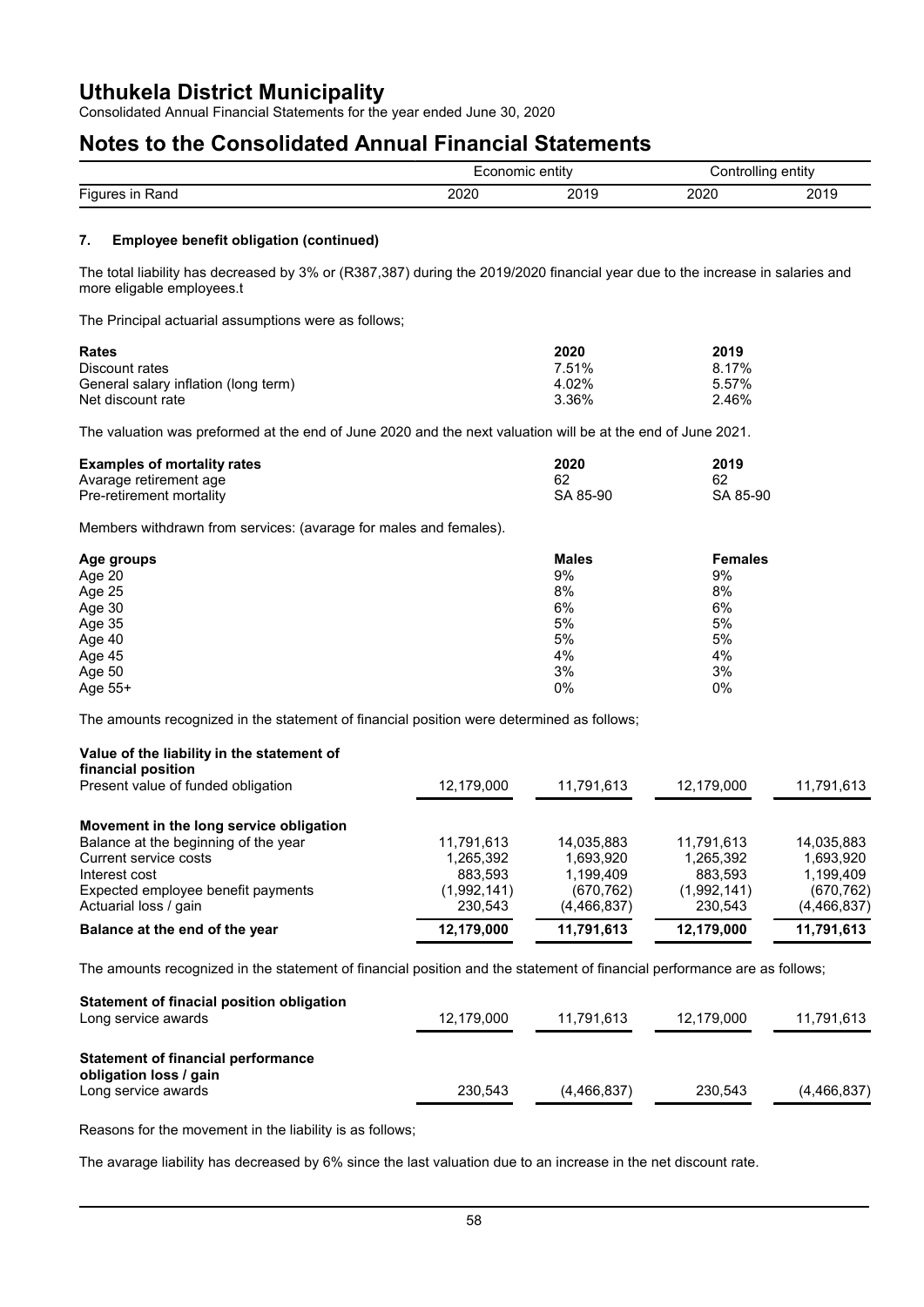Consolidated Annual Financial Statements for the year ended June 30, 2020

## **Notes to the Consolidated Annual Financial Statements**

|                                                                                                                                          |                                   | Economic entity                   |                                   | Controlling entity                |  |
|------------------------------------------------------------------------------------------------------------------------------------------|-----------------------------------|-----------------------------------|-----------------------------------|-----------------------------------|--|
| Figures in Rand                                                                                                                          | 2020                              | 2019                              | 2020                              | 2019                              |  |
| <b>Employee benefit obligation (continued)</b><br>7.                                                                                     |                                   |                                   |                                   |                                   |  |
| These impacts were parcially offset by the following factor;                                                                             |                                   |                                   |                                   |                                   |  |
| An increase in the avarage earnings.                                                                                                     |                                   |                                   |                                   |                                   |  |
| <b>Prepayments</b><br>8.                                                                                                                 |                                   |                                   |                                   |                                   |  |
| Prepayments represents SALGA annual membership fees paid in advance.                                                                     |                                   |                                   |                                   |                                   |  |
| <b>Prepayments made</b><br>SALGA membership fees - paid in the<br>2019/2020 financial year in respect of the<br>2020/2021 financial year | 3,027,080                         | 2,721,902                         | 3,027,080                         | 2,721,902                         |  |
| <b>Bank reconcilliation clearing account</b><br>9.                                                                                       |                                   |                                   |                                   |                                   |  |
| <b>Clearing account balance</b><br>Unallocated amount                                                                                    |                                   | 50,235,493                        |                                   | 50,235,493                        |  |
| <b>Inventories</b><br>10.                                                                                                                |                                   |                                   |                                   |                                   |  |
| Chemicals<br>Purified water stock<br><b>Stores</b>                                                                                       | 432.451<br>1,383,972<br>6,073,760 | 591.653<br>1,296,155<br>5,042,578 | 432.451<br>1,383,972<br>6,073,760 | 591.653<br>1,296,155<br>5,042,578 |  |
|                                                                                                                                          | 7,890,183                         | 6,930,386                         | 7,890,183                         | 6,930,386                         |  |

The Municipality procured the services of an engineer from Joat Group to performthe water stock calculations for the (2018/2019) and (2019/2020) financial years utilising the accepted International Water Association (IWA) WB methodology.

Done in conjuction with the guidelines stipulated by the Department of Human Settlement, Water and Sanitation (DHDWS).

The total water stock value for the Municipality as at 30 June 2019 was calculated as 177,39 mega liters or R1,296,155.

The total water stock value for the Municpality as at 30 June 2020 was calculated as 177,39 mega liters or R1,383,972.

#### **11. Receivables from exchange transactions**

| Trade debtors<br>Deposits<br>Recoverable fruitless and wasteful | 346.491<br>1,658,406<br>2,386,407 | 93.696<br>1,658,406 | 346.491<br>1,658,406<br>2,386,407 | 93,696<br>1,658,406 |
|-----------------------------------------------------------------|-----------------------------------|---------------------|-----------------------------------|---------------------|
| expenditure                                                     |                                   |                     |                                   |                     |
| Sundry debtors                                                  | 24.011.216                        | 47.116.638          | 24.011.216                        | 47,116,638          |
|                                                                 | 28,402,520                        | 48,868,740          | 28,402,520                        | 48,868,740          |
| Non-current assets                                              | 1,658,406                         | 1,658,406           | 1,658,406                         | 1,658,406           |
| Current assets                                                  | 26,744,114                        | 47,210,334          | 26,744,114                        | 47,210,334          |
|                                                                 | 28,402,520                        | 48,868,740          | 28,402,520                        | 48,868,740          |

The amount of R1,658,406 is the total amount of deposits paid to third party vendors.

The amount of R2,386,407 (2019/2020) is in respect of Netstar debit orders which were not cancelled.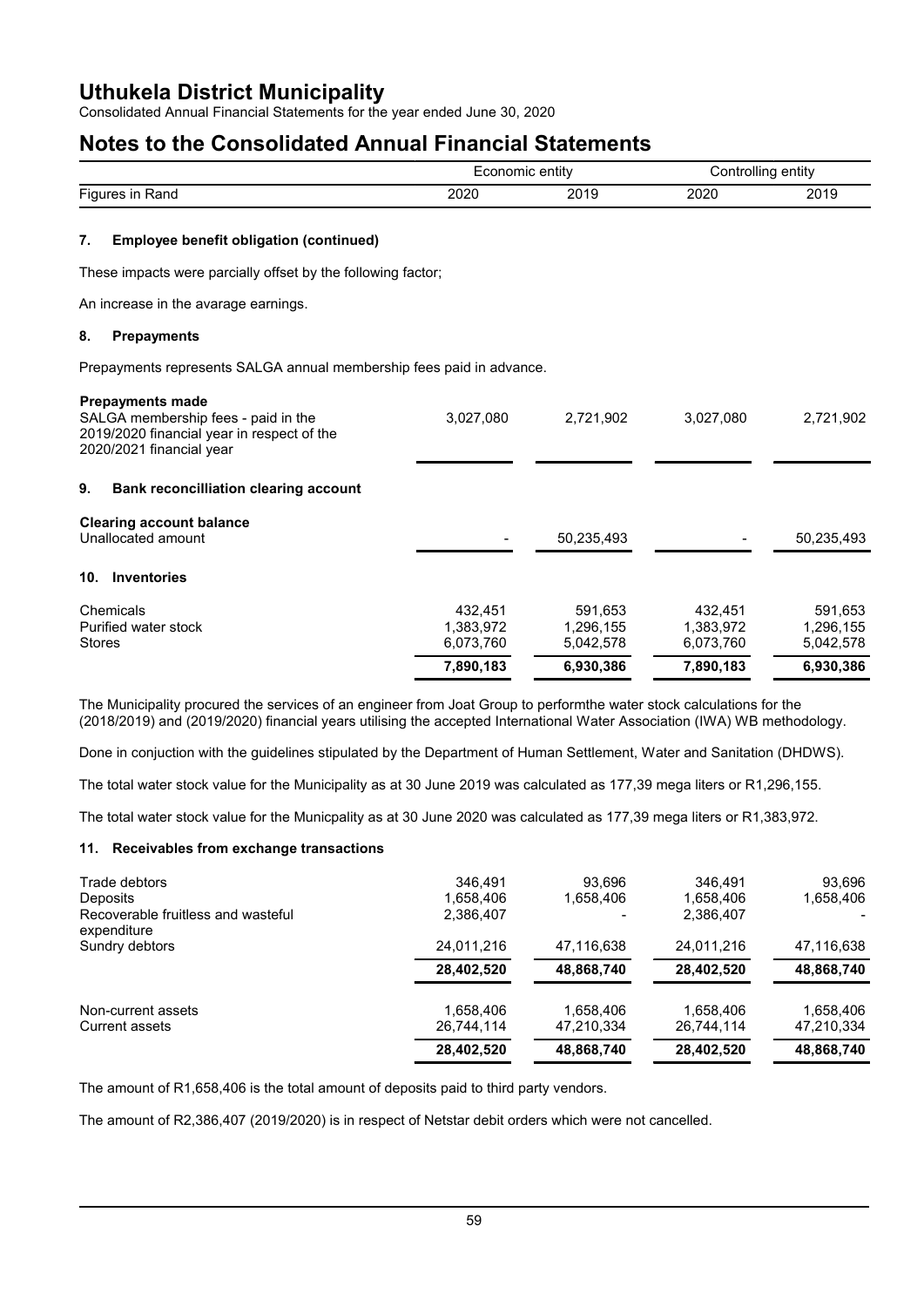Consolidated Annual Financial Statements for the year ended June 30, 2020

## **Notes to the Consolidated Annual Financial Statements**

|                                                    | Economic entity |                      | Controlling entity |                      |
|----------------------------------------------------|-----------------|----------------------|--------------------|----------------------|
| Figures in Rand                                    | 2020            | 2019                 | 2020               | 2019                 |
| Receivables from non-exchange transactions<br>12.  |                 |                      |                    |                      |
| Receivebles from non exchange<br>transactions      | 29.354          | 4,621,778            | 29.354             | 4,621,778            |
| Other receivables from non exchange<br>transaction | 96.442          | 316.398              | 96.442             | 316,398              |
|                                                    | 125,796         | 4,938,176            | 125,796            | 4,938,176            |
| Non-current assets<br>Current assets               | 125,796         | 4,592,424<br>345,752 | 125,796            | 4,592,424<br>345,752 |
|                                                    | 125,796         | 4,938,176            | 125,796            | 4,938,176            |

Receivables from non-exchange transactions (R29,354) is in respect of unpaid stale cheques issued in favour of the Municipality.

Other receivables from non-exchange transactions (R96,442) is in respect of overpayments made to contractors.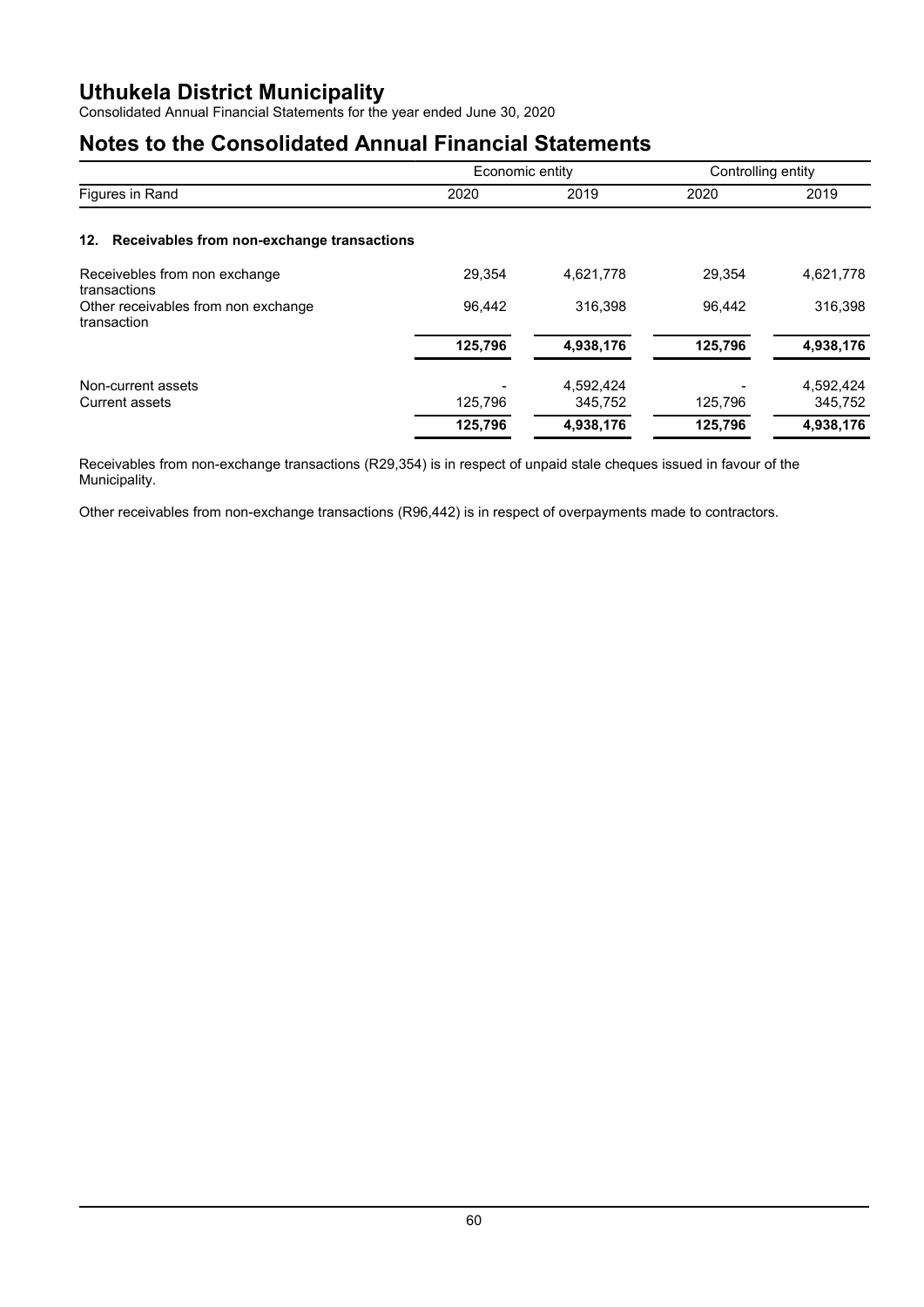Consolidated Annual Financial Statements for the year ended June 30, 2020

# **Notes to the Consolidated Annual Financial Statements**

|                                                                |                            | Economic entity            |                            | Controlling entity         |  |
|----------------------------------------------------------------|----------------------------|----------------------------|----------------------------|----------------------------|--|
| Figures in Rand                                                | 2020                       | 2019                       | 2020                       | 2019                       |  |
| <b>Consumer debtors</b><br>13.                                 |                            |                            |                            |                            |  |
| <b>Gross balances</b>                                          |                            |                            |                            |                            |  |
| Water and sanitation<br>Consumer debtors agreements on arrears | 1,064,774,060<br>3,721,971 | 1,006,884,521<br>4,562,128 | 1,064,774,060<br>3,721,971 | 1,006,884,521<br>4,562,128 |  |
|                                                                | 1,068,496,031              | 1,011,446,649              | 1,068,496,031              | 1,011,446,649              |  |
| <b>Less: Allowance for impairment</b>                          |                            |                            |                            |                            |  |
| Water and sanitation                                           | (833, 641, 774)            | (793, 629, 042)            | (833, 641, 774)            | (793, 629, 042)            |  |
| <b>Net balance</b>                                             |                            |                            |                            |                            |  |
| Water and sanitation<br>Consumer debtors agreements on arrears | 231, 132, 286<br>3,721,971 | 213,255,479<br>4,562,128   | 231, 132, 286<br>3,721,971 | 213,255,479<br>4,562,128   |  |
|                                                                | 234,854,257                | 217,817,607                | 234,854,257                | 217,817,607                |  |
| Water                                                          |                            |                            |                            |                            |  |
| Current (0 -30 days)                                           | 7,054,166                  | 14,951,925                 | 7,054,166                  | 14,951,925                 |  |
| $31 - 60$ days                                                 | 4,669,794                  | 4,054,673                  | 4,669,794                  | 4,054,673                  |  |
| 61 - 90 days                                                   | 3,805,958                  | 3,719,084                  | 3,805,958                  | 3,719,084                  |  |
| 91 - 120 days                                                  | 3,623,625                  | 3,646,821                  | 3,623,625                  | 3,646,821                  |  |
| 121 - 365 days                                                 | 211,978,743                | 186,882,976                | 211,978,743                | 186,882,976                |  |
|                                                                | 231, 132, 286              | 213,255,479                | 231, 132, 286              | 213,255,479                |  |
| Consumer debtors agreements on arrears                         |                            |                            |                            |                            |  |
| $>$ 365 days                                                   | 3,721,971                  | 4,562,128                  | 3,721,971                  | 4,562,128                  |  |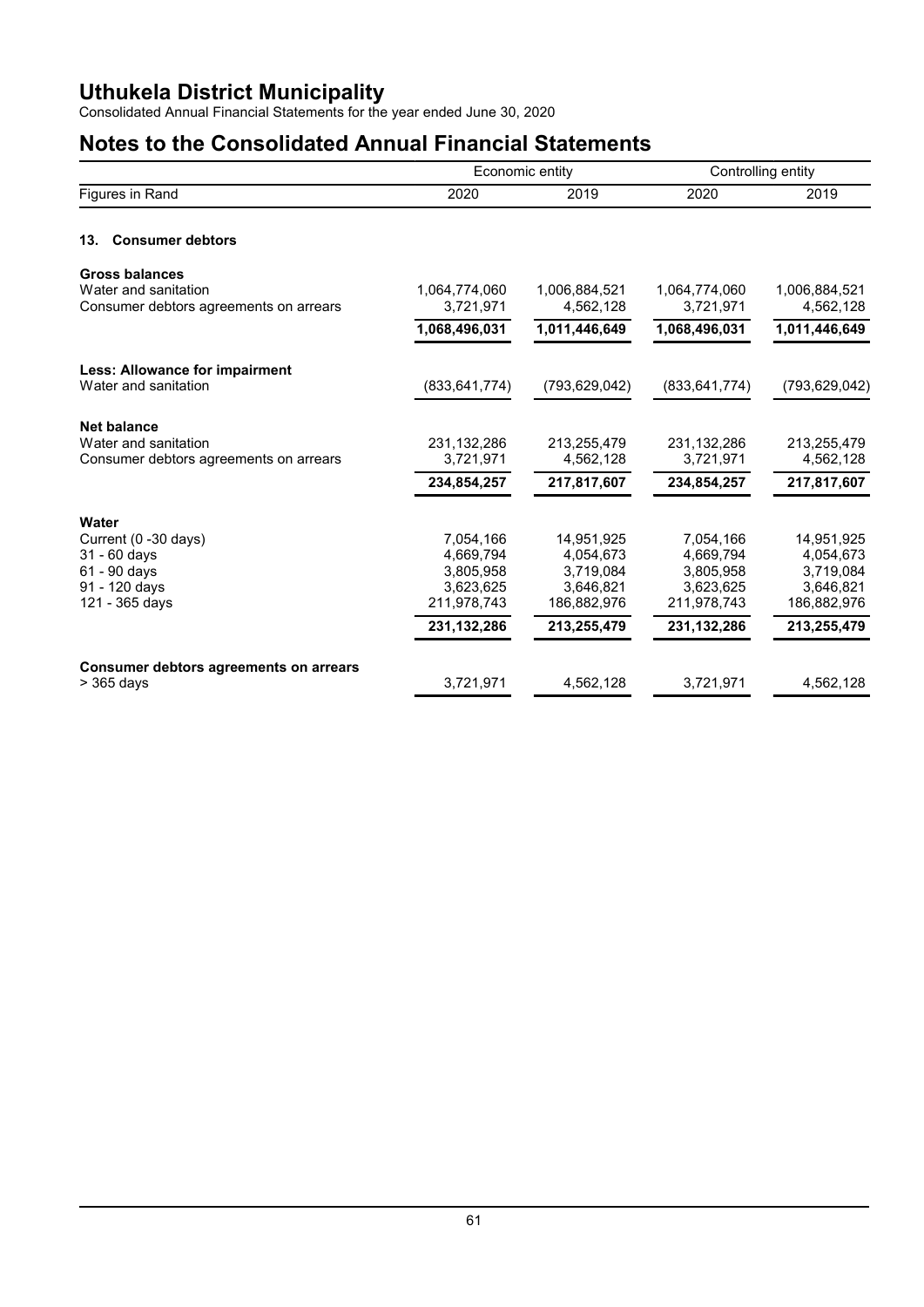Consolidated Annual Financial Statements for the year ended June 30, 2020

# **Notes to the Consolidated Annual Financial Statements**

|                                               |                               | Economic entity                   |                                 | Controlling entity              |  |
|-----------------------------------------------|-------------------------------|-----------------------------------|---------------------------------|---------------------------------|--|
| Figures in Rand                               | 2020                          | 2019                              | 2020                            | 2019                            |  |
| <b>Consumer debtors (continued)</b><br>13.    |                               |                                   |                                 |                                 |  |
| Summary of debtors by customer classification |                               |                                   |                                 |                                 |  |
| <b>Consumers</b>                              |                               |                                   |                                 |                                 |  |
| Current (0 -30 days)                          | 19,829,197                    | 18,901,171                        | 19,829,197                      | 18,901,171                      |  |
| 31 - 60 days                                  | 17,382,458                    | 16,468,555                        | 17,382,458                      | 16,468,555                      |  |
| 61 - 90 days                                  | 14,530,633                    | 15,634,528                        | 14,530,633                      | 15,634,528                      |  |
| 91 - 120 days                                 | 14,046,449                    | 14,984,085                        | 14,046,449                      | 14,984,085                      |  |
| 121 - 365 days                                | 907,725,591                   | 851,338,995                       | 907,725,591                     | 851,338,995                     |  |
| > 365 days                                    | 3,721,971                     | 4,562,128                         | 3,721,971                       | 4,562,128                       |  |
| Less: Allowance for impairment                | 977,236,299<br>(761,359,932)  | 921,889,462<br>(726, 176, 880)    | 977,236,299<br>(761,359,932)    | 921,889,462<br>(726,176,880)    |  |
|                                               | 215,876,367                   | 195,712,582                       | 215,876,367                     | 195,712,582                     |  |
|                                               |                               |                                   |                                 |                                 |  |
| Industrial/commercial                         |                               |                                   |                                 |                                 |  |
| Current (0 -30 days)                          | 3,203,782                     | 3,151,810                         | 3,203,782                       | 3,151,810                       |  |
| 31 - 60 days<br>61 - 90 days                  | 1,241,717<br>1,283,366        | 1,562,383<br>1,136,245            | 1,241,717<br>1,283,366          | 1,562,383<br>1,136,245          |  |
| 91 - 120 days                                 | 1,151,362                     | 936,921                           | 1,151,362                       | 936,921                         |  |
| 121 - 365 days                                | 21,459,261                    | 22,337,571                        | 21,459,261                      | 22,337,571                      |  |
|                                               | 28,339,488                    | 29,124,930                        | 28,339,488                      | 29,124,930                      |  |
| Less: Allowance for impairment                | (22, 446, 158)                | (20, 295, 009)                    | (22, 446, 158)                  | (20, 295, 009)                  |  |
|                                               | 5,893,330                     | 8,829,921                         | 5,893,330                       | 8,829,921                       |  |
| National and provincial government            |                               |                                   |                                 |                                 |  |
| Current (0 -30 days)                          | 2,619,920                     | 3,290,007                         | 2,619,920                       | 3,290,007                       |  |
| 31 - 60 days                                  | 2,529,734                     | 2,026,524                         | 2,529,734                       | 2,026,524                       |  |
| 61 - 90 days                                  | 2,155,834                     | 1,442,182                         | 2,155,834                       | 1,442,182                       |  |
| 91 - 120 days                                 | 1,448,082                     | 2,065,451                         | 1,448,082                       | 2,065,451                       |  |
| 121 - 365 days                                | 54,166,674                    | 51,608,093                        | 54,166,674                      | 51,608,093                      |  |
| Less: Allowance for impairment                | 62,920,244<br>(49, 835, 684)  | 60,432,257<br>(47, 157, 153)      | 62,920,244<br>(49, 835, 684)    | 60,432,257<br>(47, 157, 153)    |  |
|                                               | 13,084,560                    | 13,275,104                        | 13,084,560                      | 13,275,104                      |  |
|                                               |                               |                                   |                                 |                                 |  |
| <b>Total</b>                                  |                               |                                   |                                 |                                 |  |
| Current (0 -30 days)                          | 25,994,721                    | 30,831,364                        | 25,994,721                      | 30,831,364                      |  |
| 31 - 60 days<br>61 - 90 days                  | 20,899,262<br>18,087,232      | 19,618,555<br>17,569,974          | 20,899,262<br>18,087,232        | 19,618,555<br>17,569,974        |  |
| 91 - 120 days                                 | 16,701,957                    | 17,781,396                        | 16,701,957                      | 17,781,396                      |  |
| 121 - 365 days                                | 983,090,888                   | 921,083,232                       | 983,090,888                     | 921,083,232                     |  |
| > 365 days                                    | 3,721,971                     | 4,562,128                         | 3,721,971                       | 4,562,128                       |  |
|                                               | 1,068,496,031                 | 1,011,446,649                     | 1,068,496,031                   | 1,011,446,649                   |  |
| Less: Allowance for impairment                | (833,641,774)                 | (793, 629, 042)                   | (833, 641, 774)                 | (793,629,042)                   |  |
|                                               | 234,854,257                   | 217,817,607                       | 234,854,257                     | 217,817,607                     |  |
| Less: Allowance for impairment                |                               |                                   |                                 |                                 |  |
| Current (0 -30 days)                          | (18, 598, 733)                | (19, 931, 732)                    | (18, 598, 733)                  | (19, 931, 732)                  |  |
| 31 - 60 days                                  | (16, 484, 115)                | (15,710,574)                      | (16, 484, 115)                  | (15,710,574)                    |  |
| 61 - 90 days                                  | (14, 163, 874)                | (14,070,066)                      | (14, 163, 874)                  | (14,070,066)                    |  |
| 91 - 120 days<br>121 - 365 days               | (13,022,269)<br>(771,372,783) | (14, 239, 374)<br>(729, 677, 296) | (13,022,269)<br>(771, 372, 783) | (14, 239, 374)<br>(729,677,296) |  |
|                                               | (833, 641, 774)               | (793, 629, 042)                   | (833,641,774)                   | (793, 629, 042)                 |  |
|                                               |                               |                                   |                                 |                                 |  |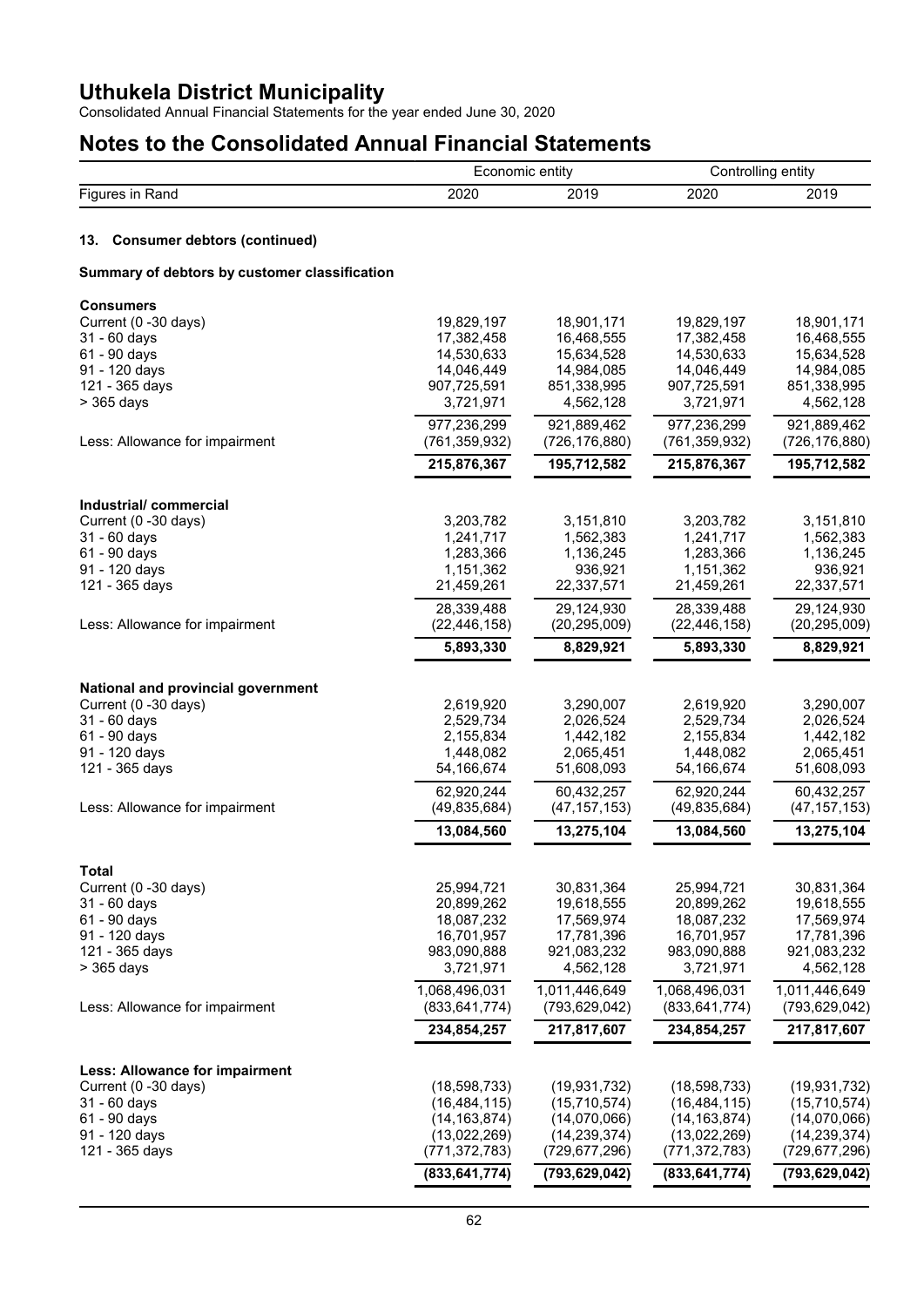Consolidated Annual Financial Statements for the year ended June 30, 2020

## **Notes to the Consolidated Annual Financial Statements**

|                                                                |                                 | Economic entity                  |                                 | Controlling entity             |  |
|----------------------------------------------------------------|---------------------------------|----------------------------------|---------------------------------|--------------------------------|--|
| Figures in Rand                                                | 2020                            | 2019                             | 2020                            | 2019                           |  |
| <b>Consumer debtors (continued)</b><br>13.                     |                                 |                                  |                                 |                                |  |
| Reconciliation of allowance for<br>impairment                  |                                 |                                  |                                 |                                |  |
| Balance at beginning of the year<br>Contributions to allowance | (793, 629, 042)<br>(40.012.732) | (657,080,428)<br>(136, 548, 614) | (793, 629, 042)<br>(40,012,732) | (657,080,428)<br>(136,548,614) |  |
|                                                                | (833, 641, 774)                 | (793, 629, 042)                  | (833, 641, 774)                 | (793, 629, 042)                |  |

At the end of June 2019 (2018/2019 financial year) consumer debtors amounted to R1,011,446,649 and a provision for impairment was made to the amount of R793,629,042 with net debtors being R217,817,607 at year end.

At the end of June 2020 (2019/2020 financial year) consumer debtors amounted to R1,068,496,301 and a provision for imparment was made to the amount of R833,641,774 with net debtors being R234,854,527 at year end.

#### **Fair value of consumer debtors**

| Consumer debtors | 234,854,257 | 217.817.607 | 234,854,257 | 217.817.607 |
|------------------|-------------|-------------|-------------|-------------|
|                  |             |             |             |             |

The Municipality performed its own excercise in terms of GRAP 104 to establish;

1. How much of the debt is recoverable.

2. When will the amount be recovered.

3. And the present value of the debt that is to be recovered.

By using the above measures the impairment provision calculated is R793,629,042 (2018/2019) and R833,641,774 (2019/2020).

A 10% collection rate is anticipated in the subsequent year after billing..

#### **14. Cash and cash equivalents**

Cash and cash equivalents consist of:

| Cashier float and petty cash<br>Bank balances Uthukela DM<br>Short-term deposits | 11.800<br>1.406.597<br>54.466.966 | 11.800<br>5.511.359<br>38.382.856 | 11.800<br>1.406.597<br>53.865.995 | 11.800<br>5.511.359<br>38,382,856 |
|----------------------------------------------------------------------------------|-----------------------------------|-----------------------------------|-----------------------------------|-----------------------------------|
| Bank balances - Uthukela Economic<br>Development Agency                          | 1.194.021                         | 2.863.535                         | $\sim$                            |                                   |
|                                                                                  | 57,079,384                        | 46,769,550                        | 55,284,392                        | 43,906,015                        |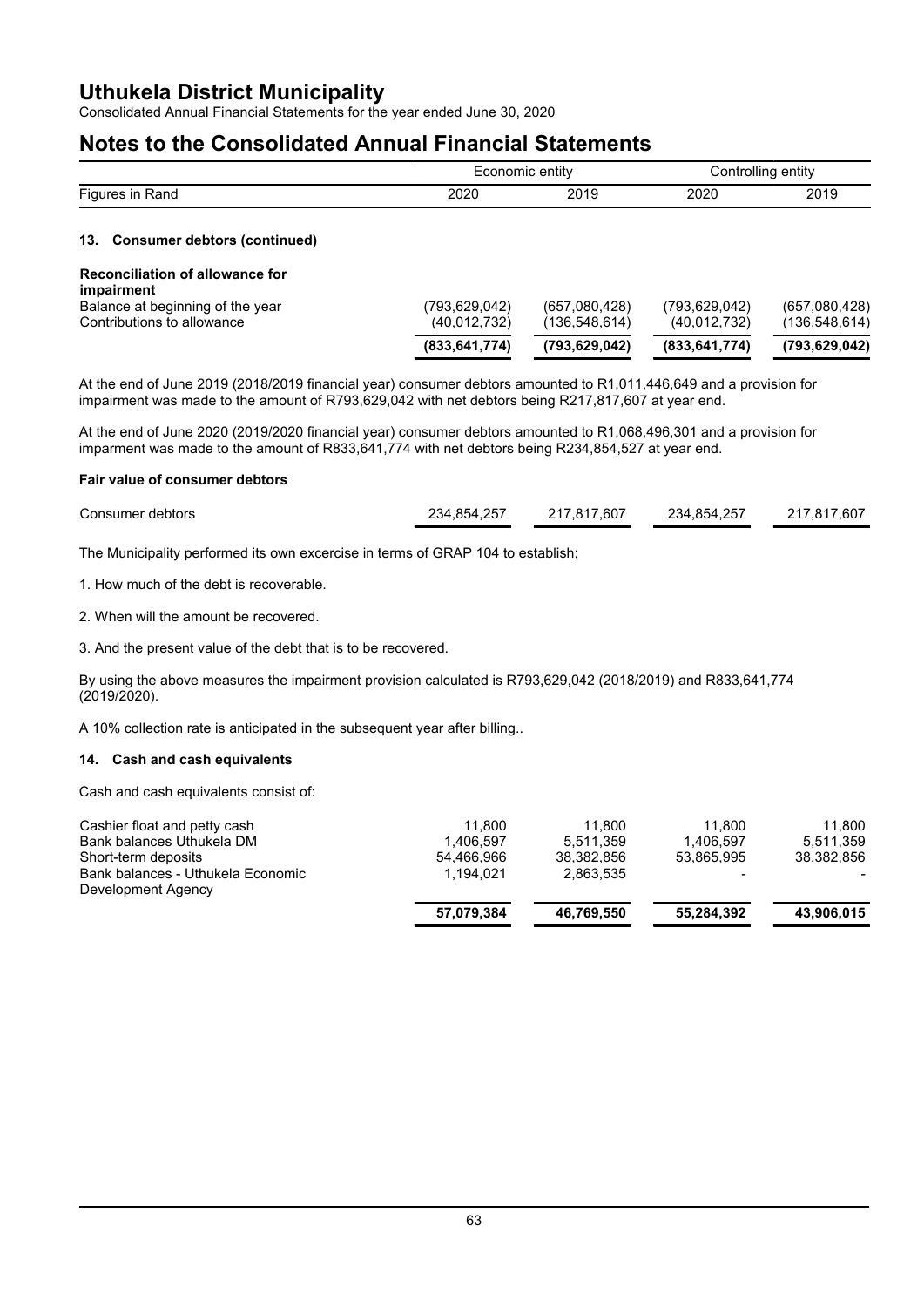Consolidated Annual Financial Statements for the year ended June 30, 2020

# **Notes to the Consolidated Annual Financial Statements**

|                                         |              | entity<br>н    |      | entit\<br>τοιιιης |  |
|-----------------------------------------|--------------|----------------|------|-------------------|--|
| $- \cdot$<br>⊀and<br>Fiaur<br>ır<br>. . | 2020<br>ZUZU | ິ<br>ت ا<br>∠∪ | 2020 | 2019              |  |

#### **14. Cash and cash equivalents (continued)**

#### **The municipality had the following bank accounts**

| Account number / description                                |                | <b>Bank statement balances</b> |           | <b>Cash book balances</b><br>June 30, 2020 June 30, 2019 June 30, 2018 June 30, 2020 June 30, 2019 June 30, 2018 |           |
|-------------------------------------------------------------|----------------|--------------------------------|-----------|------------------------------------------------------------------------------------------------------------------|-----------|
| FNB - Main account                                          | 1,406,597      | 5,511,359                      | 5,611,190 | 5,511,358                                                                                                        | 5,611,190 |
| 62252306280                                                 |                |                                |           |                                                                                                                  |           |
| <b>FNB - Uthukela Economic</b>                              | 1,194,021      | 2,863,535                      |           | 2,863,535                                                                                                        |           |
| Development Agency                                          |                |                                |           |                                                                                                                  |           |
| 62804453025                                                 |                |                                |           |                                                                                                                  |           |
| <b>FNB - Uthukela Economic</b>                              | 600,971        |                                |           |                                                                                                                  |           |
| Development Agency FNB short<br>term investment 62857029063 |                |                                |           |                                                                                                                  |           |
| FNB business money account                                  | 365,984        | 355,671                        | 338,213   |                                                                                                                  |           |
| 62283176644                                                 |                |                                |           |                                                                                                                  |           |
| FNB short term deposit account                              | 2,545,799      | 313,982                        | 1,245     |                                                                                                                  |           |
| 62600579679                                                 |                |                                |           |                                                                                                                  |           |
| FNB short term deposit account                              | 9,162,966      | 5,334,365                      | 48,319    |                                                                                                                  |           |
| 62600812102                                                 |                |                                |           |                                                                                                                  |           |
| Nedbank call deposit account<br>7881006110                  | 20,511,542     | 183,042                        |           |                                                                                                                  |           |
| Investec call deposit account                               | 21, 147, 448   | 20,784,392                     |           |                                                                                                                  |           |
| 1100433766501                                               |                |                                |           |                                                                                                                  |           |
| ABSA 7 day notice account                                   | $\blacksquare$ | 11,262,642                     |           |                                                                                                                  |           |
| 9341705144                                                  |                |                                |           |                                                                                                                  |           |
| ABSA liquidity plus account                                 | 132,256        | 148,762                        |           |                                                                                                                  |           |
| 9349109796                                                  |                |                                |           |                                                                                                                  |           |
| Total                                                       | 57,067,584     | 46,757,750                     | 5,998,967 | 8,374,893                                                                                                        | 5,611,190 |

Investments were done in terms of the MFMA, Chapter 3, Part 2, Section 13 "Cash Management and Investments".

Interest was earned at an average interest rate of 3.82% for the period ending 30 June 2020.

#### **15. Unspent conditional grants and receipts**

#### **Unspent conditional grants and receipts comprises of:**

| Unspent conditional grants and receipts |           |            |           |            |
|-----------------------------------------|-----------|------------|-----------|------------|
| <b>RASET Grant - UthukelaEconomic</b>   | 1,794,992 | 2,651,930  |           |            |
| Development Agency                      |           |            |           |            |
| Regional Bulk Infrastructure Grant      | 3.887     | 3,588,191  | 3.887     | 3,588,191  |
| Nodal Plan Grant                        | 700.642   | 396.167    | 700.642   | 396.167    |
| <b>Massification Grant</b>              | 2,312,220 | 4,554,542  | 2,312,220 | 4,554,542  |
| Disaster Management Grant               | 2.000.000 |            | 2,000,000 |            |
| District Growth and Development         |           | 2.580      |           | 2.580      |
| <b>NODAL Plan Grant</b>                 | 705.875   | 1.000.000  | 705.875   | 1,000,000  |
| Rural Road asset Management Grant       |           | 997.251    |           | 997.251    |
|                                         | 7,517,616 | 13,190,661 | 5,722,624 | 10,538,731 |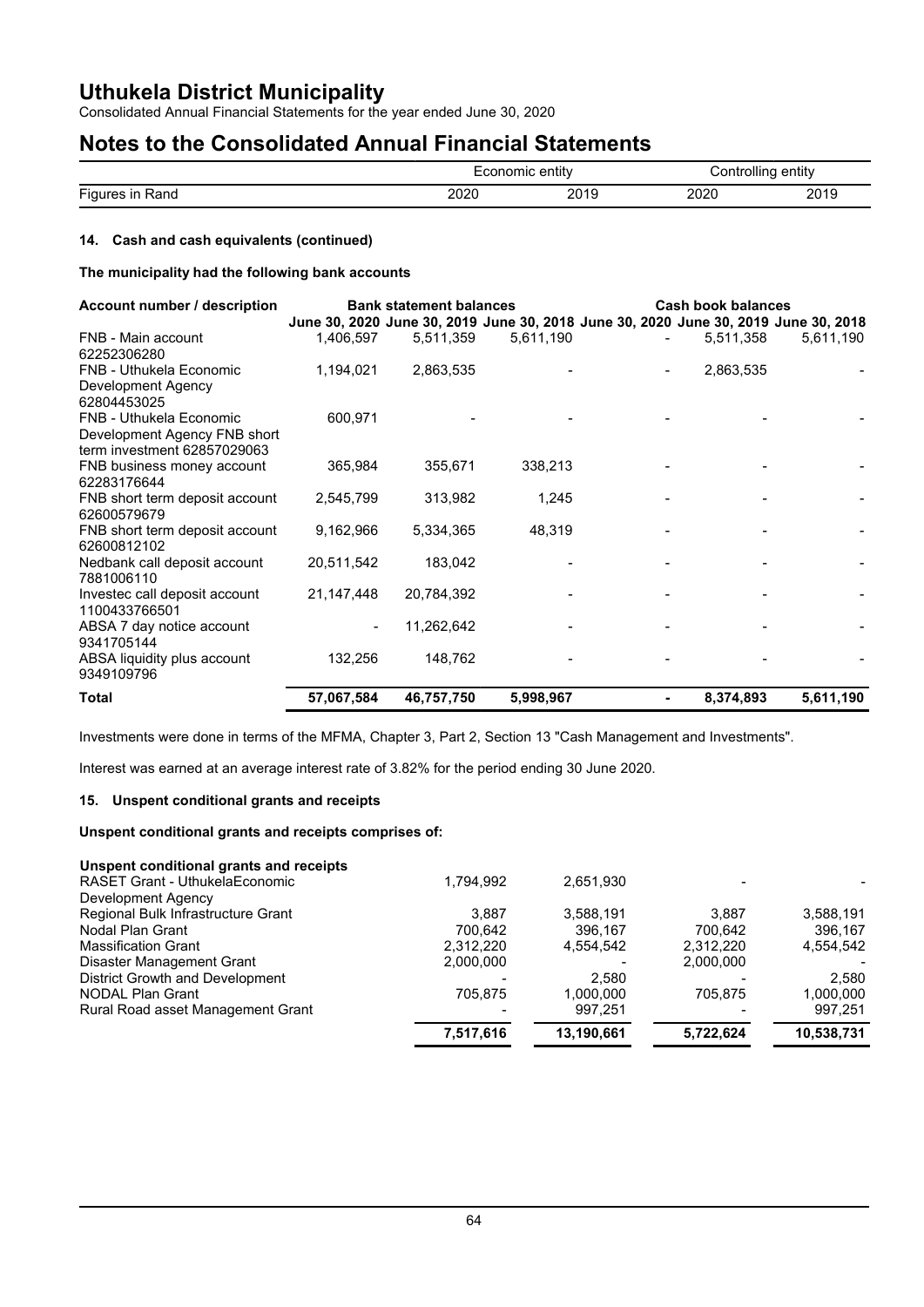Consolidated Annual Financial Statements for the year ended June 30, 2020

## **Notes to the Consolidated Annual Financial Statements**

|                                                                                                                                                                                | Economic entity                                           |                                                                | Controlling entity                                        |                                                                |
|--------------------------------------------------------------------------------------------------------------------------------------------------------------------------------|-----------------------------------------------------------|----------------------------------------------------------------|-----------------------------------------------------------|----------------------------------------------------------------|
| Figures in Rand                                                                                                                                                                | 2020                                                      | 2019                                                           | 2020                                                      | 2019                                                           |
| Unspent conditional grants and receipts (continued)<br>15.                                                                                                                     |                                                           |                                                                |                                                           |                                                                |
| Movement during the year                                                                                                                                                       |                                                           |                                                                |                                                           |                                                                |
| Balance at the beginning of the year<br>Additions during the year<br>Income recognition during the year<br>Application for roll over declined (recovered<br>from equity share) | 13.190.661<br>333.466.713<br>(334,554,316)<br>(4,585,443) | 48,157,406<br>365.551.726<br>(354, 138, 673)<br>(46, 379, 798) | 10,538,731<br>332,553,117<br>(332,783,782)<br>(4,585,443) | 48.157.406<br>362.551.726<br>(353, 790, 603)<br>(46, 379, 798) |
|                                                                                                                                                                                | 7,517,615                                                 | 13,190,661                                                     | 5,722,623                                                 | 10,538,731                                                     |

The nature and extent of government grants recognised in the consolidated annual financial statements and an indication of other forms of government assistance from which the economic entity has directly benefited; and

Unfulfilled conditions and other contingencies attaching to government assistance that has been recognised.

See note 27 for reconciliation of grants from National/Provincial Government.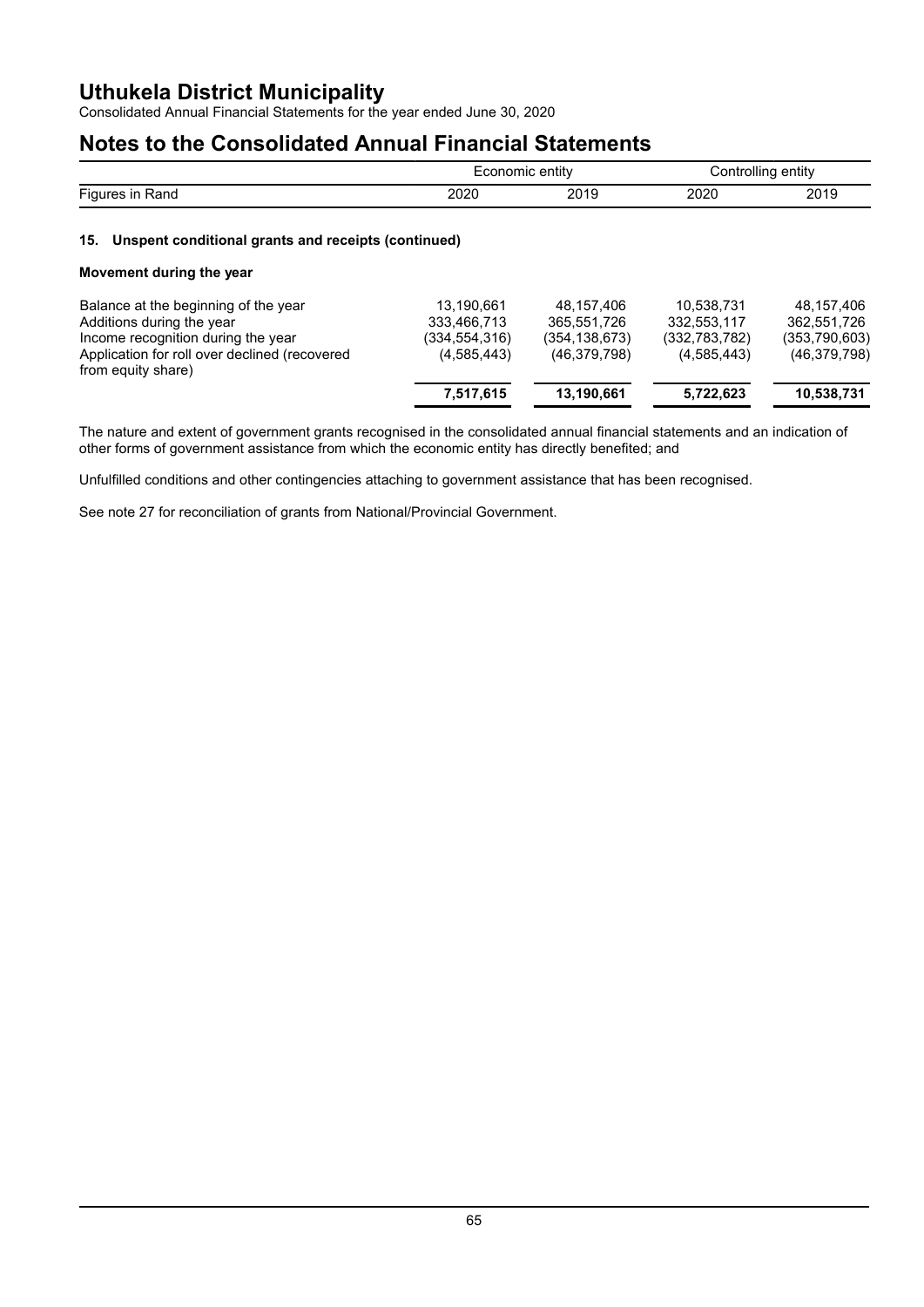Consolidated Annual Financial Statements for the year ended June 30, 2020

## **Notes to the Consolidated Annual Financial Statements**

|     |                                                          | Economic entity |                           | Controlling entity     |                          |
|-----|----------------------------------------------------------|-----------------|---------------------------|------------------------|--------------------------|
|     | Figures in Rand                                          | 2020            | 2019                      | 2020                   | 2019                     |
| 16. | <b>Provisions</b>                                        |                 |                           |                        |                          |
|     | Reconciliation of provisions - Economic entity - 2020    |                 |                           |                        |                          |
|     |                                                          |                 | Opening<br><b>Balance</b> | <b>Additions</b>       | <b>Total</b>             |
|     | Bonus provision<br>Leave provision                       |                 | 7,256,417<br>19,561,145   | 1,352,589<br>6,782,766 | 8,609,006<br>26,343,911  |
|     |                                                          |                 | 26,817,562                | 8,135,355              | 34,952,917               |
|     | Reconciliation of provisions - Economic entity - 2019    |                 |                           |                        |                          |
|     |                                                          |                 | Opening<br><b>Balance</b> | <b>Additions</b>       | <b>Total</b>             |
|     | Bonus provision<br>Leave provision                       |                 | 6,457,437<br>15,962,686   | 798,980<br>3,598,459   | 7,256,417<br>19,561,145  |
|     |                                                          |                 | 22,420,123                | 4,397,439              | 26,817,562               |
|     | Reconciliation of provisions - Controlling entity - 2020 |                 |                           |                        |                          |
|     |                                                          |                 | Opening<br><b>Balance</b> | <b>Additions</b>       | <b>Total</b>             |
|     | Bonus provision<br>Leave provision                       |                 | 7,256,417<br>19,561,145   | 1,352,589<br>6,782,766 | 8,609,006<br>26,343,911  |
|     |                                                          |                 | 26,817,562                | 8,135,355              | 34,952,917               |
|     | Reconciliation of provisions - Controlling entity - 2019 |                 |                           |                        |                          |
|     |                                                          |                 | Opening<br><b>Balance</b> | <b>Additions</b>       | <b>Total</b>             |
|     | Bonus provision                                          |                 | 6,457,437                 | 798,980<br>3,598,459   | 7,256,417                |
|     | Leave provision                                          |                 | 15,962,686<br>22,420,123  | 4,397,439              | 19,561,145<br>26,817,562 |
|     | Non-current liabilities                                  |                 |                           |                        |                          |
|     | <b>Current liabilities</b>                               | 34,952,917      | 26,817,562                | 34,952,917             | 26,817,562               |
|     |                                                          | 34,952,917      | 26,817,562                | 34,952,917             | 26,817,562               |

### **17. Vat Payable**

The Municipality is registered an a payment bases for VAT purposes with SARS. The VAT payable is as a result of the unpaid debt due by Municipal consumers. Payment is made to SARS on collection from consumers.

Monthly VAT returns are up to date.

The Municipality has received VAT refunds to the amount of R42,398,210 (2018/2019) and R59,429,717 (2019/2020) financial years.

VAT payable to SARS 60,383,345 80,383,345 70,967,532 80,383,345 70,967,532

### **18. Other liabilites - Consumer debtors with credit balances**

The tables below represnts consumer debtors with credit balances as at financial year end.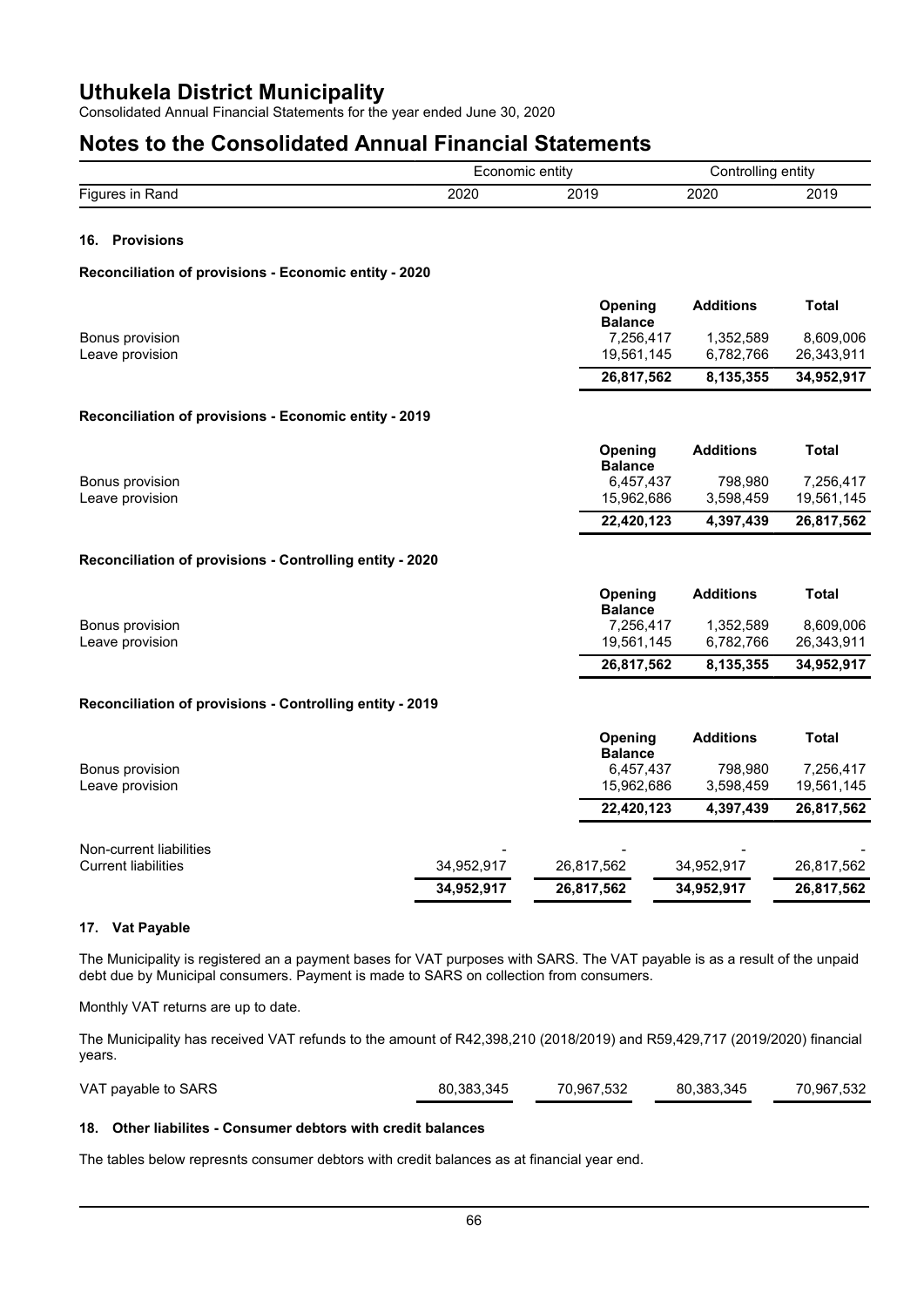Consolidated Annual Financial Statements for the year ended June 30, 2020

### **Notes to the Consolidated Annual Financial Statements**

|                                                                                                                            | Economic entity                                                   | Controlling entity                                               |                                                                     |                                                                  |
|----------------------------------------------------------------------------------------------------------------------------|-------------------------------------------------------------------|------------------------------------------------------------------|---------------------------------------------------------------------|------------------------------------------------------------------|
| Figures in Rand                                                                                                            | 2020                                                              | 2019                                                             | 2020                                                                | 2019                                                             |
| Other liabilites - Consumer debtors with credit balances (continued)<br>18.                                                |                                                                   |                                                                  |                                                                     |                                                                  |
| <b>Consumers with credit balances</b><br>Consumer debters with credit balances at<br>year end                              | 12,024,307                                                        | 15,841,482                                                       | 12,024,307                                                          | 15,841,482                                                       |
| Ageing of consumer debtors with credit<br>balance                                                                          |                                                                   |                                                                  |                                                                     |                                                                  |
| Current (0 - 30 days)<br>31 - 60 days<br>$61 - 90$ days<br>91 - 120 days<br>121 days and above                             | 2,170,993<br>341,823<br>87,175<br>204,575<br>9,219,741            | 453,269<br>438,908<br>642,981<br>205,060<br>14,101,264           | 2,170,993<br>341,823<br>87,175<br>204,575<br>9,219,741              | 453,269<br>438,908<br>642,981<br>205,060<br>14,101,264           |
|                                                                                                                            | 12,024,307                                                        | 15,841,482                                                       | 12,024,307                                                          | 15,841,482                                                       |
| Other liabilites at year end is as follows.<br><b>Other liabilities</b><br>Salary clearing control account                 | 390,361                                                           | 402,433                                                          | 390,361                                                             | 402,433                                                          |
| The amount of R390,361 relates to the salary clearing control account which will be cleared by the end of the 2020/2021    |                                                                   |                                                                  |                                                                     |                                                                  |
| financial year.<br>Payables from exchange transactions<br>20.                                                              |                                                                   |                                                                  |                                                                     |                                                                  |
| Trade payables<br>Department of Water Affairs (DWS) Accrual<br>Trust funds- late estates<br>Retentions<br>Sundry creditors | 233,386,430<br>24,677,247<br>5,748,037<br>31,069,314<br>2,045,697 | 302,413,214<br>8,660,145<br>5,536,541<br>25,849,666<br>1,879,747 | 233, 367, 478<br>24,677,247<br>5,748,037<br>31,069,314<br>2,045,697 | 302,215,163<br>8,660,145<br>5,536,541<br>25,849,666<br>1,879,747 |
|                                                                                                                            | 296,926,725                                                       | 344,339,313                                                      | 296,907,773                                                         | 344, 141, 262                                                    |
| <b>Fair value of Trust funds</b>                                                                                           |                                                                   |                                                                  |                                                                     |                                                                  |
| Total value                                                                                                                | 5,748,037                                                         | 5,536,541                                                        | 5,748,037                                                           | 5,536,541                                                        |

Council employees previously had life cover under a Group Life Scheme which was cancelled, however employees now have accidental life cover under Councils insurance portfolio.

The trust fund represent monies which were received from the Group Life Scheme or Councils insurers in respect of employees who passed away while in service of the Municipality.

Employees complete a beneficiary nomination form when the join the Municipality as an employee.

These trust funds represents monies held in trust by the Municipality which have not yet been claimed by the nomibnated beneficiaries.

The trusts held by the Municipality earns interest on an annual bases. Interest is calculated at the avarage interest rate the Municipality earnes on investments made.

### **21. Consumer deposits**

| Water | 19,561,713 | 30.307.020 | 19,561,713 | 30,307,020 |
|-------|------------|------------|------------|------------|
|       |            |            |            |            |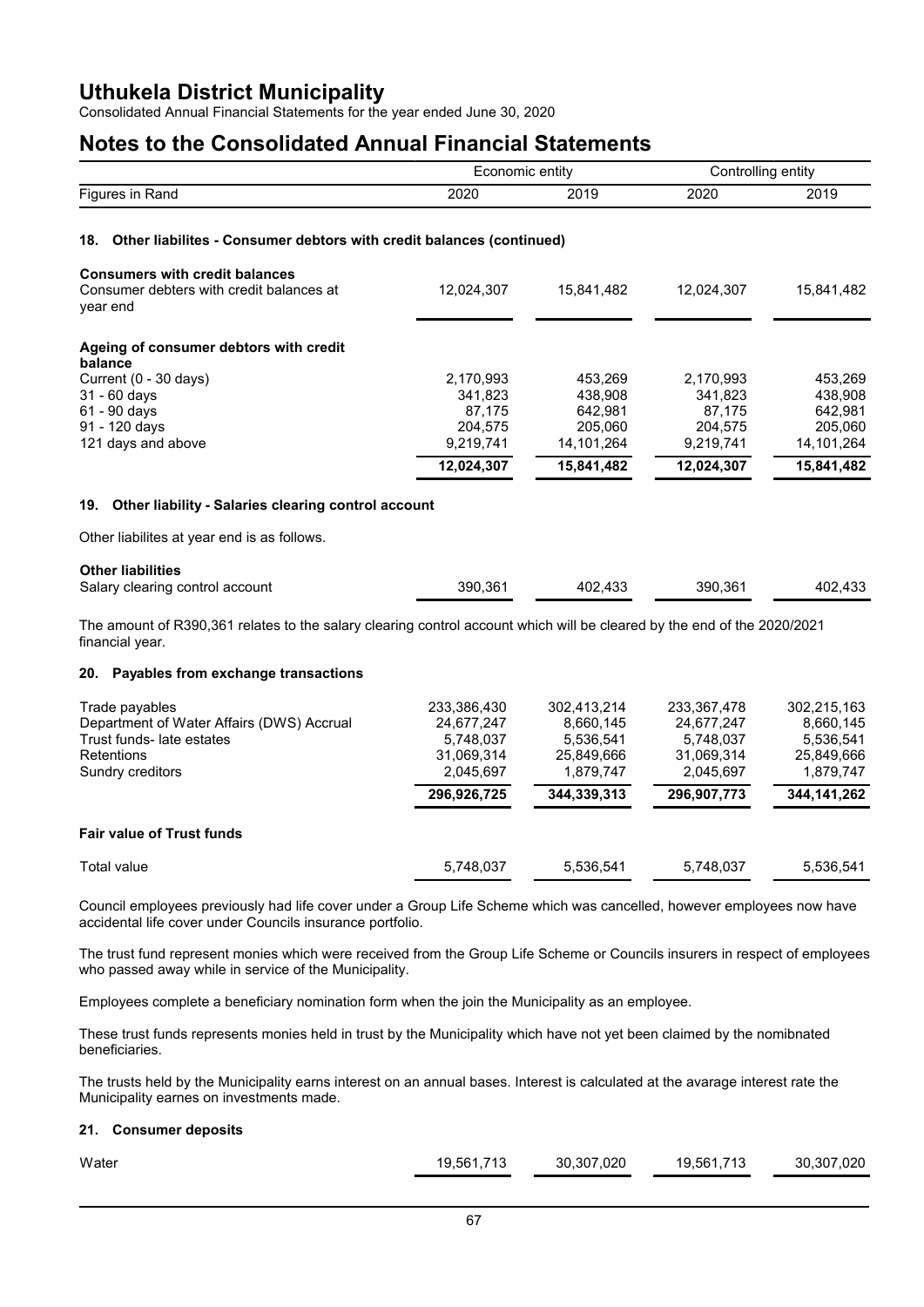Consolidated Annual Financial Statements for the year ended June 30, 2020

### **Notes to the Consolidated Annual Financial Statements**

|                            |                     | $\sim$ $\sim$ $\sim$ $\sim$ $\sim$<br>enuuv |          | entity<br>חוווכ<br>าเ |  |
|----------------------------|---------------------|---------------------------------------------|----------|-----------------------|--|
| $-$<br>⊀and<br>Fialire<br> | ∩מ∩נ<br><b>ZUZU</b> | $\Omega$<br>-- - -                          | חממנ<br> | nnar<br>' ∪∠<br>___   |  |

### **21. Consumer deposits (continued)**

Consumer deposits represents refundable deposits held (R30,307,020 - 2018/2019) and (R19,561,713 - 2019/2020) in respect of water debtor accounts.

### **22. Revenue**

| Service charges<br>Interest received - trading services<br>Other income<br>Impairment reversal                                                   | 164,402,170<br>59,908,929<br>2,402,600<br>2,740,513 | 221,150,003<br>56,209,768<br>10,512,304 | 164.402.170<br>59,908,929<br>2.402.600<br>2,740,513 | 221,150,003<br>56,209,768<br>10,512,304 |
|--------------------------------------------------------------------------------------------------------------------------------------------------|-----------------------------------------------------|-----------------------------------------|-----------------------------------------------------|-----------------------------------------|
| Interest received - investment                                                                                                                   | 6,564,929                                           | 7.104.034                               | 6,512,027                                           | 7,090,300                               |
| Government grants & subsidies                                                                                                                    | 767,080,911                                         | 748,620,643                             | 765,310,377                                         | 748,272,573                             |
| Public contributions and donations                                                                                                               | 10,145,379                                          | 4,489,006                               | 10,145,379                                          | 4,489,006                               |
|                                                                                                                                                  | 1,013,245,431                                       | 1,048,085,758                           | 1,011,421,995                                       | 1,047,723,954                           |
| The amount included in revenue arising<br>from exchanges of goods or services are<br>as follows:                                                 |                                                     |                                         |                                                     |                                         |
| Service charges                                                                                                                                  | 164,402,170                                         | 221,150,003                             | 164,402,170                                         | 221,150,003                             |
| Interest received - trading services                                                                                                             | 59,908,929                                          | 56,209,768                              | 59,908,929                                          | 56,209,768                              |
| Other income                                                                                                                                     | 2,402,600                                           | 10,512,304                              | 2,402,600                                           | 10,512,304                              |
| Impairment reversal                                                                                                                              | 2,740,513                                           |                                         | 2,740,513                                           |                                         |
| Interest received - investment                                                                                                                   | 6,564,929                                           | 7,104,034                               | 6,512,027                                           | 7,090,300                               |
|                                                                                                                                                  | 236,019,141                                         | 294,976,109                             | 235,966,239                                         | 294,962,375                             |
| The amount included in revenue arising<br>from non-exchange transactions is as<br>follows:<br><b>Taxation revenue</b><br><b>Transfer revenue</b> |                                                     |                                         |                                                     |                                         |
| Government grants & subsidies                                                                                                                    | 767,080,911                                         | 748,620,643                             | 765,310,377                                         | 748,272,573                             |
| Public contributions and donations                                                                                                               | 10,145,379                                          | 4,489,006                               | 10,145,379                                          | 4,489,006                               |
|                                                                                                                                                  | 777,226,290                                         | 753,109,649                             | 775,455,756                                         | 752,761,579                             |
| Service charges<br>23.                                                                                                                           |                                                     |                                         |                                                     |                                         |
| Sale of water                                                                                                                                    | 149,321,753                                         | 191,811,645                             | 149,321,753                                         | 191,811,645                             |
| Sewerage and sanitation charges                                                                                                                  | 13,249,240                                          | 26,026,793                              | 13,249,240                                          | 26,026,793                              |
| Other service charges                                                                                                                            | 1,831,177                                           | 3,311,565                               | 1,831,177                                           | 3,311,565                               |
|                                                                                                                                                  | 164,402,170                                         | 221,150,003                             | 164,402,170                                         | 221,150,003                             |
|                                                                                                                                                  |                                                     |                                         |                                                     |                                         |

Other service charges (R3,311,565 2018/2019) relates to R1,979,627 in respect of water connections, R44,991 in respect of sewer connections and R1,287,027 in respect of trade effluent charges.

Other service charges (1,831,177 2019/2020) relates to R71,596 in respect of sewer connections, R1,059,541 in respect of trade effluent charges, R679,406 in respect of water connections and R20,634 in respect of disconnection penalty fees.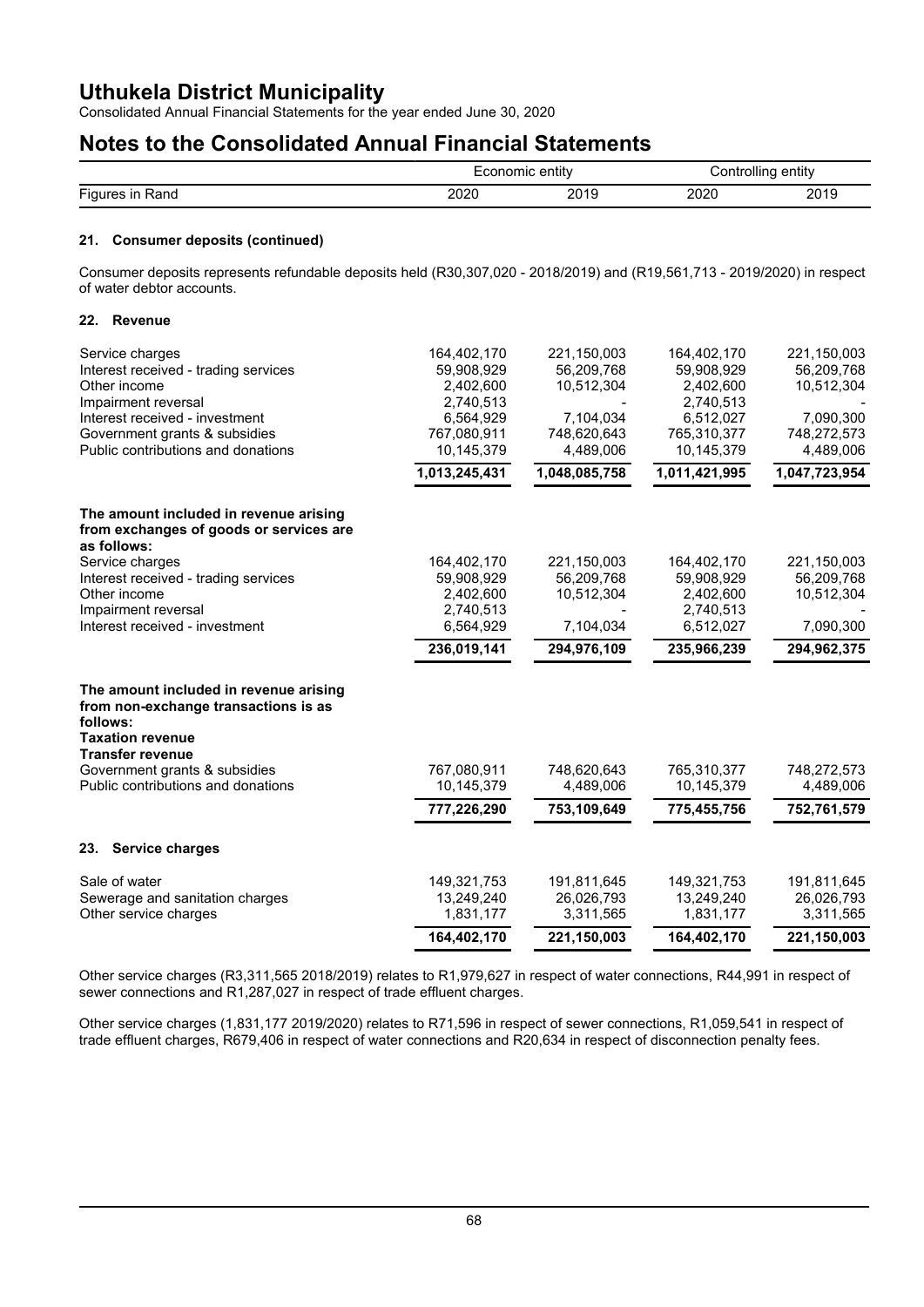Consolidated Annual Financial Statements for the year ended June 30, 2020

## **Notes to the Consolidated Annual Financial Statements**

|                                                                                                                                                                                                                                                           | Economic entity        |                      | Controlling entity     |                      |
|-----------------------------------------------------------------------------------------------------------------------------------------------------------------------------------------------------------------------------------------------------------|------------------------|----------------------|------------------------|----------------------|
| Figures in Rand                                                                                                                                                                                                                                           | 2020                   | 2019                 | 2020                   | 2019                 |
| Other revenue<br>24.                                                                                                                                                                                                                                      |                        |                      |                        |                      |
| Other income<br>Impairment reversal                                                                                                                                                                                                                       | 2,402,600<br>2,740,513 | 10,512,304           | 2,402,600<br>2,740,513 | 10,512,304           |
|                                                                                                                                                                                                                                                           | 5, 143, 113            | 10,512,304           | 5,143,113              | 10,512,304           |
| Oteh income (R10,512,304 2018/2019) includes and amount of R8,255,725 received from Shepstone And Wylie - Contingent<br>asset recovered from Namandla Roads and Civils.                                                                                   |                        |                      |                        |                      |
| Refer to note 4 (PPE) for impairment reversal.                                                                                                                                                                                                            |                        |                      |                        |                      |
| The amount included in other revenue<br>arising from exchanges of goods or<br>services are as follows:                                                                                                                                                    |                        |                      |                        |                      |
| Clearance certificates<br>Copies of building plans                                                                                                                                                                                                        | 326,522<br>273,969     | 247,676<br>1,020,258 | 326,522<br>273,969     | 247,676<br>1,020,258 |
| Sundry income                                                                                                                                                                                                                                             | 1,452,134              | 12,168               | 1,452,134              | 12,168               |
| Insurance claims received                                                                                                                                                                                                                                 | 236,019                | 842,669              | 236,019                | 842,669              |
| <b>Tender documents</b>                                                                                                                                                                                                                                   | 113,956                | 115,308              | 113,956                | 115,308              |
|                                                                                                                                                                                                                                                           | 2,402,600              | 2,238,079            | 2,402,600              | 2,238,079            |
| The amount included in other revenue<br>arising from non-exchange transactions<br>is as follows:<br><b>Taxation revenue</b><br>Fines - illegal connections and tampering<br>Contingent asset recovery- Namandla<br>Roads and Civils - Shepstone And Wylie |                        | 18,500<br>8,255,725  |                        | 18,500<br>8,255,725  |
| Impairment reversal                                                                                                                                                                                                                                       | 2,740,513              |                      | 2,740,513              |                      |
|                                                                                                                                                                                                                                                           | 2,740,513              | 8,274,225            | 2,740,513              | 8,274,225            |
| <b>Transfers</b><br>Received from Uthukela DM                                                                                                                                                                                                             | 913,596                |                      |                        |                      |
|                                                                                                                                                                                                                                                           | 3,654,109              | 8,274,225            | 2,740,513              | 8,274,225            |
| <b>Investment revenue</b><br>25.                                                                                                                                                                                                                          |                        |                      |                        |                      |
| Interest revenue<br>Interest earned on investment accounts<br>Interest earned other                                                                                                                                                                       | 6,512,027<br>52,902    | 6,321,399<br>782,635 | 6,512,027              | 6,321,399<br>768,901 |
|                                                                                                                                                                                                                                                           | 6,564,929              | 7,104,034            | 6,512,027              | 7,090,300            |
| <b>Grants and subsidies paid</b><br>26.                                                                                                                                                                                                                   |                        |                      |                        |                      |
| <b>Grants paid to ME's</b><br>Uthukela Economic Development Agency                                                                                                                                                                                        |                        |                      | 2,514,233              | 1,608,414            |
| <b>Other subsidies</b><br>Advance payment to Uthukela Economic<br><b>Development Agency</b>                                                                                                                                                               | 853,925                |                      |                        |                      |

Grants paid to ME's - relates to expenditure incured by the Municipality on behalf of the Development Agency.

**853,925 - 2,514,233 1,608,414**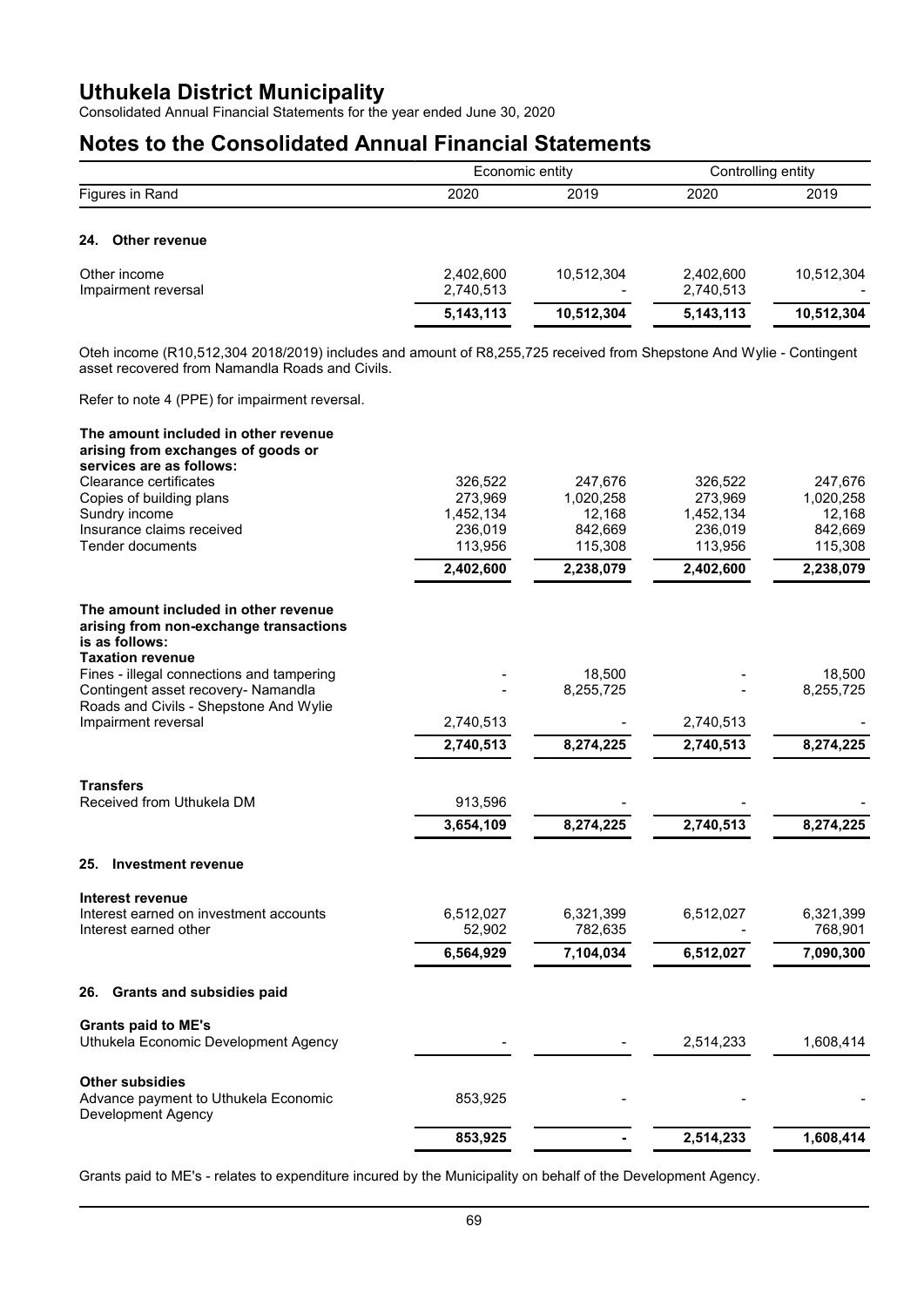Consolidated Annual Financial Statements for the year ended June 30, 2020

## **Notes to the Consolidated Annual Financial Statements**

|                                           |      | <br>entit<br>.aic<br>าย นาย |               | <br>- -<br>entity<br>rollinc |  |
|-------------------------------------------|------|-----------------------------|---------------|------------------------------|--|
| $-$<br>Rand<br>-lr<br><b>Figures</b><br>ີ | 2020 | nn 1 r<br>າະ<br>ZU<br>____  | 2020<br>_____ | 2019<br>____                 |  |

### **26. Grants and subsidies paid (continued)**

Other subsidies - relates to monies claimed by the Development Agency in respect of office rent, electricity and water in advance.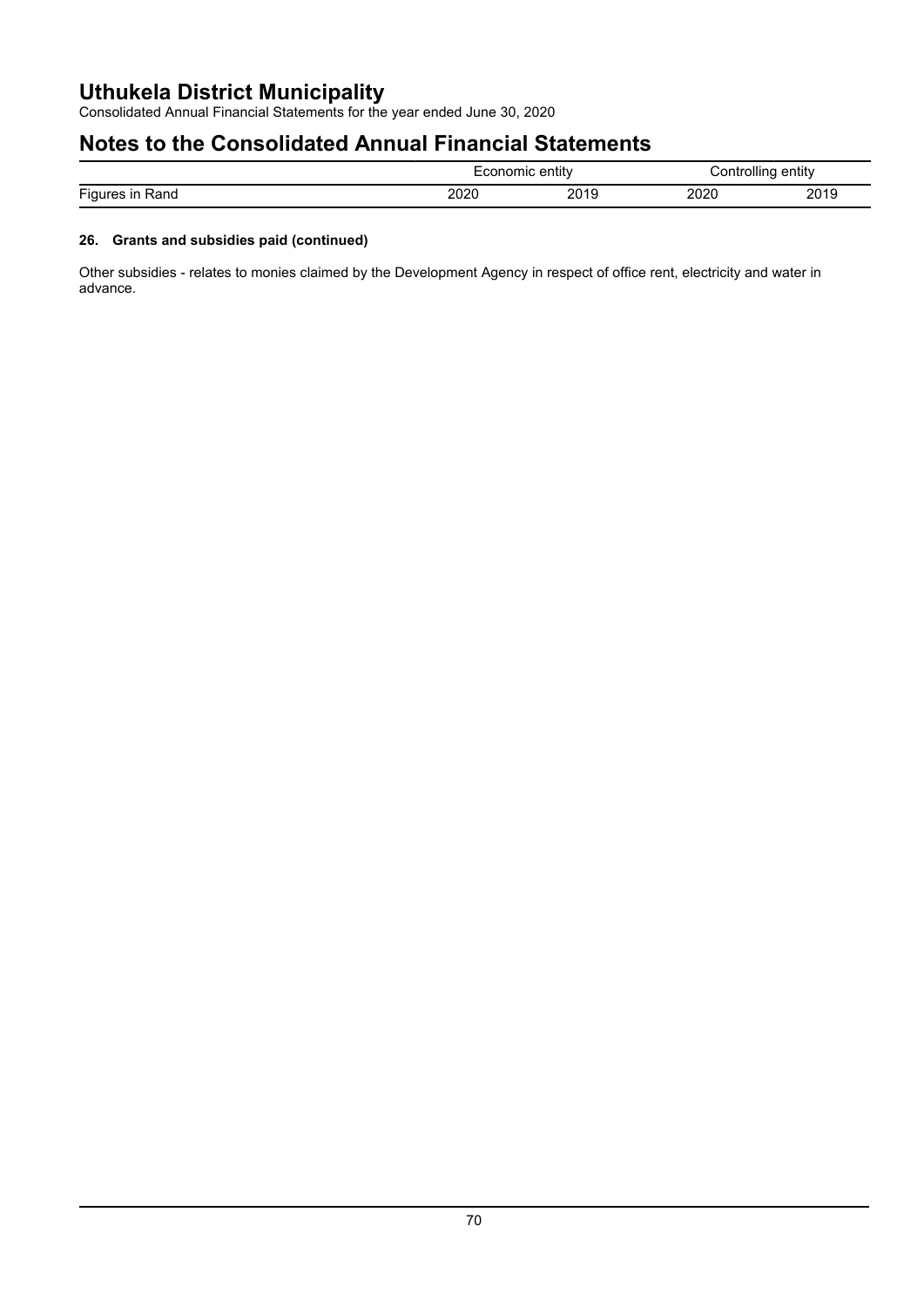Consolidated Annual Financial Statements for the year ended June 30, 2020

# **Notes to the Consolidated Annual Financial Statements**

|                                        | Economic entity |             | Controlling entity |             |
|----------------------------------------|-----------------|-------------|--------------------|-------------|
| Figures in Rand                        | 2020            | 2019        | 2020               | 2019        |
| Government grants and subsidies<br>27. |                 |             |                    |             |
| <b>Operating grants</b>                |                 |             |                    |             |
| Equitable share                        | 432.409.443     | 397,481,970 | 432.409.443        | 397,481,970 |
| <b>Finance Management Grant</b>        | 2,010,000       | 1,545,000   | 2,010,000          | 1,545,000   |
| <b>EPWP Integrated Grant</b>           | 7,054,000       | 6,206,000   | 7,054,000          | 6,206,000   |
| <b>LGSETA</b>                          | 316.642         | 427.501     | 316,642            | 427,501     |
| <b>RASET Grant - Uthukela Economic</b> | 1,770,534       | 348,070     |                    |             |
| Development Agency                     |                 |             |                    |             |
| District Growth and Development        | 2.580           |             | 2.580              |             |
| <b>NODAL Plan Grant</b>                | 294,125         |             | 294,125            |             |
| DPSS (Development planning)            | 550,000         | 510,695     | 550,000            | 510,695     |
|                                        | 444,407,324     | 406,519,236 | 442,636,790        | 406,171,166 |
| <b>Capital grants</b>                  |                 |             |                    |             |
| Regional Bulk Infrastructure Grant     | 9,996,113       | 41.411.809  | 9,996,113          | 41,411,809  |
| Municipal Infrastructure Grant         | 183,937,000     | 180,033,000 | 183,937,000        | 180,033,000 |
| Municipal Water Infrastructure grant   | 108.000.000     | 108,493,000 | 108.000.000        | 108,493,000 |
| Disaster Management                    | 745.000         |             | 745.000            |             |
| <b>Rural Transport Services Plan</b>   | 2,636,000       | 2,718,140   | 2,636,000          | 2,718,140   |
| <b>Massification Grant</b>             | 17,359,474      | 9,445,458   | 17,359,474         | 9,445,458   |
|                                        | 322,673,587     | 342,101,407 | 322,673,587        | 342,101,407 |
|                                        | 767,080,911     | 748,620,643 | 765,310,377        | 748,272,573 |

#### **Conditional and Unconditional**

Included in above are the following grants and subsidies received:

| 767.080.911 | 748.620.643 | 765.310.377 | 748,272,573 |
|-------------|-------------|-------------|-------------|
| 432.409.443 | 397.481.970 | 432.409.443 | 397.481.970 |
| 334.671.468 | 351.138.673 | 332.900.934 | 350.790.603 |
|             |             |             |             |

### **Equitable Share**

In terms of the Constitution, this grant is used to subsidise the provision of basic services to indigent community members.

All registered indigents receive a monthly subsidy of - (2020: R 69,72), which is funded from the grant.

The 6 kiloliter free basic subsidy - in respect of indigent consumer for the 2018/2019 financial year amounted to R4,818,726 and R227,691 in respect of the 2019/2020 financial year.

The cost of free basic services - water supplied by water tankers for the 2018/2019 financial year amounted to R38,760,511 and R2,296,565 in respect of the 2019/2020 financial year.

### **RASET Grant - Uthukela Economic Development Agency**

|                                         | 1.794.992   | 2.651.930 |  |
|-----------------------------------------|-------------|-----------|--|
| Conditions met - transferred to revenue | (1,770,534) | (348.070) |  |
| Current-year receipts                   | 913.596     | 3.000.000 |  |
| Balance unspent at beginning of year    | 2.651.930   |           |  |

Conditions still to be met - remain liabilities (see note 15).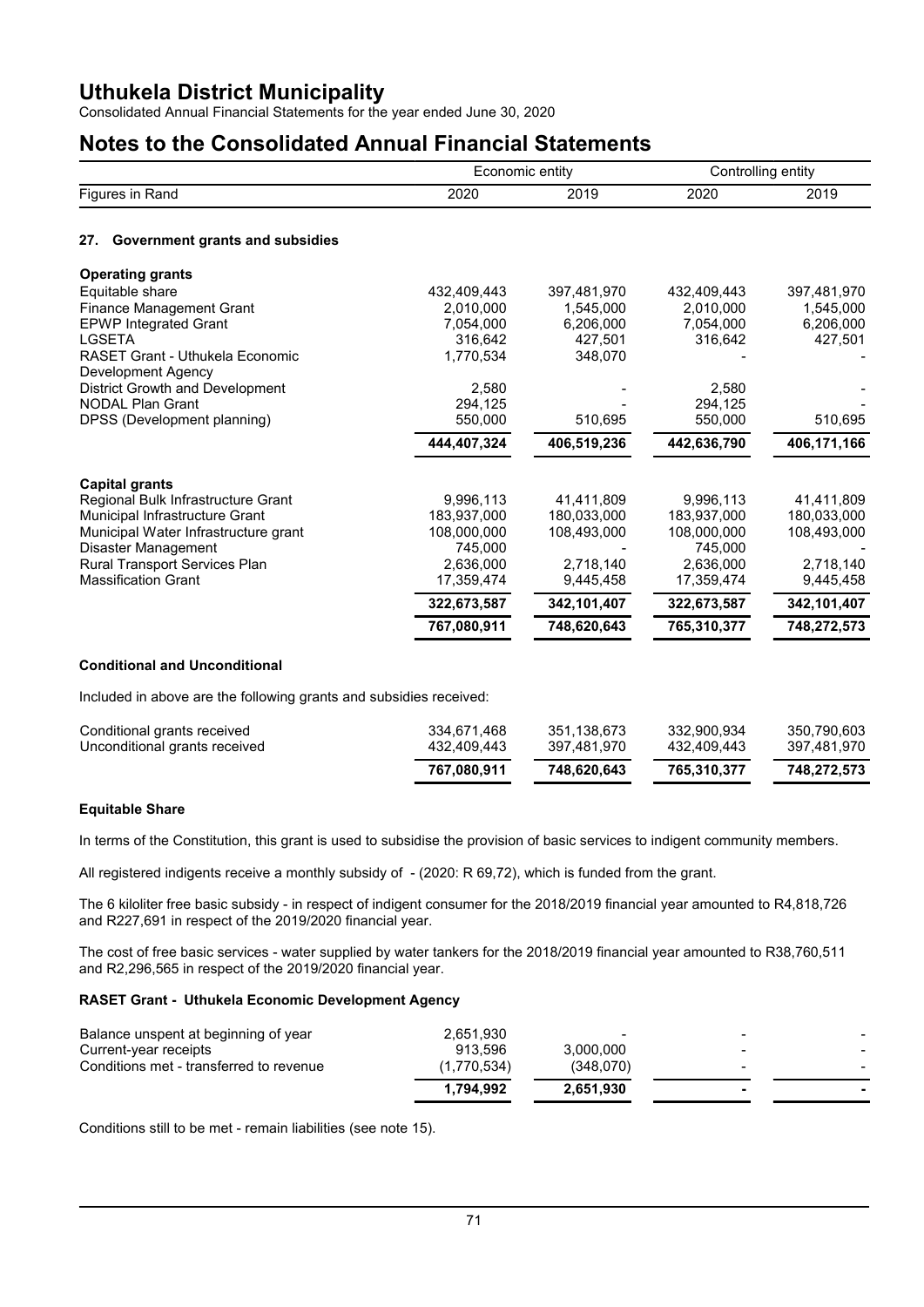Consolidated Annual Financial Statements for the year ended June 30, 2020

### **Notes to the Consolidated Annual Financial Statements**

|                            | - 11         | $\sim$ ntıtı<br>าแเง |                     | ∵entitv<br>τοιιιης |  |
|----------------------------|--------------|----------------------|---------------------|--------------------|--|
| $- \cdot$<br>≀and<br>FIUIL | חר ה<br>ZUZU | ״                    | ור הנ<br><b>LUL</b> | 2010<br>2 U L      |  |

#### **27. Government grants and subsidies (continued)**

As part of Governments efforts to break down barriers in the food value chsain and ensure that there is transformation in the Agriculture sector, ECOD approved the Rdical Agrarian Socio-Economic Transformation (RASET) program. This is a Government programmme aimed at creating an alternative value chain to deal with structural barriers to economic transformation in the agriculture sector.

#### **Municipal Infrastructure Grant**

| Current-year receipts                   | 183.937.000   | 180.033.000   | 183.937.000   | 180.033.000   |
|-----------------------------------------|---------------|---------------|---------------|---------------|
| Conditions met - transferred to revenue | (183.937.000) | (180.033.000) | (183.937.000) | (180.033.000) |
|                                         |               |               |               |               |

The Municipal Infrastructure Grant program is aimed at providing all South Africans with at least a basic level of service throuh the provision of grant funding aimed at covering the capital cost of basic infrastructure for the poor. The MIG Programme is a key part of Government's overall drive to alleviate poverty in the Country and, therefore, infrastructure is to be provided in such a way that employment is mazimised and opportunities are created for enterprises to flourish.

The MIG is the major funding mechanism for all Municipal infrastructure for basic services to the poor such as roads, electricity, recreational facilities and water and sanitation. the MIG funding is provided to Municipalities with certain conditions attached.

#### **Municipal Water Infrastructure**

| Current-year receipts                   | 108.000.000   | 108.493.000   | 108.000.000   | 108.493.000     |
|-----------------------------------------|---------------|---------------|---------------|-----------------|
| Conditions met - transferred to revenue | (108,000,000) | (108.493.000) | (108.000.000) | (108, 493, 000) |
|                                         |               |               |               |                 |

The Municipal Water Infrastructure Grant is to assist Water Service Authorities (WSA'S) to provide water supply services to consumers currently without services, particular those in rural areas.

The purpose of the grant is to facilitate the planning, acceleration and implementation of various projects that will ensure water supply to communities identified as not receiving a basic water supply service.

Acces to water supply enabled through the development of new infrastructure and/or refurbishment and/or upgrading of existing infrastructure to communities identified as not having a basic water supply.

It is also aimed at the reduction of water losses and non-revenue water.

#### **Regional Bulk Infrastructure**

|                                                                                                                                         | 3.887                                    | 3,588,191                                    | 3.887                                    | 3,588,191                                      |
|-----------------------------------------------------------------------------------------------------------------------------------------|------------------------------------------|----------------------------------------------|------------------------------------------|------------------------------------------------|
| Current-year receipts<br>Conditions met - transferred to revenue<br>Application for roll over declined (recovered<br>from equity share) | 10.000.000<br>(9,996,113)<br>(3,588,191) | 45.000.000<br>(41, 411, 809)<br>(46,379,798) | 10.000.000<br>(9,996,113)<br>(3,588,191) | 45.000.000<br>(41, 411, 809)<br>(46, 379, 798) |
| Balance unspent at beginning of year                                                                                                    | 3.588.191                                | 46.379.798                                   | 3.588.191                                | 46.379.798                                     |

Conditions still to be met - remain liabilities (see note 15).

RBIG is a specific purpose grant with the object to supplement the financing of the social component of regional bulk water supply and sanitation infrastructure.

The application of these funds is specifically for "water supply" and "sanitation" regional bulk infrastructure, with the focus on "regional" charateristics and "infrastructure" element.

This includes all aspects relating to the implementation of the infrastructure, planning, design, procurement, construction as well as setting up institutional arrangement for sustainable operation and management.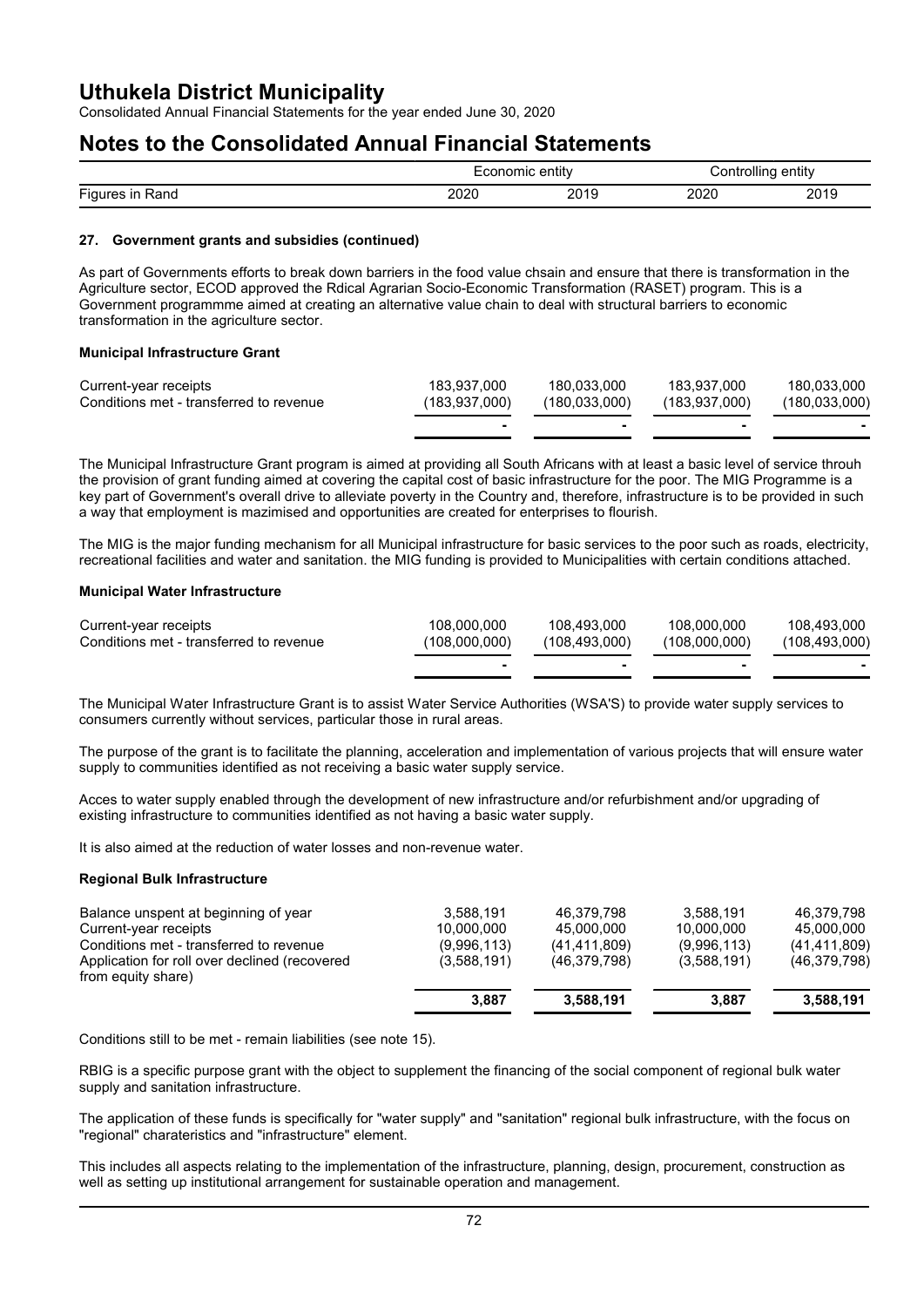Consolidated Annual Financial Statements for the year ended June 30, 2020

### **Notes to the Consolidated Annual Financial Statements**

|                                                        |      | <br>ntit<br>н  |      | .<br>entity<br>ollin |  |
|--------------------------------------------------------|------|----------------|------|----------------------|--|
| $- \cdot$<br>≺ano<br>$\overline{ }$<br>Fiaur<br>ш<br>ີ | 2020 | ິ<br>ت ا<br>∠∪ | 2020 | 2019                 |  |

#### **27. Government grants and subsidies (continued)**

The rollover application for the unspent amount of R46,379,798 (2017/2018) was declined and recovered from the allocation received in January 2019 and R3,588,191 (2018/2019) was declined and recovered from the the equity share allocation in 2019/2020.

#### **LGSETA Grant - Training**

|                                         | 700.642   | 396.167   | 700.642   | 396.167    |
|-----------------------------------------|-----------|-----------|-----------|------------|
| Conditions met - transferred to revenue | (316.642) | (427.501) | (316,642) | (427, 501) |
| Current-year receipts                   | 621.117   | 486.726   | 621.117   | 486.726    |
| Balance unspent at beginning of year    | 396.167   | 336.942   | 396.167   | 336.942    |
|                                         |           |           |           |            |

Conditions still to be met - remain liabilities (see note 15).

LGSETA is a discretionary grant which assists the Local Government sector to adapt to changes in the economy and needs of the Country and ensuring that the scills levy is effectively targeted to meet the scills needs of employers and employees in the Local Government sector.

The strategic objective of the LGSETA grant is for the development of a skilled and capable workforce supporting a responsave, accountable, efficient and effective Local Government syatem, through a range of learning programmes that focus on scarce and critical skills.

The training programmes focuses on employment equity, provision of opportunites for young people, support enterprice development and improving the skills profile of those from poorer social-economic backgrounds and assisting in career-pathing from lower graded to higher graded jobs within the organization.

#### **Massification Grant**

|                                         | 2.312.220    | 4.554.542   | 2.312.220    | 4.554.542   |
|-----------------------------------------|--------------|-------------|--------------|-------------|
| Conditions met - transferred to revenue | (17,242,322) | (9.445.458) | (17.242.322) | (9,445,458) |
| Current-year receipts                   | 15.000.000   | 14.000.000  | 15.000.000   | 14.000.000  |
| Balance unspent at beginning of year    | 4.554.542    | $\sim$      | 4.554.542    |             |

Conditions still to be met - remain liabilities (see note 15).

The Massification Grant is for the upgrade, maintenance and repairs of water service infrastructure.

#### **Disaster Managment**

| Current-year receipts                   | 2.745.000 | $\overline{\phantom{0}}$ | 2,745,000 |  |
|-----------------------------------------|-----------|--------------------------|-----------|--|
| Conditions met - transferred to revenue | (745.000) | $\sim$                   | (745.000) |  |
|                                         | 2.000.000 | ٠                        | 2.000.000 |  |

Conditions still to be met - remain liabilities (see note 15).

The finding of R2,000,000 was provided for the procurement of a disaster management vehicle.

The funding of R745,000 was provided for COVID-19 responce intervention measures.

#### **KZN District Growth and Development**

| Balance unspent at beginning of year    | 2.580   | $\overline{\phantom{0}}$ | 2.580                    |            |
|-----------------------------------------|---------|--------------------------|--------------------------|------------|
| Current-year receipts                   |         | 300.000                  | $\overline{\phantom{a}}$ | 300.000    |
| Conditions met - transferred to revenue | (2,580) | (297.420)                | (2,580)                  | (297, 420) |
|                                         |         | 2.580                    |                          | 2.580      |
|                                         |         |                          |                          |            |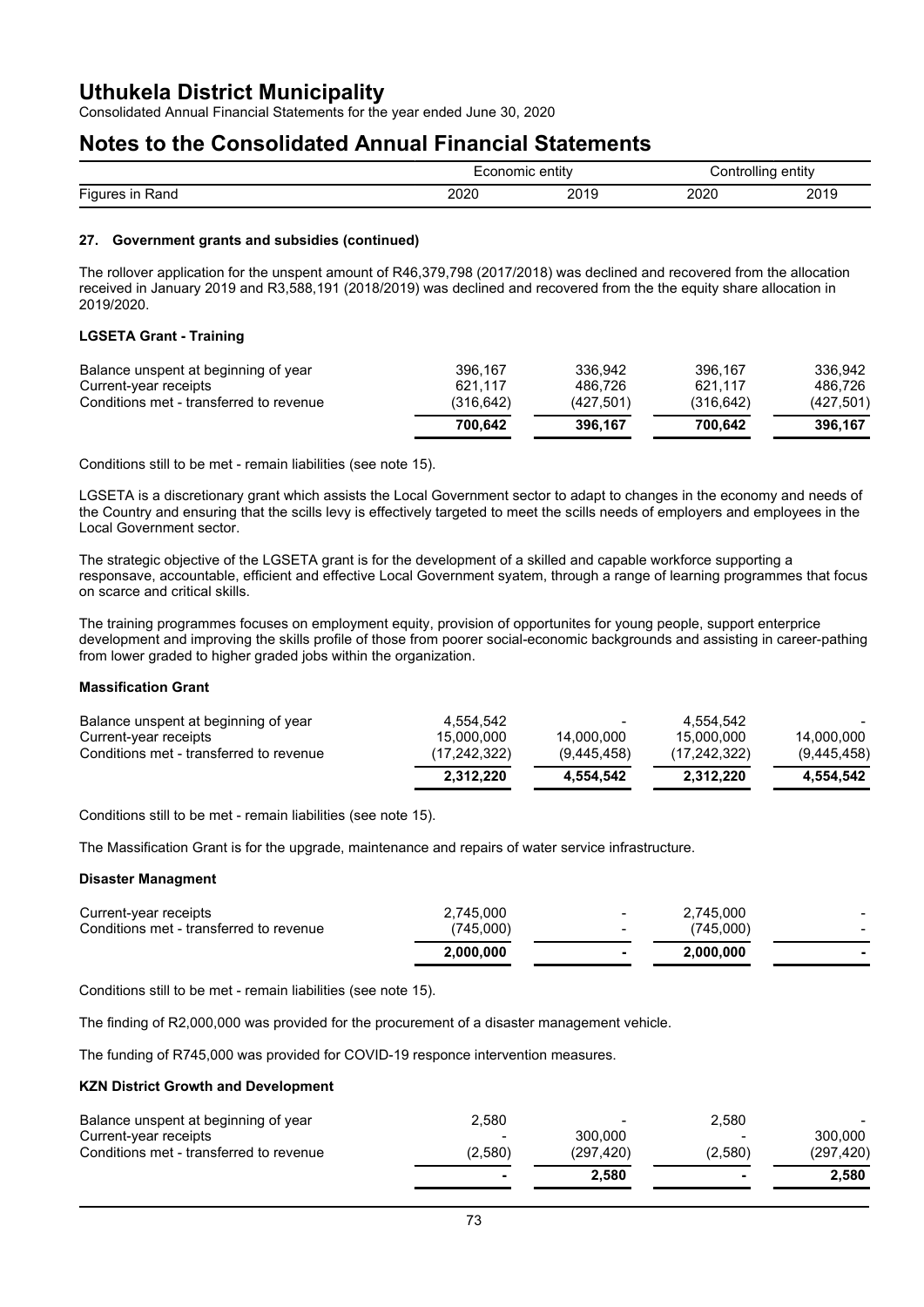Consolidated Annual Financial Statements for the year ended June 30, 2020

### **Notes to the Consolidated Annual Financial Statements**

|                                  | - - - -<br>enut |          | entit\<br>olling |                   |
|----------------------------------|-----------------|----------|------------------|-------------------|
| $- \cdot$<br>⊀anc<br>FIUI<br>. . | วกวเ<br>-uz     | ״<br>$-$ |                  | 2011<br>- - - - - |

#### **27. Government grants and subsidies (continued)**

The purpose of the District Growth an DEvelopment grant is to mobilise and syncronice strategic plans and investment priorities in all spheres of Government, State owned entities, businesses, Higher education institutions, labour, civil society and all other social partners in order to achieve the desired growth and development goals, objectives and outcomes.

Spatial contexualise and prioritise intervention so as to achieve greater spatial equity.

Develop clearly defined institutional arrangements that ensure decisive leadership, robust management, through implementation and ongoing review of the growth and development plan.

#### **RASET Program Grant**

| Current-year receipts                   | $\overline{\phantom{a}}$ | 3.000.000   | $\sim$                   | 3.000.000   |
|-----------------------------------------|--------------------------|-------------|--------------------------|-------------|
| Conditions met - transferred to revenue | $\overline{\phantom{0}}$ | (3,000,000) | $\overline{\phantom{0}}$ | (3,000,000) |
|                                         |                          |             |                          |             |

The purpose of the grant is for social transformation of emerging farmers which will provide food to Government schools and hospitals.

#### **NODAL PLan Grant**

| Current-year receipts                   | -         | 0.000.000       | $\sim$    | .000.000  |
|-----------------------------------------|-----------|-----------------|-----------|-----------|
| Conditions met - transferred to revenue | (294,125) | $\qquad \qquad$ | (294.125) |           |
|                                         | 705.875   | .000.000.       | 705.875   | 1.000.000 |

Conditions still to be met - remain liabilities (see note 15).

The NODAL plan grant is in respect of a development strategy for the economic upliftment of Estcourt, Weenen and Muden.

#### **DPSS (Development planning)**

| Balance unspent at beginning of year    | -         | 210.695   | $\overline{\phantom{0}}$ | 210.695   |
|-----------------------------------------|-----------|-----------|--------------------------|-----------|
| Current-year receipts                   | 550,000   | 300.000   | 550,000                  | 300,000   |
| Conditions met - transferred to revenue | (550.000) | (510.695) | (550.000)                | (510.695) |
|                                         |           |           | -                        |           |

Shared services are the joint provision, performance or delivery of a service, facility, or a activity by two or more Local Government entities that each may be seperate.

Local Government may determain that delivery of services on a regional basis is the most cost-effective method of providing services. To accomplish this, Local Government entities may either enter into joint agreements or transfer services to another entity.

Activities that will provide significant long-term savings to one or more Municipalities. Including training for programs and services that cross jurisdictional boundaries.

#### **Rural Road Asset Management**

|                                                                                                                                         |                                        | 997.251                       | ۰                                      | 997.251                  |
|-----------------------------------------------------------------------------------------------------------------------------------------|----------------------------------------|-------------------------------|----------------------------------------|--------------------------|
| Current-year receipts<br>Conditions met - transferred to revenue<br>Application for roll over declined (recovered<br>from equity share) | 2.636.000<br>(2,636,000)<br>(997, 251) | 2.488.000<br>(2,718,140)<br>- | 2,636,000<br>(2,636,000)<br>(997, 251) | 2.488.000<br>(2,718,140) |
| Balance unspent at beginning of year                                                                                                    | 997.251                                | 1,227,391                     | 997.251                                | 1.227.391                |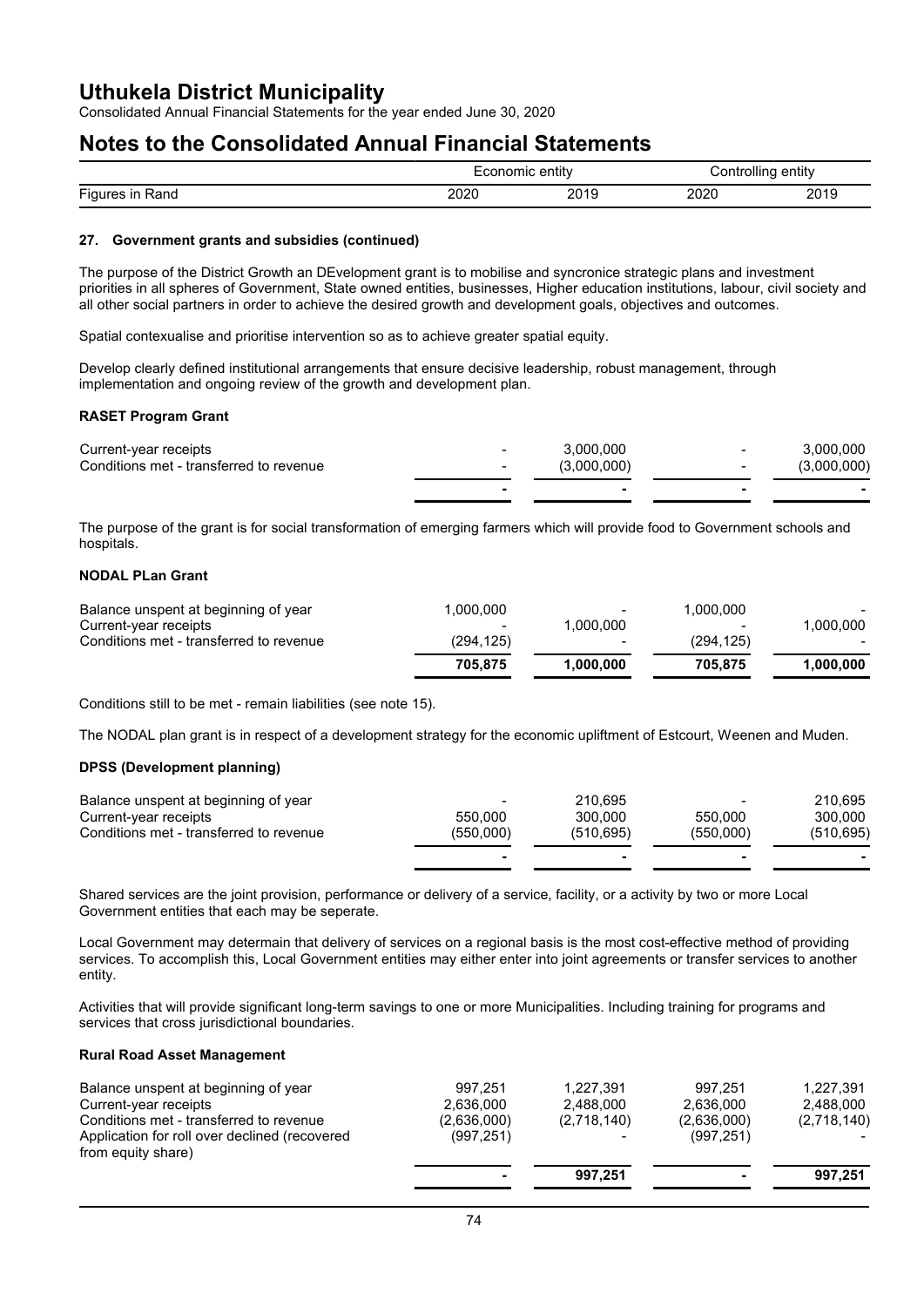Consolidated Annual Financial Statements for the year ended June 30, 2020

### **Notes to the Consolidated Annual Financial Statements**

|                                                        |      | нс<br>านเ      |      | .<br>entity<br>ΟШΙ |  |
|--------------------------------------------------------|------|----------------|------|--------------------|--|
| $- \cdot$<br>≺and<br>$\overline{ }$<br>Fiaur<br>ш<br>ີ | 2020 | 201<br>.<br>∠∪ | 2020 | ว∩1<br>∠∪ ।        |  |

#### **27. Government grants and subsidies (continued)**

The main purpose of the RRAM grant is to assist District Municipalities in setting up their road asset management system, and collect road and traffic data with the Road Infrastructure Strategic Framework for South Africa (RISFSA) ad well as to improve the road sector to being more efficient and internally competative.

This program is aimed at building road sector management capacity at local level.

The rollover application for the amount of R1,227,390 (2017/2018), which was decined, was not offset against the equity share allocation for the 2018/2019 financial year not did National Treasury request a refund.

#### **Finance Management Grant**

| Conditions met - transferred to revenue | (2,010,000) | (1.545.000) | (2,010,000) | (1,545,000) |
|-----------------------------------------|-------------|-------------|-------------|-------------|
| Current-year receipts                   | 2.010.000   | 1.545.000   | 2.010.000   | 1.545.000   |

The purpose of the grant is for capacity building which must be seen as an attempt to build individual, organizational, institutional and environmental processes to strengthen the service delivery mandate of Municipalities.

Proper systems and processes are the cornerstone to the translation of public funding into service delivery support by competent officials.

The Municipal Finance Management Internship Program (MFMIP) is a futher attempt to build capacity to deliver on their financial management responsabilities and thus their constitutional obligation.

#### **EPWP Integrated Grant**

| Current-year receipts                   | 7.054.000   | 6.206.000   | 7.054.000   | 6.206.000   |
|-----------------------------------------|-------------|-------------|-------------|-------------|
| Conditions met - transferred to revenue | (7.054.000) | (6,206,000) | (7.054.000) | (6,206,000) |
|                                         |             |             |             |             |

The Expanded Public Workd Program (EPWP) is one of an array of Government strategies aimed at addressing unemployment.

The intention of the EPWP incentive grant is to increase job creation effeorts by Provinces and Municipalities by providing a financial performance reward.

The incentive is structured to reward Privinces and Municipalities that create EPWP work by reimbursing them a portion of their wage costs. The more employment created, the higher the incentive that will be paid.

#### **28. Public contributions and donations**

|                                                      | 10,145,379 | 4,489,006      | 10.145.379 | 4,489,006 |
|------------------------------------------------------|------------|----------------|------------|-----------|
| Public contributions and donations -<br>COGTA        | 9.895.379  | 4.489.006      | 9.895.379  | 4.489.006 |
| Public contributions and donations - Umgeni<br>Water | 250,000    | $\blacksquare$ | 250,000    |           |

The public contribution of R250,000 (2019/2020) was a donation from Umgeni Water for the purchase of school shoes, school uniforms and computers to assist learners of the MIMTAMS Primary School through the Corporate Social Investment Program (CSI).

The public contribution R4,489,006 (2018/2019) was for bore holes and water storage donated by COGTA.

The public contribution R9,895,379 (2019/2020) was for yellow plant donated by COGTA.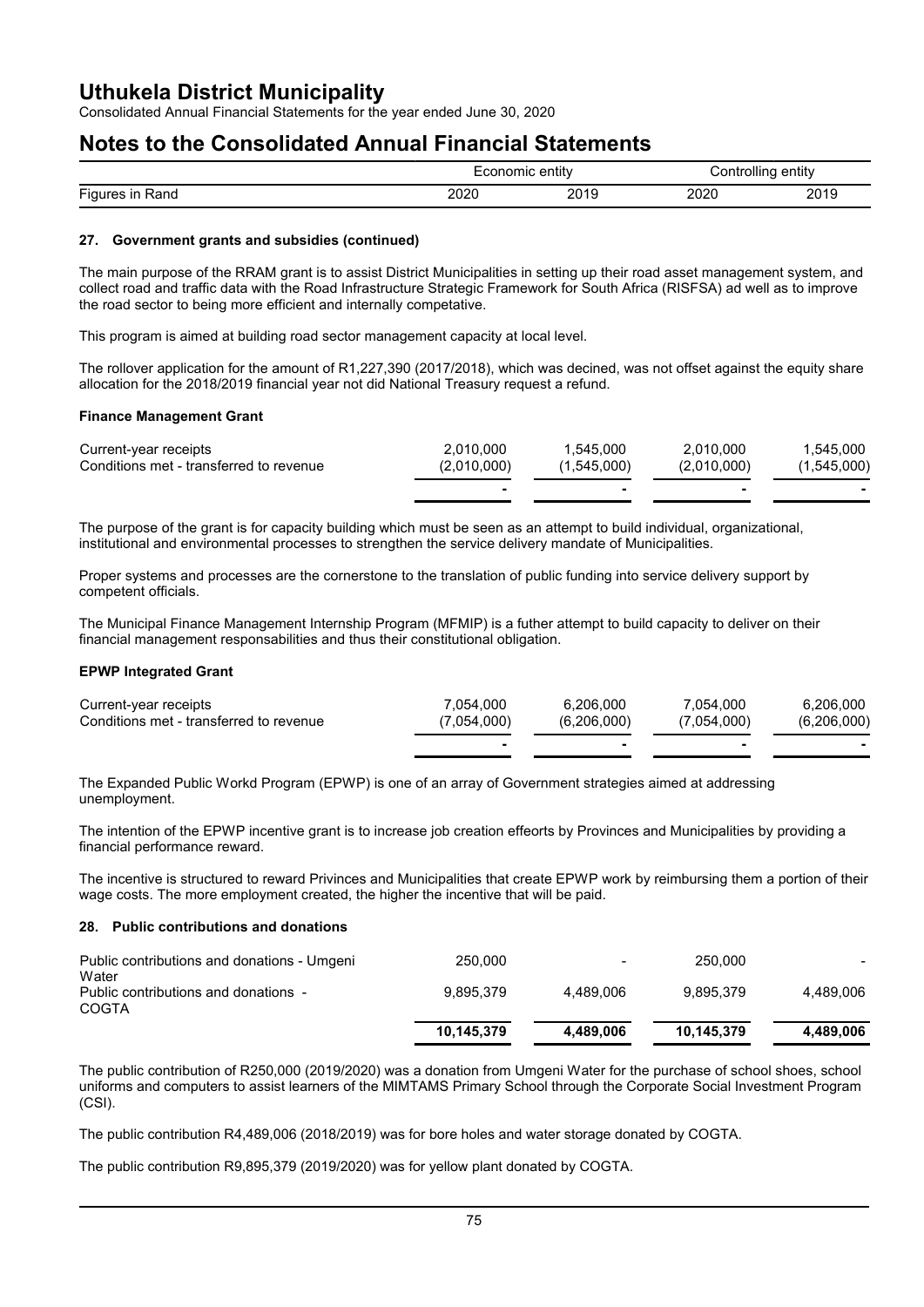Consolidated Annual Financial Statements for the year ended June 30, 2020

# **Notes to the Consolidated Annual Financial Statements**

|                                                                   | Economic entity |             | Controlling entity |             |
|-------------------------------------------------------------------|-----------------|-------------|--------------------|-------------|
| Figures in Rand                                                   | 2020            | 2019        | 2020               | 2019        |
|                                                                   |                 |             |                    |             |
| <b>Employee related costs</b><br>29.                              |                 |             |                    |             |
| Basic                                                             | 205,038,621     | 182,613,317 | 204, 155, 016      | 181,909,356 |
| <b>Bonus</b>                                                      | 15,521,075      | 13,458,722  | 15,521,075         | 13,458,722  |
| Medical aid - employers contribution                              | 7,980,100       | 6,768,773   | 7,980,100          | 6,768,773   |
| UIF                                                               | 1,354,401       | 1,322,340   | 1,352,616          | 1,321,002   |
| SDL                                                               | 2,276,582       | 2,504,643   | 2,266,595          | 2,494,886   |
| <b>Bargaining Council</b>                                         | 81,049          | 72,932      | 81,049             | 72,932      |
| Leave pay accrual                                                 |                 | 3,598,459   |                    | 3,598,459   |
| Leave pay                                                         | 8,722,060       | 1,372,346   | 8,722,060          | 1,372,346   |
| Standby allowances                                                | 15,239,836      | 11,547,416  | 15,239,836         | 11,547,416  |
| Defined contribution plans                                        | (130, 843)      | 1,791,164   | (130, 843)         | 1,791,164   |
| Travel, motor car, accommodation,                                 | 4,397,500       | 3,751,442   | 4,289,205          | 3,458,795   |
| subsistence and other allowances                                  |                 |             |                    |             |
| Overtime payments                                                 | 29,055,778      | 26,620,146  | 29,055,778         | 26,620,146  |
| Acting allowances                                                 | 1,035,572       | 1,903,281   | 1,035,572          | 1,903,281   |
| Car allowance                                                     | 12, 124, 573    | 11,564,518  | 11,911,188         | 11,394,518  |
| Housing benefits and allowances                                   | 2,021,012       | 2,112,349   | 1,903,658          | 2,018,859   |
| Surcharge Pension Fund                                            | 26,671,770      | 22,457,333  | 26,671,770         | 22,457,333  |
| Night shift                                                       | 712,528         | 625,907     | 712,528            | 625,907     |
|                                                                   |                 |             |                    |             |
|                                                                   | 332,101,614     | 294,085,088 | 330,767,203        | 292,813,895 |
| <b>Remuneration of Municipal Manager</b>                          |                 |             |                    |             |
| <b>Annual Remuneration</b>                                        | 623,703         | 1,471,323   | 623,703            | 1,471,323   |
| Backpay (upper limit increase)                                    | 17,464          | 25,564      | 17,464             | 25,564      |
| Contributions to UIF                                              | 1,041           | 1,785       | 1,041              | 1,785       |
| SDL                                                               | 7,060           | 12,981      | 7,060              | 12,981      |
| Leave paid out                                                    | 174,336         |             | 174,336            |             |
| Travelling and subsistance                                        | 3,592           | 37,109      | 3,592              | 37,109      |
|                                                                   | 827,196         | 1,548,762   | 827,196            | 1,548,762   |
|                                                                   |                 |             |                    |             |
| The Municipal Manager resigned with effect from 30 November 2019. |                 |             |                    |             |
| <b>Remuneration of Chief Finance Officer</b>                      |                 |             |                    |             |
| <b>Annual Remuneration</b>                                        | 664,265         | 651,397     | 664,265            | 651,397     |
| Car Allowance                                                     | 325,039         | 316,187     | 325,039            | 316,187     |
| Backpay (upper limit increase)                                    | 17,010          | 11,322      | 17,010             | 11,322      |
| Contributions to UIF                                              | 1,785           | 1,785       | 1,785              | 1,785       |
| SDL                                                               | 9,845           | 11,843      | 9,845              | 11,843      |
| Housing subsidy                                                   | 251,579         | 244,726     | 251,579            | 244,726     |
| Leave paid out                                                    |                 | 63,096      |                    | 63,096      |
| Travelling and subsistance                                        | 47,551          |             | 47,551             |             |
|                                                                   | 1,317,074       | 1,300,356   | 1,317,074          | 1,300,356   |
|                                                                   |                 |             |                    |             |
| <b>Remuneration of Manager Technical Services</b>                 |                 |             |                    |             |
| <b>Annual Remuneration</b>                                        | 920,573         |             | 920,573            |             |
| Contributions to UIF                                              | 1,338           |             | 1,338              |             |
| Acting allowance                                                  |                 | 83,811      |                    | 83,811      |
| <b>SDL</b>                                                        | 7,138           |             | 7,138              |             |
| Backpay (upper limit increase)                                    | 22,847          | 10,707      | 22,847             | 10,707      |
| Overtime                                                          |                 | 77,346      |                    | 77,346      |
| Standby                                                           |                 | 323,493     |                    | 323,493     |
|                                                                   | 951,896         | 495,357     | 951,896            | 495,357     |
|                                                                   |                 |             |                    |             |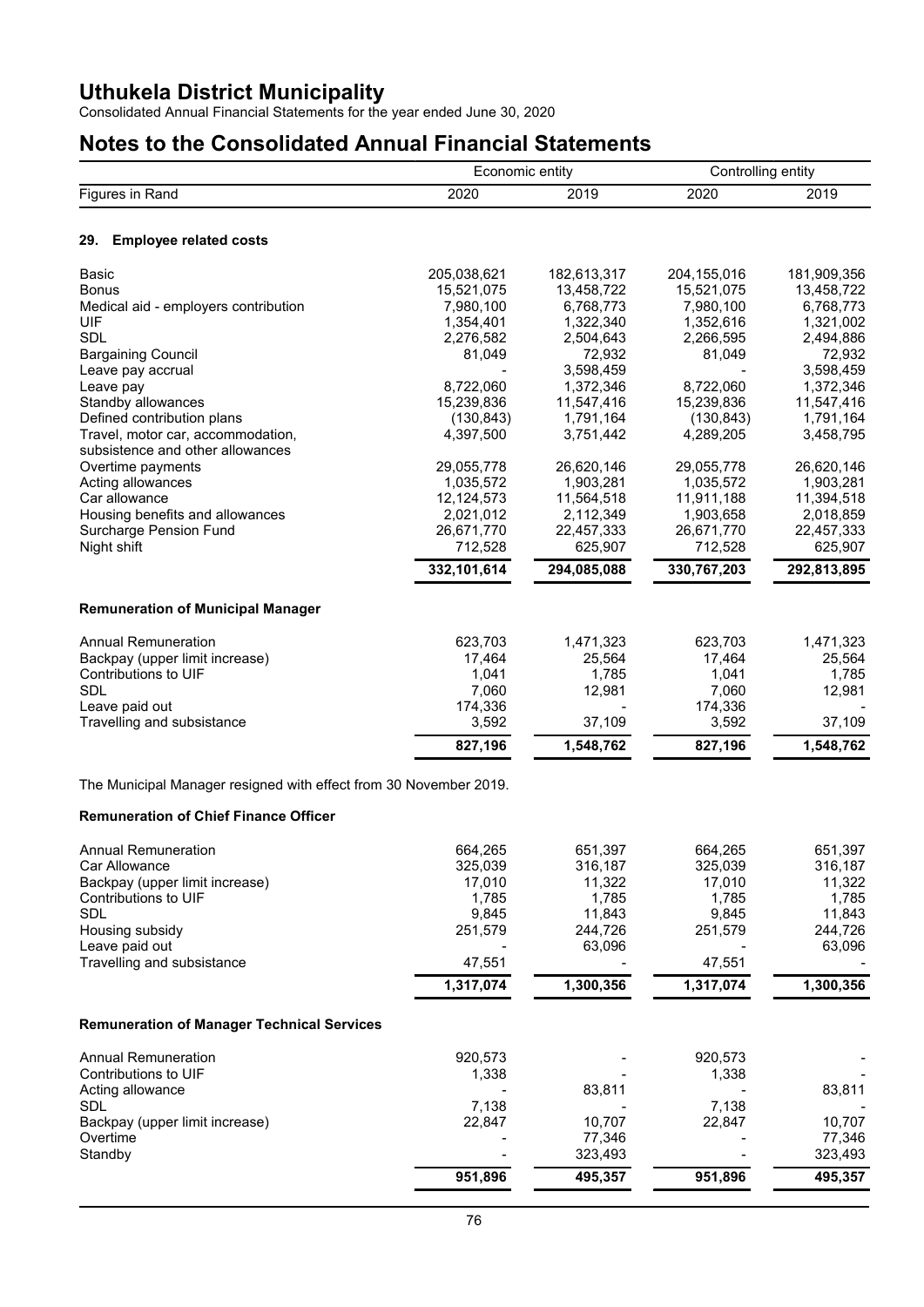Consolidated Annual Financial Statements for the year ended June 30, 2020

### **Notes to the Consolidated Annual Financial Statements**

|                                                                                                                                                                                          | Economic entity                                                                  |                                                                                   | Controlling entity                                                               |                                                                                   |
|------------------------------------------------------------------------------------------------------------------------------------------------------------------------------------------|----------------------------------------------------------------------------------|-----------------------------------------------------------------------------------|----------------------------------------------------------------------------------|-----------------------------------------------------------------------------------|
| Figures in Rand                                                                                                                                                                          | 2020                                                                             | 2019                                                                              | 2020                                                                             | 2019                                                                              |
| Employee related costs (continued)<br>29.                                                                                                                                                |                                                                                  |                                                                                   |                                                                                  |                                                                                   |
| Remuneration of Manager Health, Environmental Services and WSA                                                                                                                           |                                                                                  |                                                                                   |                                                                                  |                                                                                   |
| <b>Annual Remuneration</b><br>Car Allowance<br>Travelling and subsistance<br>Backpay (upper limit increase)<br>Contributions to UIF<br>Housing subsidy<br><b>SDL</b>                     | 715,410<br>260,007<br>43,302<br>18,319<br>1,785<br>264,158<br>9,904<br>1,312,885 | 651,397<br>316,187<br>63.096<br>11,322<br>1,785<br>244,726<br>11,843<br>1,300,356 | 715,410<br>260,007<br>43,302<br>18,319<br>1,785<br>264,158<br>9,904<br>1,312,885 | 651,397<br>316,187<br>63,096<br>11,322<br>1,785<br>244,726<br>11,843<br>1,300,356 |
|                                                                                                                                                                                          |                                                                                  |                                                                                   |                                                                                  |                                                                                   |
| <b>Remuneration of Manager Social and Economic Services</b>                                                                                                                              |                                                                                  |                                                                                   |                                                                                  |                                                                                   |
| <b>Annual Remuneration</b><br>Car Allowance<br>Backpay (upper limit increase)<br>Contributions to UIF<br>Housing subsidy<br>Acting allowance<br>Travelling and subsistance<br><b>SDL</b> | 751,101<br>260,007<br>81,100<br>1,785<br>227,553<br>86,161<br>28,067<br>10,158   | 736,548<br>252,925<br>12,804<br>1,785<br>221,355<br>24,126<br>11.632              | 751,101<br>260,007<br>81,100<br>1,785<br>227,553<br>86,161<br>28,067<br>10,158   | 736,548<br>252,925<br>12,804<br>1,785<br>221,355<br>24,126<br>11,632              |
|                                                                                                                                                                                          | 1,445,932                                                                        | 1,261,175                                                                         | 1,445,932                                                                        | 1,261,175                                                                         |
| <b>Remuneration of Manager Corporate Services</b>                                                                                                                                        |                                                                                  |                                                                                   |                                                                                  |                                                                                   |
| <b>Annual Remuneration</b><br><b>Car Allowance</b><br><b>Contributions to UIF</b><br>SDL<br>Housing subsidy<br>Travelling and subsistance<br>Backpay (upper limit increase)              | 947,584<br>155,979<br>1,785<br>9,357<br>130,066<br>16,099<br>24,265<br>1,285,135 | 929.232<br>151,730<br>1,785<br>11,424<br>126,524<br>6,133<br>16,146<br>1,242,974  | 947.584<br>155,979<br>1,785<br>9,357<br>130,066<br>16,099<br>24,265<br>1,285,135 | 929.232<br>151,730<br>1,785<br>11,424<br>126,524<br>6,133<br>16,146<br>1,242,974  |
|                                                                                                                                                                                          |                                                                                  |                                                                                   |                                                                                  |                                                                                   |

The upper limit of the toatl remuneration pakage to Municipal Managers and Managers directly accountable to the Municipal Manager are regulated by the Local Government: Municipal Systems Act,2000 (Act No. 32 of 2000).

#### **30. Remuneration of councillors**

| Mayor              | 870.815   | 849.898   | 870.815   | 849.898   |
|--------------------|-----------|-----------|-----------|-----------|
| Deputy Mayor       | 209.682   | 205.982   | 209.682   | 205.982   |
| <b>EXCO</b>        | 495.847   | 503.247   | 495.847   | 503.247   |
| Speaker            | 705.529   | 683.971   | 705.529   | 683.971   |
| <b>Councillors</b> | 4.204.565 | 4.242.521 | 4.204.565 | 4.242.521 |
|                    | 6,486,438 | 6,485,619 | 6,486,438 | 6,485,619 |

#### **In-kind benefits**

The Mayor, Deputy Mayor, Speaker and Executive Committee Members are full-time. Each is provided with an office and secretarial support at the cost of the Council.

The Mayor, Deputy Mayor and Speaker each have the use of separate Council owned vehicles for official duties.

The Mayor has three full-time bodyguards . The Deputy Mayor and Speaker have two full-time bodyguards.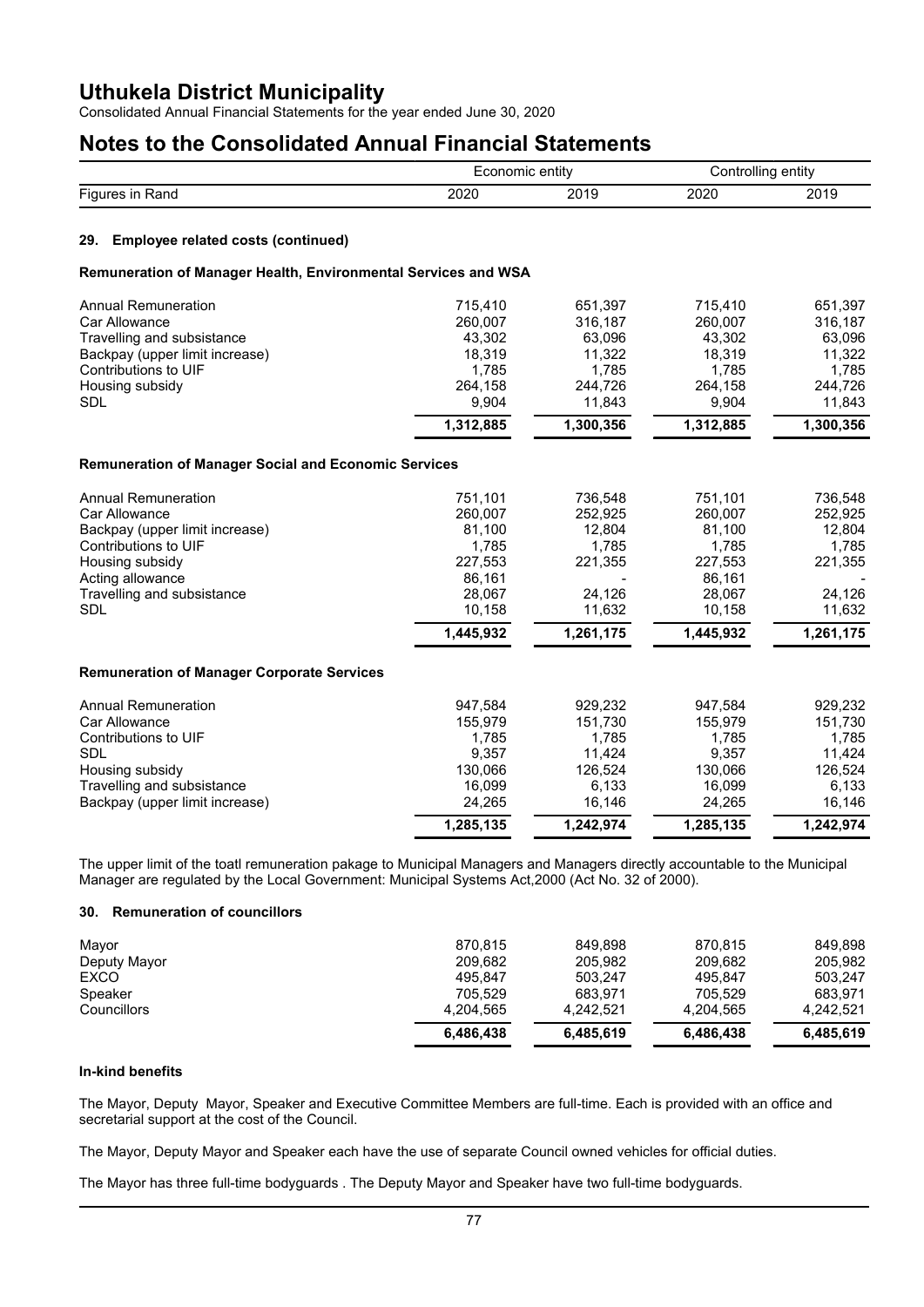Consolidated Annual Financial Statements for the year ended June 30, 2020

## **Notes to the Consolidated Annual Financial Statements**

|                                                                                                                                                                                                                                                                                                                       |                      | Economic entity<br>Controlling entity |                      |                      |
|-----------------------------------------------------------------------------------------------------------------------------------------------------------------------------------------------------------------------------------------------------------------------------------------------------------------------|----------------------|---------------------------------------|----------------------|----------------------|
| Figures in Rand                                                                                                                                                                                                                                                                                                       | 2020                 | 2019                                  | 2020                 | 2019                 |
| <b>Depreciation and amortisation</b><br>31.                                                                                                                                                                                                                                                                           |                      |                                       |                      |                      |
| Property, plant and equipment<br>Intangible assets                                                                                                                                                                                                                                                                    | 65,925,578<br>26,797 | 70,142,158<br>56,279                  | 65,844,871<br>26,797 | 70,139,347<br>56,279 |
|                                                                                                                                                                                                                                                                                                                       | 65,952,375           | 70,198,437                            | 65,871,668           | 70,195,626           |
| <b>Impairment of assets</b><br>32.                                                                                                                                                                                                                                                                                    |                      |                                       |                      |                      |
| <b>Impairments</b><br>Property, plant and equipment<br>Describe the events and circumstances that<br>led to the recognition or reversal of the<br>impairment loss. The recoverable amount or<br>[recoverable service amount] of the asset<br>was based on its fair value less costs to sell<br>or [its value in use.] | 33,764               |                                       | 33,764               |                      |
| Interest incurred<br>33.                                                                                                                                                                                                                                                                                              |                      |                                       |                      |                      |
| Other interest paid                                                                                                                                                                                                                                                                                                   | 8,777,208            | 4,924,903                             | 8,775,855            | 4,924,723            |
| Debt impairment<br>34.                                                                                                                                                                                                                                                                                                |                      |                                       |                      |                      |
| Debt impairment - Consumer debtors                                                                                                                                                                                                                                                                                    | 40,012,732           | 136,548,615                           | 40,012,732           | 136,548,615          |
| <b>Bulk purchases</b><br>35.                                                                                                                                                                                                                                                                                          |                      |                                       |                      |                      |
| Water                                                                                                                                                                                                                                                                                                                 | 125,912,408          | 45,974,118                            | 125,912,408          | 45,974,118           |

Bulk purchases represents raw water purchased from DWS (Department of Water and Sanitation) for purification and distribution through the reticulation network to consumers in the district.

A contact has been entered into between the Municipality and Umgeni Water to take over and manage the bulk water function. Thus far they have taken over the Ezakheni, Oliphantskop and Tugela Estate water purification plants.

The increase in bulk purchases is as a result of Umgeni Water billing the Municipality for bulk purified water provided.

#### **36. Contracted services**

| <b>Outsourced Services</b>                   |            |            |            |            |
|----------------------------------------------|------------|------------|------------|------------|
| <b>Burial Services</b>                       |            | 15.000     |            | 15,000     |
| <b>Security Services</b>                     | 19.115.044 | 26.174.582 | 19.115.044 | 26,174,582 |
| <b>Water Takers</b>                          | 2.285.101  | 38,760,511 | 2,285,101  | 38,760,511 |
| <b>Consultants and Professional Services</b> |            |            |            |            |
| Legal Cost                                   | 2.858.440  | 4.040.558  | 2.858.440  | 4.040.558  |
| <b>Contractors</b>                           |            |            |            |            |
| Maintenance of Buildings and Facilities      | 646.630    | 960.654    | 1.473      | 960.654    |
| Maintenance of Equipment                     | 8.852.614  | 15,335,895 | 8.852.614  | 15,335,895 |
| Maintenance of Unspecified Assets            | 11.048.392 | 12,875,507 | 11.048.392 | 12,875,507 |
| Stage and Sound Crew                         |            | 1,187      |            | 1,187      |
|                                              | 44,806,221 | 98,163,894 | 44,161,064 | 98,163,894 |

The Municipality spent R38,760,511 (2018/2019) and R2,285,101 (2019/2020) on water tankeing to provide water to rural areas where there is no piped water (reticulation system).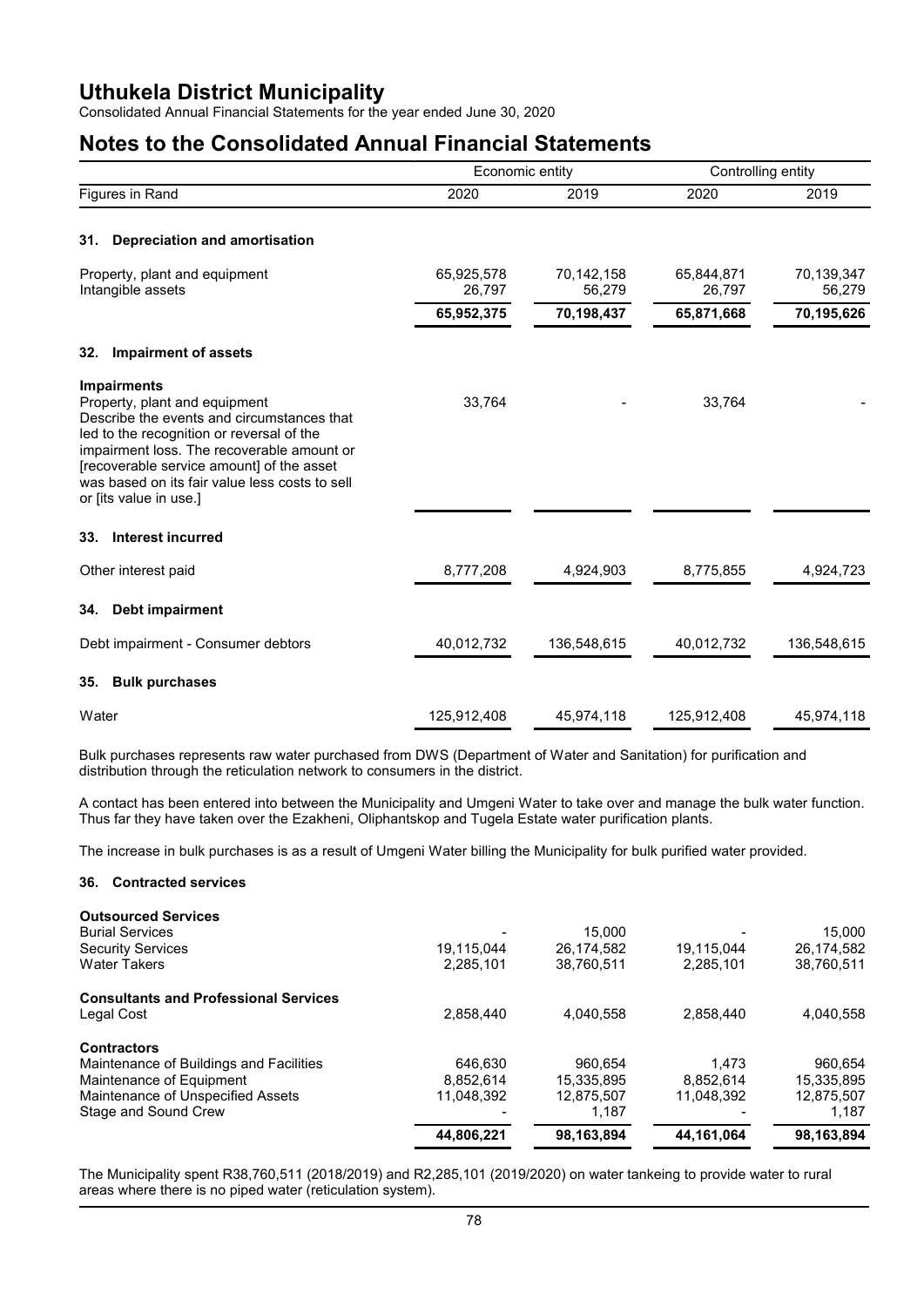Consolidated Annual Financial Statements for the year ended June 30, 2020

### **Notes to the Consolidated Annual Financial Statements**

|                        |               | iomic entitv             |              | .<br>entity<br>rollind |  |
|------------------------|---------------|--------------------------|--------------|------------------------|--|
| $-$<br>Rand<br>Fiaures | 2020<br>_____ | 2010<br>ZV.<br>ن ا<br>__ | 2020<br>____ | 2019                   |  |

#### **36. Contracted services (continued)**

R29,174,121 (2018/2019) and R19,707,858 (2018/2020) was spent on maintenance and repairs of Municipal assets - refer to note number 4 (PPE).

Contracted services is classified as follows.

| 2019/2020                            | Other<br>contractors | <b>Maintenance</b><br>of buildings<br>and facilities | <b>Maintenance</b><br>of equipment | <b>Maintenance</b><br>of unspecified<br>assets | <b>Total</b> |
|--------------------------------------|----------------------|------------------------------------------------------|------------------------------------|------------------------------------------------|--------------|
| <b>Buildings</b>                     |                      | 1,473                                                |                                    |                                                | 1,473        |
| Vehicles                             |                      |                                                      | 3,620,370                          |                                                | 3,620,370    |
| Pipelines and reservoirs             |                      |                                                      |                                    | 10,967,332                                     | 10,967,332   |
| Pumps                                |                      |                                                      | 5,053,048                          |                                                | 5,053,048    |
| Furniture and equipment              |                      |                                                      | 67,700                             |                                                | 67,700       |
| Security services                    | 19,115,044           |                                                      |                                    |                                                | 19,115,044   |
| Water tankering                      | 2,285,101            |                                                      |                                    |                                                | 2,285,101    |
| Legal costs                          | 2,849,941            |                                                      |                                    |                                                | 2,849,941    |
| <b>Buildings - Uthukela</b>          |                      | 645,157                                              |                                    |                                                | 645,157      |
| Economic Development<br>Agency       |                      |                                                      |                                    |                                                |              |
|                                      | 24,250,086           | 646,630                                              | 8,741,118                          | 10,967,332                                     | 44,605,166   |
| 2018/2019                            | Other<br>contractors | <b>Maintenance</b><br>of buildings                   | <b>Maintenance</b><br>of equipment | <b>Maintenance</b><br>of unspecified           | <b>Total</b> |
|                                      |                      | and facilities                                       |                                    | assets                                         |              |
| <b>Buildings</b>                     |                      | 352,704                                              |                                    |                                                | 352,704      |
| Vehicle                              |                      |                                                      | 9,776,603                          |                                                | 9,776,603    |
| Pipelines and reservoirs             |                      |                                                      |                                    | 12,436,533                                     | 12,436,533   |
| Buildings plant and pump<br>stations |                      | 248,418                                              |                                    |                                                | 248,418      |
| Pumps                                |                      |                                                      | 5,556,987                          |                                                | 5,556,987    |
| Blue drop                            |                      |                                                      |                                    | 438,974                                        | 438,974      |
| Electrical                           |                      | 359,532                                              |                                    |                                                | 359,532      |
| Specialized equipment                |                      |                                                      | 2,305                              |                                                | 2,305        |
| <b>Burial services</b>               | 15,000               |                                                      |                                    |                                                | 15,000       |
| Stage and sound crew                 | 1,187                |                                                      |                                    |                                                | 1,187        |
| Security services                    | 26,174,582           |                                                      |                                    |                                                | 26,174,582   |
| Water tankering                      | 38,760,511           |                                                      |                                    |                                                | 38,760,511   |
| Legal costs                          | 4,040,558            |                                                      |                                    |                                                | 4,040,558    |
|                                      | 68,991,838           | 960,654                                              | 15,335,895                         | 12,875,507                                     | 98,163,894   |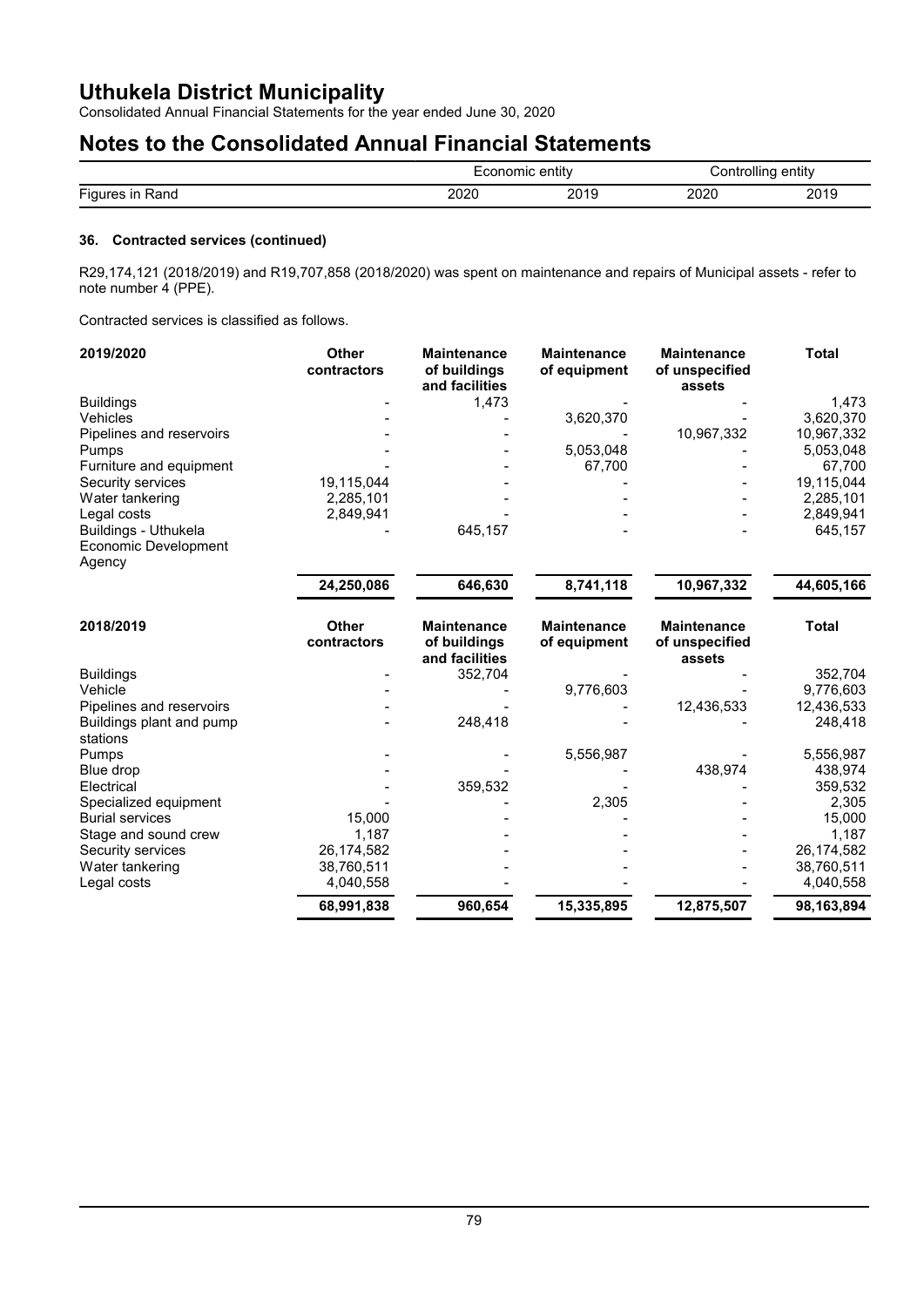Consolidated Annual Financial Statements for the year ended June 30, 2020

## **Notes to the Consolidated Annual Financial Statements**

|                                   | Economic entity |             | Controlling entity |             |
|-----------------------------------|-----------------|-------------|--------------------|-------------|
| Figures in Rand                   | 2020            | 2019        | 2020               | 2019        |
| <b>General expenses</b><br>37.    |                 |             |                    |             |
| Advertising                       | 258,128         | 599,979     | 240,253            | 449,960     |
| Auditors remuneration             | 3.800.000       | 3,038,637   | 3,800,000          | 3,038,637   |
| Bank charges                      | 3,050,025       | 679,213     | 3,050,025          | 679,213     |
| Cleaning                          | 31.940          | 818,157     | 31,940             | 796,817     |
| Commission paid                   | 3,328,580       | 1,175,605   | 3,328,580          | 1,175,605   |
| Computer expenses                 | 2,452,626       | 3,230,500   | 2,452,626          | 3,230,500   |
| Consulting and professional fees  | 1,215,038       | 4,380,154   | 1,215,038          | 4,373,817   |
| Consumables                       | 4,609,371       | 1,321,261   | 4,609,371          | 1,321,261   |
| Entertainment                     |                 | 15,570      |                    | 15,570      |
| Hire                              | 5,920,623       | 5,521,289   | 5,920,623          | 5,521,289   |
| Insurance                         | 2,695,546       | 4,563,139   | 2,695,546          | 4,563,139   |
| Conferences and seminars          | 630,684         | 932,253     | 630,684            | 932,253     |
| Medical expenses                  | 373,030         | 376,600     | 373,030            | 376,600     |
| Motor vehicle expenses            | 907,809         | 1,072,491   | 907,809            | 1,072,491   |
| Fuel and oil                      | 11,372,340      | 13,758,713  | 11,372,340         | 13,758,713  |
| Postage and courier               |                 | 86,901      |                    | 86,901      |
| Printing and stationery           | 339,901         | 1,634,459   | 339,901            | 1,634,459   |
| Protective clothing               | 733,035         | 2,183,264   | 733,035            | 2,183,264   |
| Subscriptions and membership fees | 2,730,702       | 3,015,133   | 2,730,702          | 3,015,133   |
| Telephone and fax                 | 2,138,068       | 3,223,379   | 2,091,097          | 3,207,550   |
| Training                          | 152,915         | 961,504     | 152,915            | 961,504     |
| Assets expensed                   | 19,107,874      | 60,912,190  | 19,107,874         | 60,912,190  |
| Electricity                       | 39,844,620      | 62,016,214  | 39,894,174         | 62,016,214  |
| Water - internal use              | 463,884         | 135,767     | 463,884            | 135,767     |
| Audit committee                   | 317,397         | 218,952     | 317,397            | 218,952     |
| Government grant expenditure      | 6,192,302       | 2,403,179   | 6,192,302          | 2,403,179   |
| Covid-19 expences                 | 2,706,041       |             | 2,706,041          |             |
| Chemicals                         | 3,978,402       | 5,281,849   | 3,978,402          | 5,281,849   |
| Other expenses                    | 535,369         | 272,920     | 535,369            | 272,920     |
|                                   | 119,886,250     | 183,829,272 | 119,870,958        | 183,635,747 |

Government grant expenditure represents project expenditure funded by grants which are not of a capital nature and not capitalized and is therefore not reflected as PPE in the fixed asset register.

Assets expences relates to expenditure incurred against a capital budget however these items are not aof a capital nature and have therefore not being capitalized and are not included in PPE in the fixed asset register,

Printing and stationery include amounts paid to Inside Data for the printing of consumer debtors accounts.

Maintenance and repairs is now disclosed under note 4 "PPE" - GRAP 1 - Presentation of financial statements and note 36 "contracted services".

#### **Consulting and professional fees**

|                                              | 1,215,038                | 4,380,154 | 1,215,038 | 4,373,817                |
|----------------------------------------------|--------------------------|-----------|-----------|--------------------------|
| Econimic Development Agency                  |                          |           |           |                          |
| Lindelani Assessment Services - Uthukela     | $\overline{\phantom{a}}$ | 6.337     |           | $\overline{\phantom{a}}$ |
| VAT audit                                    | $\,$                     | 186.870   |           | 186.870                  |
| Asset verification                           | $\overline{\phantom{a}}$ | 1.029.776 | -         | 1.029.776                |
| Consultants - Uthukela District Municipality | 1,215,038                | 2,940,302 | 1,215,038 | 2,940,302                |
| GIS programs                                 | $\,$                     | 216.869   |           | 216.869                  |

Consulting and professional fees are included in general expenditure above.

| <b>Grant expenditure</b>  |           |                          |           |  |
|---------------------------|-----------|--------------------------|-----------|--|
| NODAL Development Plan    | 294.125   | $\overline{\phantom{0}}$ | 294.125   |  |
| District wide VIP toilets | 3.304.351 | $\sim$                   | 3.304.351 |  |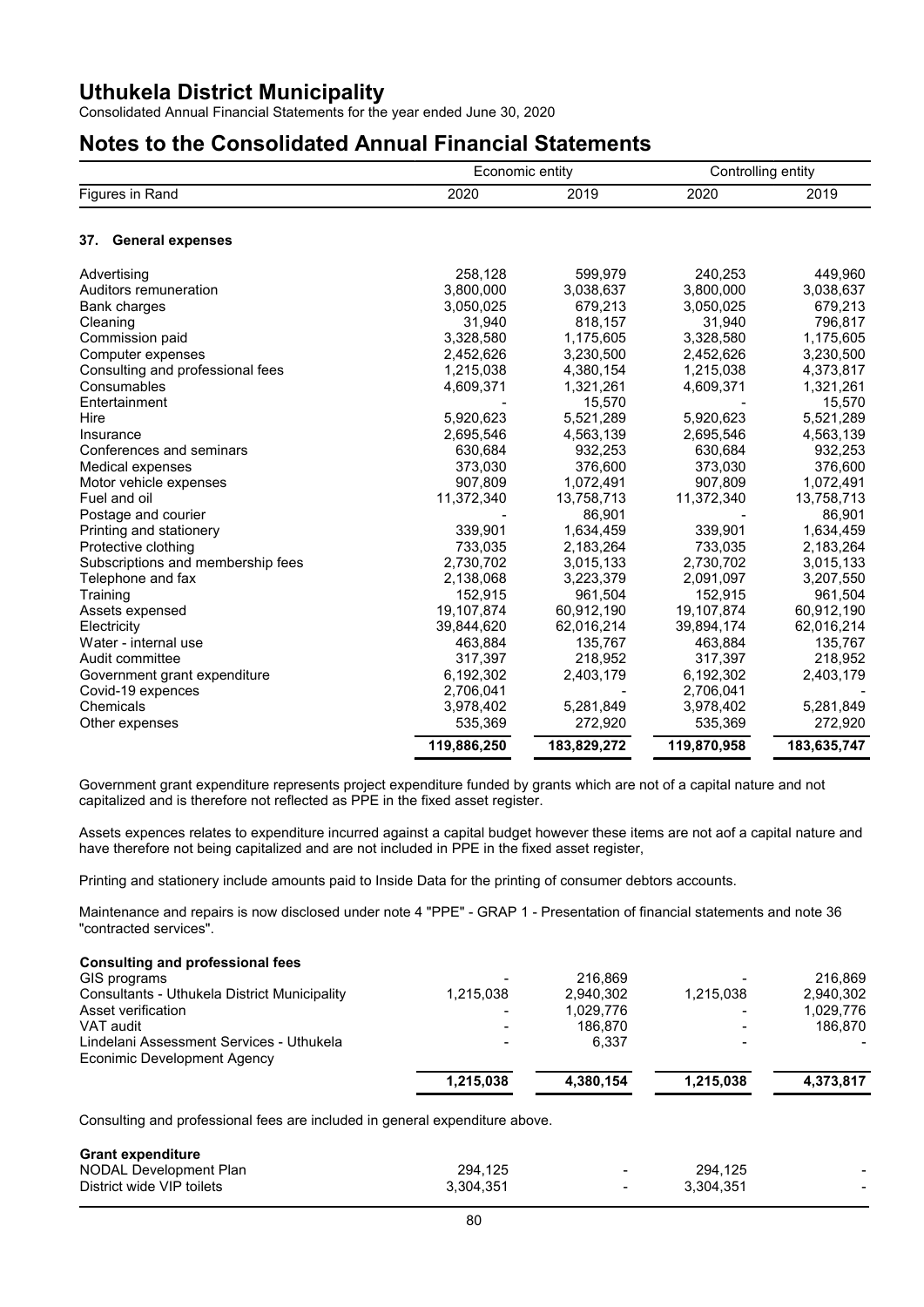Consolidated Annual Financial Statements for the year ended June 30, 2020

### **Notes to the Consolidated Annual Financial Statements**

| Economic entity      |           | Controlling entity   |           |
|----------------------|-----------|----------------------|-----------|
| 2020                 | 2019      | 2020                 | 2019      |
| 2,292,351<br>301.475 | 2,403,179 | 2,292,351<br>301.475 | 2,403,179 |
| 6,192,302            | 2,403,179 | 6,192,302            | 2,403,179 |
|                      |           |                      |           |

**COVID-19 expenditure**

| <b>COVID-19 EXPERIGNME</b> |           |                 |           |  |
|----------------------------|-----------|-----------------|-----------|--|
| Funded by the Municipality | 2.706.041 | $\qquad \qquad$ | 2.706.041 |  |
|                            |           |                 |           |  |

The Municipality made a budget provision of R3,000,000 for the 2019/2020 financial year and spent R2,706,041.

National Treasury provided Municipal Disaster Relief grant funding for COVID-19 responce and intervention measures. The grant for the 2019/2020 financial year was R745,000 and was spent in full during the year. (refer Government grants and subsidies).

COVID-19 expenditure is included in general expenditure above.

#### **38. Auditors' remuneration**

| Fees                                                                                                                                              | 3,800,000 | 3,038,637 | 3,800,000 | 3,038,637 |
|---------------------------------------------------------------------------------------------------------------------------------------------------|-----------|-----------|-----------|-----------|
| Auditors remuneration is included in general expenditure.                                                                                         |           |           |           |           |
| 39. Lease rentals on operating leases                                                                                                             |           |           |           |           |
| <b>Agreement of leases - Lessor</b>                                                                                                               |           |           |           |           |
| Dedekind Real Estate - rental of parking<br>space in Ladysmith                                                                                    |           | 66,000    |           | 66,000    |
| Dedekind Real Estate (Sarosma Trust IT) -<br>office rental in respect of Development<br>Agency - Heron House - 131 Murchison<br>Street, Ladysmith |           | 241,700   |           | 60,200    |
| V.R. Sarjoo - Rental of satelite office in<br>Weenen                                                                                              |           | 25,898    |           | 25,898    |
| Afrirent - Vehicle tracking rental fees                                                                                                           | 502,320   |           | 502,320   |           |
| October Morne Investments CC                                                                                                                      |           | 240,000   |           | 240,000   |
| Moon Magic Investments- rental of satelite<br>office in Estcourt                                                                                  | 64,648    | 123,005   | 64,648    | 123,005   |
| A. Good - Rental of satelite office in Colenso                                                                                                    | 28,008    | 32,517    | 28,008    | 32,517    |
| Konika Minolta - rental of office machines                                                                                                        | 68,153    | 554,986   | 68,153    | 554,986   |
| Laytam Investments - rental of worksop 35<br>Progress Road Ladysmith                                                                              | 529,600   |           | 529,600   |           |
|                                                                                                                                                   | 1,192,729 | 1,284,106 | 1,192,729 | 1,102,606 |

The lease agreement with Laytam Investments is for the rental of a workshop at 35 Progress Road Ladysmith and is for the period 1 July 2019 to 3 June 2022.

The lease agreement with Sarjoo VR is for the satelite office at Retief Street in Weenen which commenced in January 2005 on a month to month basis and was terminated in September 2015. A new contract was entered into for the period October 2015 to September 2018.

The lease agreement with Rashid Suleman Trust was for the satelite office at 127 Albert Street Estcourt and was for the period 1 December 2014 to 1 January 2015. Rashid Suleman Trust is now known as Moon Magic Investments (Pty) Ltd and the lease agreement was for the period February 2015 to January 2016, February 2016 to January 2017, February 2017 to January 2018, March 2018 to February 2019 and March 2019 to February 2020.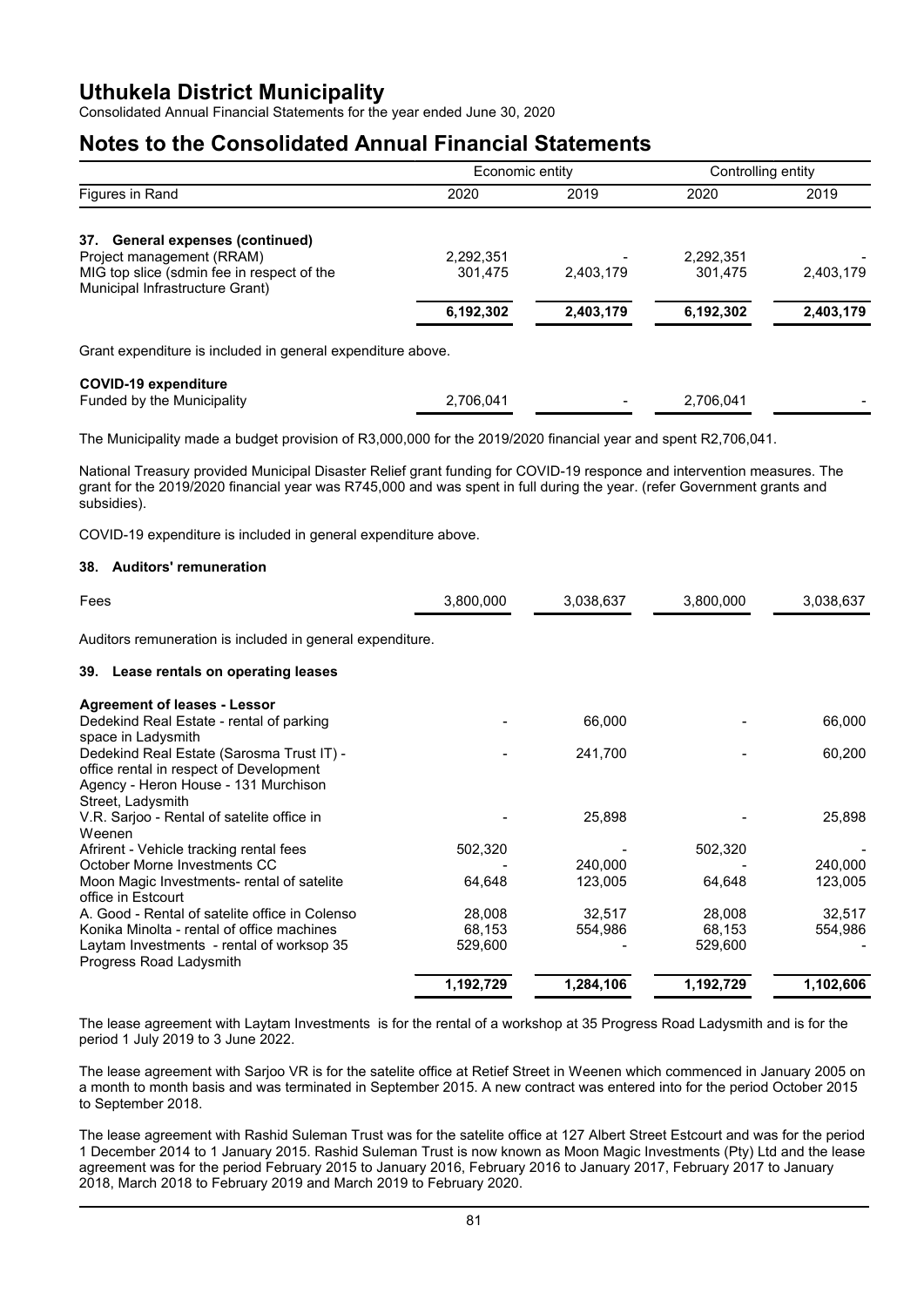Consolidated Annual Financial Statements for the year ended June 30, 2020

### **Notes to the Consolidated Annual Financial Statements**

|                                        |      | $\sim$ ntity<br>нс<br>nu |      | .<br>entity<br>ollinc |  |
|----------------------------------------|------|--------------------------|------|-----------------------|--|
| $- \cdot$<br>Rand<br>-In<br>Fidur<br>ີ | 2020 | 2011<br>ن ا<br>∠∪        | 2020 | 201<br>2015           |  |

#### **39. Lease rentals on operating leases (continued)**

The lease agreement wih October Morn Investments CC is on a month to month basis and is for parking space at 24/28 Murchison Street which commenced on the 1st of October 2015. A new lease agreement was entered into for the period March 2018 to February 2019.

The lease agreement with A Good is in respect of the satelite office at 63/69 Sir George Street in Colenso for the period September 2015 to August 2018.

The lease agreement with Dedekind Real Estate (Sarosma Trust) is for parking space which is on a month to month basis. A new lease agreement was entered into for the period June 2018 to May 2019.

The lease agreement with Dedekind Real Estate (Sarosma Trust) is for office space occupied by the Uthukela Economic Development Agency at 131 Murchison Street, Ladysmith for the period June 2018 to May 2019, thereafter on a month to month bases.

Additional office equipment (photo copiers) is leased from Konica Minolta for a period of 36 months which started in December 2015 and terminates in November 2018.

#### **Operating lease liabilities**

626,497 556,147 626,497 556,147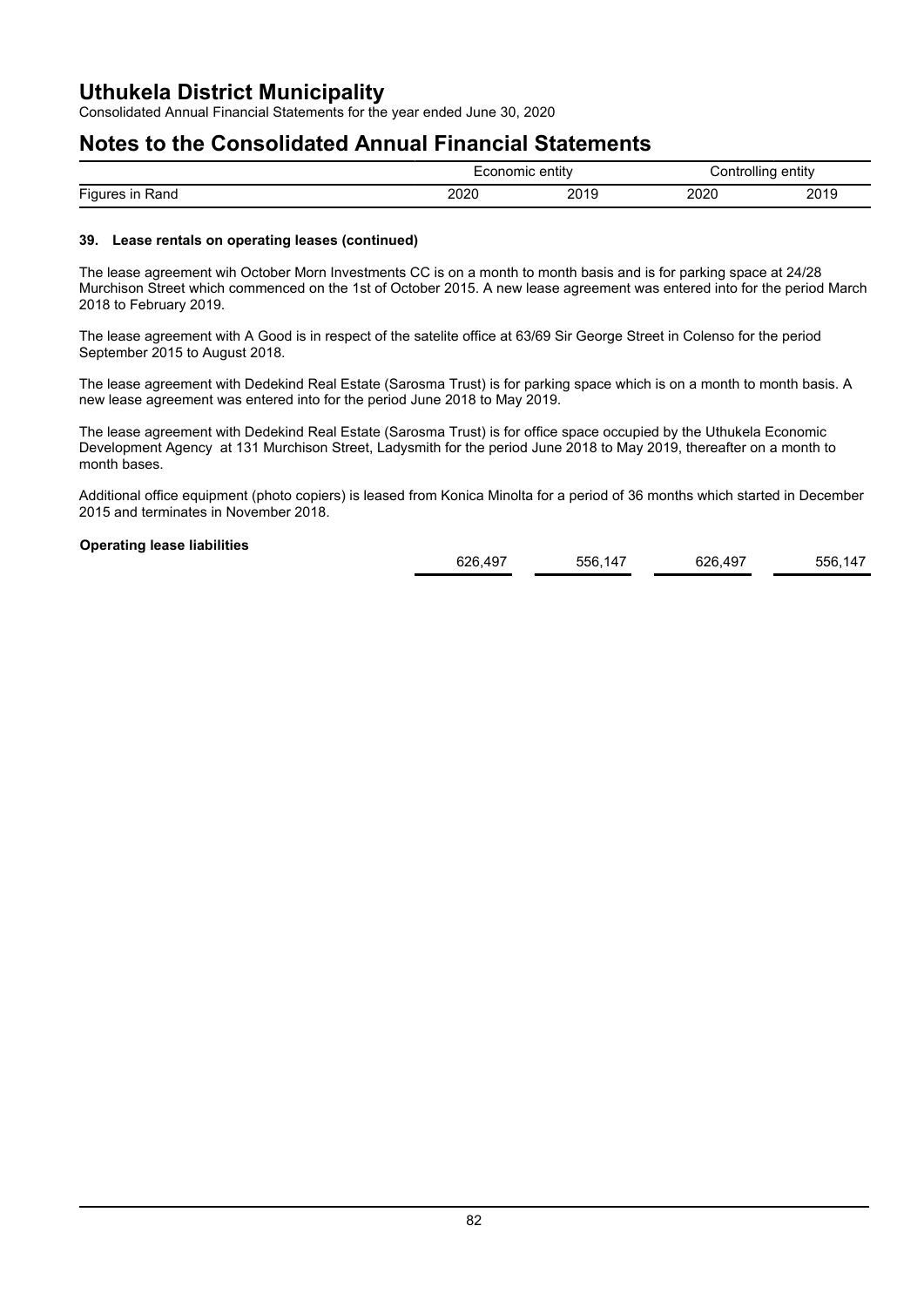Consolidated Annual Financial Statements for the year ended June 30, 2020

## **Notes to the Consolidated Annual Financial Statements**

|                                                 | Economic entity |                 | Controlling entity |                 |
|-------------------------------------------------|-----------------|-----------------|--------------------|-----------------|
| Figures in Rand                                 | 2020            | 2019            | 2020               | 2019            |
| Cash generated from operating activities<br>40. |                 |                 |                    |                 |
| Surplus                                         | 203,569,445     | 204,469,471     | 202,695,575        | 204,346,513     |
| <b>Adjustments for:</b>                         |                 |                 |                    |                 |
| Depreciation and amortisation                   | 65,952,375      | 70,198,437      | 65,871,668         | 70,195,626      |
| Loss on sale of assets                          | 512,127         | 943,319         | 512,127            | 943,319         |
| (Loss) gain on acturial valuations              | (387, 387)      | 5,934,317       | (387, 387)         | 5,934,317       |
| Interest income                                 | (59,908,929)    |                 | (59, 498, 174)     |                 |
| Impairment deficit                              | 33,764          |                 | 33,764             |                 |
| Debt impairment                                 | 40,012,732      | 136,548,614     | 40,012,732         | 136,548,614     |
| Bad debts written off                           | 65,641,045      | 6,915,182       | 65,641,045         | 6,915,182       |
| Movements in operating lease assets and         | (70, 350)       | 396,620         | (70, 350)          | 396,620         |
| accruals                                        |                 |                 |                    |                 |
| Changes accumulated surplus                     |                 |                 |                    |                 |
| Changes in other accruals (provisions)          | 8,135,355       | 4,397,439       | 8,135,355          | 4,397,439       |
| Other non-cash items                            | 5,852,657       |                 | 5,852,657          |                 |
| Other non-cash items (Impairment reversal)      | (2,740,513)     | (15,983,181)    | (2,740,513)        | (15,983,181)    |
| Other non-cash items (Actuarial gain)           | (2,591,376)     |                 | (2,591,376)        |                 |
| Changes in working capital:                     |                 |                 |                    |                 |
| Increase in Inventories                         | (959, 797)      | (34, 950)       | (959, 797)         | (34, 950)       |
| Decrease in receivables from exchange           | 20,466,220      | (93,790,680)    | 20,466,220         | (93,790,680)    |
| transactions (current assets)                   |                 |                 |                    |                 |
| Increase in receivables from exchange           | (17,036,650)    | (135, 176, 121) | (17,036,650)       | (135, 176, 121) |
| transactions (Consumer debtors)                 |                 |                 |                    |                 |
| Increase in other receivables from non-         | (219, 956)      | 574,295         | (142, 440)         | 574,295         |
| exchange transactions                           |                 |                 |                    |                 |
| Increase in prepayments                         | (305, 178)      | (298, 783)      | (305, 178)         | (298, 783)      |
| Increase in emplyee benefit                     | (1, 174, 874)   |                 | (1, 174, 874)      |                 |
| Decrease in payables from exchange              | (46,909,675)    | 198,648,902     | (47, 233, 487)     | 198,450,851     |
| transactions                                    |                 |                 |                    |                 |
| Increase in VAT                                 | 12,217,638      | 4,907,850       | 12,217,638         | 4,907,850       |
| Decrease in unspent conditional grants and      | (5,673,046)     | (34,966,745)    | (4,816,108)        | (37,618,675)    |
| receipts                                        |                 |                 |                    |                 |
| Decrease in consumer deposits                   | (10, 745, 307)  | (5,080,320)     | (10,607,705)       | (5,080,320)     |
| Decrease in other financial liabilities -       | (3,817,175)     | (6,057,924)     | (3,817,175)        | (6,057,924)     |
| consumer debtors                                |                 |                 |                    |                 |
| Decrease in other financial liabilities         | (12,072)        | (22,968,223)    | (12,072)           | (22,968,223)    |
|                                                 | 269,841,073     | 319,577,519     | 270,045,495        | 316,601,769     |

#### **41. Disposal of: a significant asset(s) /or a group of assets and liabilities /or a component of the entity**

Management has taken a decision to dispose of a significant group of assets as reflected in Appendix B "analysis of property, plant and equipment".

#### **Description of the asset(s), group of assets and liabilities or, component**

| <b>Carrying values</b>                         |      |           |           |
|------------------------------------------------|------|-----------|-----------|
| Carrying value of a group of assets            | $\,$ | 2.219.790 | 2,219,790 |
| (vehicles)                                     |      |           |           |
| Carrying value of a group of assets            | $\,$ | 26.677    | 26.677    |
| (computer equipment)                           |      |           |           |
| Carrying value of a group of assets (furniture |      | 36.890    | 36.890    |
| and fittings)                                  |      |           |           |
| Carrying value of a group of assets (office    | $\,$ | 12.210    | 12.210    |
| equipment)                                     |      |           |           |
| Carrying value of a group of assets            | $\,$ | 6.914.580 | 6.914.580 |
| (infrastructure)                               |      |           |           |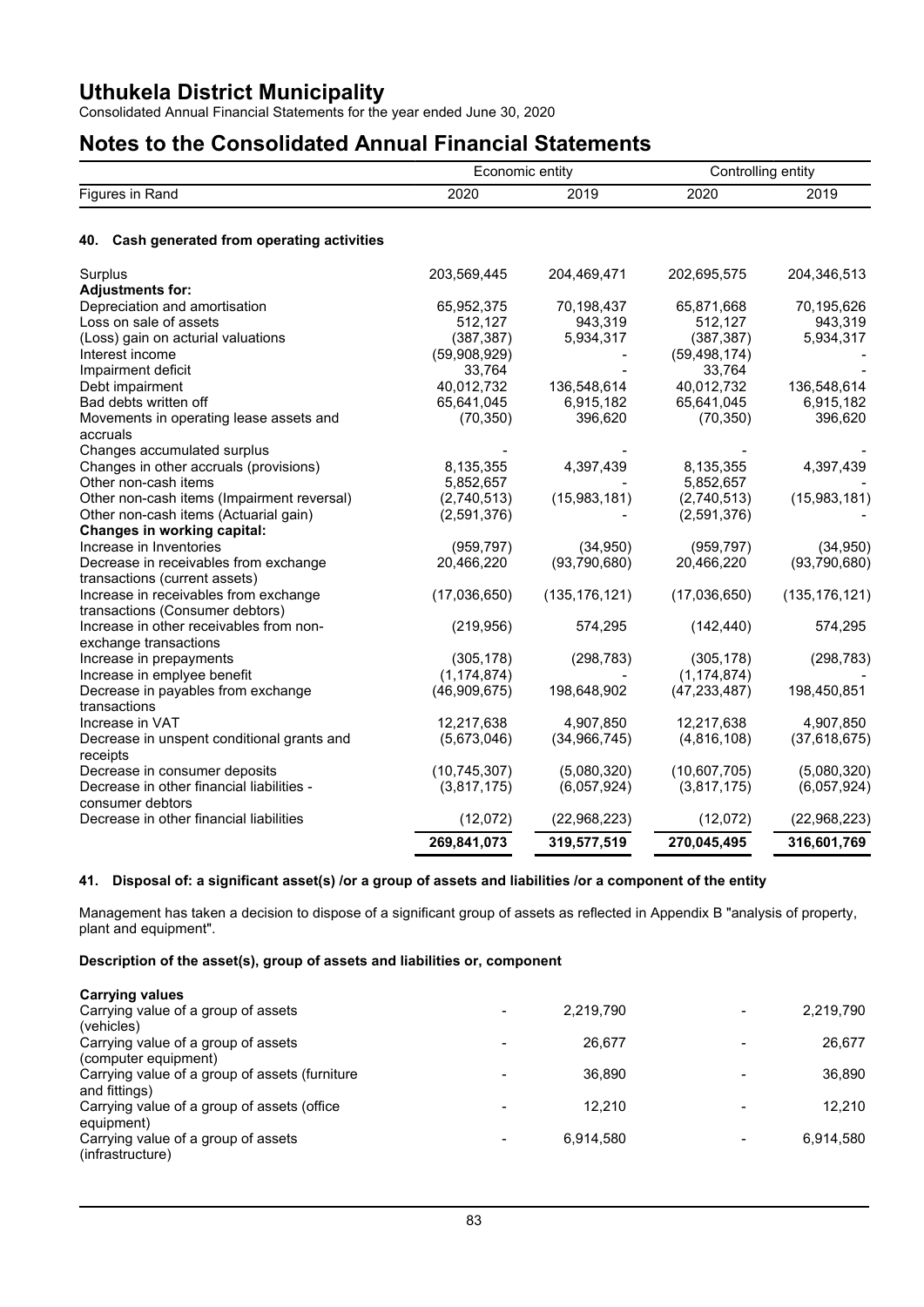Consolidated Annual Financial Statements for the year ended June 30, 2020

# **Notes to the Consolidated Annual Financial Statements**

|                                                                               |                         | Economic entity |                         | Controlling entity |  |
|-------------------------------------------------------------------------------|-------------------------|-----------------|-------------------------|--------------------|--|
| Figures in Rand                                                               | 2020                    | 2019            | 2020                    | 2019               |  |
| <b>Commitments</b><br>42.                                                     |                         |                 |                         |                    |  |
| Authorised capital expenditure                                                |                         |                 |                         |                    |  |
|                                                                               |                         |                 |                         |                    |  |
| Already contracted for but not yet<br>completed (WIP)                         |                         |                 |                         |                    |  |
| Property, plant and equipment                                                 | 248,704,696             | 321,241,183     | 248,704,696             | 321,241,183        |  |
| Infrastructure Grants - MIG, MWIG, WSIG                                       |                         |                 |                         |                    |  |
| & RRAMS                                                                       |                         |                 |                         |                    |  |
| Bhekuzulu phase 1 - reticulation                                              |                         | 1,856,037       |                         | 1,856,037          |  |
| Bhekuzulu phase 2 - reticulation<br>Bhekuzule phase 3 - water retic to        | 20,644,449              | 2,158,881       | 20,644,449              | 2,158,881          |  |
| Ephangweni Enndersdale                                                        |                         |                 |                         |                    |  |
| Bhekuzulu phase 4 - water retic to                                            | 13,346,136              |                 | 13,346,136              |                    |  |
| Ephangweni Enndersdale                                                        |                         |                 |                         |                    |  |
| Bhekuzulu - outstanding work                                                  | 2,927,358               | 11,979,976      | 2,927,358               | 11,979,976         |  |
| Kwanobamba / Ezitendeni sanitation                                            |                         | 2,313,568       |                         | 2,313,568          |  |
| Kwanobamba / Ezitendeni WWTW- civil and                                       |                         | 29,664,437      |                         | 29,664,437         |  |
| building works<br>Kwanobamba / Ezitendeni WWTW -                              |                         | 13,961,074      |                         | 13,961,074         |  |
| mechanical                                                                    |                         |                 |                         |                    |  |
| Kwanobamba / Ezitendeni sanitation project<br>- reticulation and pump station |                         | 37,096,690      |                         | 37,096,690         |  |
| Kwanombamba / Ezitendeni water project :                                      | 26,579,737              |                 | 26,579,737              |                    |  |
| Weenen reticulation<br>Kwanombamba / Ezitendeni sanitation                    | 19,177,039              |                 | 19,177,039              |                    |  |
| project sewer reticulation and pump station                                   |                         |                 |                         |                    |  |
| phase 1B                                                                      |                         |                 |                         |                    |  |
| Weenen / Ezitendeni sewer treatment works                                     | 11,878,302              |                 | 11,878,302              |                    |  |
| Umhlumayo project                                                             |                         | 6,882,542       |                         | 6,882,542          |  |
| Fitty park - phase 2                                                          |                         | 814,736         |                         | 814,736            |  |
| Estcourt Industrial pipeline                                                  |                         | 2,916,530       |                         | 2,916,530          |  |
| Construction of Estcourt industrial area<br>water network upgrade             | 3,633,426               | 20,524,123      | 3,633,426               | 20,524,123         |  |
| Construction of Wembezi water conservation                                    |                         | 63,482,859      |                         | 63,482,859         |  |
| and demand management - phase 1                                               |                         |                 |                         |                    |  |
| Dreging of Oliphantskop dam                                                   |                         | 692,881         |                         | 692,881            |  |
| Ntabamhlophe phase 13 - reticulation                                          |                         | 2,862,150       |                         | 2,862,150          |  |
| Kwajwili - borehole                                                           |                         | 144,838         |                         | 144,838            |  |
| Construction and upgrading of                                                 | 8,996,810               |                 | 8,996,810               |                    |  |
| Ntabamholphe community water supply                                           |                         |                 |                         |                    |  |
| Bergville Phase 2 Sanitation                                                  |                         | 22,616,533      |                         | 22,616,533         |  |
| Weenen / Ezitendeni sanitation project<br>Boreholes for Okhahlamba Local      | 26,995,720<br>8,574,120 |                 | 26,995,720<br>8,574,120 |                    |  |
| Municipality                                                                  |                         |                 |                         |                    |  |
| Bergville emergency sewer                                                     |                         | 19,254          |                         | 19,254             |  |
| Whembezi water conservation and demand                                        | 43,987,347              |                 | 43,987,347              |                    |  |
| management phase 1                                                            |                         |                 |                         |                    |  |
| Bergville sewer reticulation                                                  | 8,291,419               |                 | 8,291,419               |                    |  |
| Emmause emergency water supply                                                |                         | 418,989         |                         | 418,989            |  |
| Ekuvukheni refurbishment of the<br>Oliphantskop water treatment works         | 26,956,913              | 43,077,455      | 26,956,913              | 43,077,455         |  |
| Ekuvukheni bulk rising mains and booster                                      | 22,276,597              | 51,499,789      | 22,276,597              | 51,499,789         |  |
| pump station to Zandbuild reservoir                                           |                         |                 |                         |                    |  |
| <b>Establishment of Rural Road Asset</b>                                      |                         | 6,257,841       |                         | 6,257,841          |  |
| Management system                                                             |                         |                 |                         |                    |  |
| Hobsland to Indaka Phase 2                                                    | 4,439,323               |                 | 4,439,323               |                    |  |
|                                                                               | 248,704,696             | 321,241,183     | 248,704,696             | 321,241,183        |  |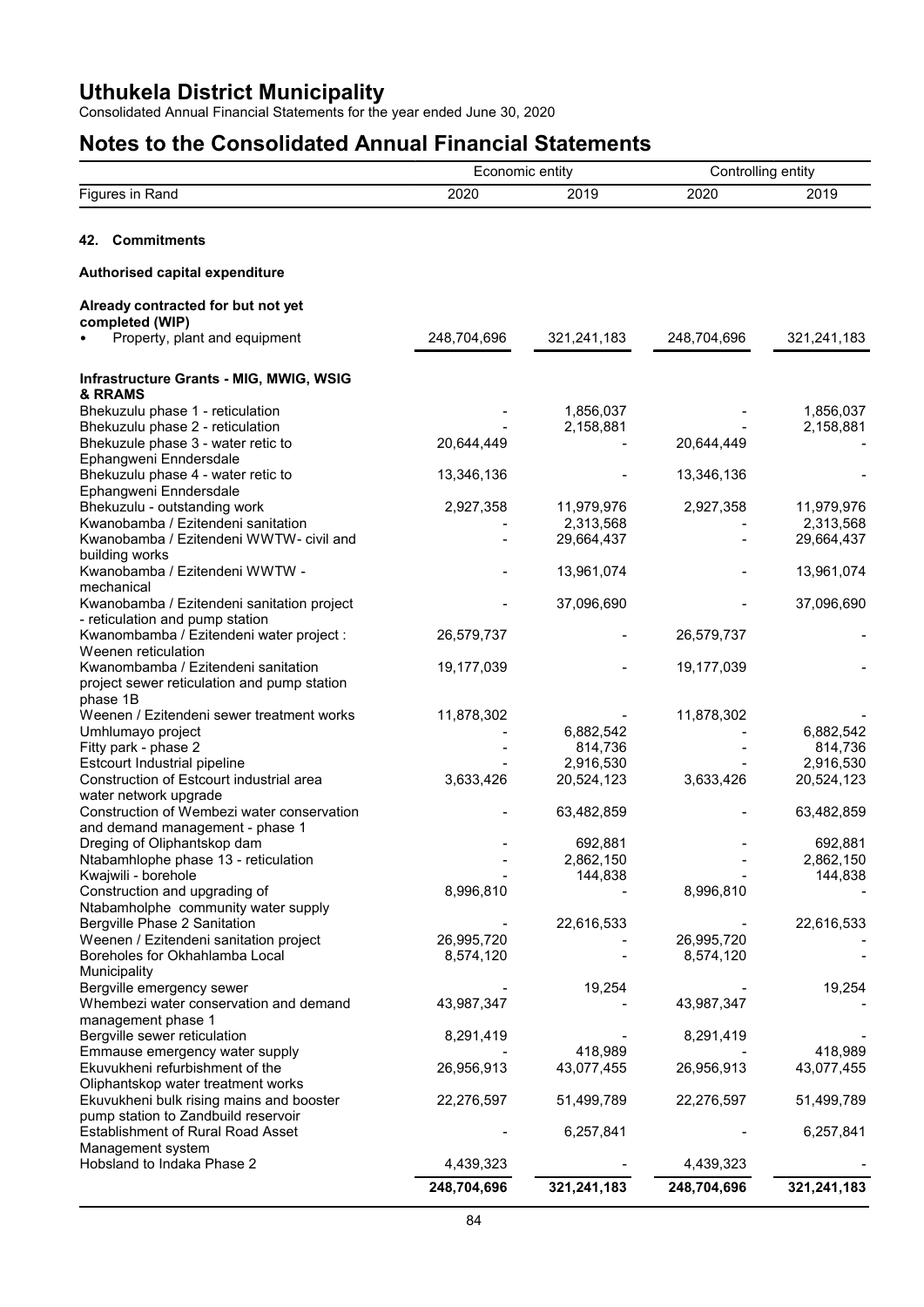Consolidated Annual Financial Statements for the year ended June 30, 2020

### **Notes to the Consolidated Annual Financial Statements**

|                                        |      | <br>mic entity |              | entity<br>.ollin∈ |  |  |
|----------------------------------------|------|----------------|--------------|-------------------|--|--|
| $-$<br>Rand<br>Fiaur<br>ın<br>res<br>c | 2020 | 2019           | 2020<br>____ | 2019              |  |  |
|                                        |      |                |              |                   |  |  |

#### **42. Commitments (continued)**

The increase in the commitment in respect of the Kwanobamba Ezitendeni WWWT mechanical and electrical project is due to an extension of scope on contact 01/2017MEU - Klomac Engineering.

The increase in the commitment in respect of the Kwanobamba Ezitendeni WWWT civil and building is due to a conttact price adjustment on contract 15/2015 CON - Njengamanje Trading.

| Not yet contracted for and authorised by<br>accounting officer<br>Property, plant and equipment                                                                                                                                                                                              |                                                                          | 2,689,386                                   |                                                                          | 2,689,386                                   |
|----------------------------------------------------------------------------------------------------------------------------------------------------------------------------------------------------------------------------------------------------------------------------------------------|--------------------------------------------------------------------------|---------------------------------------------|--------------------------------------------------------------------------|---------------------------------------------|
|                                                                                                                                                                                                                                                                                              |                                                                          |                                             |                                                                          |                                             |
| <b>Total capital commitments</b><br>Already contracted for but not provided for<br>Not yet contracted for and authorised by<br>accounting officer                                                                                                                                            | 248,704,696                                                              | 321,241,183<br>2,689,386                    | 248,704,696                                                              | 321,241,183<br>2,689,386                    |
|                                                                                                                                                                                                                                                                                              | 248,704,696                                                              | 323,930,569                                 | 248,704,696                                                              | 323,930,569                                 |
| Authorised operational expenditure                                                                                                                                                                                                                                                           |                                                                          |                                             |                                                                          |                                             |
| Already contracted for but not provided<br>for                                                                                                                                                                                                                                               |                                                                          |                                             |                                                                          |                                             |
| <b>Rental Offices</b><br>$\bullet$<br>Rental office machines<br>$\bullet$<br>Vehicle fleet tracking system<br>$\bullet$<br>Financial support<br>$\bullet$<br>Privision of insurance broker services<br>$\bullet$<br>Lease of premises<br>$\bullet$<br>Provision of ISD services<br>$\bullet$ | 1,371,192<br>1,716,664<br>1,497,165<br>103,092<br>1,094,270<br>5,782,383 | 61,832<br>341,920<br>2,058,634<br>2,462,386 | 1,371,192<br>1,716,664<br>1,497,165<br>103,092<br>1,094,270<br>5,782,383 | 61,832<br>341,920<br>2,058,634<br>2,462,386 |
| Not yet contracted for and authorised by                                                                                                                                                                                                                                                     |                                                                          |                                             |                                                                          |                                             |
| accounting officer<br>Creditors orders as at 30 June 2019<br>Creditors orders as at 30 June 2020<br>$\bullet$                                                                                                                                                                                | 323,104                                                                  | 3,961,161                                   | 323,104                                                                  | 3,961,161                                   |
|                                                                                                                                                                                                                                                                                              | 323,104                                                                  | 3,961,161                                   | 323,104                                                                  | 3,961,161                                   |
| <b>Total operational commitments</b><br>Already contracted for but not provided for<br>Not yet contracted for and authorised by<br>accounting officer                                                                                                                                        | 5,782,383<br>323,104<br>6,105,487                                        | 2,462,386<br>3,961,161<br>6,423,547         | 5,782,383<br>323,104<br>6,105,487                                        | 2,462,386<br>3,961,161<br>6,423,547         |
|                                                                                                                                                                                                                                                                                              |                                                                          |                                             |                                                                          |                                             |
| <b>Total commitments</b>                                                                                                                                                                                                                                                                     |                                                                          |                                             |                                                                          |                                             |
| <b>Total commitments</b><br>Authorised capital expenditure<br>Authorised operational expenditure                                                                                                                                                                                             | 248,704,696<br>6,105,487                                                 | 323,930,569<br>6,423,547                    | 248,704,696<br>6,105,487                                                 | 323,930,569<br>6,423,547                    |
|                                                                                                                                                                                                                                                                                              | 254,810,183                                                              | 330,354,116                                 | 254,810,183                                                              | 330,354,116                                 |

This committed expenditure relates to plant and equipment as well as operational expenditure and will be financed by grant funding, retained surpluses, existing cash resources, funds internally generated, etc.

All amounts are inclusive of VAT.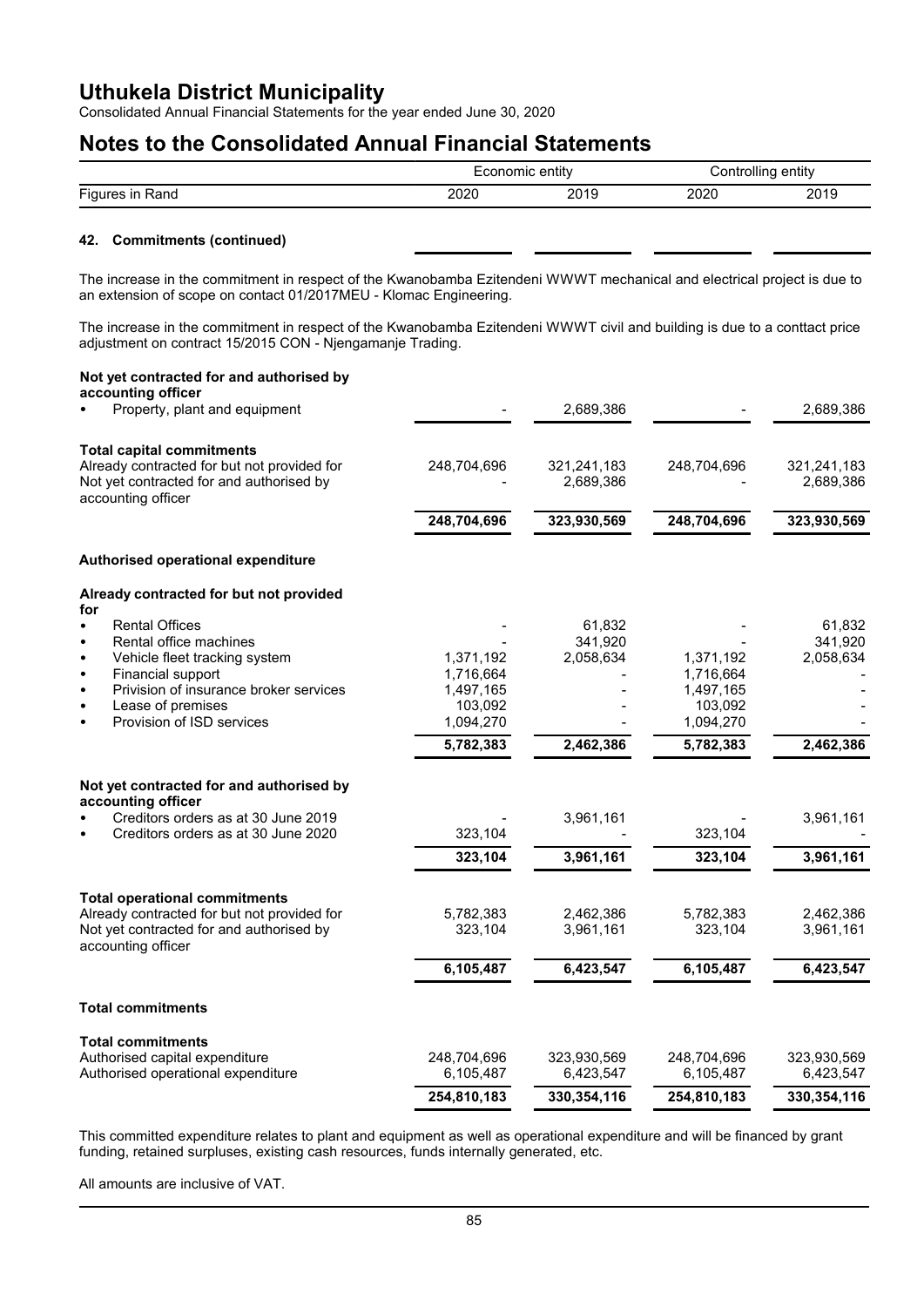Consolidated Annual Financial Statements for the year ended June 30, 2020

## **Notes to the Consolidated Annual Financial Statements**

| Figures in Rand                                          | Economic entity      |         | Controlling entity   |         |
|----------------------------------------------------------|----------------------|---------|----------------------|---------|
|                                                          | 2020                 | 2019    | 2020                 | 2019    |
| <b>Commitments (continued)</b><br>42.                    |                      |         |                      |         |
| Operating leases - as lessee (expense)                   |                      |         |                      |         |
| Minimum lease payments due                               |                      |         |                      |         |
| - within one year<br>- in second to fifth year inclusive | 1,034,720<br>783,560 | 403,752 | 1,034,720<br>783,560 | 403.752 |
|                                                          | 1,818,280            | 403,752 | 1,818,280            | 403,752 |
|                                                          |                      |         |                      |         |

Operating lease payments represent rentals payable by the economic entity for certain of its office properties. Leases are negotiated for an average term of three years. No contingent rent is payable.

Parking space for Council vehicles is negotiated on a month to month basis.

Office machines rented from Konica Minolta are negotiated for a term of three years.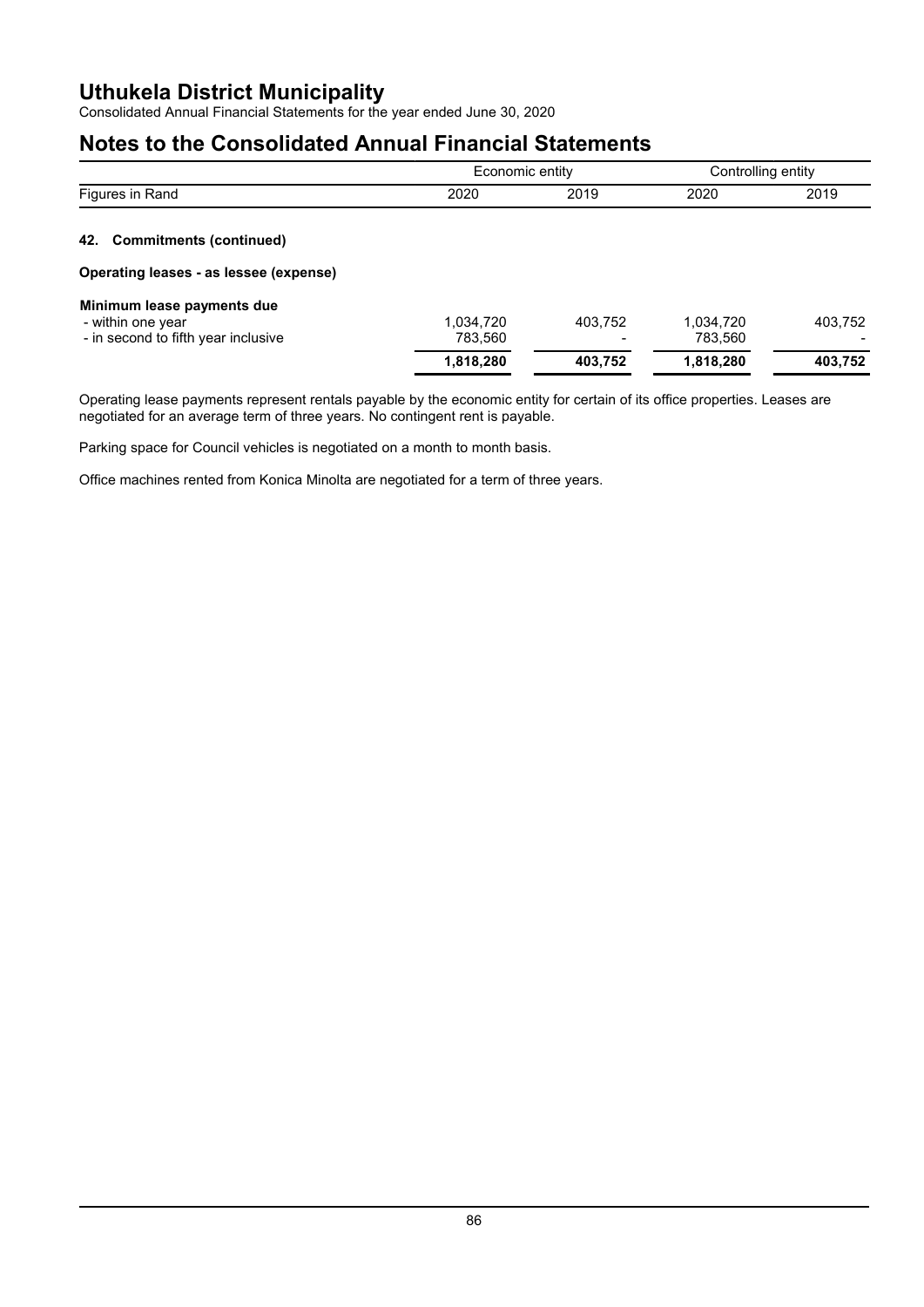Consolidated Annual Financial Statements for the year ended June 30, 2020

## **Notes to the Consolidated Annual Financial Statements**

|                                                         | Economic entity |           | Controlling entity |           |
|---------------------------------------------------------|-----------------|-----------|--------------------|-----------|
| Figures in Rand                                         | 2020            | 2019      | 2020               | 2019      |
| <b>Contingent Liabilities</b><br>43.                    |                 |           |                    |           |
| <b>Contingent liabilities</b>                           |                 |           |                    |           |
| Ramkhelewan INC. - A.M.J. Hlongwane                     |                 | 174,261   |                    | 174,261   |
| Ramkhelewan INC. - Eurocon                              |                 | 378,607   |                    | 378,607   |
| Ramkhelewan INC. - J. Potgieter                         |                 | 4,534     |                    | 4,534     |
| Ramkhelewan INC. Feffares & Green                       | 576,484         | 576.484   | 576,484            | 576,484   |
| Ramkhelewn INC. - Nambithi Pumps                        | 5,795,972       | 5,795,972 | 5,795,972          | 5,795,972 |
| Shepstone & Wylie - Ubunzima Trading<br>Enterprise CC   | 114,554         | 114.554   | 114.554            | 114,554   |
| Shepstone & Wylie - RASP Consultants CC                 | 65,857          | 65,857    | 65,857             | 65,857    |
| Shepstone & Wylie - RASP Consumtants<br>CC.             | 63,400          | 63,400    | 63,400             | 63,400    |
| Shepstone & Wylie - Ndlalabeyidida Trading<br>(Pty) Ltd | 90,000          | 90,000    | 90,000             | 90,000    |
|                                                         | 6,706,267       | 7,263,669 | 6,706,267          | 7,263,669 |

The above contingent liabilities are being attended to by the Municipalities legal representatives.

Details are as follows;

**Jeffares and Green - Consultant fees in respect of Bergville water project** - Claim amount R576,484 - the matter was set down for trial but removed from the roll as the plaintiff intends amending it's papers. The Municipality's legal representative will inform the Municipality once a new trial date has been set. As there has been no movement in this matter Council's legal representative do not believe that the claimant will pursue the matter any futher.

**Nambithi Pumps - breach of contract** - Amount claimed R5,795,972 - this is in respect of the cost of the contract and the loss of profit. The plaintiff issued summons based on a breach of contract. The matter is being defended and will proceed to trial.

**Abajabuli Project Services CC** - Thuk3974.3 - Claim amount R15,190,398 - this is a claim brought against the Municipality for breach of contract. Judgement in favour of the Municipality was delivered by the Court on the 20th of February 2017, but the plaintiff applied for and was granted an application to appeal against such judgement. The plaintiffs appeal was heard on the 21st of June 2019, and judgement in respect thereof was delivered on the 1st of July 2019 dismissing the plaintiffs appeal with costs.

**Ubunzima Trading Enterprise CC** - Thuk3974.14 - Claim amount R1,758,304 - summons was issued against the Municipality in respect of retention moneys which were not paid over to the plaintiff on completion of certain works as follow; claim no1 - R1,039,355 for laying of pipes in Inkanyezi community water supply scheme, claim no 2 - R604,395 for laying of pipes in the Bergville bulk water scheme, claim no 3 - R114,554 for the refurbishment and upgrade of the waste water treatment works at Khethani.

Judgment was granted against the Municipality in respect of Claims 1 and 2 above, and the Municipality has already made payment to the plaintiff in respect thereof, together with interest. It was subsequently brought to Shepstone & Wylies attention by the Municipality that the plaintiffs attorneys has calculated interest on the two claims at a wrong rate, Which resulted in the Municipality overpaying their client in the sum of Approximately R350,000.00. Shepstone & Wylie has since written to the plaintiffs attorneys demanding payment of the overpaid amount.

Shepstone & Wylie received no futher responce from the plaintiffs attorneys. They proceeded to brief Council to draft their application papers. Same have since been drafted and they are now awaiting futher instructions from the Municipality whether they may proceed to lodge the papers in Court for the repayment of the R350,000.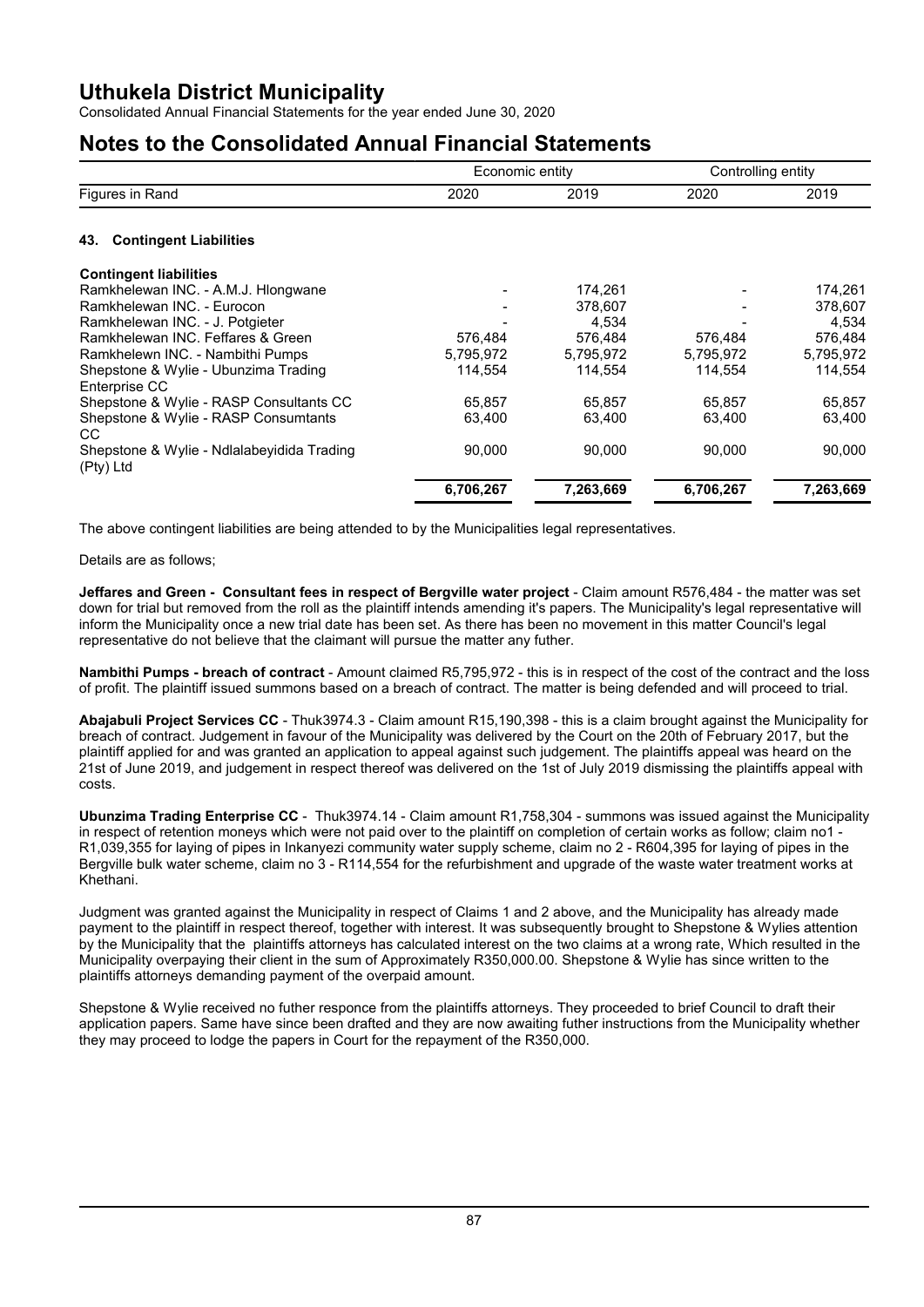Consolidated Annual Financial Statements for the year ended June 30, 2020

## **Notes to the Consolidated Annual Financial Statements**

|                                      | <br>ntır<br>110ء |                                     | <br>.<br>entity<br>ыıіг |             |
|--------------------------------------|------------------|-------------------------------------|-------------------------|-------------|
| $- \cdot$<br>≺and<br>FIUI<br>ır<br>c | 2020             | 0010<br>טוי<br>ZU.<br>$\sim$ $\sim$ | 2020                    | 201<br>ZU I |

#### **43. Contingent Liabilities (continued)**

**RASP Consultants CC t/a Vivah Technologie**s - Thuk3974.13 - Claim amount R65,857 - Summons was issued against the Municipality for the sum of R65,857.23 for goods and services allegedly rendered by the plaintiff to the Municipality and not paid for.The matter has been defended and the pleadings have reached the discovery stage. The Municipality has filed their discovery and Shepstone & Wylie has been alled upon the plaintiffs attorneys to file their discovery. To date no futher steps have been taken by the plaintiffs attorneys to pursue the matter to its finality. Shepstone & Wylie wrote to the Municipality advising of same and seeking advice whether to close their file and render out final account statements. They were instructed to set the matter down for cost porposes. Shepstone & Wylie proceeded to instruct local agents to proceed with the necessary steps to obtain pre-trial and trial dates. They are currently awaiting allocation of the pre-trial and trial dates from Counrt. Pretrial dates were allocated and the matter was certified ready for trial. The matter proceeded to trial on the 8th of March 2019 and had to be adjorned following witness availability. The trial continued on the 24th of June 2019 and became part heard trial due to time constraints, the trial was set to commence on the 26th of July 2019. Shepstone & Wylie recently obtained instructions to proceed to call out of town witnesses in preparation for the upcomming trial.

Shepstone & Wylie confirms that they attended the Ladysmith Magistrate's Counrt on th 26th of July 2019 for the part-heard trial. Upon arrival at Court, they were informed by the Chief Magistrate that the relevant Magistrate had sent a message advising that she was allededly ill. Accordingly, the matter could not proceed and it was adjourned to 18 October 2019, with costs in the cause.

After the matter was adjourned Shepstone & Wylie continued to consult with the witnesses from Bicacon, tha Department of Water Affairs and Mr. Chamane. It appears that before Bicacon got on site, there was only one of the two pumps on site, and that Vivah may have already removed the other pump from the Loskop plant before Bicacon got to site.

Mr. Charmane now appears to recollect that when Vivah first attended to remove the pump at the time, there were two pumps on site, including the one that Vivah was removing. Thabo from Bicacon futher confirmed that he would send the invoice to the Municipality for the new pump that was purchased and installed.

After receiving futher documentation from Bicacon that bolstered the case, Shepstone & Wylie filed a supplementary discovery affidivit, which included invoices from Vivah Technologies to Bicacon. The importance of the invoice indicated that the witness from Vivah Technologies has committed perjury. In responce thereto an application was lodged against the submission the submission of Shepstone & Wylie's futher supplementary discovery affidavit by those representing Vivah.

Shepstone & Wylie opposed the application and set it down for argument on the 18th of October2019. After pointing out to the opposing attorney that their application was irregular the matter was removed from the roll. Shepstone & Wylie wrote to the opposing attorney on the 19th of October 2019 proposing that his client withdraw tha action against the Municipality and tender costs given that their client had committed an alledged perjury. No responce was forthcoming. Shepstone & Wylie prepared to re-enrol the matterfor trial howeverthey had to pend the file due to cost relating issues They are in the process of obtaining instructions from the Municipality wheter they can proceed to set the matter down for finality, however doing so will requireCouncil's fees to be paid in their reserve account for the continuation of trial.

**RASP Consultants CC t/a Vivah Technologie**s - Thuk3974.15 - Claim amount R63,400 - Summons was issued against the Municipality for the recovery of R63,399.96 for goods and services allegedly rendered by the plaintiff to the Municipality and not paid for. The matter has been defended and the pleadings have reached the discovery stage.

The Municipality has filed their discovery and the paintiffs attorneys have filed their discovery. To date no futher steps have been taken by the plaintiffs attorneys to pursue the matter to its finality. Shepstone & Wylie wrote to the Municipality advising of same and seeking advise whether they should close their file and render out final account statements. They were instructed to set the matter down for cost purposes. Shepstone & Wylie proceeded to instruct local agents to proceed eith the necessary steps to obtain pre-trial and trial dates. They are currently awaiting allocation of the pre-trial and trial dates from Countr. The matter proceeded to pre-trial on the 1st of April 2019, following an adjournment. Shepstone & Wylie ontained instructions from the Municipality to settle the matter on the bases that the Municipality did not have a valid defence against the claim considering that RASP did in fact render the services to the Municipality. They negotiated settlement with RASP Consultants. Asettlement agreement was reached between the parties in August 2019, the Municipality having paid R91,000, which was inclusive of legal costs and interest from August 2015, the matter has since been finalized.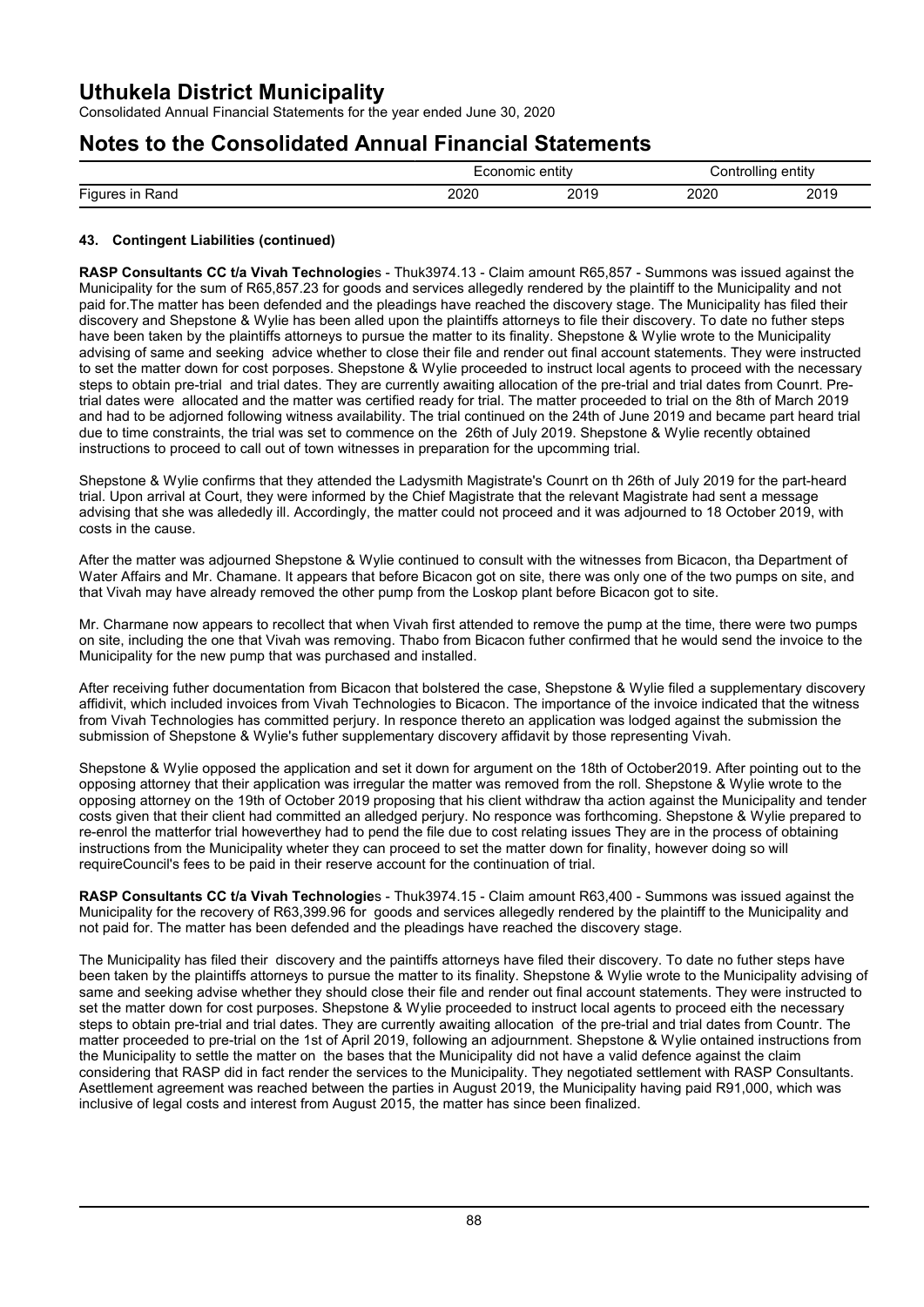Consolidated Annual Financial Statements for the year ended June 30, 2020

## **Notes to the Consolidated Annual Financial Statements**

|                                | нь   |                  | .<br>entity |               |  |
|--------------------------------|------|------------------|-------------|---------------|--|
| $- \cdot$<br>⊀ano<br>⊦ιαι<br>ີ | 2020 | ດດ1<br>ت ا<br>∠∪ | 2020        | 201<br>20 I G |  |

#### **43. Contingent Liabilities (continued)**

**T.R. Keswa** - Thuk3974.22 - Claim amount R1,853,170 - This is a matter in which the Municipality's erstwhile attorneys in a labour related matter had submitted to the Municipality their bill of costs for the sum of R1,853,170 in respect of the legal services they rendered in the matter. The municipality thought the amount claimed in the bill of costs was rather excessive, and instructed Shepstone & Wylie to submitt the bill of costs to the Law Society for taxation. However the Municipality subsequently instructed to hold the matter in abeyance as an attempt was being made by the parties to settle the matter amicably. On Instruction from the Municipality Shepstone & Wylie have closed their file.

**Ndlalabeyidida Trading (Pty) Ltd** - Thuk3974.25 - Claim amount R90,000 - Summons were issued against the municipality for the payment of R90,000. The claim is in respect of an alledged verbal agreement where the plaintiff alleges that she contracted with the Municipality to supply meals at the Uthukela Winter Disaster Awareness, the plaintiff alledges that she honored the contract but the Municipality failed to make payment. The matter has been defended on behalf of the Municipality. Pleadings have closed but the plaintiff has done nothing to persue the matter to its finality. Steps have being taken to have the matter set down for trial. Prior to the matter being set down for trial, the Court required the plaintiff to conduct a full joinder application to join a certain Vuyani Mthi to the proceedings, joining Vuyani Mthi would require the plaintiff to serve summons on the Mr. Mthi. Shepstone & Wylie wrote to the plaintiffs attorney requesting they did so, following that they receive a notice of withdrawal from the attorneys of record. Shepstone & Wylie wrote to the plaintiff and requested he withdraw the claim against the Municipality and tender costs however no further action has been taken by the plaintiff. Shepstone & Wylie are in the process of setting the matter down for finality.

Shepstone & Wylie therfore requested their agent to have this matter allocated a pre-trial date and finally a trial date for purposes of finality. Whilst they are waiting futher advises from agents whether a date has been allocated for the pre-trial, they had to pend their file in January 2020.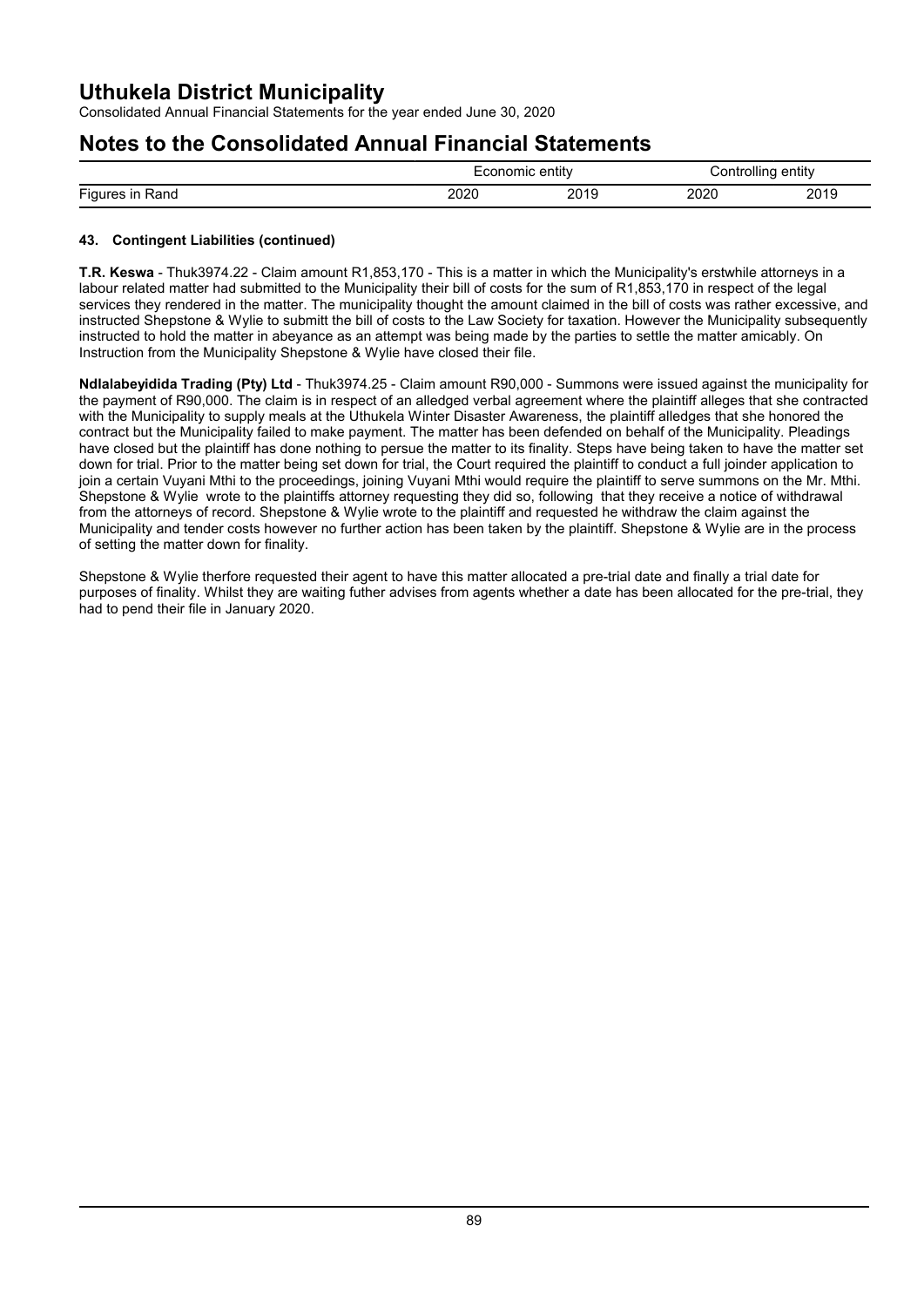Consolidated Annual Financial Statements for the year ended June 30, 2020

# **Notes to the Consolidated Annual Financial Statements**

|                                                                                                                          | Economic entity   |                   | Controlling entity                   |                   |
|--------------------------------------------------------------------------------------------------------------------------|-------------------|-------------------|--------------------------------------|-------------------|
| Figures in Rand                                                                                                          | 2020              | 2019              | 2020                                 | 2019              |
|                                                                                                                          |                   |                   |                                      |                   |
| 44. Related parties                                                                                                      |                   |                   |                                      |                   |
| Controlling entity                                                                                                       |                   |                   | Uthukela Economic Development Agency |                   |
| <b>Related party transactions</b>                                                                                        |                   |                   |                                      |                   |
| <b>Revenue</b>                                                                                                           |                   |                   |                                      |                   |
| Grants and subsidies                                                                                                     |                   |                   | 1,770,534                            | 348,070           |
| Interest received                                                                                                        |                   |                   | 52,902                               | 13,734            |
| <b>Employee related costs</b>                                                                                            |                   |                   |                                      |                   |
| D.C.P. mazibuko (CEO)                                                                                                    |                   |                   | 1,315,461                            | 1,114,271         |
| Subsistance and travelling                                                                                               |                   |                   | 18,950                               | 156,922           |
| <b>Office rent</b>                                                                                                       |                   |                   |                                      |                   |
| Dedekind Real Estate (Sarosma Trust IT - Heron House - 131 Murchison                                                     |                   |                   | 532,954                              | 379,551           |
| Street, Ladysmith)                                                                                                       |                   |                   |                                      |                   |
| (PPE) Property plant & equipment                                                                                         |                   |                   |                                      |                   |
| Office furniture (Newtec Office solutions CC)                                                                            |                   |                   |                                      | 112,215           |
| Motor vehicles                                                                                                           |                   |                   | 976,336                              |                   |
| <b>General Expenditure</b>                                                                                               |                   |                   |                                      |                   |
| Sinendumiso Investments (cleaning material / consumables)                                                                |                   |                   |                                      | 21,340            |
| Landelahni Assesment Services (Pty) Ltd (assesment conducted - National<br>Treasury Central Suppliers Database)          |                   |                   |                                      | 6,337             |
| Telephone (Vodacom)                                                                                                      |                   |                   | 46,971                               | 15,829            |
| Advertising/promotions                                                                                                   |                   |                   | 17,875                               | 150,019           |
| Advance payment to UEDA (rent, electricity and water)<br>Electricity & water                                             |                   |                   | 853,926<br>67,629                    |                   |
| Depreciation                                                                                                             |                   |                   | 80,707                               | 2,811             |
|                                                                                                                          |                   |                   |                                      |                   |
| <b>Finance charges</b><br><b>Bank charges</b>                                                                            |                   |                   | 1,353                                | 180               |
|                                                                                                                          |                   |                   |                                      |                   |
| <b>Contracted services</b>                                                                                               |                   |                   |                                      |                   |
| Repairs and maintenance buildings                                                                                        |                   |                   | 645,157                              |                   |
| The bove transactions relates to payments made by the Municipality on behalf of the Uthukela Economic Development Agency |                   |                   |                                      |                   |
| during the financial year.                                                                                               |                   |                   |                                      |                   |
| A service level agreement was signed on the 20th of March 2019 between the Municipality and the Uthukela Economic        |                   |                   |                                      |                   |
| Development Agency (UEDA).                                                                                               |                   |                   |                                      |                   |
| The UEDA has been appointed to provide and support the implementation of the RASET program (Radical Agrarian Social      |                   |                   |                                      |                   |
| Economic Transformation Program).                                                                                        |                   |                   |                                      |                   |
| <b>Compensation to accounting officer and</b>                                                                            |                   |                   |                                      |                   |
| other key management                                                                                                     |                   |                   |                                      |                   |
| Basic salary                                                                                                             | 873,892           | 633,565           | 873,892                              | 633,565           |
| Car allowance                                                                                                            | 213,385           | 170,000           | 213,385                              | 170,000           |
| Susistance and travelling<br>Housing subsidy                                                                             | 89,345<br>117,354 | 135,725<br>93,490 | 89,345<br>117,354                    | 135,725<br>93,490 |
| Backpay                                                                                                                  | 9,713             | 70,396            | 9,713                                | 70,396            |
| UIF                                                                                                                      | 1,785             | 1,338             | 1,785                                | 1,338             |
| <b>SDL</b>                                                                                                               | 9,987             | 9,757             | 9,987                                | 9,757             |
|                                                                                                                          | 1,315,461         | 1,114,271         | 1,315,461                            | 1,114,271         |

#### **Key management information**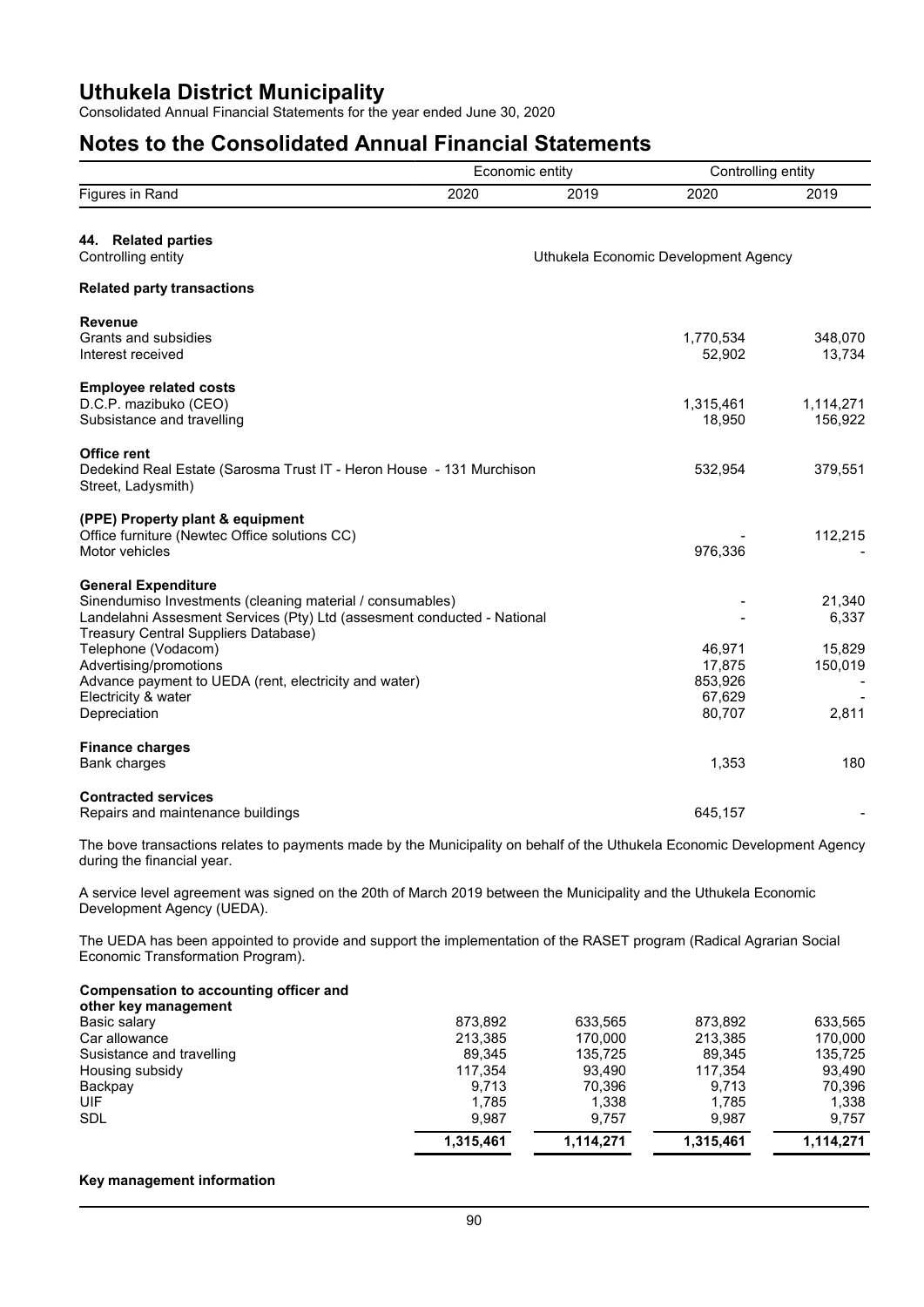Consolidated Annual Financial Statements for the year ended June 30, 2020

# **Notes to the Consolidated Annual Financial Statements**

|                                           | Economic entity            |      | Controlling entity |      |
|-------------------------------------------|----------------------------|------|--------------------|------|
| Figures in Rand                           | 2020                       | 2019 | 2020               | 2019 |
| <b>Related parties (continued)</b><br>44. |                            |      |                    |      |
| <b>Board menbers</b>                      | <b>Executive Committee</b> |      |                    |      |
| D.C.P. Mazibuko                           | <b>Accounting Officer</b>  |      |                    |      |
| S. Shabalala                              | Chairperson                |      |                    |      |
| P.A. Stockhill                            | non-executive board member |      |                    |      |
| M. Asmal                                  | non-executive board member |      |                    |      |
| O.D. Amla                                 | non-executive board member |      |                    |      |
| K.D. Nduli                                | non-executive board member |      |                    |      |
| J.M. Mosia                                | Non-executive board member |      |                    |      |
| A.M. Msomi                                | Non-executive board member |      |                    |      |
| S.N. Kunene                               | Non-executive board member |      |                    |      |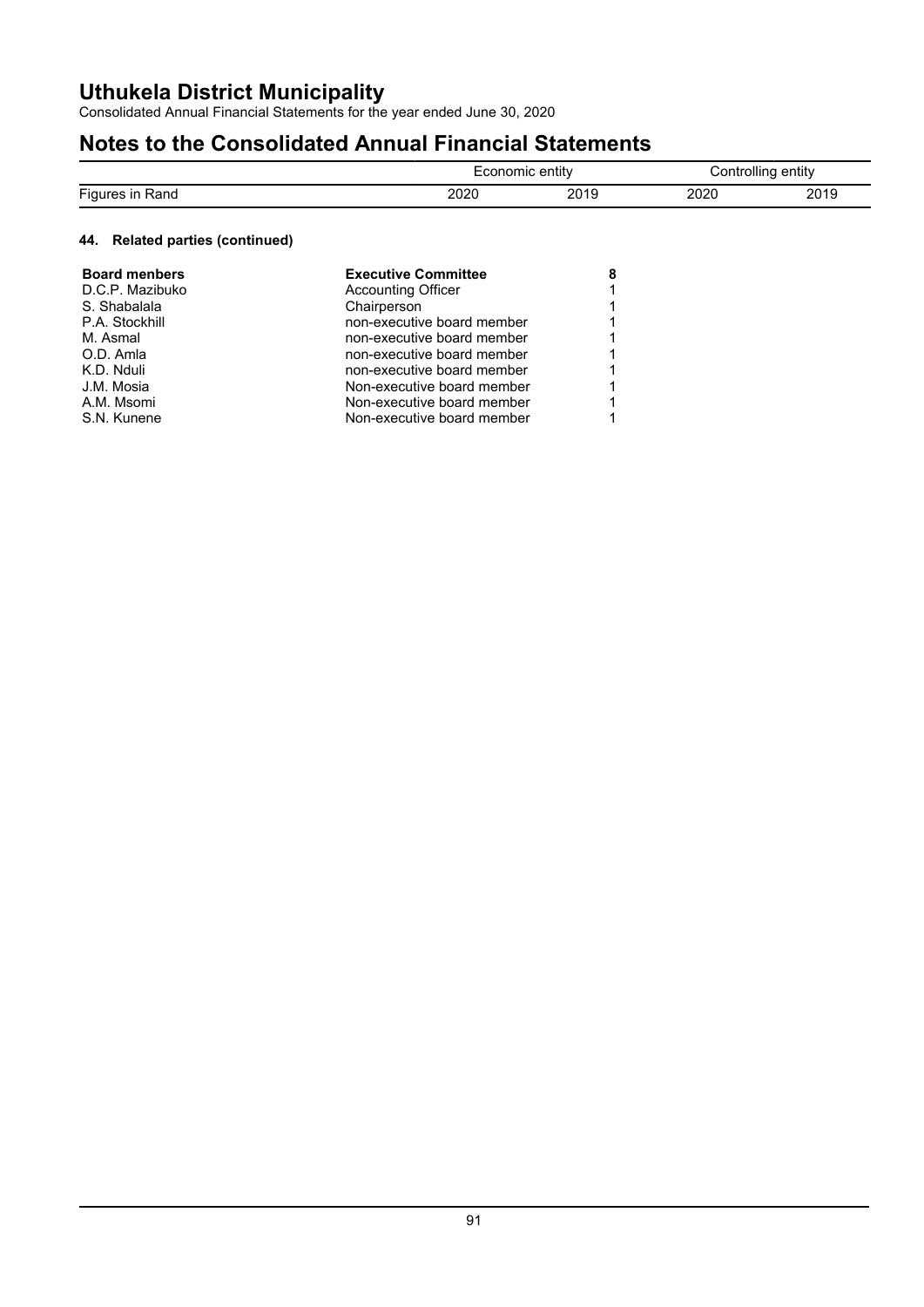Consolidated Annual Financial Statements for the year ended June 30, 2020

# **Notes to the Consolidated Annual Financial Statements**

|                       |      | entity      |      | .<br>entity<br>roilinc |  |
|-----------------------|------|-------------|------|------------------------|--|
| $-$<br>≺and<br>Liqure | 2020 | 201.<br>20. | 2020 | 2019                   |  |

#### **45. Prior period errors and restatements**

Prior period errors relates to corrections done in the 2019/2020 financial year which relates to the 2018/2019 financial year. The 2018/2019 financial year has therefore been restated.

Restatements relates to expenditure which has been moved from one expenditure line item to another to restate the disclosure in the statement of financial position and the statement of financiial performance for the 2018/2019 financial year.

The correction of the error(s) results in adjustments as follows:

| <b>Statement of financial position</b>    |                |                          |                |
|-------------------------------------------|----------------|--------------------------|----------------|
| Inventories                               | 374.460        |                          | 374.460        |
| Property, plant and equipment             | 7,316,150      | $\overline{\phantom{a}}$ | 7,316,150      |
| Payables from exchange transactions       | (68, 740, 955) | $\overline{\phantom{0}}$ | (68, 740, 955) |
| Vat payable                               | 1,112,445      |                          | 1,112,445      |
| <b>Statement of financial performance</b> |                |                          |                |
| Other income - donations                  | 4,489,006      |                          | 4,489,006      |
| Employee related costs                    | (19,709)       |                          | (19,709)       |
| Lease rentals on operating leases         | (293,086)      |                          | (293,086)      |
| <b>Bulk purchases</b>                     | (24,970,992)   | $\overline{\phantom{a}}$ | (24, 970, 992) |
| Contracted services                       | (11.068.944)   | $\overline{\phantom{a}}$ | (11,068,944)   |
| General expenditure                       | (32,388,224)   |                          | (32,388,224)   |
| Depreciation                              | (2,938,321)    |                          | (2,938,321)    |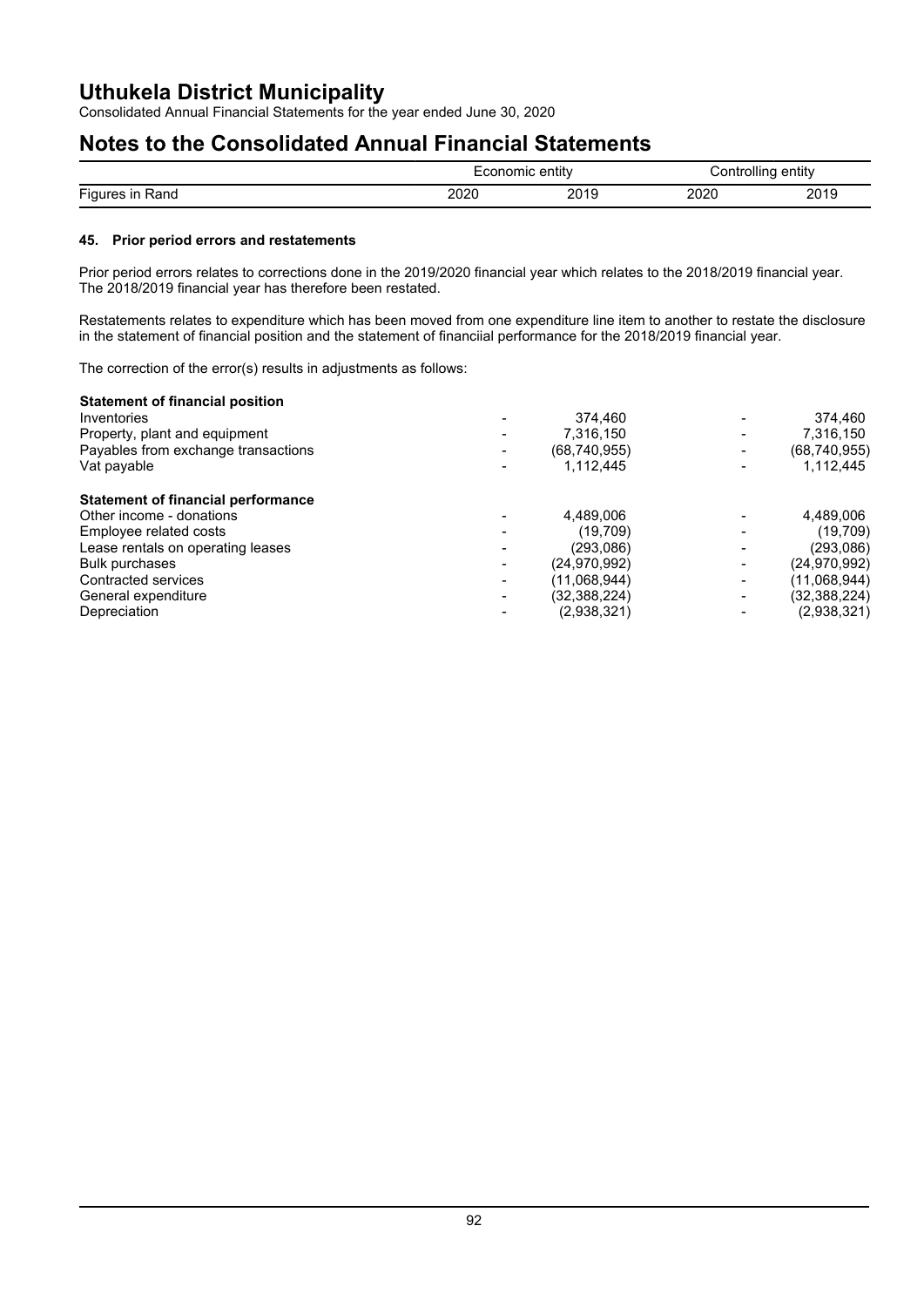Consolidated Annual Financial Statements for the year ended June 30, 2020

## **Notes to the Consolidated Annual Financial Statements**

|                                           |      | .<br>entity<br>חוה. |      | <br>entity<br>rollina |  |
|-------------------------------------------|------|---------------------|------|-----------------------|--|
| $- \cdot$<br>Rand<br>ın<br><b>Figures</b> | 2020 | nnar<br>। এ<br>∠∪   | 2020 | 2019                  |  |

#### **46. Prior period error and restatements - detailed**

Presented below are those items contained in the statement of financial position, statement of financial performance and cash flow statement that have been affected by prior-year adjustments:

#### **Statement of financial position**

#### **Controlling entity - 2019**

|                                               | <b>Note</b> | As previously<br>reported | <b>Correction of</b><br>error | Re-<br>classification | <b>Restated</b> |
|-----------------------------------------------|-------------|---------------------------|-------------------------------|-----------------------|-----------------|
| Inventories                                   | 10          | 6,555,926                 | 374,460                       |                       | 6,930,386       |
| Receivables from exchange transactions        | 11          | 97,445,827                |                               | (50, 235, 493)        | 47,210,334      |
| Receivables from non-exchange<br>transactions | 12          | 345,752                   |                               |                       | 345,752         |
| Bank reconcilliation clearing account         | 9           |                           |                               | 50,235,493            | 50,235,493      |
| Consumer debtors                              | 13          | 217,817,607               |                               |                       | 217,817,607     |
| Cash and cash equivalents                     | 14          | 43,906,015                |                               |                       | 43,906,015      |
| Property plant and equipment                  | 4           | 2,688,111,716             | 7,316,150                     |                       | 2,695,427,866   |
| Intangable assets                             | 5           | 500,050                   |                               |                       | 500,050         |
| Receivables from exchange transactions        | 11          | 1,658,406                 |                               |                       | 1,658,406       |
| Receivables from non-exchange                 | 59&12       | 4,592,424                 |                               |                       | 4,592,424       |
| transactions                                  |             |                           |                               |                       |                 |
| Prepayments                                   | 8           | 2,721,902                 |                               |                       | 2,721,902       |
| Operating lease liability                     | 6&39        | (556, 147)                |                               |                       | (556, 147)      |
| Payables from exchange transactions           | 20          | (275, 400, 306)           | (68, 740, 956)                |                       | (344, 141, 262) |
| Consumer deposits                             | 21          | (30, 307, 020)            |                               |                       | (30, 307, 020)  |
| Employee bebefit obligation                   |             | (584, 467)                |                               |                       | (584, 467)      |
| Unspent conditional grants                    | 15          | (10,538,731)              |                               |                       | (10, 538, 731)  |
| <b>Provisions</b>                             | 16          | (26, 817, 562)            |                               |                       | (26, 817, 562)  |
| VAT payable                                   | 17          | (72,079,977)              | 1,112,445                     |                       | (70, 967, 532)  |
| Other liabilities                             | 19          | (402, 433)                |                               |                       | (402, 433)      |
| Consumer debtors                              | 18          | (15, 841, 482)            |                               |                       | (15, 841, 482)  |
| Employee benefit obligation                   |             | (30, 569, 020)            |                               |                       | (30, 569, 020)  |
|                                               |             | 2,600,558,480             | (59, 937, 901)                |                       | 2,540,620,579   |

Payables from exchange transactions increased from R275,400,306 to R344,141,262 due to invoices submitted late in respect of expenditure which relates to the 2018/2019 financial year paid during the 2019/2020 financial year. A restatement of R68,743,021 in the statement of financial position.

Inventories increased from R6,555,926 to R6,930,385. an adjustemnt of R347,460 to water stock as at 30 June 2019. A service provider (Joat Group) was appointed to recalculate the value of water stock at year end.

Vat payable decreased from R72,079,977 to R70,967,532. A resatement of R1,112,445.

During the asset verification process in the 2019/2020 financial year assets were identified which were incorrectly capitalized and WIP "work in progress" has therefore been restated as at 30 June 2019. Proporty plant and equipment has been restated in the statement of financial position.

Total net assets therefore increased from R2,688,111,716 to R2,695,427,866 as a result of the prior period error adjustments of R7,316,150 as at 30 June 2019 was done and the statement of financial position has been restated.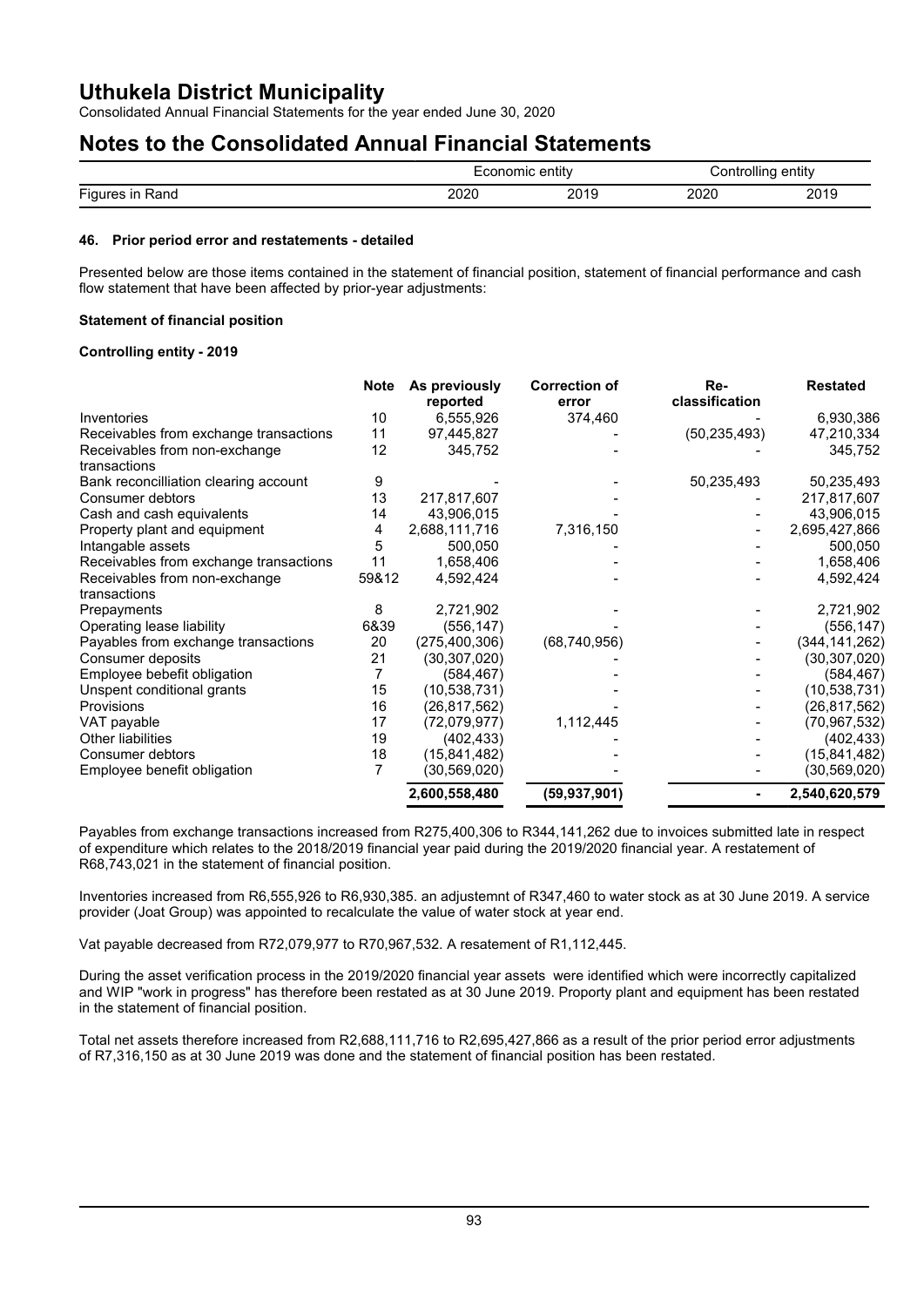Consolidated Annual Financial Statements for the year ended June 30, 2020

### **Notes to the Consolidated Annual Financial Statements**

|                                             |      | entity<br>тнс        |              | .<br>entity<br>∴or•∵<br>ntrollina |  |
|---------------------------------------------|------|----------------------|--------------|-----------------------------------|--|
| $- \cdot$<br>Rand<br>, Ir<br>Figures<br>. . | 2020 | 201<br>— V<br>$\sim$ | วกวก<br>____ | 2019                              |  |

#### **46. Prior period error and restatements - detailed (continued)**

#### **Statement of finanical performance**

#### **Controlling entity - 2019**

|                                      | <b>Note</b>    | As previously   | <b>Correction of</b> | Re-                  | <b>Restated</b> |
|--------------------------------------|----------------|-----------------|----------------------|----------------------|-----------------|
|                                      |                | reported        | error                | classification       |                 |
| Revenue from service charges         | 23             | 221,150,003     |                      |                      | 221,150,003     |
| Interest recived - trading services  | 22             | 56,209,768      |                      |                      | 56,209,768      |
| Other income                         | 22             | 10,512,304      |                      |                      | 10,512,304      |
| Other income - donations             | 22             |                 | 4,489,006            |                      | 4,489,006       |
| Interest received - investments      | 22             | 7,090,300       |                      |                      | 7,090,300       |
| Actuarial gains                      | $\overline{7}$ | 5,934,317       |                      |                      | 5,934,317       |
| Government grants                    | 27&22          | 748,272,573     |                      |                      | 748,272,573     |
| Employee related costs               | 29             | (292, 794, 186) | (19, 709)            |                      | (292, 813, 895) |
| <b>Remueration of Councillors</b>    | 30             | (6,485,619)     |                      |                      | (6,485,619)     |
| Depreciation and amortization        | 31             | (73, 133, 947)  | 2,938,321            |                      | (70, 195, 626)  |
| Finance costs                        | 33             | (4,924,723)     |                      |                      | (4,924,723)     |
| Lease rental on operating leases     | 39             | (809, 520)      | (293,086)            |                      | (1, 102, 606)   |
| Debt impairment provision            | 34             | (136, 548, 615) |                      |                      | (136, 548, 615) |
| Incentive discounts                  | 51             |                 |                      | (6,881,740)          | (6,881,740)     |
| Bad debt written off                 | 50             | (6,915,182)     |                      | 6,881,740            | (33, 442)       |
| Transfers and subsidies              | 26             | (1,608,414)     |                      |                      | (1,608,414)     |
| <b>Bulk purchases</b>                | 35             | (21,003,126)    | (24, 970, 992)       |                      | (45,974,118)    |
| Contracted services                  | 36             | (87,094,950)    | (11,068,944)         |                      | (98, 163, 894)  |
| General expenditure                  | 37             | (151, 247, 523) | (32, 388, 224)       |                      | (183, 635, 747) |
| Gain / (Loss) on write off of assets | 4              | (943, 319)      |                      |                      | (943, 319)      |
| Surplus (deficit) for the year       |                | 265,660,141     | (61, 313, 628)       |                      | 204,346,513     |
| Statement to changes in nett assets  |                | As previously   | Correction of        | Change in            | Restated        |
|                                      |                | reported        | error                | accounting<br>policy |                 |
|                                      |                | 2,600,558,480   | (59, 937, 901)       |                      | 2,540,620,579   |
| Subtotal                             |                | 2,600,558,480   | (59, 937, 901)       |                      | 2,540,620,579   |
|                                      |                | 2,600,558,480   | (59, 937, 901)       |                      | 2,540,620,579   |

R6,881,740 was moved from bad debt written off (R6,915,182) and re-classified as "incentive discounts" disclosed in the statement of financial performance.

Other income (donations) has increased by R4,489,006. This is due to Yellow plant donated to the Municipality by COGTA.

Employee related costs increased with R19,709 from R292,794,186 to R292,813,895 as at 30 June 2019.

Depreciation decreased from R73,133,947 to R70,195,626 due to adjustments in PPE as at 30 June 2019.

Lease rentals on operating leases increased with R293,086 from R809,520 to R1,102,606 as at 30 June 2019.

Bad debt written off has been re-classified in order to disclose incentive discount as a seperate line item in the statement of financial performance.

Repairs and maintenance has been re-classified under contracted services and in terms of GRAP 17 maintenance and repairs must be disclosed by nature of expense under PPE. Refer to note 4 (PPE) for the detailed disclosure of maintenance and repairs).

Bulk purchases increased with R24,970,992 from R21,003,126 to R45,974,118 as at 30 June 2019.

Contracted services increased with R11,071,010 from R87,094,950 to R98,165,959 as at 30 June 2019.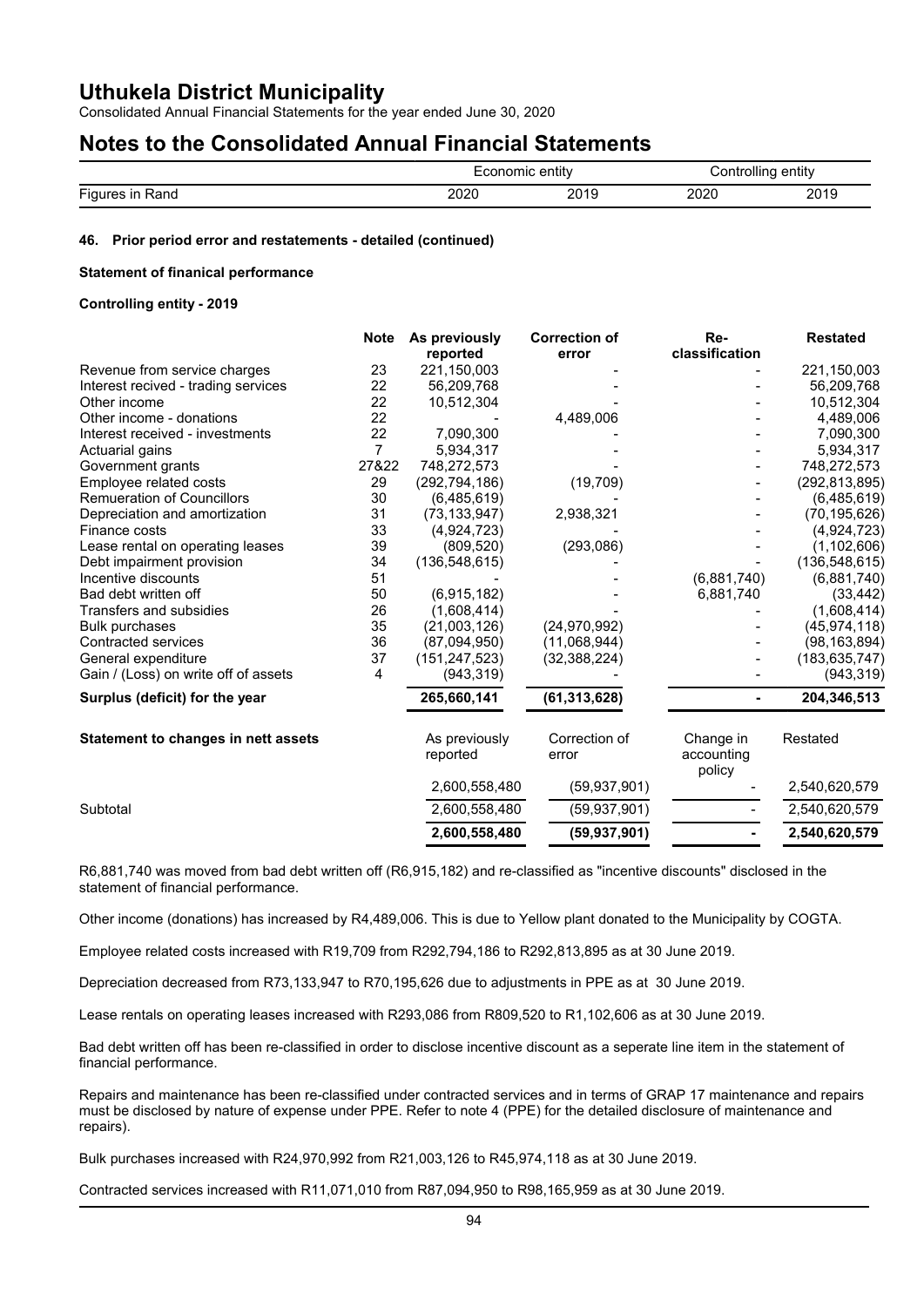Consolidated Annual Financial Statements for the year ended June 30, 2020

### **Notes to the Consolidated Annual Financial Statements**

|                                                       |          | entity          | <br>۰r | entity<br>ollir |  |  |
|-------------------------------------------------------|----------|-----------------|--------|-----------------|--|--|
| $- \cdot$<br>⊰and<br>$\overline{ }$<br>Fial<br>Ш<br>ີ | מ∩ר<br>w | n,<br>. .<br>-- | วกวก   | 2019            |  |  |

#### **46. Prior period error and restatements - detailed (continued)**

General expenditure increased with R32,388,224 from R151,247,523 to R183,635,747 as at 30 June 2019.

In terms of GRAP 1and GRAP 3 operational grant expenditure has to be disclosed by nature of expense and therefore there is no line item in the statement of financial performance for the disclosure of grant expenditure.

#### **Cash flow statement**

#### **Controlling entity - 2019**

|                                                                     | Note | As previously<br>reported | <b>Correction of</b><br>error | Change in<br>accounting<br>policy | Re-<br>classification | <b>Restated</b> |
|---------------------------------------------------------------------|------|---------------------------|-------------------------------|-----------------------------------|-----------------------|-----------------|
| Cash flow from operating activities                                 |      |                           |                               |                                   |                       |                 |
| Service charges                                                     |      | 133,734,851               |                               |                                   |                       | 133,734,851     |
| Grants                                                              |      | 748,272,573               |                               |                                   |                       | 748,272,573     |
| Interest income                                                     |      | 7,090,300                 |                               |                                   |                       | 7,090,300       |
| Other cash items                                                    |      | 10,512,304                | 4,489,006                     |                                   |                       | 15,001,310      |
| Employee and councillor cost                                        |      | (299,279,805)             | (19,709)                      |                                   |                       | (299, 299, 514) |
| Suppliers and other                                                 |      | (296,967,610)             | 17,809,129                    |                                   |                       | (283, 273, 028) |
| Finance cost                                                        |      | (4,924,723)               |                               |                                   |                       | (4,924,723)     |
|                                                                     |      | 298,437,890               | 22,278,426                    |                                   |                       | 316,601,769     |
| Cash flow from investing activities<br>Property plant and equipment |      |                           |                               | (244,682,580)                     | 34,023,941            | (278, 706, 521) |
| Cash flow from financing activities                                 |      |                           |                               |                                   |                       |                 |
| Nett increase in other liabilities (consumer deposits)              |      |                           |                               | 6,711,541                         | (6,711,541)           |                 |
| Movement in other liabilities                                       |      |                           |                               | (22,968,223)                      | 22,968,223            |                 |
| Increase / (decrease) in finance lease liabilities                  |      |                           |                               | 396,620                           | (396, 620)            |                 |
|                                                                     |      |                           |                               | (15,860,062)                      | 15,860,062            |                 |

#### **Reclassifications**

Due to amendments to GRAP1 and GRAP3 - "Presentation of Financial Statements", operational grants have to be disclosed by nature of expense and therefore has been reclassified in the statement of financial performance.

Due to amendments to Grap 17 - "Presentation of Financial Statements", repairs and maintenance has to be disclosed by nature of expense and has therefore been disclosed in note 4 under PPE.

#### **Reclassification 1**

Burial Services has been reclassified as contracted services - from general expenditure - other.

Artist and performers has been reclassified as contracted services - from general expenditure - other.

Employee wellnes has been reclassified as contracted services - from general expenditure - medical.

Maintenance and repairs has been reclassified as contracted services - from general expenditure.

Legal cost has been reclassified as contracted services - from general expenditure - consulting and professional fees.

#### **Reclassification 2**

Plant and equipment hier has been restated as general expenditure - from contracted services.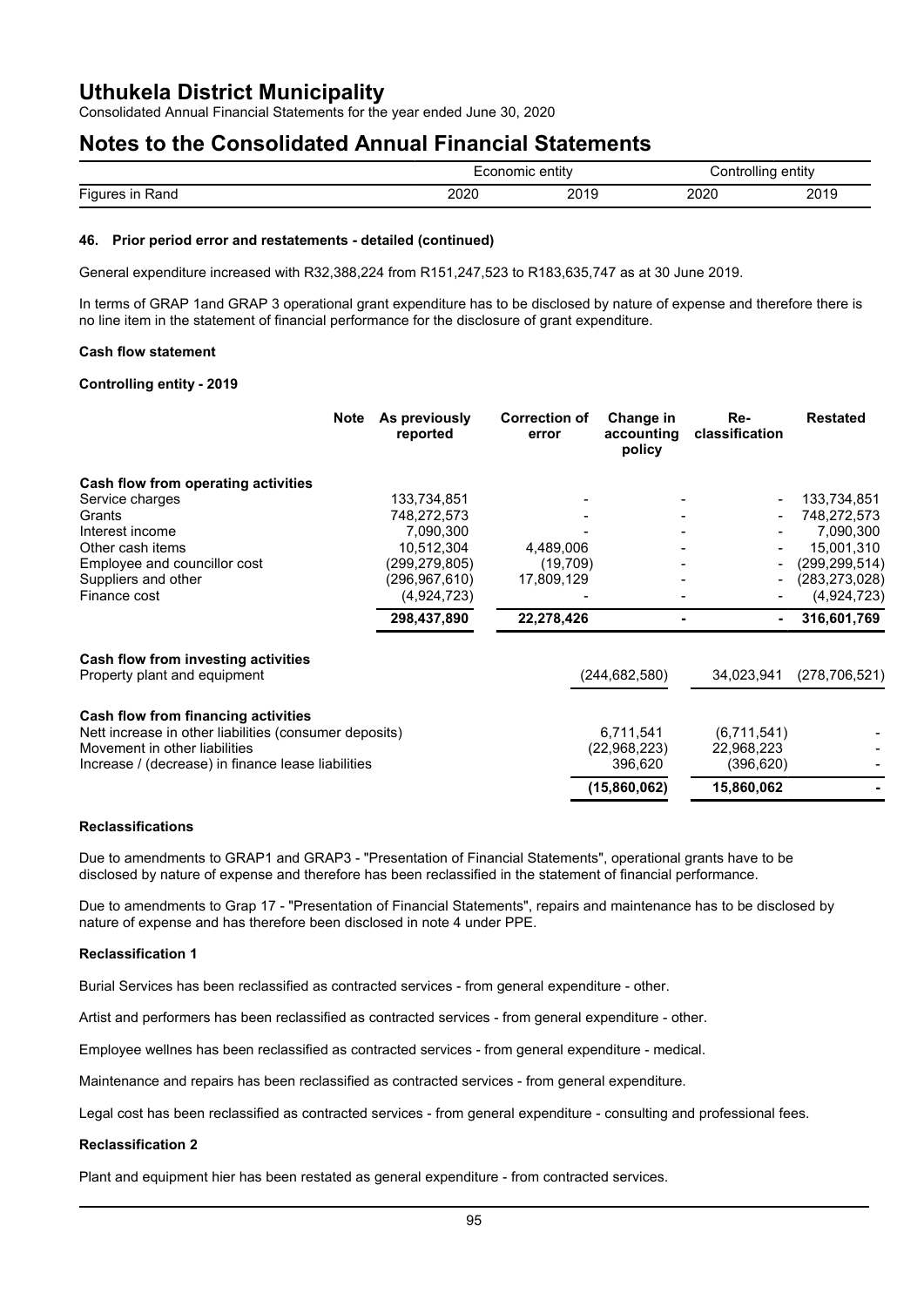Consolidated Annual Financial Statements for the year ended June 30, 2020

### **Notes to the Consolidated Annual Financial Statements**

|                                                | וטווט: | .<br>entity<br>mic |              | .<br>Controlling<br>entity<br>the contract of the contract of the contract of the contract of the contract of |  |  |
|------------------------------------------------|--------|--------------------|--------------|---------------------------------------------------------------------------------------------------------------|--|--|
| $- \cdot$<br>Rand<br><b>Figures</b><br>ျဂ<br>ີ | 2020   | nn 10<br>2013      | 2020<br>____ | 2019                                                                                                          |  |  |

#### **46. Prior period error and restatements - detailed (continued)**

Insurance has been reclassified as general expenditure - from contracted services.

Chemicals has been reclassified as general expenditure - from contracted services.

#### **47. Risk management**

#### **Liquidity risk**

The economic entity's risk to liquidity is a result of the funds available to cover future commitments. The economic entity manages liquidity risk through an ongoing review of future commitments and credit facilities.

Cash flow forecasts are prepared and adequate utilised borrowing facilities are monitored.

#### **Credit risk**

Credit risk consists mainly of cash deposits, cash equivalents, derivative financial instruments and trade debtors. The municipality only deposits cash with major banks with high quality credit standing and limits exposure to any one counter-party.

Trade receivables comprise a widespread customer base. Management evaluated credit risk relating to customers on an ongoing basis. If customers are independently rated, these ratings are used. Otherwise, if there is no independent rating, risk control assesses the credit quality of the customer, taking into account its financial position, past experience and other factors. Individual risk limits are set based on internal or external ratings in accordance with limits set by the board. The utilisation of credit limits is regularly monitored. Sales to retail customers are settled in cash or using major credit cards. Credit guarantee insurance is purchased when deemed appropriate.

Financial assets exposed to credit risk at year end were as follows:

| <b>Financial instrument</b>                  | <b>Economic</b><br>entity - 2020 | <b>Economic</b><br>entity - 2019 | <b>Controlling</b><br>entity - 2020 | <b>Controlling</b><br>entity - 2019 |
|----------------------------------------------|----------------------------------|----------------------------------|-------------------------------------|-------------------------------------|
| Bank balance and cash                        | 57.079.384                       | 43.906.015                       | 55.284.392                          | 43.906.015                          |
| Consumer debtors from exchange transactions  | 234.854.257                      | 217.817.607                      | 234.854.257                         | 217.817.607                         |
| Other receivables from exchange transactions | 26.016.113                       | 48.868.740                       | 26.016.113                          | 48.868.740                          |
| Receivables from no-exchange transactions    | 125.796                          | 4,938,176                        | 125.796                             | 4,938,176                           |

#### **48. Going concern**

We draw attention to the fact that at June 30, 2020, the Municipality had an accumulated surplus (deficit) of R 2,723,773,653 and cost coverage ratio is one month.

The Municipalities current liabilities R450,569,536 exceeds current assets R323,102,742 at 30 June 2020 and current ratio is 0.82 as opposed to the norm that ranges from 1.5 to 2.1 which casts a material uncertainty that the Municipality can continue as a going concern.

The consolidated annual financial statements have been prepared on the basis of accounting policies applicable to a going concern. This basis presumes that funds will be available to finance future operations and that the realisation of assets and settlement of liabilities, contingent obligations and commitments will occur in the ordinary course of business.

The Municipality started experiencing cash flow difficulties from the 2016/2017 financial year. A interim Finance Committee has been established during the 2018/2019 financial year to manage cash flow and monitor the implementation of cost containment measures. The financial position of the Municipality is improving and unspent conditional grants at year end are cash backed.

Management acknowledges the decrease in the cost coverage ratio with great concern and a budget funding plan was developed during 2019/2020 to address the situation. All high cost drivers have been identified and a strategy to deal with them has been developed and implementation is monitored.

It must be noted that the drought and related expenditure experienced during previous financial years had the biggest impact on the municipality's cash reserves.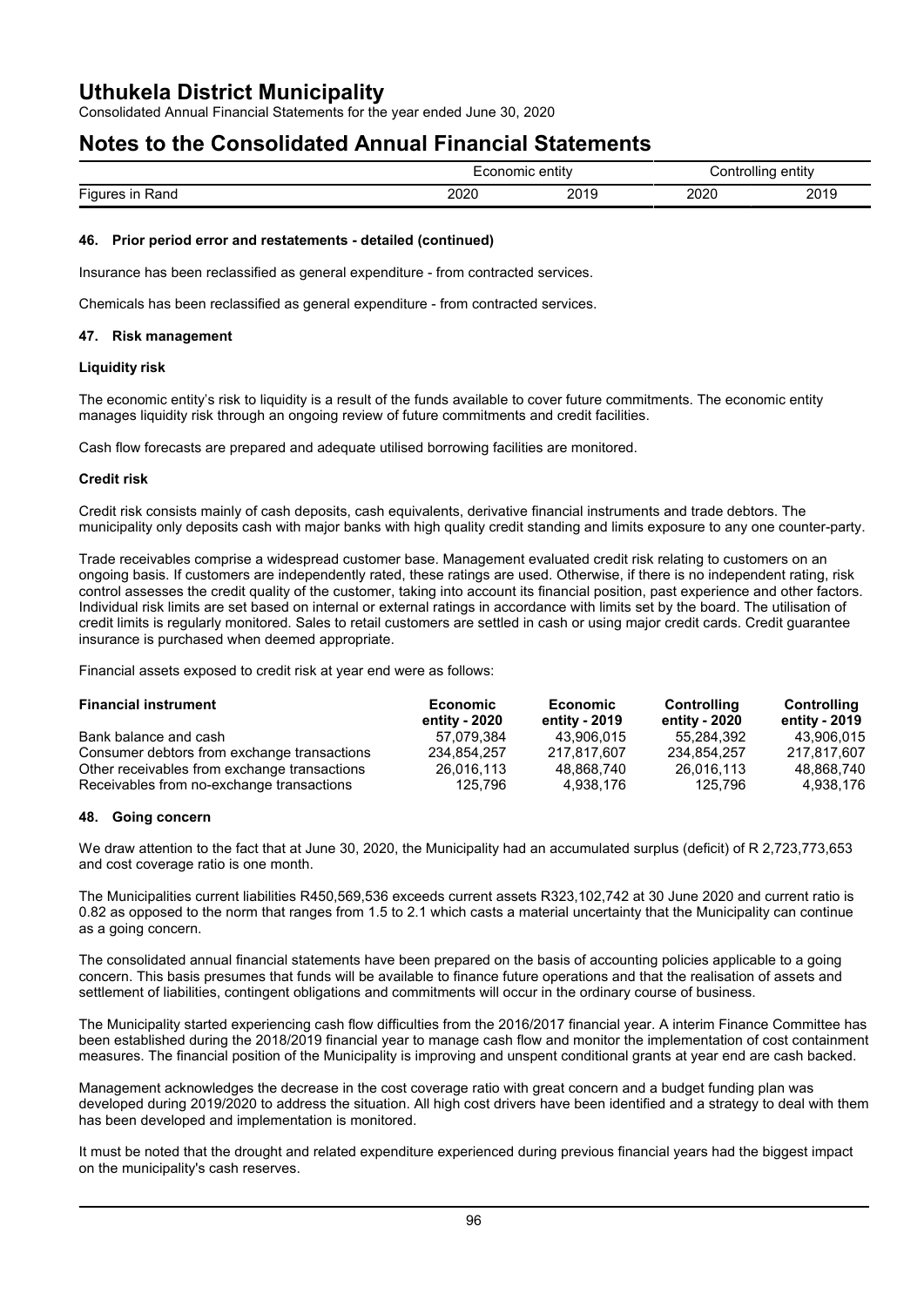Consolidated Annual Financial Statements for the year ended June 30, 2020

### **Notes to the Consolidated Annual Financial Statements**

|                                  | 11۲،<br>лшг |                     |      | entity<br>ollinc |  |  |
|----------------------------------|-------------|---------------------|------|------------------|--|--|
| $- \cdot$<br>≺and<br>FIUIL<br>ır | 2020        | nn 10<br>' 15<br>∠∪ | 2020 | 2019             |  |  |

#### **48. Going concern (continued)**

COVID-19 pandemic also impacted negatively in the implementation of credit control and debt collection policy.

Management has developed a revenue enhancement strategy and is implementing the smart meter project in an effort to improve the cash position and reduce water losses.

Management has also implemented MFMA Circular 82 "Cost containment measures" in an effort to cut down on operational expenditure.

Subsistance and travelling.

Telephone costs.

Printing and stationery.

Fuel and oil (Fleet).

Security services.

Water tankering.

New appointments.

Maintenance of fleet, maintenance of pumps, maintenance of pipelines, reservoirs and plant (reticulation system).

Hire of plant and equipment (TLB's and sewer jetting machines).

Overtime and standby.

The agening infrastructure and water purification plant operating beyond their design capacity is the biggest contributing factor to high maintenance cost.

The Municipality has developed a cost containment policy and the purpose of the police is to regulate spending and to ensure that the resources of the Municipality are used effectively, efficiantly and economically.

The core function of the Municipality is the provision of water and sanitation and the position of key manager, which is GM: Technical and Water Services Department has been vacant for more than two years.

Departments are submitting procurement plans to the SCM unit in ordere to manage cash outflows.

The Municipality has entered into an agreement with Umgeni Water to perform the bulk water function of behalf of the Municipality. Umgeni Water has taken over three of the water purification plants as from 1 January 2019 nl. Oliphantskop, Tugela Estate and the Ezakheni plant.

This has put a further strain on the budget of the Municipality and In order to be sustainable the Municipality will have to drasticcaly improve on debt collection.

#### **49. Events after the reporting date**

The Municipal Manager was appointed as from 1 September 2020.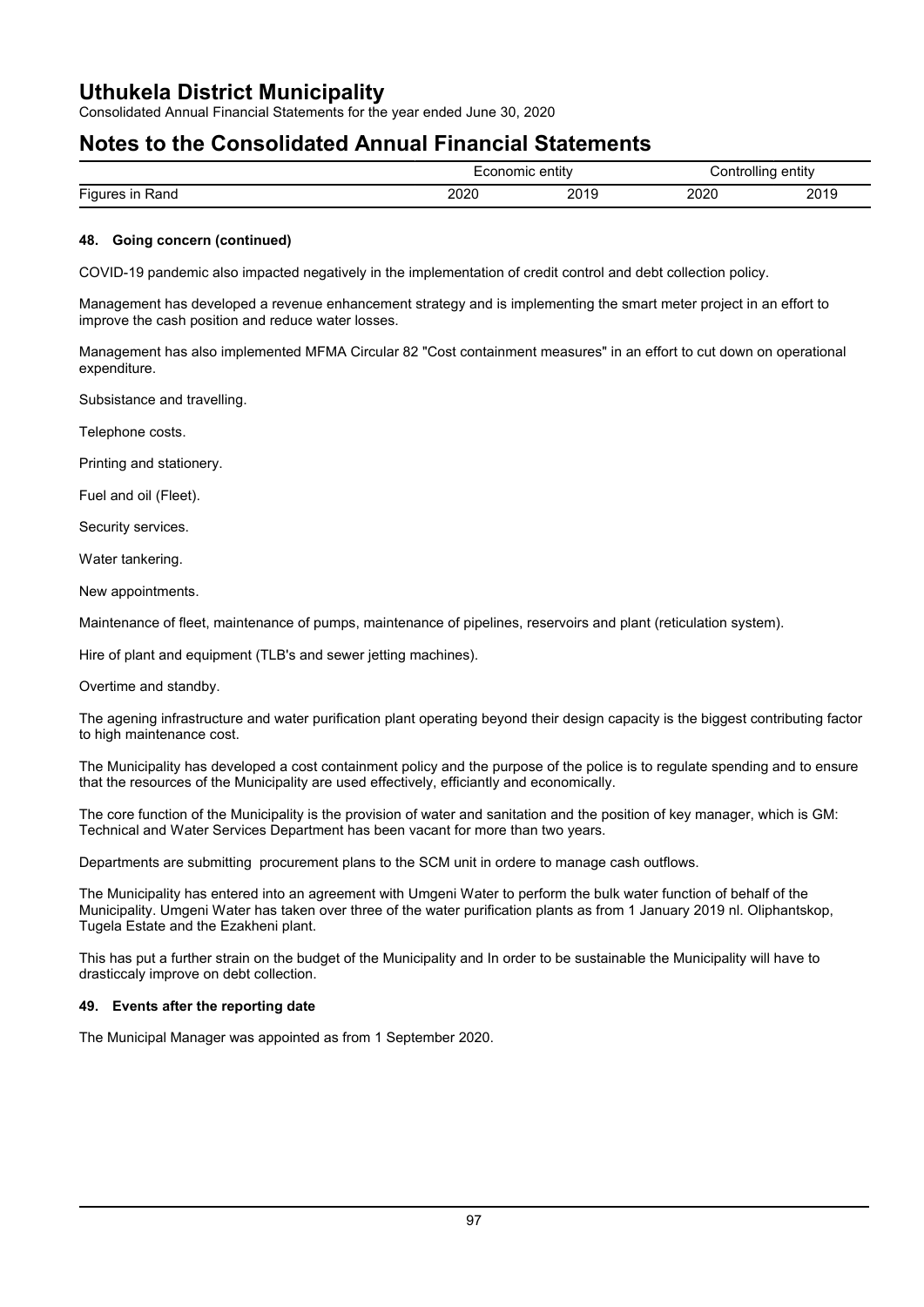Consolidated Annual Financial Statements for the year ended June 30, 2020

# **Notes to the Consolidated Annual Financial Statements**

|                                                                                                                               | Economic entity |          | Controlling entity |          |
|-------------------------------------------------------------------------------------------------------------------------------|-----------------|----------|--------------------|----------|
| Figures in Rand                                                                                                               | 2020            | 2019     | 2020               | 2019     |
| <b>Bad debt written off</b><br>50.                                                                                            |                 |          |                    |          |
| Irrecoverable debt written off                                                                                                |                 |          |                    |          |
| Indigent write-off (consumer debtors)                                                                                         | 24,112,584      | 37,019   | 24,112,584         | 37,019   |
| Indigent monthly rebates (consumer debtors)                                                                                   | 893,322         |          | 893,322            |          |
| Irrecoverable debt (consumer debtors)                                                                                         | 31,240,099      |          | 31,240,099         |          |
| Other bad debt written off (consumer<br>debtors)                                                                              | (602, 392)      | (3, 577) | (602, 392)         | (3, 577) |
| Monies transfered into wrong bank account -<br>Mrs. R.E. Mashishi - Council resolution<br>number A08/06/20 dated 26 June 2020 | 193,886         |          | 193,886            |          |
| Payroll fraude - March 2012 to February<br>2014 - Council resolution number A09/06/20<br>dated 26 June 2020                   | 4,592,424       |          | 4,592,424          |          |
| Cashier shortages - Estcourt satelite office -<br>Council resolution number A10/06/20 dated<br>26 June 2020                   | 26,070          |          | 26,070             |          |
|                                                                                                                               | 60,455,993      | 33,442   | 60,455,993         | 33,442   |

#### **51. Incentive discounts**

The municipality offers incentive discounts to consumers in order to encourage consumers to pay their accounts and reduce outstanding debt.

| Incentive discounts (Consumer debtors)                                                                                |                |                 |                |                 |
|-----------------------------------------------------------------------------------------------------------------------|----------------|-----------------|----------------|-----------------|
| 1/3 incentive discount                                                                                                | 479,161        | 938,431         | 479,161        | 938,431         |
| 50% incentive discount                                                                                                | 4,705,891      | 5,943,309       | 4,705,891      | 5,943,309       |
|                                                                                                                       | 5,185,052      | 6,881,740       | 5,185,052      | 6,881,740       |
| <b>Unauthorised expenditure</b><br>52.                                                                                |                |                 |                |                 |
| Total unauthorized expenditure at year end                                                                            | 58,807,738     | 140,631,224     | 58,807,738     | 140,631,224     |
| Opening balance as previously reported                                                                                | 140,631,224    | 279,776,291     | 140,631,224    | 279,776,291     |
| Opening balance as restated                                                                                           | 140,631,224    | 279,776,291     | 140,631,224    | 279,776,291     |
| Add: Expenditure identified - current                                                                                 | 55,812,881     | 66,665,124      | 55,812,881     | 66,665,124      |
| Less: amount written off June 2019 - Council<br>resolution A02/06/19 dated 28 June 2019 (2013/2014)<br>and 2014/2015) |                | (89,010,639)    |                | (89,010,639)    |
| Less: amounts written off June 2019 - Council<br>resolution A02/06/19 dated 28 June 2019<br>(2015/2016)               |                | (116, 799, 552) |                | (116, 799, 552) |
| Less: amounts written off August 2020 - Council<br>resolution 12.3 dated 28 August 2020 (2017/2018)                   | (70, 971, 243) |                 | (70, 971, 243) |                 |
| Less: amounts written off August 2020 - Council<br>resolution 12.3 dated 28 August 2020 (2018/2019)                   | (66, 665, 124) |                 | (66, 665, 124) |                 |
| <b>Closing balance</b>                                                                                                | 58,807,738     | 140,631,224     | 58,807,738     | 140,631,224     |

Unauthorized expenditure is the result of overspending of the total amounts appropriated in the Municipalities budget for the financial year excluding non-cash items.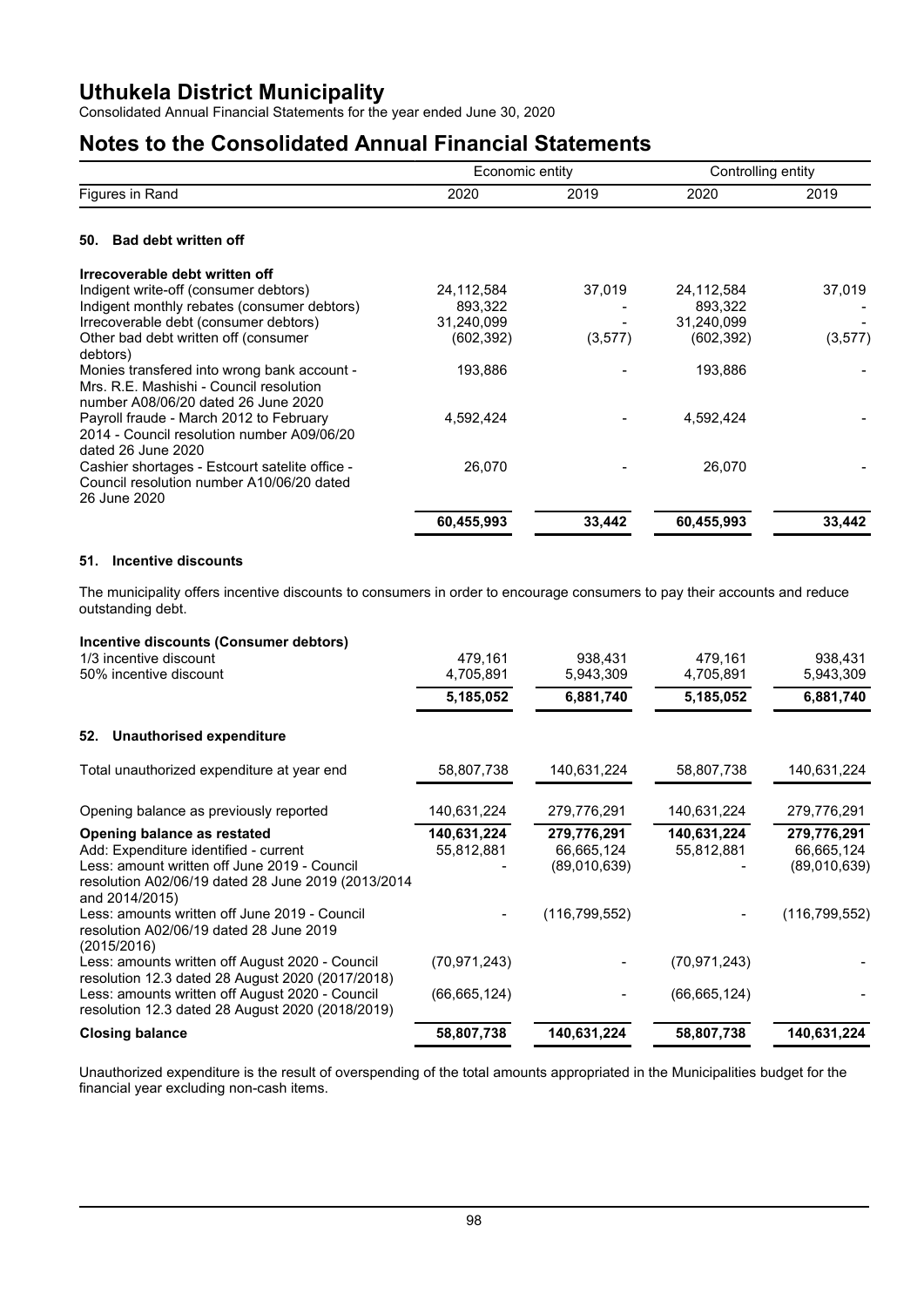Consolidated Annual Financial Statements for the year ended June 30, 2020

## **Notes to the Consolidated Annual Financial Statements**

|                                            |      | <br>entity<br>ш            | วทเ.                | entity<br>ollinc |  |  |
|--------------------------------------------|------|----------------------------|---------------------|------------------|--|--|
| $- \cdot$<br>Rand<br>-ir<br><b>Figures</b> | 2020 | <u>_</u><br>ت ا<br>$ \sim$ | ממר<br>$-52$<br>___ | 2019             |  |  |

#### **52. Unauthorised expenditure (continued)**

#### **The over expenditure incurred by municipal departments during the year is attributable to the following categories:**

| Cash<br>55.812.881<br>55.812.881<br>49.752.061     | 49.752.061 |
|----------------------------------------------------|------------|
|                                                    |            |
| 16.913.063<br>73.414.604<br>73.414.604<br>Non-cash | 16.913.063 |

#### **Disciplinary steps taken/criminal proceedings**

No diciplinary steps has been taken and no criminal proceedigs instituted.

#### **53. Fruitless and wasteful expenditure**

| Opening balance as previously reported                                                    | 2,002,957   | 333.077   | 2,002,957   | 333,077    |
|-------------------------------------------------------------------------------------------|-------------|-----------|-------------|------------|
| Opening balance as restated                                                               | 2,002,957   | 333.077   | 2,002,957   | 333.077    |
| Add: Expenditure identified - current                                                     | 11.612.520  | 1,988,240 | 11.612.520  | 1,988,240  |
| Less: Amounts written off - 31st August 2018                                              |             | (106,770) |             | (106, 770) |
| Less: Amounts written off - 2014/2015 and prior                                           |             | (91, 327) |             | (91, 327)  |
| years - Council resolution A02/06/19 dated 28 June<br>2019                                |             |           |             |            |
| Less: Amount written off - 2015/2016 - Council<br>resolution A02/06/19 dated 28 June 2019 |             | (120,263) |             | (120, 263) |
| Less: Amount written off - 2018/2019 - Council<br>resolution 12.3 dated 28 August 2020    | (1,988,240) |           | (1,988,240) |            |
| Less: Amounts written off 2019/2020 - Council<br>resolution 12.3 dated 28 August 2020     | (162,162)   |           | (162, 162)  |            |
| <b>Closing balance</b>                                                                    | 11,465,075  | 2,002,957 | 11,465,075  | 2,002,957  |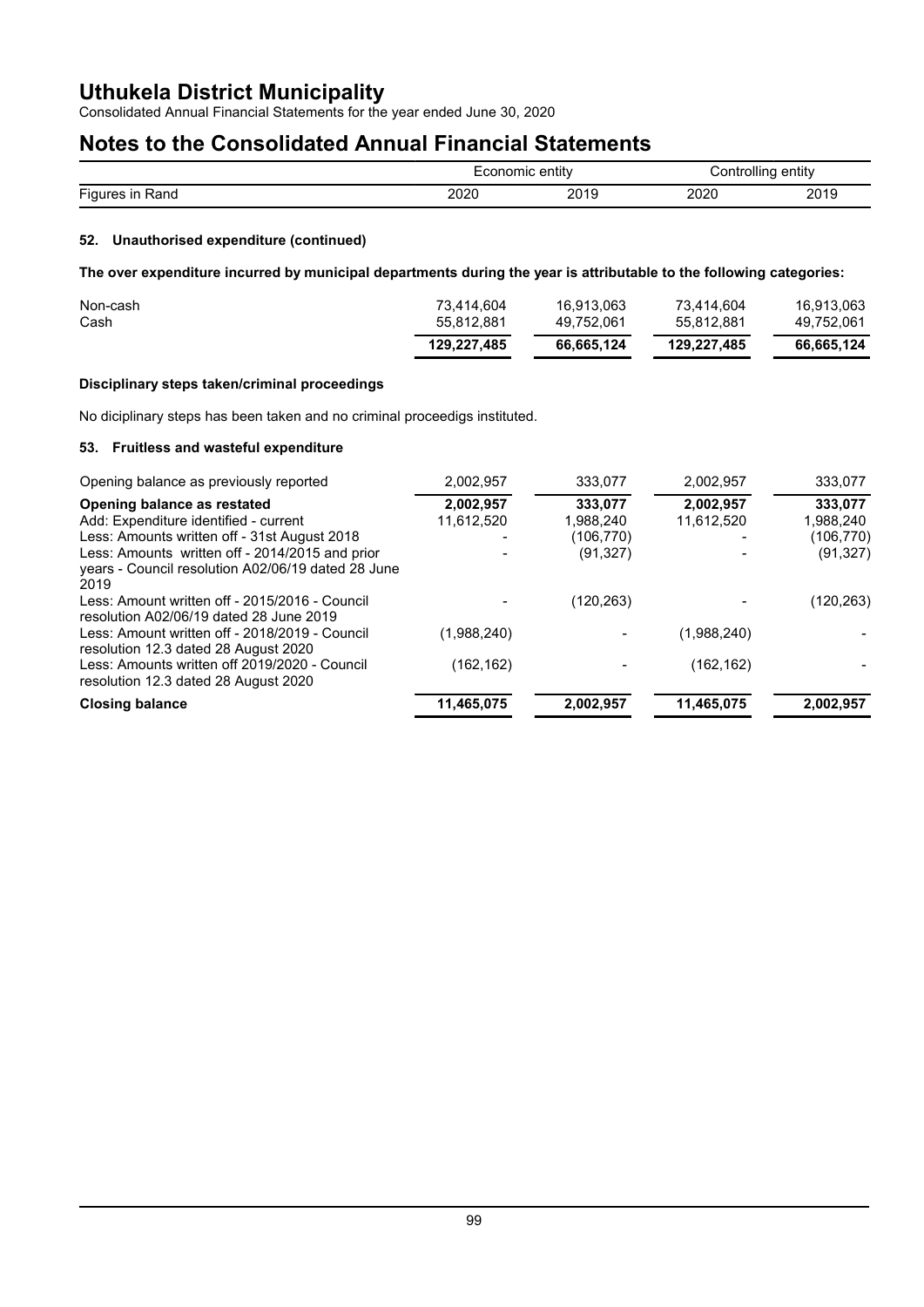Consolidated Annual Financial Statements for the year ended June 30, 2020

### **Notes to the Consolidated Annual Financial Statements**

|                                                                        |                                                                                                         |                      | Economic entity |                 |                      | Controlling entity |  |
|------------------------------------------------------------------------|---------------------------------------------------------------------------------------------------------|----------------------|-----------------|-----------------|----------------------|--------------------|--|
| Figures in Rand                                                        |                                                                                                         | 2020                 | 2019            |                 | 2020                 | 2019               |  |
| Fruitless and wasteful expenditure (continued)<br>53.                  |                                                                                                         |                      |                 |                 |                      |                    |  |
| Expenditure identified in the current year include those listed below: |                                                                                                         |                      |                 |                 |                      |                    |  |
| <b>Service providers</b>                                               |                                                                                                         |                      |                 |                 |                      |                    |  |
| Eskom                                                                  |                                                                                                         | 39,305               |                 | 81,948          | 39,305               | 81,948             |  |
| Watersol                                                               |                                                                                                         |                      |                 | 6,458           |                      | 6,458              |  |
| Telkom                                                                 |                                                                                                         | 708<br>47,561        |                 | 1,697<br>29,873 | 708<br>47,561        | 1,697<br>29,873    |  |
| Alfred Duma Local Municipality<br>Berrange Incorporated                |                                                                                                         |                      |                 | 65,443          |                      | 65,443             |  |
| Inkosi Langalibalele Local Municipality                                |                                                                                                         | 1,777,521            |                 |                 | 1,777,521            |                    |  |
| Macauly & Riddel                                                       |                                                                                                         |                      |                 | 2,237           |                      | 2,237              |  |
| <b>Auditor General</b>                                                 |                                                                                                         | 36,413               |                 | 17,966          | 36,413               | 17,966             |  |
| Munsoft                                                                |                                                                                                         | 10,518               |                 |                 | 10,518               |                    |  |
| Lalparsad Inc. Trust                                                   |                                                                                                         |                      | 1,330,890       |                 |                      | 1,330,890          |  |
| Justin Heunis Attorneys                                                |                                                                                                         | 27,600               |                 |                 | 27,600               |                    |  |
| Quickstep                                                              |                                                                                                         |                      |                 | 74,441          |                      | 74,441             |  |
| Wesbank                                                                |                                                                                                         |                      |                 | 38,669          |                      | 38,669             |  |
| Umgeni Water<br><b>SARS</b>                                            |                                                                                                         | 6,749,112<br>483,579 | 338,618         |                 | 6,749,112<br>483,579 | 338,618            |  |
| <b>Motor Factors</b>                                                   |                                                                                                         | 53,797               |                 |                 | 53,797               |                    |  |
| <b>Netstar</b>                                                         |                                                                                                         | 2,386,406            |                 |                 | 2,386,406            |                    |  |
|                                                                        |                                                                                                         | 11,612,520           | 1,988,240       |                 | 11,612,520           | 1,988,240          |  |
|                                                                        | Disciplinary steps taken/criminal proceedings                                                           |                      |                 |                 |                      |                    |  |
| - AZAR Attorney                                                        | Fruitess and wastefull expenditure - (2017/2018) No diciplinary steps taken and no criminal proceedings |                      |                 | 106,770         |                      | 106,770            |  |
| Fruitless and wastefull expenditure - 2014/2015                        | No diciplinary steps taken and no criminal proceedings                                                  |                      |                 | 91,327          |                      | 91,327             |  |
| Fruitless and wastefull expenditure - 2015/2016                        | No diciplinary steps taken and no criminal proceedings                                                  |                      |                 | 120,263         |                      | 120,263            |  |
| Fruitless and wastefull expenditure - 2018/2019                        | No diciplinary steps taken and no criminal proceedings                                                  |                      | 1,988,240       |                 | 1,988,240            |                    |  |
| Fruitless and wastefull expenditure - 2019/2020                        | No diciplinary steps taken and no criminal proceedings                                                  |                      | 162,162         |                 | 162,162              |                    |  |
|                                                                        |                                                                                                         |                      | 2,150,402       | 318,360         | 2,150,402            | 318,360            |  |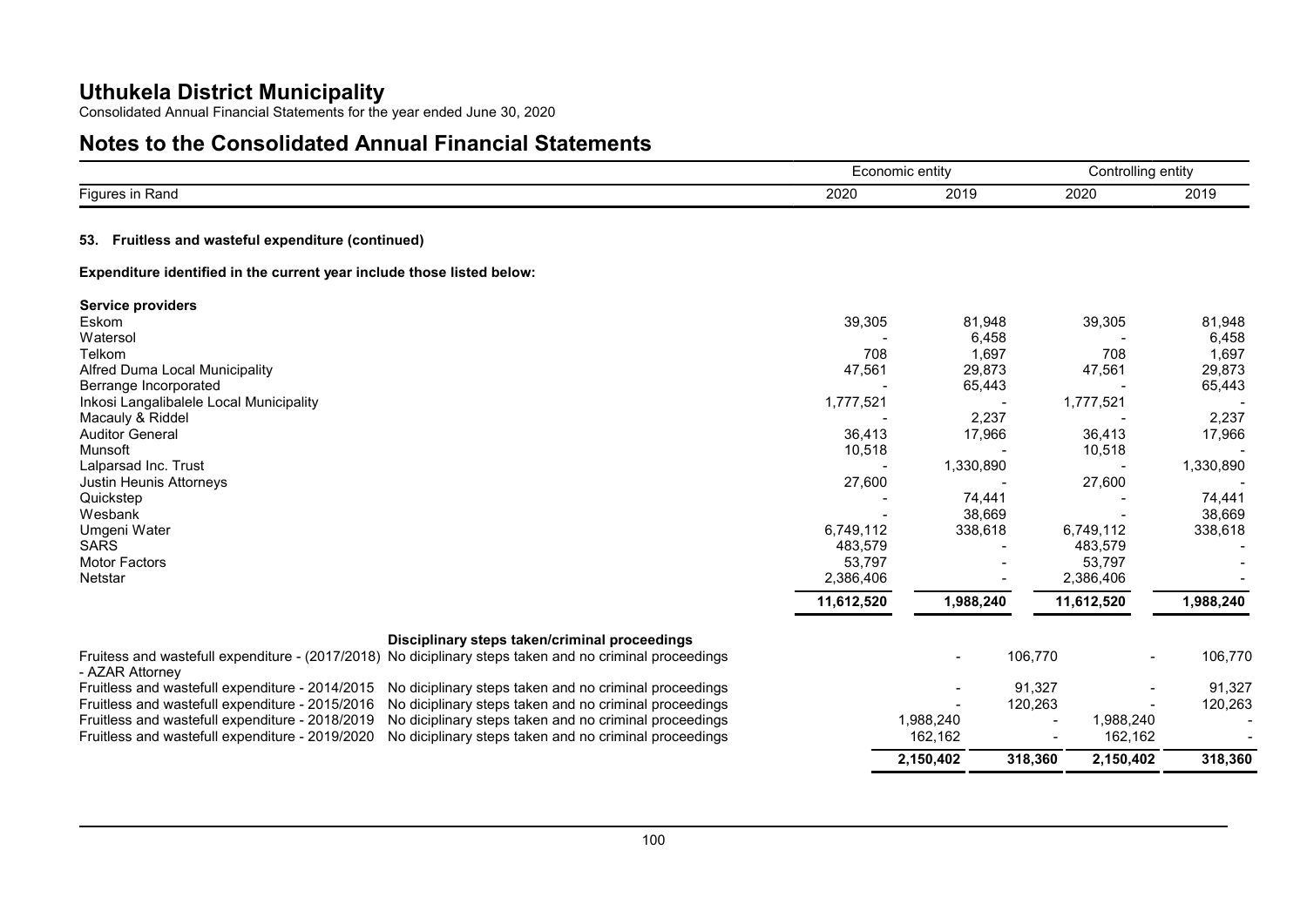Consolidated Annual Financial Statements for the year ended June 30, 2020

# **Notes to the Consolidated Annual Financial Statements**

|                                     | entity<br>ш |      | entity<br>rollinc<br>. . |      |
|-------------------------------------|-------------|------|--------------------------|------|
| $- \cdot$<br>Ranu<br><b>Figures</b> | 2020        | 2019 | זרחנ                     | 2019 |

#### **53. Fruitless and wasteful expenditure (continued)**

Fruitless and waste full expenditure in respect of AZAR Attorneys amounting to R106,770 were written off by Council on The 31st of August 2018 after futher investigations was performed.

The amount of R65,443 paid to Berrange Incorporated was for interest on retention in respect of AJT plant hire.

The amount of R1,330,890 paid to Lalparsad Inc. Trust was for interest as per Court judgement in respect of Ubunsima Trading.

The amount of R74,441 paid to Quicstep was for interest on late payment.

The amount of R338,618 (2018/2019) and R6,749,112 (2019/2020) relates to interest charged by Umgeni Water for late payment.

The amount of R1,777,521 (2019/2020) relates to interest charged by Inkosi Langalibalela Local Municipality for late payment.

The amount of R2,286,406 (2019/2020) relates to Netstar debit orders which were not cancelled.

#### **Amounts recoverable**

Watersol - after the Council Committee (IMPAC) investigation, Council resolved to write off the amount of R6,458.

Inkosi Langalibalele Locval Municipality - after the Council Comittee (IMPAC) investigation it was resolved thet the Municipality engage with the Local Municipality to reverse the interest charges.

| Watersol - interest on chlorine gas cylinder not<br>returned - failure to follow proper SCM processes | $\blacksquare$ | 6.458          | $\blacksquare$ | 6.458 |
|-------------------------------------------------------------------------------------------------------|----------------|----------------|----------------|-------|
| Inkosi Langalibalele Local Municipality - interest<br>charged on electricity accounts                 | 1.777.521      | $\blacksquare$ | 1.777.521      |       |
|                                                                                                       | 1.777.521      | 6.458          | 1.777.521      | 6.458 |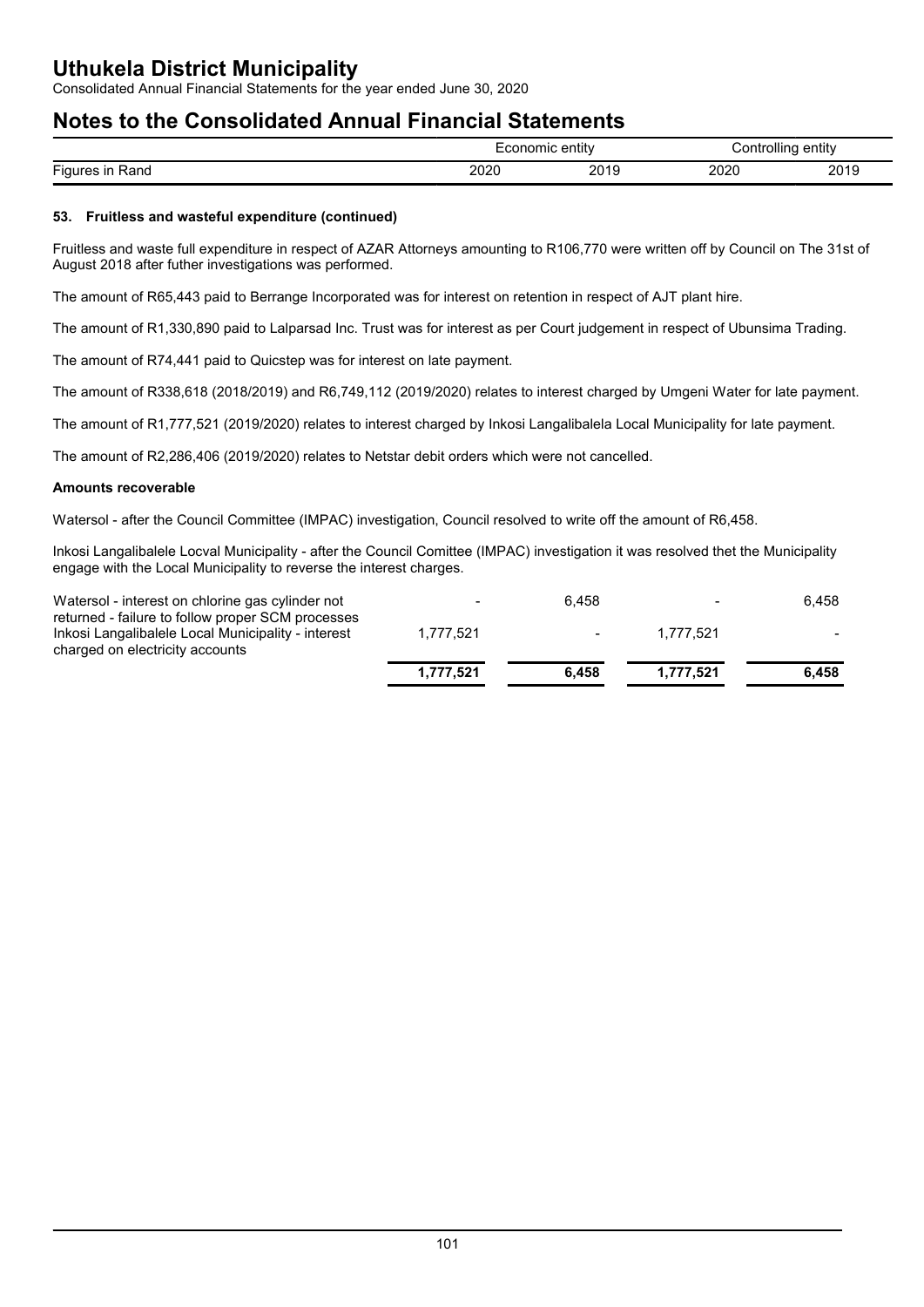Consolidated Annual Financial Statements for the year ended June 30, 2020

## **Notes to the Consolidated Annual Financial Statements**

|                                                                                                                                      | Economic entity |                          |                          | Controlling entity       |         |
|--------------------------------------------------------------------------------------------------------------------------------------|-----------------|--------------------------|--------------------------|--------------------------|---------|
| Figures in Rand                                                                                                                      | 2020            | 2019                     |                          | 2020                     | 2019    |
| Fruitless and wasteful expenditure (continued)<br>53.                                                                                |                 |                          |                          |                          |         |
| <b>Amounts written-off</b>                                                                                                           |                 |                          |                          |                          |         |
| After the Council Committee investigations, Council adopted the Council Committee recommendation and the following were written off. |                 |                          |                          |                          |         |
| <b>Condoned by Council</b>                                                                                                           |                 |                          |                          |                          |         |
| Written off - AZAR Attorneys - Council 31 August Council resolution 31 August 2018<br>2018                                           |                 | $\overline{\phantom{a}}$ | 106,770                  | $\blacksquare$           | 106,770 |
| Written off in respect of the 2017/2018 financial Council resolution A02/06/19 dated 28 June 2019<br>year                            |                 | $\overline{\phantom{a}}$ | 211.590                  | $\overline{\phantom{a}}$ | 211.590 |
| Written off in respect of the 2018/2019 financial Council resolution 12.3 dated 28 August 2020<br>year                               |                 | 1,988,240                | $\blacksquare$           | 1,988,240                |         |
| Written off in respect of the 2019/2020 financial Council resolution 12.3 dated 28 August 2020                                       |                 | 162.162                  | $\overline{\phantom{a}}$ | 162,162                  |         |

**2,150,402 318,360 2,150,402 318,360**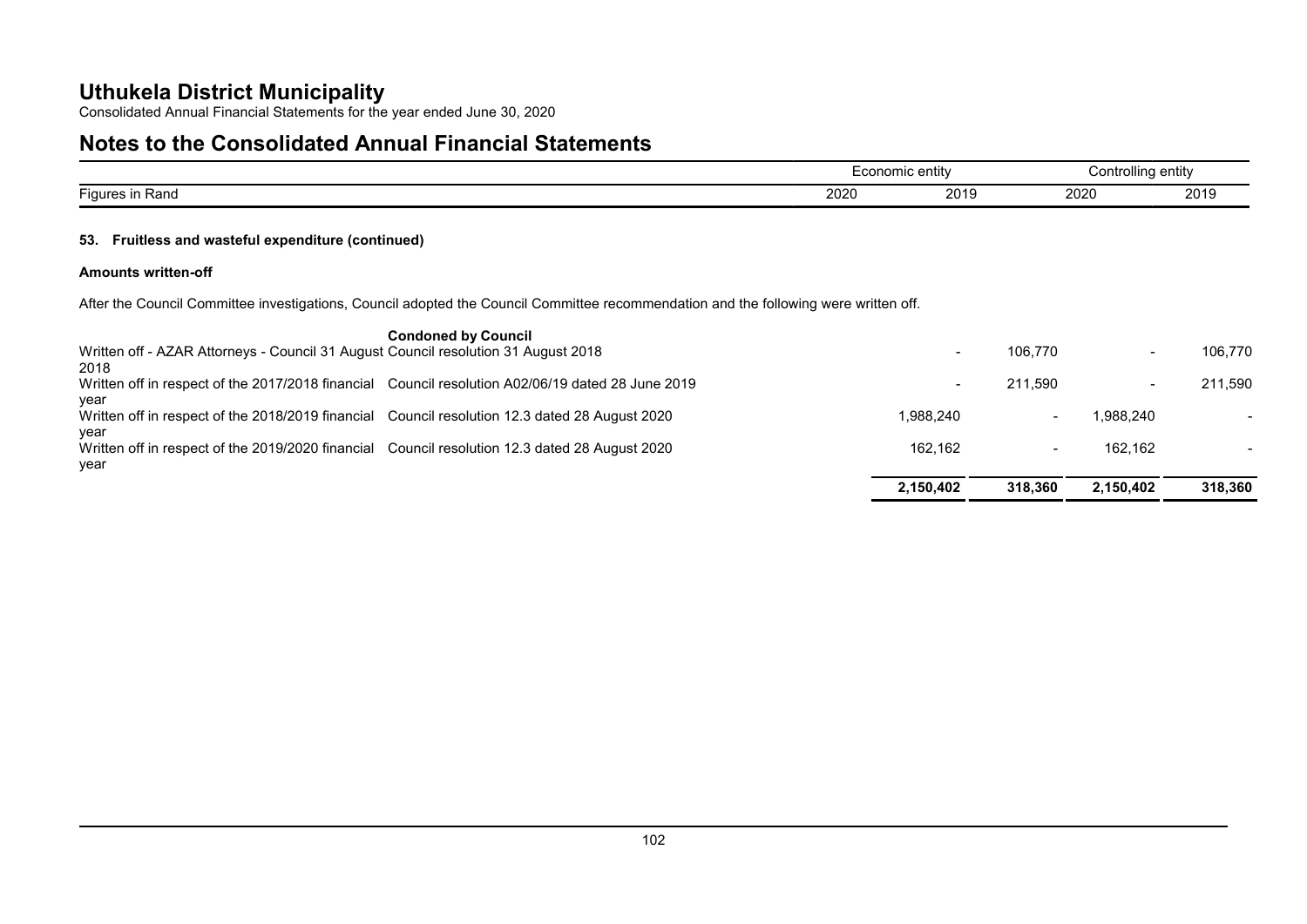Consolidated Annual Financial Statements for the year ended June 30, 2020

# **Notes to the Consolidated Annual Financial Statements**

|                                                                                                          | Economic entity            |                             | Controlling entity         |                             |
|----------------------------------------------------------------------------------------------------------|----------------------------|-----------------------------|----------------------------|-----------------------------|
| Figures in Rand                                                                                          | 2020                       | 2019                        | 2020                       | 2019                        |
| Irregular expenditure<br>54.                                                                             |                            |                             |                            |                             |
| Opening balance as previously reported<br>Add: irregular expenditure - current year                      | 519,177,278<br>134,285,885 | 329,295,808<br>233,130,039  | 519,177,278<br>134,285,885 | 329,295,808<br>233,130,039  |
| Adjustments<br>Less: Amount written off - 2016/2017 - Council<br>resolution A02/06/19 dated 28 June 2019 | 653,463,163                | 562,425,847<br>(55,681,855) | 653,463,163                | 562,425,847<br>(55,681,855) |
| Less: amounts written off - 2017/2018 - Council<br>resolution 12.3 dated 28 August 2020                  | (254,670,872)              |                             | (254, 670, 872)            |                             |
| Less: amounts written off - 2018/2019 - Council<br>resolution 12.3 dated 28 August 2020                  | (238, 171, 211)            |                             | (238, 171, 211)            |                             |
| Less: amounts written off - 2019/2020 - Council<br>resolution 12.3 dated 28 August 2020                  | (100,969,376)              |                             | (100, 969, 376)            |                             |
| Add: iregular expenditure - prior period                                                                 |                            | 12,433,286                  |                            | 12,433,286                  |
| <b>Closing balance</b>                                                                                   | 59,651,704                 | 519, 177, 278               | 59,651,704                 | 519, 177, 278               |

Management went as far back as possable to identify irregular expenditure for the disclosure in the financial statements.

Amounts disclosed is exclusive of VAT.

R254,670,872 was written off in respect of the opening balance of R329,295,807. The remaining R74,624,935 paid to service providers for water tankering in respect of 2017/2018 be put on hold until the investigation is finalized.

The amount of R7,392,113 paid to Mayibuye Consulting in respect of the 2018/2019 financial year was put on hold until the investigation is finalized.

The amount of R7,004,166 paid to service providers for water tankering services in respect of 2019/2020 and the amount of R1,752,773 paid to Mayibuye Consulting in respect of the 2019/2020 financial year was put on hold until the investigation is finalized.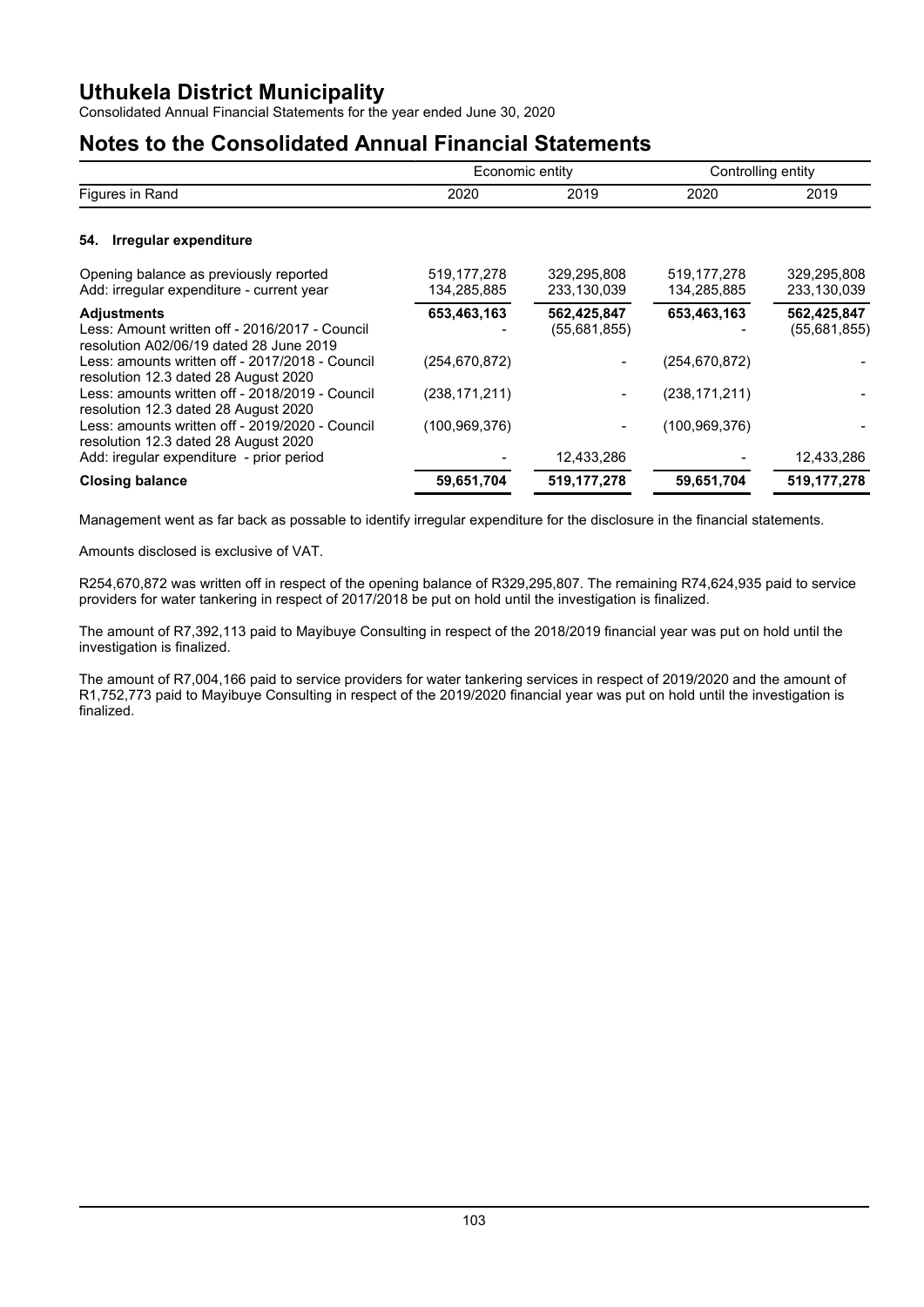Consolidated Annual Financial Statements for the year ended June 30, 2020

# **Notes to the Consolidated Annual Financial Statements**

|             |             | Controlling entity                                                                            |             |
|-------------|-------------|-----------------------------------------------------------------------------------------------|-------------|
| 2020        | 2019        | 2020                                                                                          | 2019        |
|             |             |                                                                                               |             |
|             |             |                                                                                               |             |
|             |             |                                                                                               |             |
| 31.317.686  | 22,241,832  | 31,317,686                                                                                    | 22.241.832  |
| 92,045,235  | 164.161.875 | 92,045,235                                                                                    | 164.161.875 |
| 9.126.514   | 42,100,794  | 9.126.514                                                                                     | 42,100,794  |
|             | 4.625.538   |                                                                                               | 4.625.538   |
| 1,796,450   |             | 1,796,450                                                                                     |             |
| 134,285,885 | 233,130,039 | 134,285,885                                                                                   | 233,130,039 |
|             |             | Economic entity<br>Incidents/cases identified in the current year include those listed below: |             |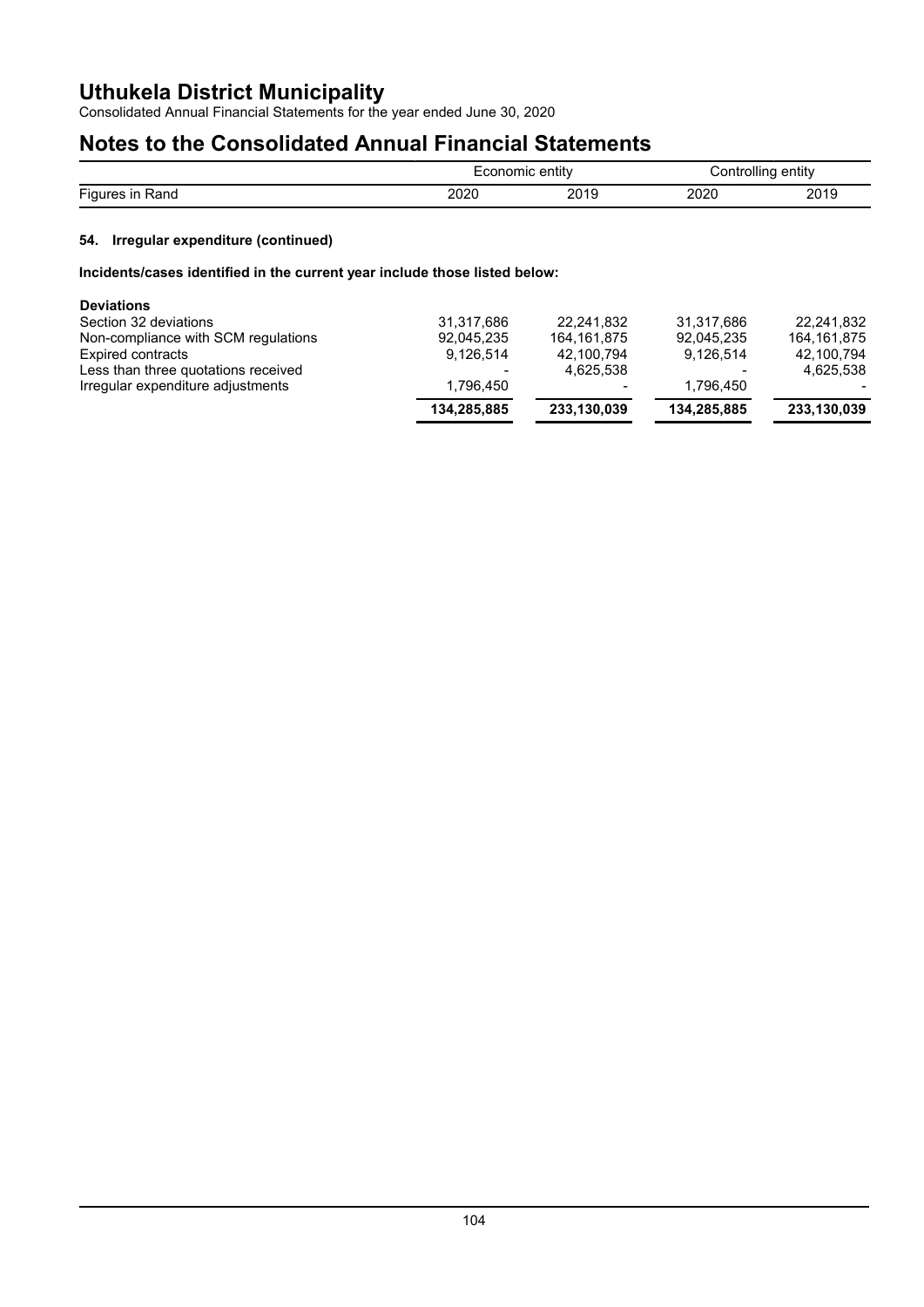Consolidated Annual Financial Statements for the year ended June 30, 2020

# **Notes to the Consolidated Annual Financial Statements**

|                                                            |                                                                                                   | Economic entity          |                          |                          | Controlling entity |
|------------------------------------------------------------|---------------------------------------------------------------------------------------------------|--------------------------|--------------------------|--------------------------|--------------------|
| Figures in Rand                                            |                                                                                                   | 2020                     | 2019                     | 2020                     | 2019               |
| Irregular expenditure (continued)<br>54.                   |                                                                                                   |                          |                          |                          |                    |
| Irregular expenditure incurred 2016/2017<br>financial year | Disciplinary steps taken/criminal proceedings<br>No diciplinary steps and no criminal proceedings | $\overline{\phantom{a}}$ | 55,681,855               | $\overline{\phantom{a}}$ | 55,681,855         |
| Irregular expenditure incurred 2017/2018<br>financial year | No diciplinary steps and no criminal proceedigs                                                   | 254.670.872              | $\blacksquare$           | 254.670.872              |                    |
| Irregular expenditure incurred 2018/2019<br>financial year | No diciplinary steps and no criminal proceedings                                                  | 238,171,211              | $\,$                     | 238.171.211              |                    |
| Irregular expenditure incurred 2019/2020<br>financial year | No diciplinary steps and no criminal proceeding                                                   | 100,969,376              | $\overline{\phantom{a}}$ | 100,969,376              |                    |
|                                                            |                                                                                                   | 593,811,459              | 55,681,855               | 593,811,459              | 55,681,855         |

A close family member (spouce) of Nishi Sewepersad - Finance department cashier - is a director of the award company "Daves Panelbeaters".

The award was for R21,500 (repairs to vehicles).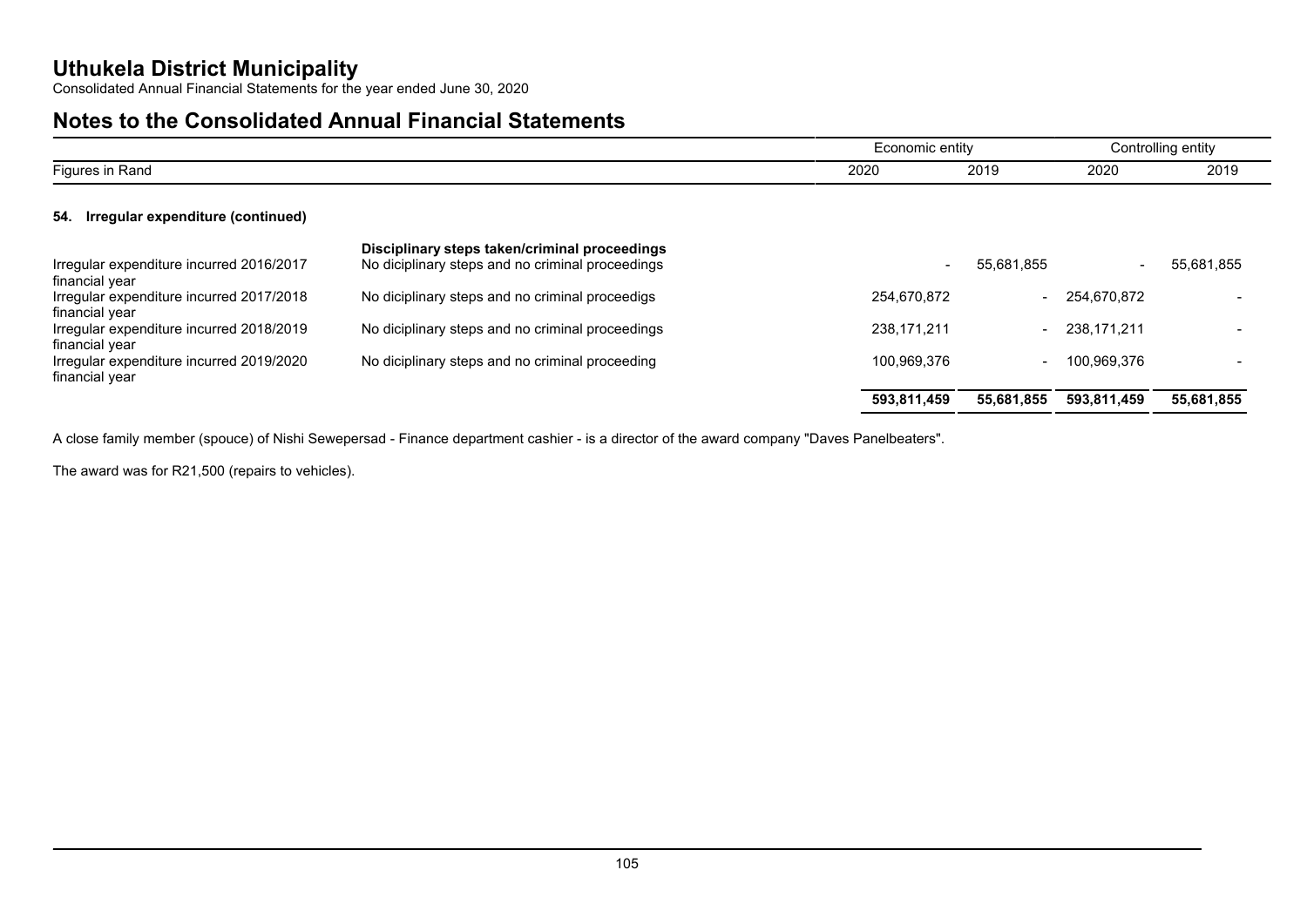Consolidated Annual Financial Statements for the year ended June 30, 2020

## **Notes to the Consolidated Annual Financial Statements**

|                                     | entit\<br>homic |            | ontrolling entityٽ |             |  |
|-------------------------------------|-----------------|------------|--------------------|-------------|--|
| $- \cdot$<br>Rand<br>Figures.<br>ın | 2020            | 0010<br>∠∪ | ነጋቦ<br>ንሰ<br>____  | 2010<br>ZUR |  |

#### **54. Irregular expenditure (continued)**

#### **Amounts written-off**

After the council committee investigations, council adopted the council committee recommendations and amounts were written of as listed below.

|                                                                                                 | 593,811,459 | 55,681,855 | 593,811,459 | 55,681,855 |
|-------------------------------------------------------------------------------------------------|-------------|------------|-------------|------------|
| 28 August 2020                                                                                  |             |            |             |            |
| 12.3 dated 28 August 2020<br>Irregular expenditure - 2019/2020 - Council resolution 100,969,376 |             |            | 100.969.376 |            |
| Irregular expenditure - 2018/2019 - Council resolution 238,171,211                              |             |            | 238.171.211 |            |
| Irregular expenditure - 2017/2018 - Council<br>resolution 12.3 dated 28 August 2020             | 254,670,872 |            | 254,670,872 |            |
| Irregular expenditure - 2016/2017 - Council resolution<br>A02/06/19 dated 28 June 2019          |             | 55,681,855 |             | 55,681,855 |

#### **55. Additional disclosure in terms of Municipal Finance Management Act**

#### **Contributions to organised local government**

| Current year subscription / fee<br>Amount paid - current year | 2,726,902<br>(2,726,902)     | 2,984,004<br>(2,984,004)   | 2,726,902<br>(2,726,902)     | 2,984,004<br>(2,984,004)     |
|---------------------------------------------------------------|------------------------------|----------------------------|------------------------------|------------------------------|
|                                                               |                              |                            |                              |                              |
| <b>Audit fees</b>                                             |                              |                            |                              |                              |
| Current year subscription / fee<br>Amount paid - current year | 3,800,000<br>(3,800,000)     | 3,038,637<br>(3,038,637)   | 3,800,000<br>(3,800,000)     | 3,038,637<br>(3,038,637)     |
|                                                               |                              |                            |                              |                              |
| <b>PAYE, UIF and SDL</b>                                      |                              |                            |                              |                              |
| Current year subscription / fee<br>Amount paid - current year | 55,928,209<br>(55,928,209)   | 48,707,462<br>(48,707,462) | 55,928,209<br>(55, 928, 209) | 48,707,462<br>(48, 707, 462) |
| <b>Pension and Medical Aid Deductions</b>                     |                              |                            |                              |                              |
| Current year subscription / fee<br>Amount paid - current year | 53,394,507<br>(53, 394, 507) | 45,068,405<br>(45,068,405) | 53,394,507<br>(53, 394, 507) | 45,068,405<br>(45,068,405)   |
|                                                               |                              |                            |                              |                              |

#### **56. Actual operating expenditure versus budgeted operating expenditure**

Refer to "Statement of comparison of budget and actual amounts" for the comparison of actual operating expenditure versus budgeted expenditure.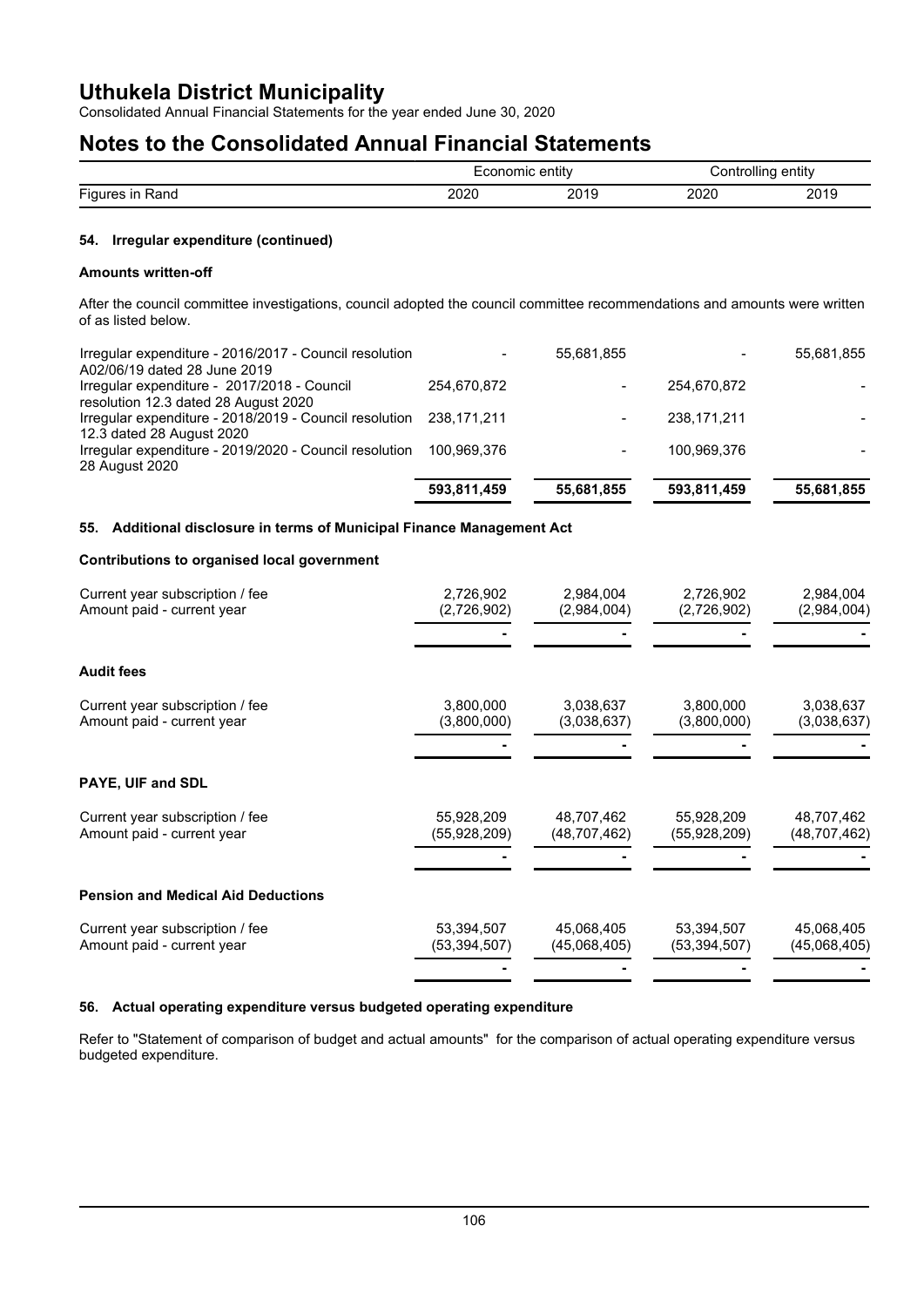Consolidated Annual Financial Statements for the year ended June 30, 2020

### **Notes to the Consolidated Annual Financial Statements**

|                                                         | .<br>ulliv-  |    | entity<br>ollir |      |
|---------------------------------------------------------|--------------|----|-----------------|------|
| $- \cdot$<br>⊀anc<br>FIUI<br>$\overline{ }$<br>ш<br>. . | מ המ<br>- 92 | n, | חרחנ<br>___     | 2019 |

#### **57. Deviation from supply chain management regulations**

Paragraph 12(1)(d)(i) of Government gazette No. 27636 issued on 30 May 2005 states that a supply chain management policy must provide for the procurement of goods and services by way of a competitive bidding process.

Paragraph 36 of the same gazette states that the accounting officer may dispense with the official procurement process in certain circumstances, provided that he records the reasons for any deviations and reports them to the next meeting of the and includes a note to the consolidated annual financial statements.

| <b>Supply chain deviations</b>                                                   |                 |                 |                 |                 |
|----------------------------------------------------------------------------------|-----------------|-----------------|-----------------|-----------------|
| Deviations supported by approval memos                                           | 1,657,929       | 6,820,802       | 1,657,929       | 6,820,802       |
| Section 36 Deviations                                                            | 2,455,930       |                 | 2,455,930       |                 |
| Less than the minimum of three responces                                         |                 | 62,250          |                 | 62,250          |
| received                                                                         |                 |                 |                 |                 |
| Sole supplier for the renewal of IT licensing                                    |                 | 29,860          |                 | 29,860          |
|                                                                                  | 4,113,859       | 6,912,912       | 4,113,859       | 6,912,912       |
| <b>Water Losses</b><br>58.                                                       |                 |                 |                 |                 |
| <b>Water losses</b>                                                              |                 |                 |                 |                 |
| Apparent losses; unauthorized consumption                                        | 36,988,271      | 25,944,474      | 36,988,271      | 25,944,474      |
| Apparent losses: customer meter                                                  | 3,278,345       | 3,163,960       | 3,278,345       | 3,163,960       |
| inaccuracies                                                                     |                 |                 |                 |                 |
| Real losses: leakage on transmission and<br>distribution mains                   | 82,811,363      | 60,419,181      | 82,811,363      | 60,419,181      |
| Real losses: leakage on overflows at storage<br>tanks/reservoirs                 | 591,510         | 24, 167, 672    | 591,510         | 24, 167, 672    |
| Real losses: leakage on service connections<br>up to the point of customer meter | 34,899,075      | 36,251,508      | 34,899,075      | 36,251,508      |
| Sub total                                                                        | 158,568,564     | 149,946,795     | 158,568,564     | 149,946,795     |
| Sub total brought forward                                                        | 158,568,564     | 149,946,795     | 158,568,564     | 149,946,795     |
| Data transfer and management errors                                              |                 | 2,531,168       |                 | 2,531,168       |
| Unavoidable annual real losses                                                   |                 | 93,670,002      |                 | 93,670,002      |
|                                                                                  | 158,568,564     | 246, 147, 965   | 158,568,564     | 246, 147, 965   |
| <b>Water losses</b>                                                              |                 |                 |                 |                 |
| Units purchased (41,619,941 kiloliters)                                          | 324,689,646     | 306,492,280     | 324,689,646     | 306,492,280     |
| Units sold (13,303,822 kiloliters)                                               | (138, 196, 493) | (191, 812, 319) | (138, 196, 493) | (191, 812, 319) |
| Water losses (28,316,119 kiloliters)                                             | 186,493,153     | 114,679,961     | 186,493,153     | 114,679,961     |
| <b>Comprising of:</b>                                                            |                 |                 |                 |                 |
| <b>Technical losses</b>                                                          | 158,568,573     | 19,571,391      | 158,568,573     | 19,571,931      |
| Non-technical losses                                                             | 62,141,903      | 2,886,825       | 62,141,903      | 2,886,825       |
|                                                                                  | 220,710,476     | 22,458,216      | 220,710,476     | 22,458,756      |

The use of the IWA templet was introduced in June 2017 and therefore the calculation of water losses was based on this new templet.

The Municipality appointed an Engineeer from an independent company "Joat" to prepare the water loss calculations.

The table below represents the water losses as a percentage.

| <b>Percentage loss</b> |         |    |    |    |
|------------------------|---------|----|----|----|
| Water losses (%)       | ົ<br>ხč | b٤ | 68 | 64 |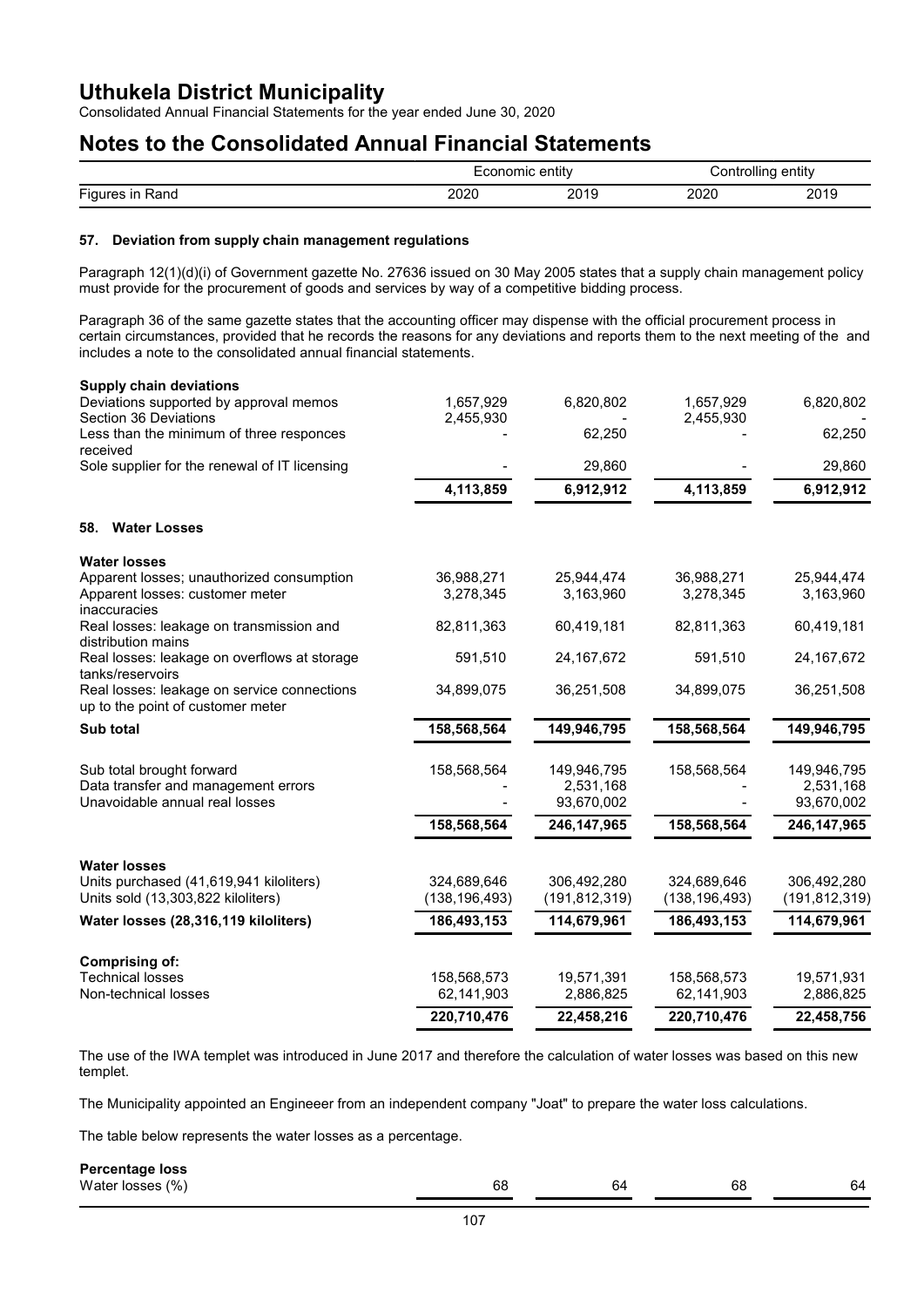#### **Uthukela District Municipality**

Consolidated Annual Financial Statements for the year ended June 30, 2020

#### **Notes to the Consolidated Annual Financial Statements**

|                                                             | Economic entity |            | Controlling entity |            |
|-------------------------------------------------------------|-----------------|------------|--------------------|------------|
| Figures in Rand                                             | 2020            | 2019       | 2020               | 2019       |
| <b>Fraudulant activities</b><br>59.                         |                 |            |                    |            |
| Heading                                                     |                 |            |                    |            |
| Payroll fraude - March 2012 to February<br>2014             |                 | 4,592,424  |                    | 4,592,424  |
| Cashier shortages - Estcourt satelite office -<br>May 2017  |                 | 26.070     |                    | 26,070     |
| KZN Transport - fleet related                               | 14.755          | 14,755     | 14.755             | 14,755     |
| Various service providers - fuel and oil - fleet<br>related | 6.000.000       | 6,000,000  | 6,000,000          | 6.000.000  |
|                                                             | 6,014,755       | 10,633,249 | 6,014,755          | 10,633,249 |

Council has identified fraudulant activities on the payroll which took place over the period March 2012 to February 2014. The Internal Audit Unit has verified the fraudulant transactions which amounted to R4,592,424 in total. Initially it was 27 employees whom were identified to be involved in these fruadulant activities. All 22 were dismissed.

The employees in question referred the matter to arbitration. All cases which have been finalized were in favour of the Municipality. From the arbitration hearings two cases were referred to the Labour Court.

Council has through a litigation process attempting to recover all monies. Cases have been opened however the process is in the hands of the National Prosecuting Authority and the process has been halted. There is doubt to the posabillity of recovery.

The amount of R4,592,424 was written off with Council resolution number A09/06/20 taken at a Council meeting held on the 26th of June 2020.

During may 2017 the cashier in the Estcourt satellite office issued receipts to the amount of R25,770 which could not be reconciled with the daily deposits. Upon investigation it was found that not only was the money not deposited by the cashier but her float of R300 was also missing.

The cashier absconded and has not returned for duty. The Senior Debtors Clerk made a sworn statement with the SAPS on the 7th of July 2017 and management has resolved to initiate criminal action against the cashier.

The amount of R26,070 was written off with Council resolution number A10/06/20 taken at a Council meeting held on the 26th of June 2020.

The amount of R14,755 "KZN Transport" relates to the pending investigation on fleet related matters.

The amount of R6,000,000 (2017/2018) relates to pending investigation on fleet related matters.

Also refer to note 11.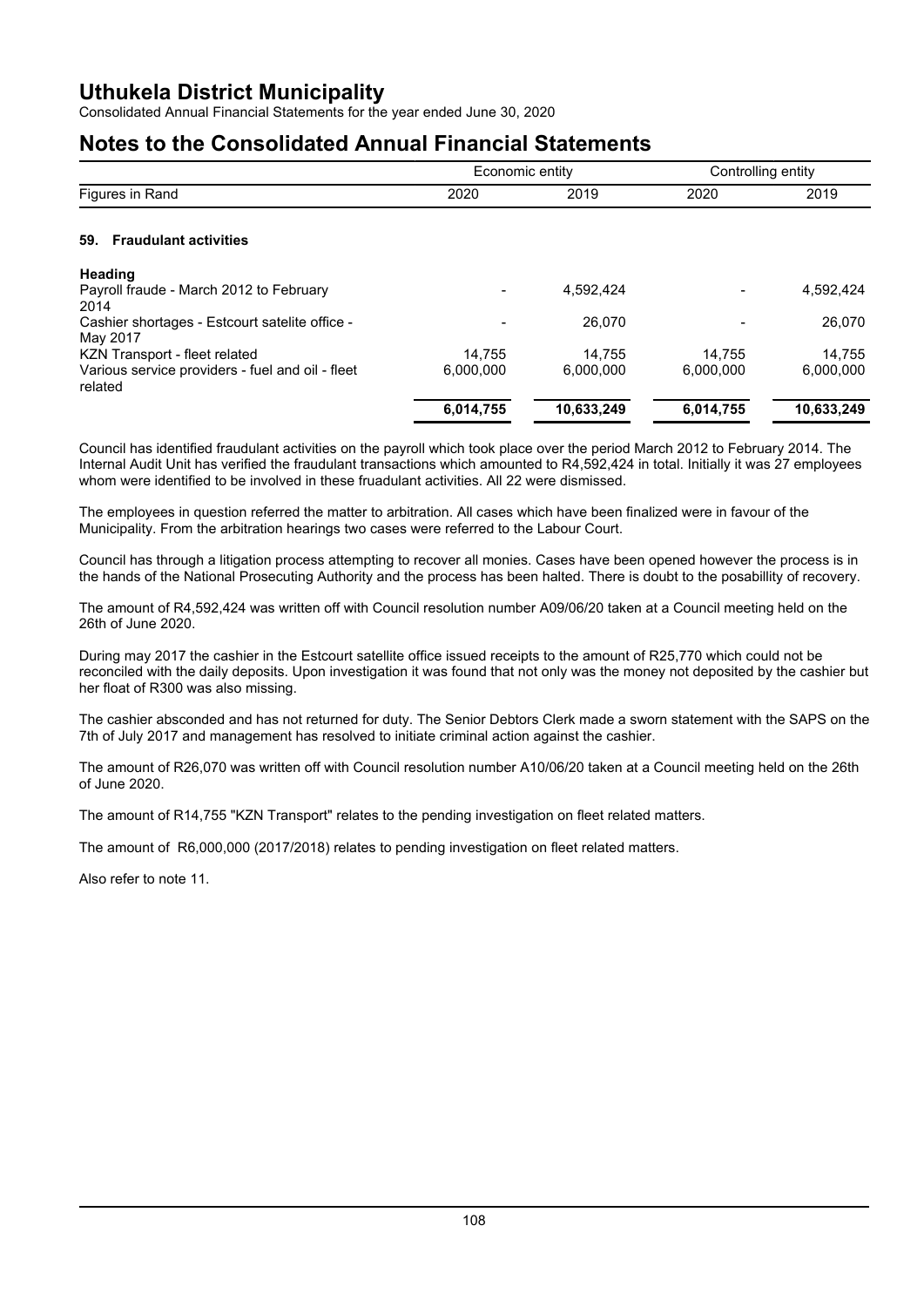|                                                                           |                                   |                          |                          | <b>Cost/Revaluation</b>                              |                             |                                     |                                   | Analysis of property, plant and equipment as at 30 June 2020<br><b>Accumulated depreciation</b> |                          |                                                      |                                 |                                |                                              |                           |
|---------------------------------------------------------------------------|-----------------------------------|--------------------------|--------------------------|------------------------------------------------------|-----------------------------|-------------------------------------|-----------------------------------|-------------------------------------------------------------------------------------------------|--------------------------|------------------------------------------------------|---------------------------------|--------------------------------|----------------------------------------------|---------------------------|
|                                                                           | Opening<br><b>Balance</b><br>Rand | <b>Additions</b><br>Rand | <b>Disposals</b><br>Rand | Transfers<br>Rand                                    | <b>Revaluations</b><br>Rand | Other changes,<br>movements<br>Rand | Closing<br><b>Balance</b><br>Rand | Opening<br><b>Balance</b><br>Rand                                                               | Disposals<br>Rand        | <b>Transfers</b><br>Rand                             | Depreciation<br>Rand            | <b>Impairment loss</b><br>Rand | Closing<br><b>Balance</b><br>Rand            | Carrying<br>value<br>Rand |
| Land and buildings                                                        |                                   |                          |                          |                                                      |                             |                                     |                                   |                                                                                                 |                          |                                                      |                                 |                                |                                              |                           |
| Land (Separate for AFS purposes)<br>Buildings (Separate for AFS purposes) | 4,770,771<br>37,618,841           | $\sim$<br>$\sim$         | $\overline{\phantom{a}}$ | $\overline{a}$                                       |                             |                                     | 4,770,771<br>37,618,841           | (4, 284, 103)                                                                                   | $\overline{\phantom{a}}$ |                                                      | (1, 285, 372)                   |                                | (5,569,475)                                  | 4,770,771<br>32,049,366   |
|                                                                           | 42,389,612                        | $\blacksquare$           |                          |                                                      |                             |                                     | 42,389,612                        | (4, 284, 103)                                                                                   | $\blacksquare$           |                                                      | (1, 285, 372)                   |                                | (5,569,475)                                  | 36,820,137                |
| Infrastructure                                                            |                                   |                          |                          |                                                      |                             |                                     |                                   |                                                                                                 |                          |                                                      |                                 |                                |                                              |                           |
| Water and sewerage purification<br>Sewerage purification                  | 2,405,417,183<br>327,088,055      | 27,248,657<br>$\sim$     | (1,743,788)<br>(31,500)  | $\overline{\phantom{a}}$<br>$\overline{\phantom{a}}$ |                             |                                     | 2,430,922,052<br>327,056,555      | (543,020,744)<br>(157, 212, 699)                                                                | 1,485,649<br>30,275      | $\overline{\phantom{a}}$<br>$\overline{\phantom{a}}$ | (51, 112, 972)<br>(6, 594, 652) | (3,203,311)                    | (592,648,067) 1,838,273,985<br>(166,980,387) | 160,076,168               |
|                                                                           | 2,732,505,238                     | 27,248,657               | (1,775,288)              |                                                      |                             |                                     | 2,757,978,607                     | (700, 233, 443)                                                                                 | 1,515,924                |                                                      | (57, 707, 624)                  |                                | $(3,203,311)$ $(759,628,454)$ 1,998,350,153  |                           |

**Community Assets**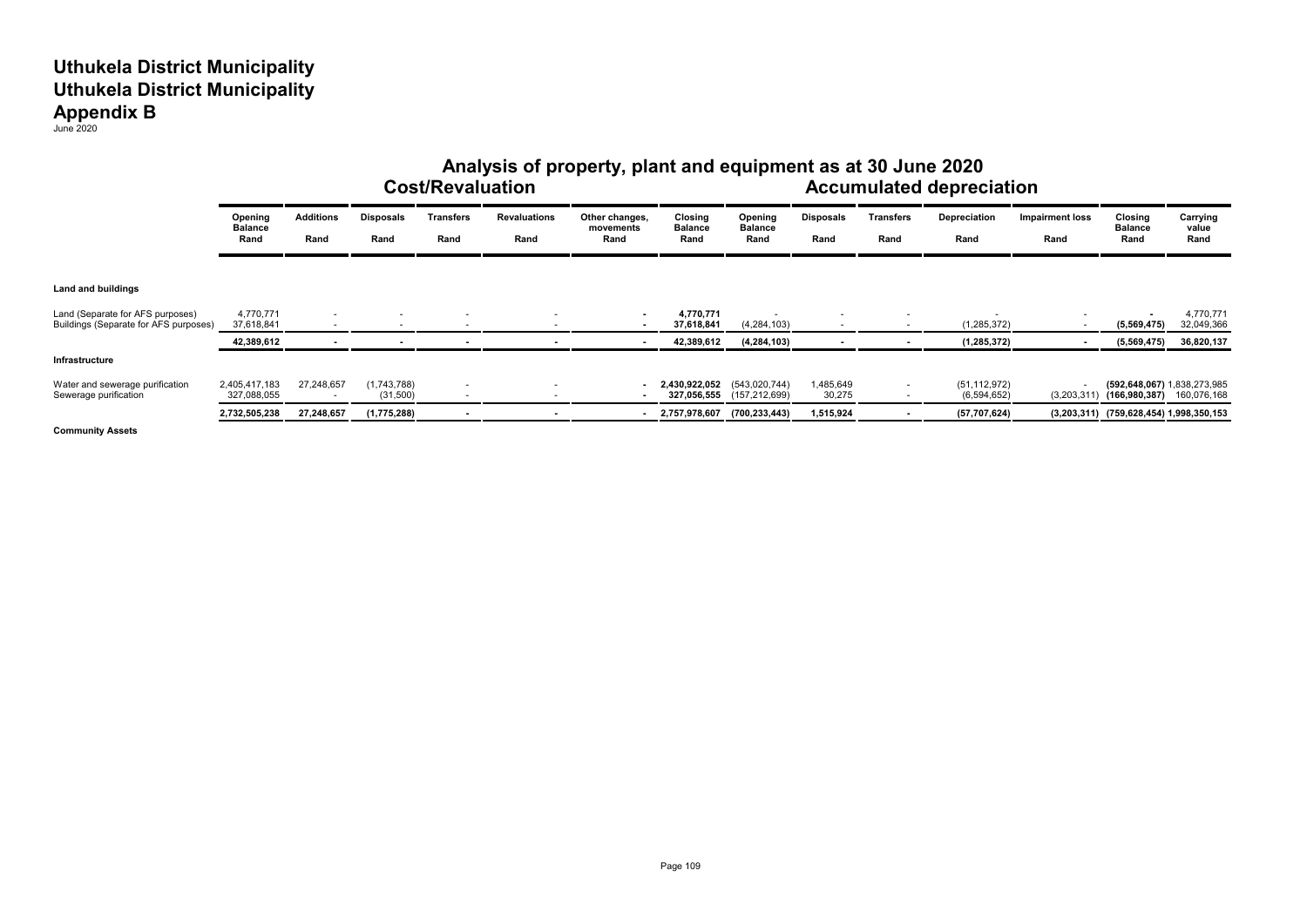| Opening<br><b>Balance</b><br>Rand                             | <b>Additions</b><br>Rand       | <b>Disposals</b><br>Rand | Transfers<br>Rand | <b>Revaluations</b><br>Rand | Other changes,<br>movements | Closing                             | Opening                     | Disposals                          |                                                      |                           |                                       |                                   |                                     |
|---------------------------------------------------------------|--------------------------------|--------------------------|-------------------|-----------------------------|-----------------------------|-------------------------------------|-----------------------------|------------------------------------|------------------------------------------------------|---------------------------|---------------------------------------|-----------------------------------|-------------------------------------|
|                                                               |                                |                          |                   |                             | Rand                        | <b>Balance</b><br>Rand              | <b>Balance</b><br>Rand      | Rand                               | Transfers<br>Rand                                    | Depreciation<br>Rand      | <b>Impairment loss</b><br>Rand        | Closing<br><b>Balance</b><br>Rand | Carrying<br>value<br>Rand           |
|                                                               |                                |                          |                   |                             |                             |                                     |                             |                                    |                                                      |                           |                                       |                                   |                                     |
|                                                               |                                |                          |                   |                             |                             |                                     |                             |                                    |                                                      |                           |                                       |                                   |                                     |
| 61,051,039<br>6,637,040                                       | 9,895,379<br>248,248<br>52,782 | (2,506,261)<br>(28, 940) | $\sim$            | $\overline{\phantom{a}}$    | $\sim$                      | 68,440,157<br>6,856,348             | (49,035,772)<br>(4,311,417) | 2,260,479<br>23,527                | $\overline{\phantom{a}}$<br>$\overline{\phantom{a}}$ | (5,910,696)<br>(503, 479) | (33, 764)<br>$\overline{\phantom{a}}$ | (52, 719, 753)<br>(4,791,369)     | 15,720,404<br>2,064,979             |
| 4,317,869<br>615,093,226<br>225,814,477<br>112.215<br>864.121 |                                | (26, 768)<br>$\sim$      | (18, 131, 282)    | ۰<br>۰                      | (2, 254, 170)               | 4,343,883<br>820,522,251<br>976.336 | (2,757,402)<br>(2.811)      | 25,200<br>$\overline{\phantom{a}}$ | $\overline{\phantom{a}}$<br>$\overline{\phantom{a}}$ | (437, 698)<br>(80.707)    | $\overline{\phantom{a}}$              | (3, 169, 900)<br>(83.518)         | 1,173,983<br>820,522,251<br>892.818 |

#### **Heritage assets**

**Specialised vehicles**

#### **Other assets**

| vvun 111 progres |  |  |
|------------------|--|--|
| Other            |  |  |
|                  |  |  |

|                    | 687.211.389 | 236.875.007 | (2,561,969) | (18,131,282)   | (2, 254, 170) | 901,138,975 | (56, 107, 402) | 2,309,206 | (6,932,580) | (33, 764) | (60,764,540)  | 840,374,435 |
|--------------------|-------------|-------------|-------------|----------------|---------------|-------------|----------------|-----------|-------------|-----------|---------------|-------------|
| Other              | 112,215     | 864.121     |             |                |               | 976.336     | (2.811)        |           | (80.707)    |           | (83, 518)     | 892.818     |
| Work in progress   | 615,093,226 | 225.814.477 |             | (18, 131, 282) | (2, 254, 170) | 820,522,251 |                |           |             |           |               | 820,522,251 |
| Computer Equipment | 4,317,869   | 52,782      | (26, 768)   |                |               | 4,343,883   | (2,757,402)    | 25,200    | (437, 698)  |           | (3, 169, 900) | 1,173,983   |
| Office equipment   | 6,637,040   | 248,248     | (28, 940)   |                |               | 6,856,348   | (4,311,417)    | 23,527    | (503, 479)  |           | (4,791,369    | 2,064,979   |
| General vehicles   | 61,051,039  | 9,895,375   | (2.506.261) |                |               | 68.440.157  | (49,035,772)   | 2,260,479 | (5,910,696) | (33, 764) | (52,719,753)  | 15,720,404  |
| ouve avveu         |             |             |             |                |               |             |                |           |             |           |               |             |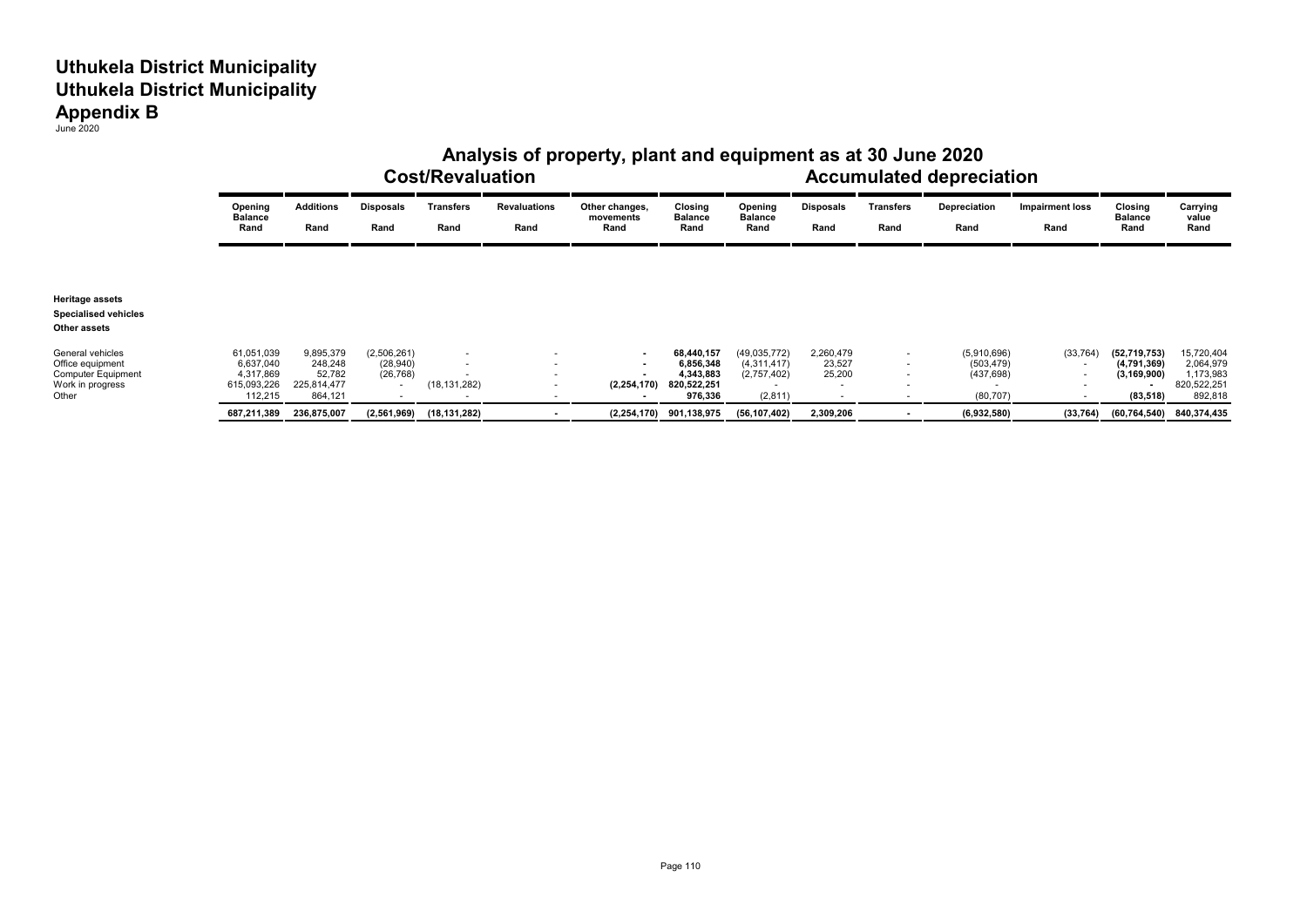|                                                                           |                                                       |                           |                            | <b>Cost/Revaluation</b>  |                             |                                     | Analysis of property, plant and equipment as at 30 June 2020<br><b>Accumulated depreciation</b> |                                                                  |                          |                               |                                                           |                                |                                         |                                                                                  |
|---------------------------------------------------------------------------|-------------------------------------------------------|---------------------------|----------------------------|--------------------------|-----------------------------|-------------------------------------|-------------------------------------------------------------------------------------------------|------------------------------------------------------------------|--------------------------|-------------------------------|-----------------------------------------------------------|--------------------------------|-----------------------------------------|----------------------------------------------------------------------------------|
|                                                                           | Opening<br><b>Balance</b><br>Rand                     | <b>Additions</b><br>Rand  | <b>Disposals</b><br>Rand   | <b>Transfers</b><br>Rand | <b>Revaluations</b><br>Rand | Other changes,<br>movements<br>Rand | Closing<br><b>Balance</b><br>Rand                                                               | Opening<br><b>Balance</b><br>Rand                                | <b>Disposals</b><br>Rand | <b>Transfers</b><br>Rand      | Depreciation<br>Rand                                      | <b>Impairment loss</b><br>Rand | Closing<br><b>Balance</b><br>Rand       | Carrying<br>value<br>Rand                                                        |
| Total property plant and equipment                                        |                                                       |                           |                            |                          |                             |                                     |                                                                                                 |                                                                  |                          |                               |                                                           |                                |                                         |                                                                                  |
| Land and buildings<br>Infrastructure<br>Other assets                      | 42,389,612<br>2,732,505,238<br>687,211,389            | 27,248,657<br>236,875,007 | (1,775,288)<br>(2,561,969) | (18, 131, 282)           |                             | (2, 254, 170)                       | 42,389,612<br>2,757,978,607<br>901,138,975                                                      | (4, 284, 103)<br>(700, 233, 443)<br>(56, 107, 402)               | 1,515,924<br>2,309,206   | $\sim$                        | (1, 285, 372)<br>(57, 707, 624)<br>(6,932,580)            | (3,203,311)<br>(33, 764)       | (5,569,475)                             | 36,820,137<br>(759,628,454) 1,998,350,153<br>$(60, 764, 540)$ 840, 374, 435      |
|                                                                           | 3,462,106,239                                         | 264,123,664               | (4, 337, 257)              | (18, 131, 282)           |                             |                                     | (2,254,170) 3,701,507,194                                                                       | (760, 624, 948)                                                  | 3,825,130                | $\blacksquare$                | (65, 925, 576)                                            | (3, 237, 075)                  |                                         | (825,962,469) 2,875,544,725                                                      |
| <b>Agricultural/Biological assets</b><br>Intangible assets                |                                                       |                           |                            |                          |                             |                                     |                                                                                                 |                                                                  |                          |                               |                                                           |                                |                                         |                                                                                  |
| Computers - software & programming                                        | 786,557                                               |                           |                            |                          |                             | $\blacksquare$                      | 786,557                                                                                         | (286, 507)                                                       |                          |                               | (26, 797)                                                 | $\sim$                         | (313, 304)                              | 473,253                                                                          |
|                                                                           | 786,557                                               | $\sim$                    |                            |                          |                             |                                     | 786,557                                                                                         | (286, 507)                                                       |                          |                               | (26, 797)                                                 |                                | (313, 304)                              | 473,253                                                                          |
| <b>Investment properties</b><br>Total                                     |                                                       |                           |                            |                          |                             |                                     |                                                                                                 |                                                                  |                          |                               |                                                           |                                |                                         |                                                                                  |
| Land and buildings<br>Infrastructure<br>Other assets<br>Intangible assets | 42,389,612<br>2,732,505,238<br>687,211,389<br>786,557 | 27,248,657<br>236,875,007 | (1,775,288)<br>(2,561,969) | (18, 131, 282)           |                             | (2, 254, 170)                       | 42,389,612<br>2,757,978,607<br>901,138,975<br>786.557                                           | (4, 284, 103)<br>(700, 233, 443)<br>(56, 107, 402)<br>(286, 507) | 1,515,924<br>2,309,206   | $\overline{\phantom{a}}$<br>۰ | (1, 285, 372)<br>(57,707,624)<br>(6,932,580)<br>(26, 797) | (3,203,311)<br>(33, 764)       | (5.569.475)<br>(313, 304)               | 36,820,137<br>(759,628,454) 1,998,350,153<br>(60,764,540) 840,374,435<br>473,253 |
|                                                                           | 3,462,892,796                                         | 264,123,664               | (4,337,257)                | (18,131,282)             |                             |                                     | (2,254,170) 3,702,293,751                                                                       | (760,911,455)                                                    | 3,825,130                | $\blacksquare$                | (65, 952, 373)                                            |                                | (3,237,075) (826,275,773) 2,876,017,978 |                                                                                  |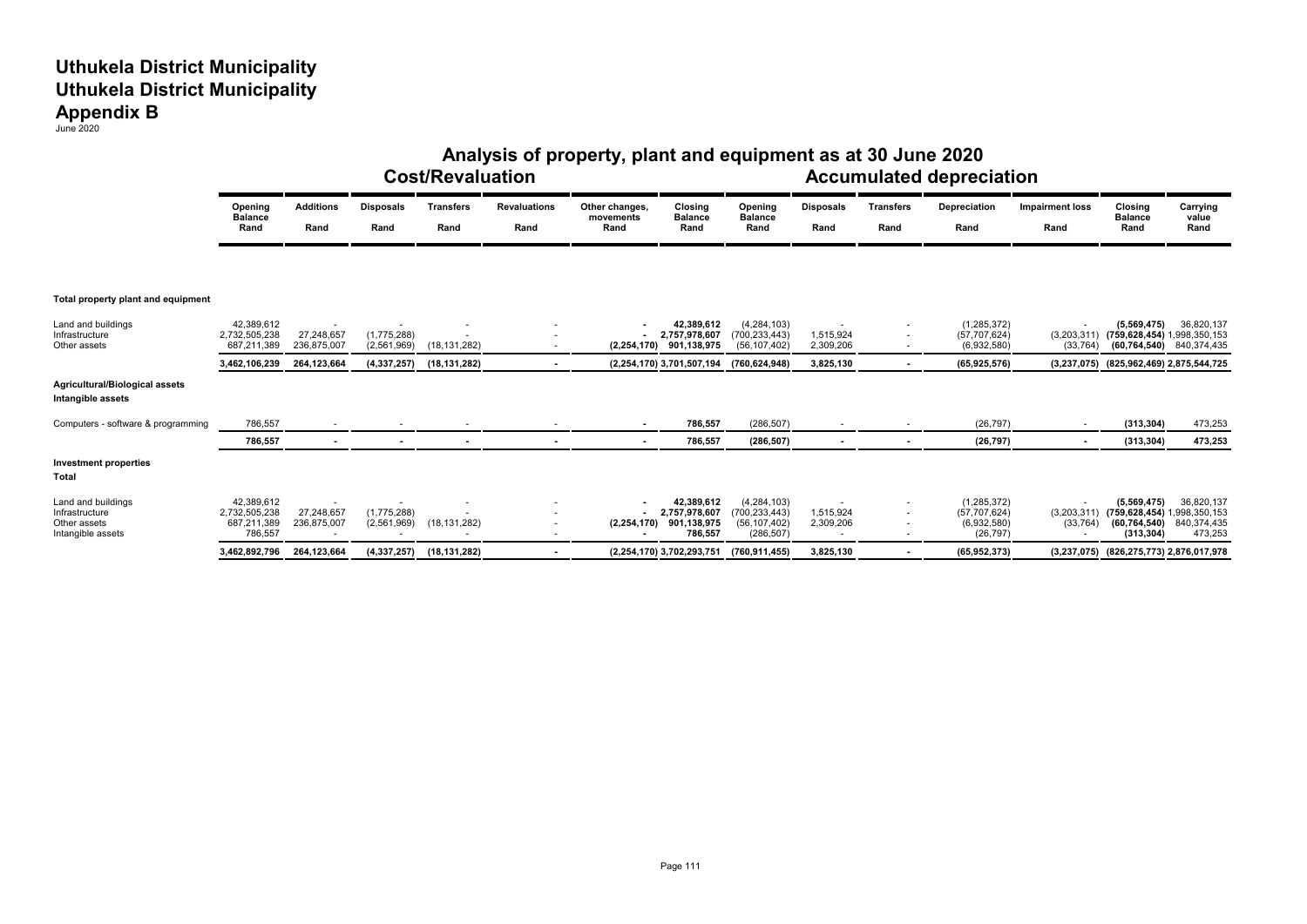|                                                                           |                                   |                          |                          | <b>Cost/Revaluation</b>  | Analysis of property, plant and equipment as at 30 June 2019 |                                     |                                   |                                   |                   |                                   | <b>Accumulated depreciation</b> |                                |                                              |                           |
|---------------------------------------------------------------------------|-----------------------------------|--------------------------|--------------------------|--------------------------|--------------------------------------------------------------|-------------------------------------|-----------------------------------|-----------------------------------|-------------------|-----------------------------------|---------------------------------|--------------------------------|----------------------------------------------|---------------------------|
|                                                                           | Opening<br><b>Balance</b><br>Rand | <b>Additions</b><br>Rand | <b>Disposals</b><br>Rand | <b>Transfers</b><br>Rand | <b>Revaluations</b><br>Rand                                  | Other changes,<br>movements<br>Rand | Closing<br><b>Balance</b><br>Rand | Opening<br><b>Balance</b><br>Rand | Disposals<br>Rand | Correction of<br>an error<br>Rand | Depreciation<br>Rand            | <b>Impairment loss</b><br>Rand | Closing<br><b>Balance</b><br>Rand            | Carrying<br>value<br>Rand |
| Land and buildings                                                        |                                   |                          |                          |                          |                                                              |                                     |                                   |                                   |                   |                                   |                                 |                                |                                              |                           |
| Land (Separate for AFS purposes)<br>Buildings (Separate for AFS purposes) | 4,770,771<br>37,618,841           |                          |                          |                          |                                                              | $\sim$<br>$\sim$                    | 4,770,771<br>37,618,841           | (2,998,767)                       | ۰.                | $\overline{a}$                    | (1, 285, 336)                   |                                | (4, 284, 103)                                | 4,770,771<br>33,334,738   |
|                                                                           | 42,389,612                        |                          |                          |                          |                                                              | $\blacksquare$                      | 42,389,612                        | (2,998,767)                       |                   | $\blacksquare$                    | (1, 285, 336)                   |                                | (4, 284, 103)                                | 38,105,509                |
| Infrastructure                                                            |                                   |                          |                          |                          |                                                              |                                     |                                   |                                   |                   |                                   |                                 |                                |                                              |                           |
| Water and Sewerage purification<br>Sewerage purification                  | 2,330,078,110<br>312,116,100      | 3,799,521<br>889,138     |                          | 76,128,759<br>9,493,610  |                                                              | ۰<br>$\sim$                         | 2,410,006,390 (492,727,900)       | 322,498,848 (149,765,946)         |                   | 2,943,072                         | (53, 235, 917)<br>(7, 446, 754) | (5,943,824)                    | (543,020,745) 1,866,985,645<br>(163,156,524) | 159,342,324               |
|                                                                           | 2,642,194,210                     | 4,688,659                |                          | 85,622,369               |                                                              |                                     | 2,732,505,238 (642,493,846)       |                                   |                   | 2,943,072                         | (60, 682, 671)                  |                                | (5,943,824) (706,177,269) 2,026,327,969      |                           |
|                                                                           |                                   |                          |                          |                          |                                                              |                                     |                                   |                                   |                   |                                   |                                 |                                |                                              |                           |

**Community Assets**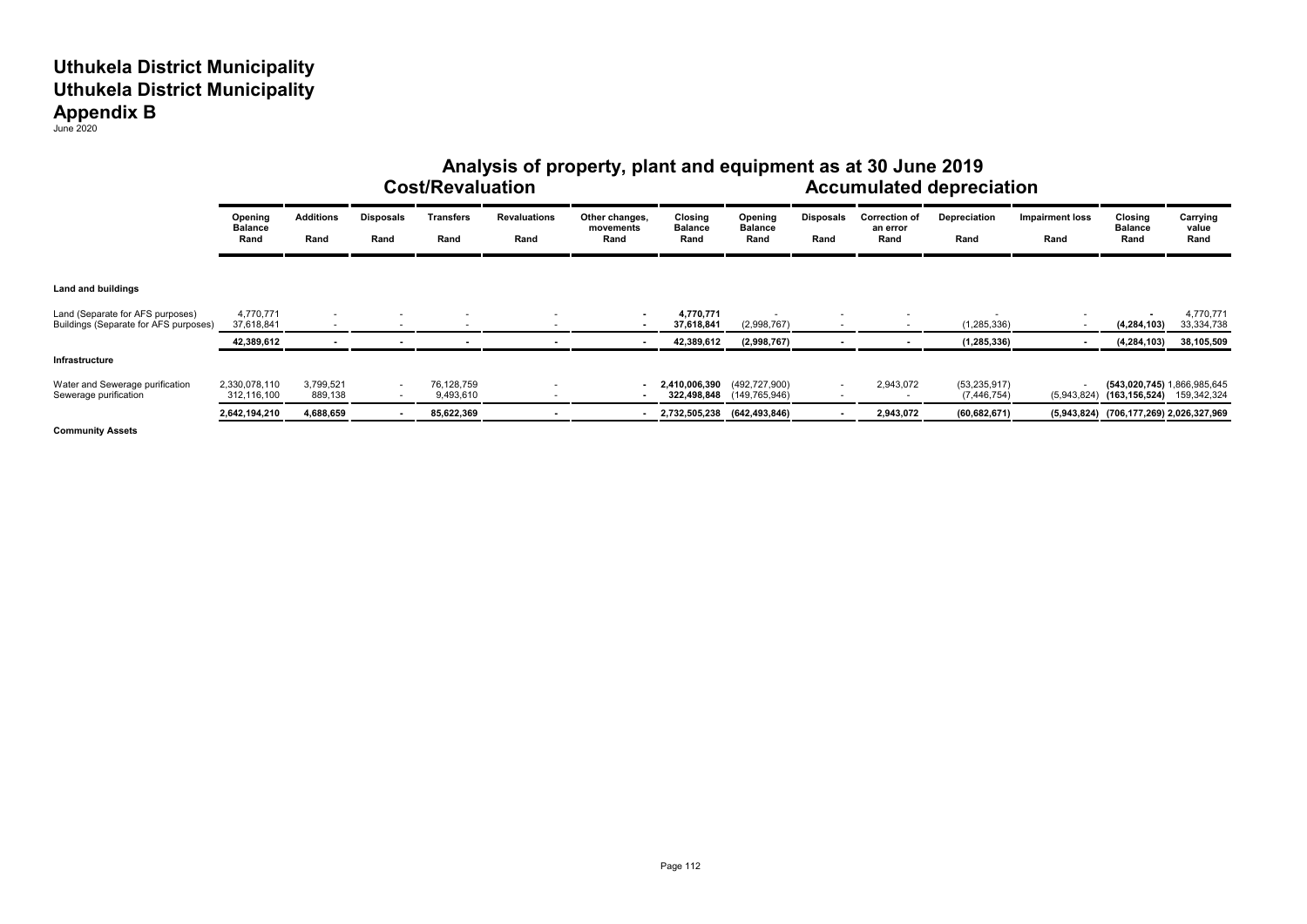|                                                                                                |                                                     |                                                           |                                          | <b>Cost/Revaluation</b>                                      |                      |                                                          | Analysis of property, plant and equipment as at 30 June 2019<br><b>Accumulated depreciation</b> |                                              |                                                     |                                          |                                                        |                                                      |                                                                            |                                                                |
|------------------------------------------------------------------------------------------------|-----------------------------------------------------|-----------------------------------------------------------|------------------------------------------|--------------------------------------------------------------|----------------------|----------------------------------------------------------|-------------------------------------------------------------------------------------------------|----------------------------------------------|-----------------------------------------------------|------------------------------------------|--------------------------------------------------------|------------------------------------------------------|----------------------------------------------------------------------------|----------------------------------------------------------------|
|                                                                                                | Opening<br><b>Balance</b><br>Rand                   | <b>Additions</b><br>Rand                                  | Disposals<br>Rand                        | <b>Transfers</b><br>Rand                                     | Revaluations<br>Rand | Other changes,<br>movements<br>Rand                      | Closing<br><b>Balance</b><br>Rand                                                               | Opening<br><b>Balance</b><br>Rand            | <b>Disposals</b><br>Rand                            | <b>Correction of</b><br>an error<br>Rand | Depreciation<br>Rand                                   | <b>Impairment loss</b><br>Rand                       | Closing<br><b>Balance</b><br>Rand                                          | Carrying<br>value<br>Rand                                      |
| <b>Heritage assets</b><br><b>Specialised vehicles</b><br>Other assets                          |                                                     |                                                           |                                          |                                                              |                      |                                                          |                                                                                                 |                                              |                                                     |                                          |                                                        |                                                      |                                                                            |                                                                |
| General vehicles<br><b>Computer Equipment</b><br>Office Equipment<br>Work in progress<br>Other | 60,194,302<br>5,243,950<br>7,443,583<br>477,045,458 | 2,546,781<br>430,388<br>142,485<br>238,403,275<br>112,215 | (1,690,044)<br>(1,531,737)<br>(949, 028) | $\overline{a}$<br>$\overline{\phantom{a}}$<br>(85, 622, 369) |                      | $\blacksquare$<br>$\blacksquare$<br>175,268<br>2,701,123 | 61,051,039<br>4,142,601<br>6,812,308<br>632,527,487<br>112,215                                  | (40, 171, 198)<br>(3,474,618)<br>(4,557,738) | 1,281,726<br>1,196,074<br>749,690<br>(17, 434, 261) | (4, 747)                                 | (10, 146, 300)<br>(474, 111)<br>(503, 370)<br>(2, 811) | $\overline{\phantom{a}}$<br>$\overline{\phantom{a}}$ | (49, 035, 772)<br>(2,752,655)<br>(4,316,165)<br>(17, 434, 261)<br>(2, 811) | 12,015,267<br>1,389,946<br>2,496,143<br>615,093,226<br>109,404 |
|                                                                                                | 549,927,293                                         | 241,635,144                                               | (4, 170, 809)                            | (85,622,369)                                                 |                      | 2,876,391                                                | 704,645,650                                                                                     | (48, 203, 554)                               | (14,206,771)                                        | (4,747)                                  | (11, 126, 592)                                         |                                                      |                                                                            | (73,541,664) 631,103,986                                       |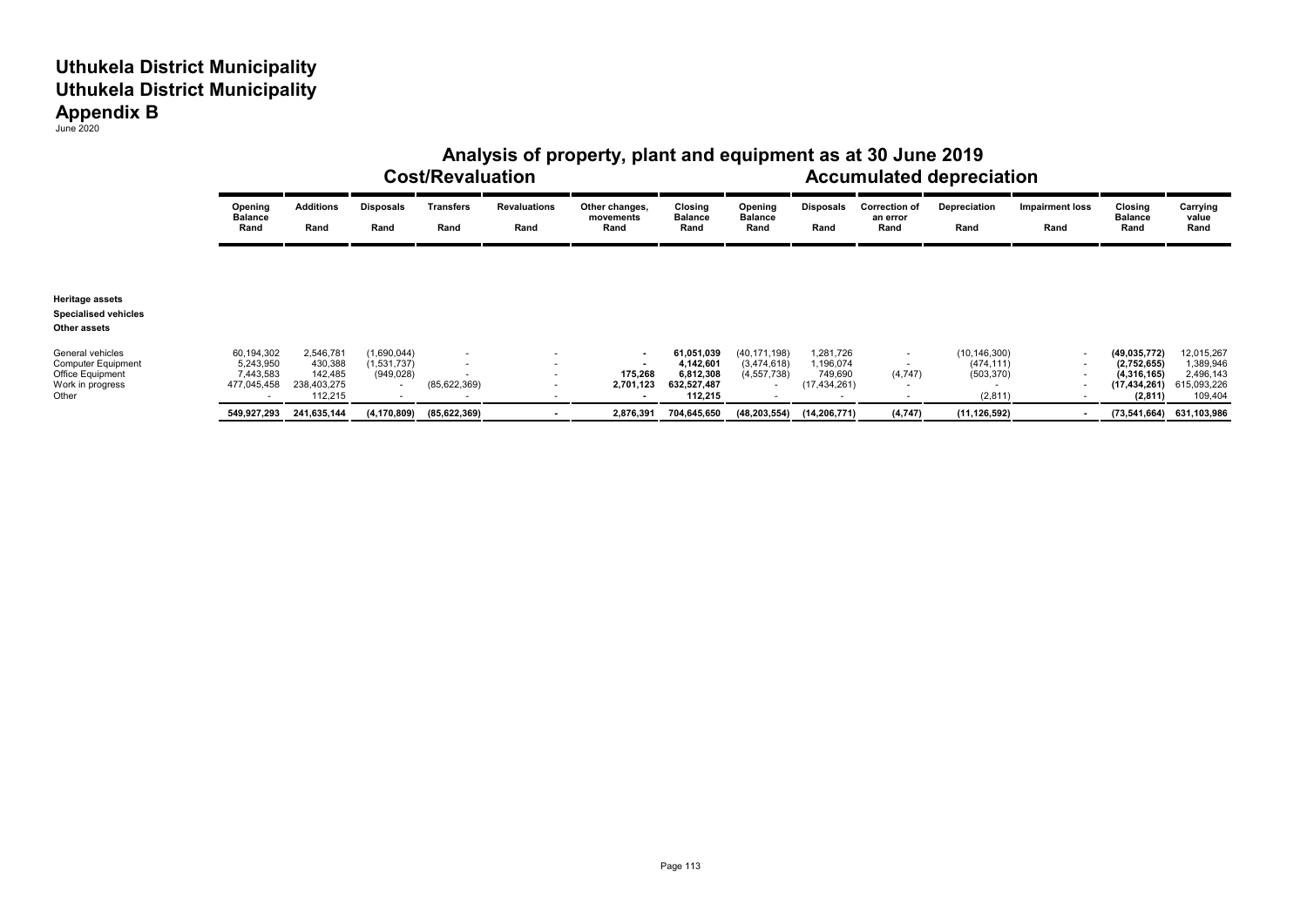|                                                                           |                                                       |                          |                          | <b>Cost/Revaluation</b>      |                             |                                     | Analysis of property, plant and equipment as at 30 June 2019<br><b>Accumulated depreciation</b> |                                                                |                          |                                          |                                                                |                                |                                               |                                                                                 |
|---------------------------------------------------------------------------|-------------------------------------------------------|--------------------------|--------------------------|------------------------------|-----------------------------|-------------------------------------|-------------------------------------------------------------------------------------------------|----------------------------------------------------------------|--------------------------|------------------------------------------|----------------------------------------------------------------|--------------------------------|-----------------------------------------------|---------------------------------------------------------------------------------|
|                                                                           | Opening<br><b>Balance</b><br>Rand                     | <b>Additions</b><br>Rand | <b>Disposals</b><br>Rand | <b>Transfers</b><br>Rand     | <b>Revaluations</b><br>Rand | Other changes,<br>movements<br>Rand | Closing<br><b>Balance</b><br>Rand                                                               | Opening<br><b>Balance</b><br>Rand                              | <b>Disposals</b><br>Rand | <b>Correction of</b><br>an error<br>Rand | Depreciation<br>Rand                                           | <b>Impairment loss</b><br>Rand | Closing<br><b>Balance</b><br>Rand             | Carrying<br>value<br>Rand                                                       |
| Total property plant and equipment                                        |                                                       |                          |                          |                              |                             |                                     |                                                                                                 |                                                                |                          |                                          |                                                                |                                |                                               |                                                                                 |
| Land and buildings<br>Infrastructure<br>Other assets                      | 42,389,612<br>2.642.194.210<br>549,927,293            | 4.688.659<br>241,635,144 | (4, 170, 809)            | 85.622.369<br>(85,622,369)   |                             | 2,876,391                           | 42,389,612<br>2.732.505.238<br>704,645,650                                                      | (2,998,767)<br>(642, 493, 846)<br>(48, 203, 554)               | (14, 206, 771)           | 2,943,072<br>(4, 747)                    | (1, 285, 336)<br>(60, 682, 671)<br>(11, 126, 592)              | (5,943,824)                    | (4, 284, 103)                                 | 38,105,509<br>(706,177,269) 2,026,327,969<br>(73,541,664) 631,103,986           |
|                                                                           | 3,234,511,115                                         | 246,323,803              | (4, 170, 809)            |                              |                             |                                     | 2,876,391 3,479,540,500                                                                         | (693, 696, 167)                                                | (14, 206, 771)           | 2,938,325                                | (73,094,599)                                                   | (5.943.824)                    |                                               | (784,003,036) 2,695,537,464                                                     |
| Agricultural/Biological assets<br>Intangible assets                       |                                                       |                          |                          |                              |                             |                                     |                                                                                                 |                                                                |                          |                                          |                                                                |                                |                                               |                                                                                 |
| Computers - software & programming                                        | 786,557                                               |                          |                          |                              |                             |                                     | 786,557                                                                                         | (244, 348)                                                     |                          |                                          | (42, 159)                                                      | $\overline{\phantom{a}}$       | (286, 507)                                    | 500,050                                                                         |
|                                                                           | 786,557                                               | $\blacksquare$           |                          |                              |                             |                                     | 786,557                                                                                         | (244, 348)                                                     | $\sim$                   |                                          | (42, 159)                                                      |                                | (286, 507)                                    | 500,050                                                                         |
| <b>Investment properties</b><br>Total                                     |                                                       |                          |                          |                              |                             |                                     |                                                                                                 |                                                                |                          |                                          |                                                                |                                |                                               |                                                                                 |
| Land and buildings<br>Infrastructure<br>Other assets<br>Intangible assets | 42,389,612<br>2,642,194,210<br>549,927,293<br>786,557 | 4,688,659<br>241,635,144 | (4, 170, 809)            | 85.622.369<br>(85, 622, 369) |                             | 2,876,391                           | 42,389,612<br>2,732,505,238<br>704,645,650<br>786.557                                           | (2,998,767)<br>(642, 493, 846)<br>(48, 203, 554)<br>(244, 348) | (14, 206, 771)           | 2,943,072<br>(4,747)                     | (1, 285, 336)<br>(60, 682, 671)<br>(11, 126, 592)<br>(42, 159) |                                | (4, 284, 103)<br>(73, 541, 664)<br>(286, 507) | 38,105,509<br>(5,943,824) (706,177,269) 2,026,327,969<br>631,103,986<br>500,050 |
|                                                                           | 3,235,297,672                                         | 246,323,803              | (4, 170, 809)            |                              |                             |                                     | 2,876,391 3,480,327,057                                                                         | (693, 940, 515)                                                | (14, 206, 771)           | 2,938,325                                | (73, 136, 758)                                                 |                                |                                               | (5,943,824) (784,289,543) 2,696,037,514                                         |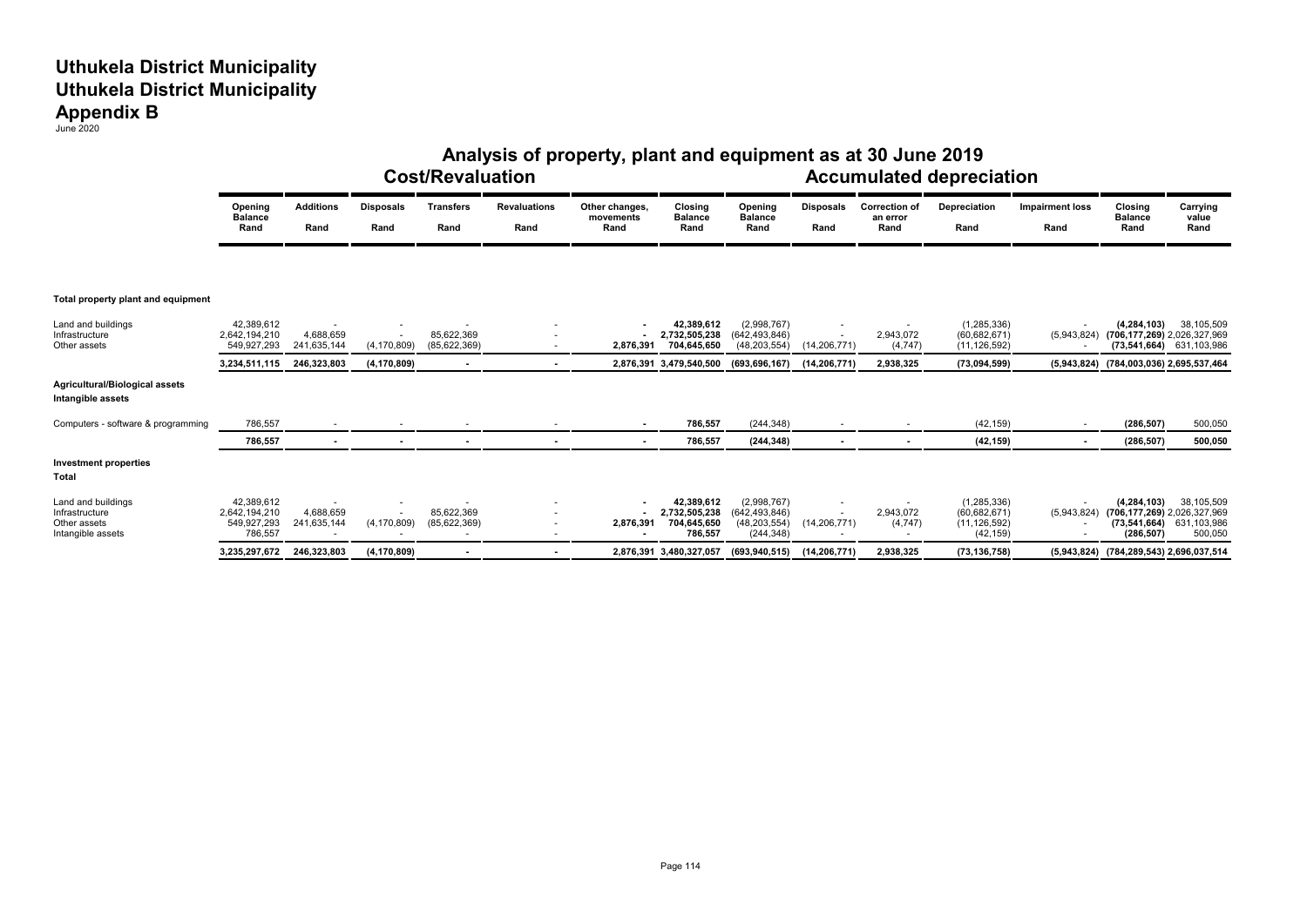| Segmental Statement of Financial Performance for the year ended |                     |
|-----------------------------------------------------------------|---------------------|
| <b>Prior Year</b>                                               | <b>Current Year</b> |

| <b>Actual</b><br><b>Income</b><br>Rand | <b>Actual</b><br><b>Expenditure</b><br>Rand      | <b>Surplus</b><br>I(Deficit)<br>Rand |                                                                    | <b>Actual</b><br><b>Income</b><br>Rand | <b>Actual</b><br><b>Expenditure</b><br>Rand | <b>Surplus</b><br>/(Deficit)<br>Rand |
|----------------------------------------|--------------------------------------------------|--------------------------------------|--------------------------------------------------------------------|----------------------------------------|---------------------------------------------|--------------------------------------|
|                                        |                                                  |                                      | <b>Municipality</b>                                                |                                        |                                             |                                      |
|                                        | 23.040.558                                       |                                      | (23,040,558) Executive & Council/Mayor and Council                 | 52.617                                 | 62.132.277                                  | (62,079,660)                         |
|                                        | 323,862,936 129,042,630                          |                                      | 194,820,306 Finance & Admin/Finance                                | 453,180,932                            | 170,229,403                                 | 282,951,529                          |
|                                        | 10,199,791                                       |                                      | (10,199,791) Planning and Development/Economic<br>Development/Plan | 846.705                                | 25,396,511                                  | (24, 549, 806)                       |
|                                        | 9,898,690                                        |                                      | $(9,898,690)$ Health/Clinics                                       |                                        | 29,788,961                                  | (29,788,961)                         |
| 27,882,777                             |                                                  |                                      | 27,882,777 Waste Water Management/Sewerage                         | 27,882,777                             |                                             | 27,882,777                           |
| 264,655,329                            | 239,872,860                                      |                                      | 24,782,469 Water/Water Distribution                                | 531,060,093                            | 522,780,395                                 | 8,279,698                            |
| 616.401.042                            | 412.054.529                                      | 204.346.513                          |                                                                    |                                        | ,013,023,124 810,327,547                    | 202,695,577                          |
|                                        |                                                  |                                      | <b>Municipal Owned Entities</b>                                    |                                        |                                             |                                      |
| 1,970,218                              | 1,847,261                                        | 122,957 NULL                         |                                                                    | 3,533,897                              | 2,660,029                                   | 873,868                              |
| 1,970,218                              | 1,847,261                                        | 122,957                              |                                                                    | 3,533,897                              | 2,660,029                                   | 873,868                              |
|                                        |                                                  |                                      | <b>Other charges</b>                                               |                                        |                                             |                                      |
|                                        | 616,401,042 412,054,529 204,346,513 Municipality |                                      |                                                                    |                                        | ,013,023,124 810,327,547                    | 202,695,577                          |
| 1,970,218                              | 1,847,261                                        |                                      | 122,957 Municipal Owned Entities                                   | 3,533,897                              | 2.660.029                                   | 873,868                              |
|                                        | 618,371,260 413,901,790 204,469,470 Total        |                                      |                                                                    |                                        | .016,557,021 812,987,576 203,569,445        |                                      |